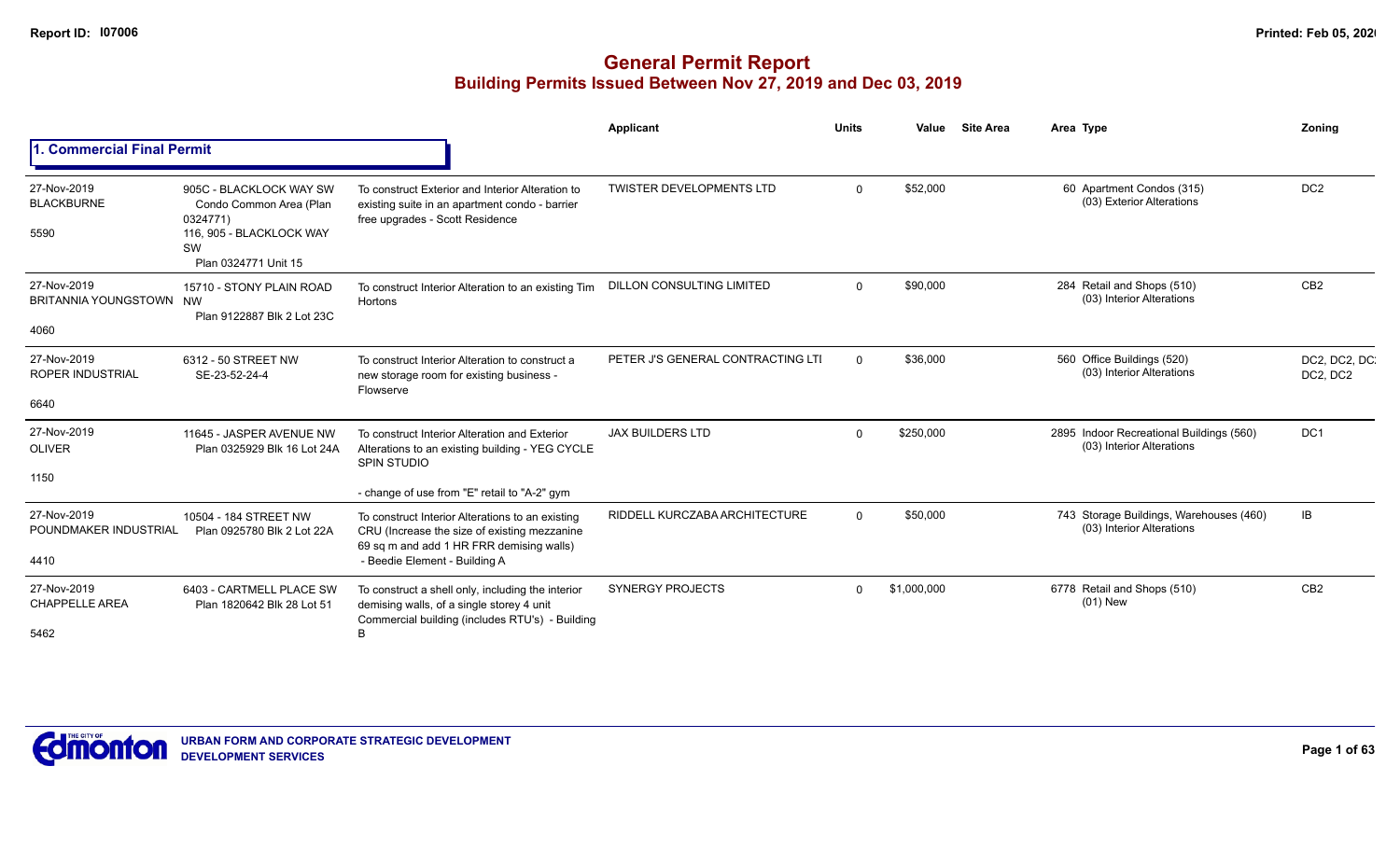|                                                   |                                                                                                                                                                                            |                                                                                                                                                                                                                                                                                    | <b>Applicant</b>                                     | <b>Units</b> | Value       | <b>Site Area</b> | Area Type                                                           | Zonina          |
|---------------------------------------------------|--------------------------------------------------------------------------------------------------------------------------------------------------------------------------------------------|------------------------------------------------------------------------------------------------------------------------------------------------------------------------------------------------------------------------------------------------------------------------------------|------------------------------------------------------|--------------|-------------|------------------|---------------------------------------------------------------------|-----------------|
| <b>1. Commercial Final Permit</b>                 |                                                                                                                                                                                            |                                                                                                                                                                                                                                                                                    |                                                      |              |             |                  |                                                                     |                 |
| 27-Nov-2019<br><b>EDMISTON INDUSTRIAL</b>         | 11635 - 180 STREET NW<br>Plan 0020248 Blk 4 Lot 15                                                                                                                                         | To add a fire suppression system to an existing<br>paint booth - Universal Rewind Ltd                                                                                                                                                                                              | UNIVERSAL REWIND 1975 LTD                            | $\Omega$     | \$25,000    |                  | 35 Storage Buildings, Warehouses (460)<br>(03) Interior Alterations | IM              |
| 4130                                              |                                                                                                                                                                                            |                                                                                                                                                                                                                                                                                    |                                                      |              |             |                  |                                                                     |                 |
| 27-Nov-2019<br><b>CALGARY TRAIL NORTH</b><br>5110 | 5920 - GATEWAY BOULEVARD<br><b>NW</b><br>Plan 1922987 Blk 83 Lot 12                                                                                                                        | To construct a new commercial building with<br>General Retail Stores on the main floor (6<br>potential CRUs - no demising walls between the<br>retail spaces, mix of RTUs and in-suite<br>mechanical) and a Child Care Service (88<br>Children) on the second floor - Pagaro South | PAGNOTTA INDUSTRIES INC.                             | $\Omega$     | \$2,500,000 |                  | Retail and Shops (510)<br>$(01)$ New                                | CB2, CB2        |
| 27-Nov-2019<br><b>CLOVERDALE</b>                  | 9626 - 96A STREET NW<br>Plan 1522550 Blk 7 Lot 1                                                                                                                                           | To construct Exterior Alteration and Interior<br>Alteration to the Muttart Conservatory.                                                                                                                                                                                           | <b>GRAHAM CONSTRUCTION AND</b><br><b>ENGINEERING</b> | $\mathbf{0}$ | \$7,878,900 |                  | 93646 Animal and Plant Services (410)<br>(03) Exterior Alterations  | AN, A           |
| 6070                                              |                                                                                                                                                                                            |                                                                                                                                                                                                                                                                                    |                                                      |              |             |                  |                                                                     |                 |
| 27-Nov-2019<br><b>GLENWOOD</b><br>4180            | 10024 - 164 STREET NW<br>Plan 9723193 Unit 4<br>16404C - 100 AVENUE NW<br>Condo Common Area (Plan<br>0024423,9723193,9723192,0225<br>531)<br>10036 - 164 STREET NW<br>Plan 9723193 Unit 11 | To: change the Use of a Retail Store "E" to a<br>Health Service Office "D",<br>construct interior alterations for dental clinic<br>extension (demo & construct interior walls)<br>- "Thorncliffe Dental Extension"                                                                 | SAFEGUARD CONSTRUCTION LTD                           | $\Omega$     | \$153,000   |                  | 1654 Clinics, Health Units (642)<br>(03) Interior Alterations       | DC <sub>2</sub> |
| 27-Nov-2019<br><b>CLOVER BAR AREA</b><br>2160     | 904 - 127 AVENUE NE<br>Plan 9523711 Blk A                                                                                                                                                  | To construct a new building for Atco Gas &<br>Pipelines Ltd. - Telemetry building for natural<br>gas.                                                                                                                                                                              | ATCO GAS AND PIPELINES LTD.                          | $\Omega$     | \$50,000    |                  | 227 Utility Buildings (480)<br>$(01)$ New                           | IB              |
| 27-Nov-2019<br><b>GARNEAU</b><br>5200             | 10943 - 84 AVENUE NW<br>Plan 8559AH Blk 144 Lots<br>$6 - 31$                                                                                                                               | To construct a new beach volleyball shack for<br>Garneau Tennis Club.                                                                                                                                                                                                              | <b>GARNEAU TENNIS CLUB</b>                           | $\Omega$     | \$30,000    |                  | 172 Outdoor Recreational Buildings (562)<br>$(01)$ New              | AP              |

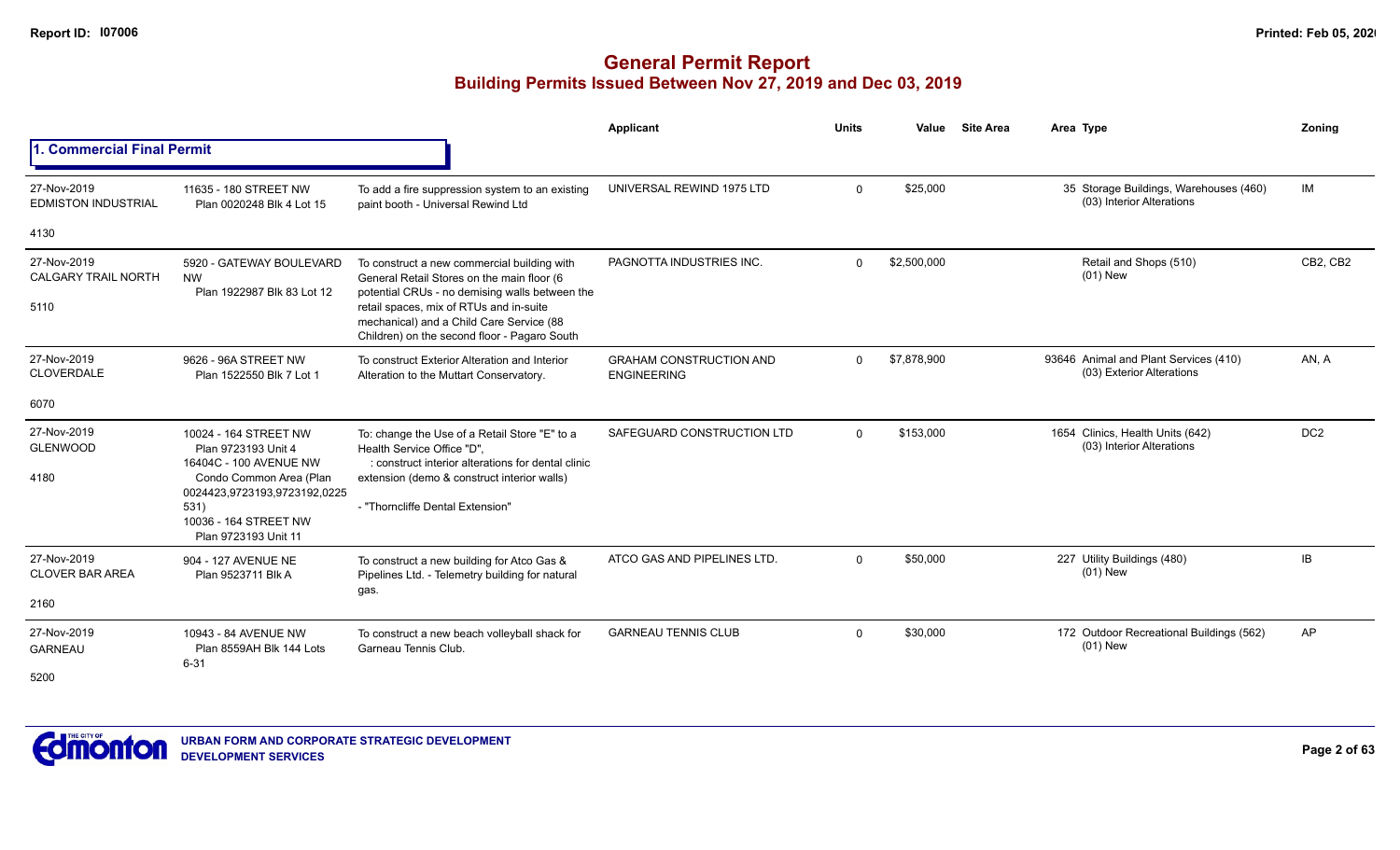|                                           |                                                                      |                                                                                                                                                     | Applicant                                                        | <b>Units</b> | Value     | <b>Site Area</b> | Area Type                                                             | Zoning          |
|-------------------------------------------|----------------------------------------------------------------------|-----------------------------------------------------------------------------------------------------------------------------------------------------|------------------------------------------------------------------|--------------|-----------|------------------|-----------------------------------------------------------------------|-----------------|
| 1. Commercial Final Permit                |                                                                      |                                                                                                                                                     |                                                                  |              |           |                  |                                                                       |                 |
| 27-Nov-2019<br><b>ROSSLYN</b>             | 10808 - 134 AVENUE NW<br>Plan 6280KS Blk 24 Lot 63                   | Demolition of existing rapid drive-thru carwash<br>building.                                                                                        | KHURSHED VENTURES INC                                            | $\Omega$     | \$30,000  |                  | 2314 Service Stations, Repair Garages (572)<br>(99) Demolition        | <b>CNC</b>      |
| 3390                                      |                                                                      |                                                                                                                                                     |                                                                  |              |           |                  |                                                                       |                 |
| 27-Nov-2019<br>ROSEDALE INDUSTRIAL        | 9755 - 62 AVENUE NW<br>Plan 1660KS Blk 4 Lot C                       | To construct interior alterations within existing<br>commercial building - new 2 hour demising wall<br>between units 9757 / 9755                    | PERMIT MASTERS                                                   | $\Omega$     | \$17,000  |                  | 1409 Storage Buildings, Warehouses (460)<br>(03) Interior Alterations | IM              |
| 6650                                      |                                                                      |                                                                                                                                                     |                                                                  |              |           |                  |                                                                       |                 |
| 27-Nov-2019<br><b>FALCONER HEIGHTS</b>    | 500 - RIVERBEND SQUARE NW<br>Plan 9023003 Blk 101 Lot 35             | To construct Interior Alteration to an existing<br>shopping centre - Riverbend Square Shopping<br>Centre                                            | WHITE KNIGHT CONSTRUCTION LTD.                                   | $\Omega$     | \$200,000 |                  | 2239 Retail and Shops (510)<br>(03) Interior Alterations              | DC <sub>2</sub> |
| 5190                                      |                                                                      |                                                                                                                                                     |                                                                  |              |           |                  |                                                                       |                 |
| 27-Nov-2019<br><b>MCINTYRE INDUSTRIAL</b> | 8615 - 51 AVENUE NW<br>Plan 0720183 Blk 5 Lot 6                      | To construct interior alterations within<br>commercial office building - relocation of interior<br>partitions near elevator lobby on main and third | <b>SPACE STUDIO INC</b>                                          | $\Omega$     | \$20,000  |                  | 3229 Office Buildings (520)<br>(03) Interior Alterations              | <b>IB</b>       |
| 6430                                      |                                                                      | floors                                                                                                                                              |                                                                  |              |           |                  |                                                                       |                 |
| 27-Nov-2019<br>CENTRAL MCDOUGALL          | 11010 - 101 STREET NW<br>Plan 8222283 Blk 1 Lots<br>319B, 319C       | To construct interior alterations to main floor of<br>mixed use commercial building "HYS Centre" -<br>millwork, finishes, electrical updates        | BLUE GRAPHIE INTERIOR DESIGN INC<br>(C/O TRICIA)                 | $\Omega$     | \$300,000 |                  | 5382 Mixed Use (522)<br>(03) Interior Alterations                     | RA9, DC2, CB:   |
| 1030                                      |                                                                      |                                                                                                                                                     |                                                                  |              |           |                  |                                                                       |                 |
| 27-Nov-2019<br>AMBLESIDE                  | 5083 - WINDERMERE<br><b>BOULEVARD SW</b><br>Plan 0621857 Blk 1 Lot 1 | To construct interior alterations to an existing<br>building. Remove interior convenience stairs,                                                   | GH CONSTRUCTION LTD O/A GOLDEN<br>HAMMER CONSTRUCTION, NADDER    | $\Omega$     | \$150,000 |                  | 3500 Office Buildings (520)<br>(03) Interior Alterations              | DC <sub>2</sub> |
| 5505                                      |                                                                      | restore floor to original rating.                                                                                                                   |                                                                  |              |           |                  |                                                                       |                 |
| 27-Nov-2019<br><b>BLATCHFORD AREA</b>     | 11762 - 106 STREET NW<br>Plan 0020707 Lot C                          | To construct interior alterations to an existing<br>post education campus -                                                                         | <b>FILLMORE CONSTRUCTION</b><br>MANAGEMENT INC (USE THIS ACCOUN' | $\Omega$     | \$69,500  |                  | 869 Post-secondary Institutions (624)<br>(03) Interior Alterations    | UI              |
| 1111                                      |                                                                      | Classroom A146, "A" Building at Nait Main<br>Campus                                                                                                 |                                                                  |              |           |                  |                                                                       |                 |

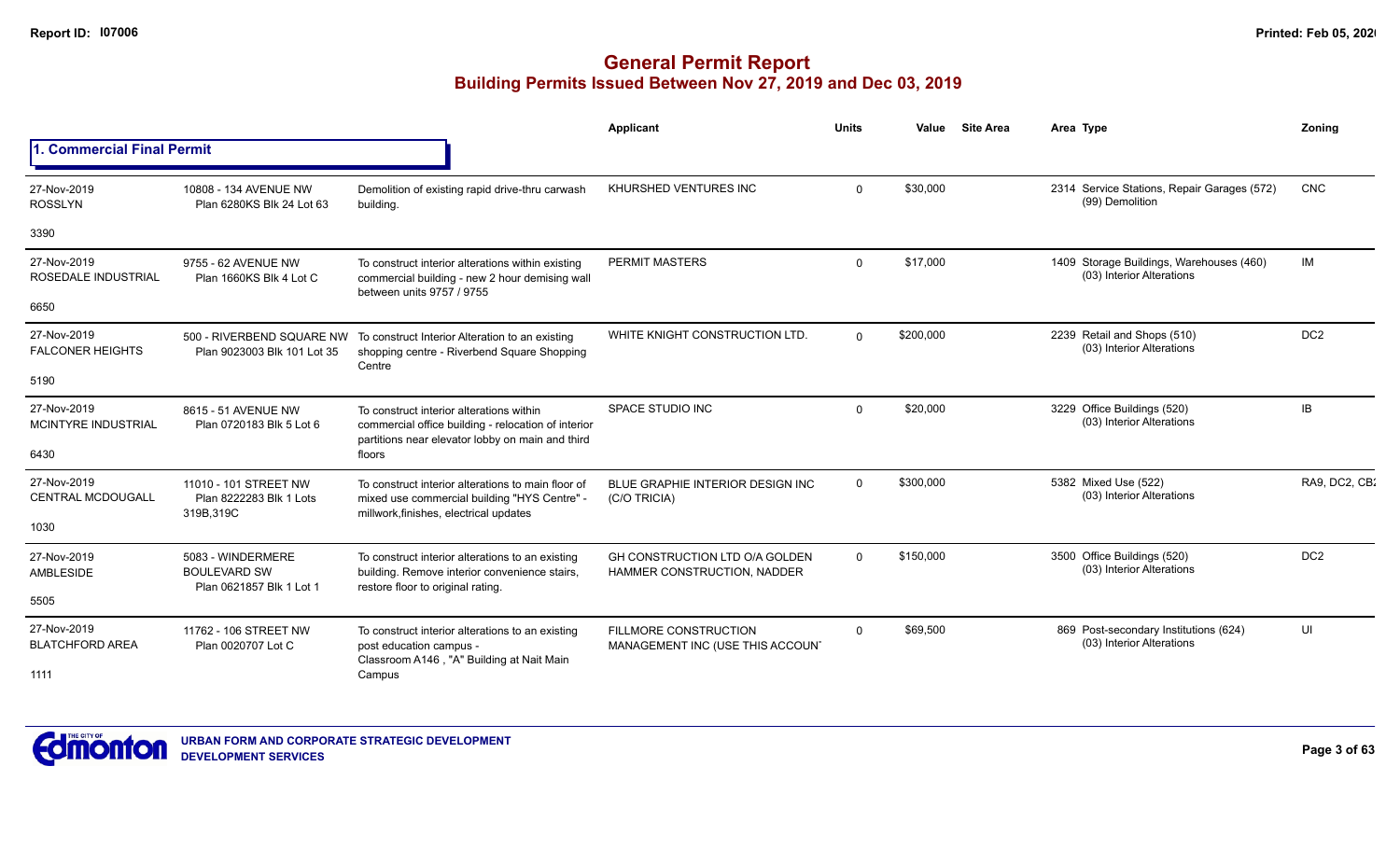|                                          |                                                                     |                                                                                                                                                    | Applicant                                     | <b>Units</b> | Value       | <b>Site Area</b> | Area Type                                                           | Zoning          |
|------------------------------------------|---------------------------------------------------------------------|----------------------------------------------------------------------------------------------------------------------------------------------------|-----------------------------------------------|--------------|-------------|------------------|---------------------------------------------------------------------|-----------------|
| 1. Commercial Final Permit               |                                                                     |                                                                                                                                                    |                                               |              |             |                  |                                                                     |                 |
| 27-Nov-2019<br><b>MAPLE</b>              | 754 - 43A AVENUE NW<br>Plan 1523661 Blk 11 Lot 1                    | To construct a FOOTING & FOUNDATION ONLY CARRINGTON CONSTRUCTION<br>for a 70 unit dwelling apartment building - SORA EDMONTON LTD<br>2             |                                               | 0            | \$2,014,500 |                  | 25181 Parkade (490)<br>$(01)$ New                                   | RA7             |
| 6441                                     |                                                                     |                                                                                                                                                    |                                               |              |             |                  |                                                                     |                 |
| 27-Nov-2019<br>ROSEDALE INDUSTRIAL       | 9605C - 62 AVENUE NW<br>Condo Common Area (Plan<br>1523810)         | To construct exterior alterations to an<br>Automotive shop (ONLY to add new man door<br>to the rear (east side) of the building)                   | 2108060 ALBERTA LTD.                          | $\Omega$     | \$5,000     |                  | 11 Storage Buildings, Warehouses (460)<br>(03) Exterior Alterations | DC <sub>2</sub> |
| 6650                                     |                                                                     | - X Auto                                                                                                                                           |                                               |              |             |                  |                                                                     |                 |
| 27-Nov-2019<br><b>RITCHIE</b>            | 10013 - 82 AVENUE NW<br>Plan I Blk 59 Lots 11-12,21-22              | To change the use to a Personal Service Shop<br>(aesthetics) - Dream Cheetah                                                                       | CHRISTINE KRAYCHY O/A DREAM<br><b>CHEETAH</b> | $\mathbf{0}$ | \$100       |                  | 240 Retail and Shops (510)<br>(03) Interior Alterations             | CB <sub>2</sub> |
| 6610                                     |                                                                     |                                                                                                                                                    |                                               |              |             |                  |                                                                     |                 |
| 27-Nov-2019<br><b>RITCHIE</b>            | 9425 - 76 AVENUE NW<br>Plan 2262S Blk 16 Lots 1-4                   | To construct exterior alterations to A2 religious<br>assembly building - new wood deck on<br>northwest side of building                            | CHRISTIAN CITY CHURCH EDMONTON                | $\mathbf{0}$ | \$17,000    |                  | Religious Buildings (660)<br>(03) Exterior Alterations              | RF3             |
| 6610                                     |                                                                     |                                                                                                                                                    |                                               |              |             |                  |                                                                     |                 |
| 27-Nov-2019<br><b>SPRUCE AVENUE</b>      | 1 - KINGSWAY GARDEN MALL<br><b>NW</b><br>Plan 1620578 Blk 7 Lot 277 | Renovation of existing KFC service areas in<br>food court restaurant                                                                               | NAYLOR ARCHITECT INC                          | $\Omega$     | \$50,000    |                  | 449 Malls, Office/Retail (512)<br>(03) Interior Alterations         | CSC, CB2        |
| 1230                                     |                                                                     |                                                                                                                                                    |                                               |              |             |                  |                                                                     |                 |
| 27-Nov-2019<br><b>CORONET INDUSTRIAL</b> | 9730 - 51 AVENUE NW<br>Plan 4372TR Blk 18 Lot 4                     | To change the Use from General Industrial to<br>Personal Service Shop and to construct interior<br>alterations for a new hair salon - Adara Hair & | ADARA HAIR & BODY STUDIO                      | $\Omega$     | \$50,000    |                  | 1941 Retail and Shops (510)<br>(03) Interior Alterations            | IB              |
| 6100                                     |                                                                     | <b>Body Studio</b>                                                                                                                                 |                                               |              |             |                  |                                                                     |                 |
|                                          |                                                                     | (Hair salon only, does not provide nail service)                                                                                                   |                                               |              |             |                  |                                                                     |                 |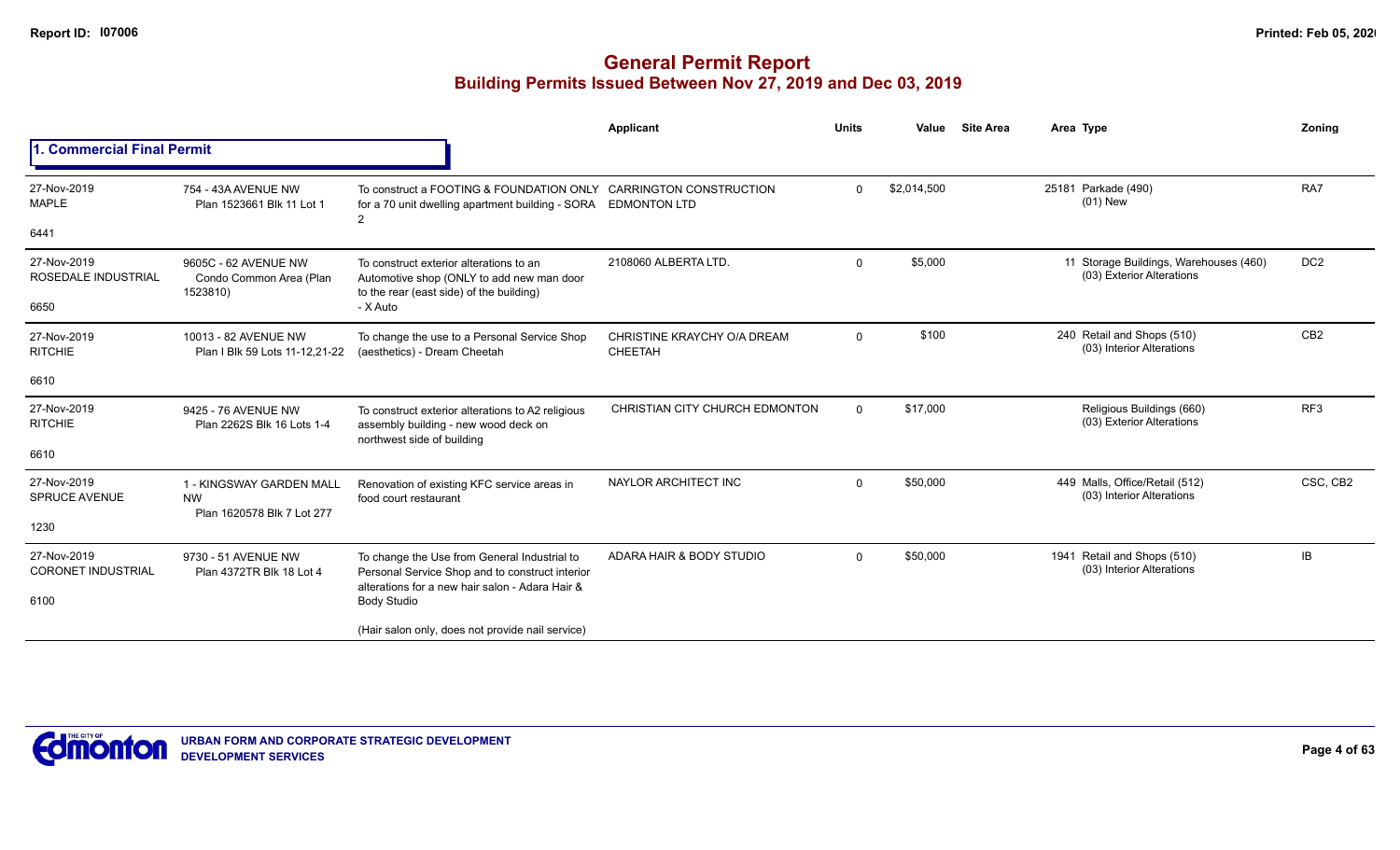|                                               |                                                                                                    |                                                                                                                                                                                                                                                                                                                                                     | Applicant                              | <b>Units</b> | Value     | <b>Site Area</b> | Area Type                                                    | Zoning     |
|-----------------------------------------------|----------------------------------------------------------------------------------------------------|-----------------------------------------------------------------------------------------------------------------------------------------------------------------------------------------------------------------------------------------------------------------------------------------------------------------------------------------------------|----------------------------------------|--------------|-----------|------------------|--------------------------------------------------------------|------------|
| 1. Commercial Final Permit                    |                                                                                                    |                                                                                                                                                                                                                                                                                                                                                     |                                        |              |           |                  |                                                              |            |
| 27-Nov-2019<br>SOUTHEAST INDUSTRIAL<br>6690   | 2411 - 76 AVENUE NW<br>NE-19-52-23-4                                                               | To construct 1 new quonset (Building "A"<br>100'x60') and move on 7 modular trailers making<br>up 1 individual building (Building "B" see below)<br>Building "B" - office w/ bathrooms (4 modulars<br>attached) 267.6 m2<br>- storage/office (1 modular) 44.6 m2<br>- coatroom/washrooms (1 modular)<br>66.9 m2<br>- lunch room (1 modular) 66.9 m2 | CAC ENTERPRISES GROUP INC              | $\Omega$     | \$88,000  |                  | 7818 Temporary Structures (999)<br>$(01)$ New                | IM         |
| 27-Nov-2019<br><b>DOWNTOWN</b><br>1090        | 10180 - 101 STREET NW<br>Plan 8121364 Blk 1 Lot A                                                  | To construct Interior Alteration for a new<br>business - Manulife Place Suite 242 Jamieson's<br>Optical                                                                                                                                                                                                                                             | <b>INTERSCAPE INTERIOR DESIGN LTD.</b> | $\mathbf{0}$ | \$150,000 |                  | 732 Office Buildings (520)<br>(03) Interior Alterations      | <b>CCA</b> |
| 27-Nov-2019<br><b>RAPPERSWILL</b><br>3370     | 16703 - 127 STREET NW<br>Plan 1321434 Blk 1 Lot 2                                                  | To construct Interior Alteration for a new retail<br>space.                                                                                                                                                                                                                                                                                         | <b>HANDIS INC</b>                      | $\mathbf{0}$ | \$100,000 |                  | 8550 Retail and Shops (510)<br>(03) Interior Alterations     | <b>CSC</b> |
| 27-Nov-2019<br><b>TERRACE HEIGHTS</b><br>6730 | 5804 - TERRACE ROAD NW<br>Plan 9220704 Blk 2A Lot 5                                                | To construct Interior Alteration for a new<br>hearing clinic                                                                                                                                                                                                                                                                                        | MOR CONSTRUCTION LTD.                  | $\Omega$     | \$100,000 |                  | 1150 Retail and Shops (510)<br>(03) Interior Alterations     | <b>CSC</b> |
| 27-Nov-2019<br>ELLERSLIE INDUSTRIAL<br>6214   | 2907 - ELLWOOD DRIVE SW<br>Plan 0920863 Unit 19<br>2935 - ELLWOOD DRIVE SW<br>Plan 0920863 Unit 13 | To complete interior alterations (demo interior<br>walls and construct new walls) for a new<br>restaurant<br>- Taste of Joy By R&J                                                                                                                                                                                                                  | ALBERTALINE MASTER CONTRACTING<br>LTD. | 0            | \$80,000  |                  | 1970 Restaurants and Bars (540)<br>(03) Interior Alterations | EIB        |
| 27-Nov-2019<br><b>CUMBERLAND</b>              | 15134 - 127 STREET NW<br>Plan 0625614 Blk 16 Lot 5                                                 | To construct interior alterations for a new<br>tenant (initial fitup) - Jomma's Pizza Oxford.                                                                                                                                                                                                                                                       | N/A                                    | $\Omega$     | \$100,000 |                  | 1277 Retail and Shops (510)<br>(03) Interior Alterations     | RF5, CSC   |

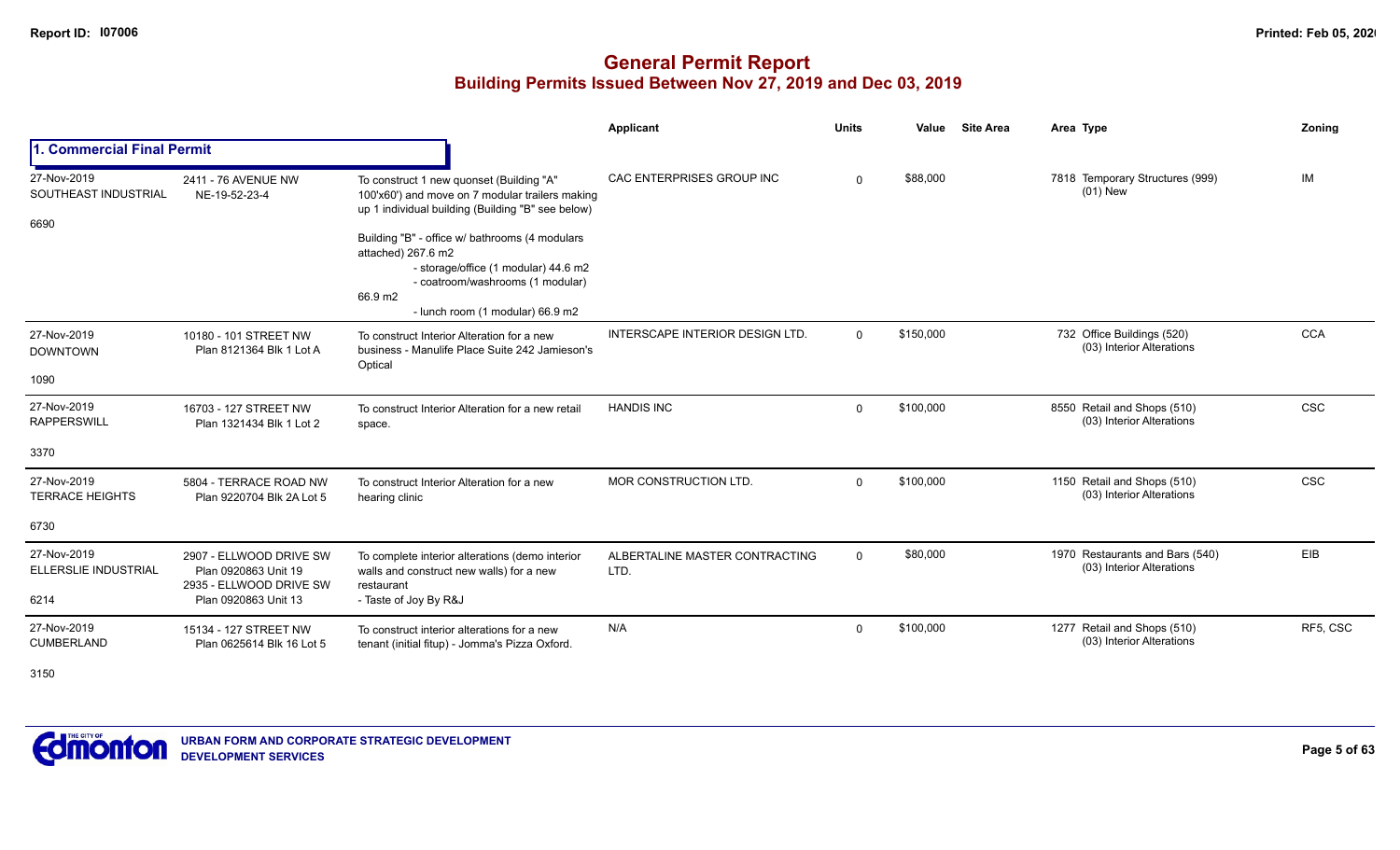|                                                 |                                                                                                                                                                        |                                                                                                                                                                                  | <b>Applicant</b>                       | <b>Units</b> | Value       | <b>Site Area</b> | Area Type                                                              | Zoning                                            |
|-------------------------------------------------|------------------------------------------------------------------------------------------------------------------------------------------------------------------------|----------------------------------------------------------------------------------------------------------------------------------------------------------------------------------|----------------------------------------|--------------|-------------|------------------|------------------------------------------------------------------------|---------------------------------------------------|
| 1. Commercial Final Permit                      |                                                                                                                                                                        |                                                                                                                                                                                  |                                        |              |             |                  |                                                                        |                                                   |
| 27-Nov-2019<br><b>GLENWOOD</b>                  | 16320 - 95 AVENUE NW<br>Plan 5417NY Blk 14 Lot 1                                                                                                                       | To construct interior alterations in an existing<br>commercial space. Upgrades - Tasty Donair.                                                                                   | <b>BEC LIMITED</b>                     | $\Omega$     | \$75,000    |                  | 1270 Restaurants and Bars (540)<br>(03) Interior Alterations           | CNC                                               |
| 4180                                            |                                                                                                                                                                        |                                                                                                                                                                                  |                                        |              |             |                  |                                                                        |                                                   |
| 27-Nov-2019<br><b>DOWNTOWN</b>                  | 10130 - 103 STREET NW<br>Plan NB1 Blk 3 Lot 216                                                                                                                        | To complete interior alterations (demo existing &<br>construction of new partition walls) for<br>commercial office tenant improvement                                            | <b>SYNERGY PROJECTS</b>                | $\Omega$     | \$2,000,000 |                  | 28826 Office Buildings (520)<br>(03) Interior Alterations              | <b>HA</b>                                         |
| 1090                                            |                                                                                                                                                                        | - building "Enbridge Place", floors 3, 4, & 5                                                                                                                                    |                                        |              |             |                  |                                                                        |                                                   |
| 28-Nov-2019<br><b>SOUTH TERWILLEGAR</b><br>5642 | <b>NW</b><br>Condo Common Area (Plan<br>0624553,0820057,0820061,0820<br>063,0729211,0724500,0724800)<br>4821 - TERWILLEGAR COMMON<br><b>NW</b><br>Plan 0724500 Unit 19 | 4821 - TERWILLEGAR COMMON To construct selective repair to townhouses -<br>Village at Terwillegar                                                                                | STANLEY CONSTRUCTION LTD               | $\Omega$     | \$66,000    |                  | Row House Condos (335)<br>(03) Interior Alterations                    | <b>TMU</b>                                        |
| 28-Nov-2019<br><b>MCNAMARA INDUSTRIAL</b>       | 17305 - 111 AVENUE NW<br>Plan 0126189 Blk 1 Lot 11                                                                                                                     | To construct Interior Alteration to a warehouse -<br>demising wall, washroom - MACKENZIE<br><b>WAREHOUSE BAY 2&amp;3</b>                                                         | PLANWORKS ARCHITECTURE INC             | $\Omega$     | \$125,000   |                  | 22048 Storage Buildings, Warehouses (460)<br>(03) Interior Alterations | IB                                                |
| 4300                                            |                                                                                                                                                                        |                                                                                                                                                                                  |                                        |              |             |                  |                                                                        |                                                   |
| 28-Nov-2019<br><b>KLARVATTEN</b>                | 16705 - 84 STREET NW<br>Plan 9926453 Blk 12 Lot 124                                                                                                                    | To change the Use of a space from Mercantile<br>to Assembly, and to construct interior                                                                                           | <b>TAMON ARCHITECTURE</b>              | $\Omega$     | \$20,000    |                  | Religious Buildings (660)<br>(03) Interior Alterations                 | <b>CNC</b>                                        |
| 2440                                            |                                                                                                                                                                        | alterations - Tenant Fit up for "Klarvatten<br>Gallery" - Church / Art Gallery. No modifications<br>to existing life safety systems. Barrier Free<br>bathrooms upstairs in core. |                                        |              |             |                  |                                                                        |                                                   |
| 28-Nov-2019<br>SUNWAPTA INDUSTRIAL              | 18804 - STONY PLAIN ROAD<br><b>NW</b><br>Plan 1525329 Blk 2 Lot 1                                                                                                      | To construct a general retail/warehouse sales<br>building, including accessory building (Shore<br>Power enclosure located @ NW corner or                                         | MULVANNYG2 ARCHITECTURE<br>CORPORATION | $\Omega$     | \$6,241,400 |                  | 126940 Retail and Shops (510)<br>$(01)$ New                            | CB2, CB2, CB2<br>CB2, PU, DC2,<br>CB <sub>2</sub> |
| 4530                                            |                                                                                                                                                                        | property) but does not include interior racking<br>- Costco Wholesale.                                                                                                           |                                        |              |             |                  |                                                                        |                                                   |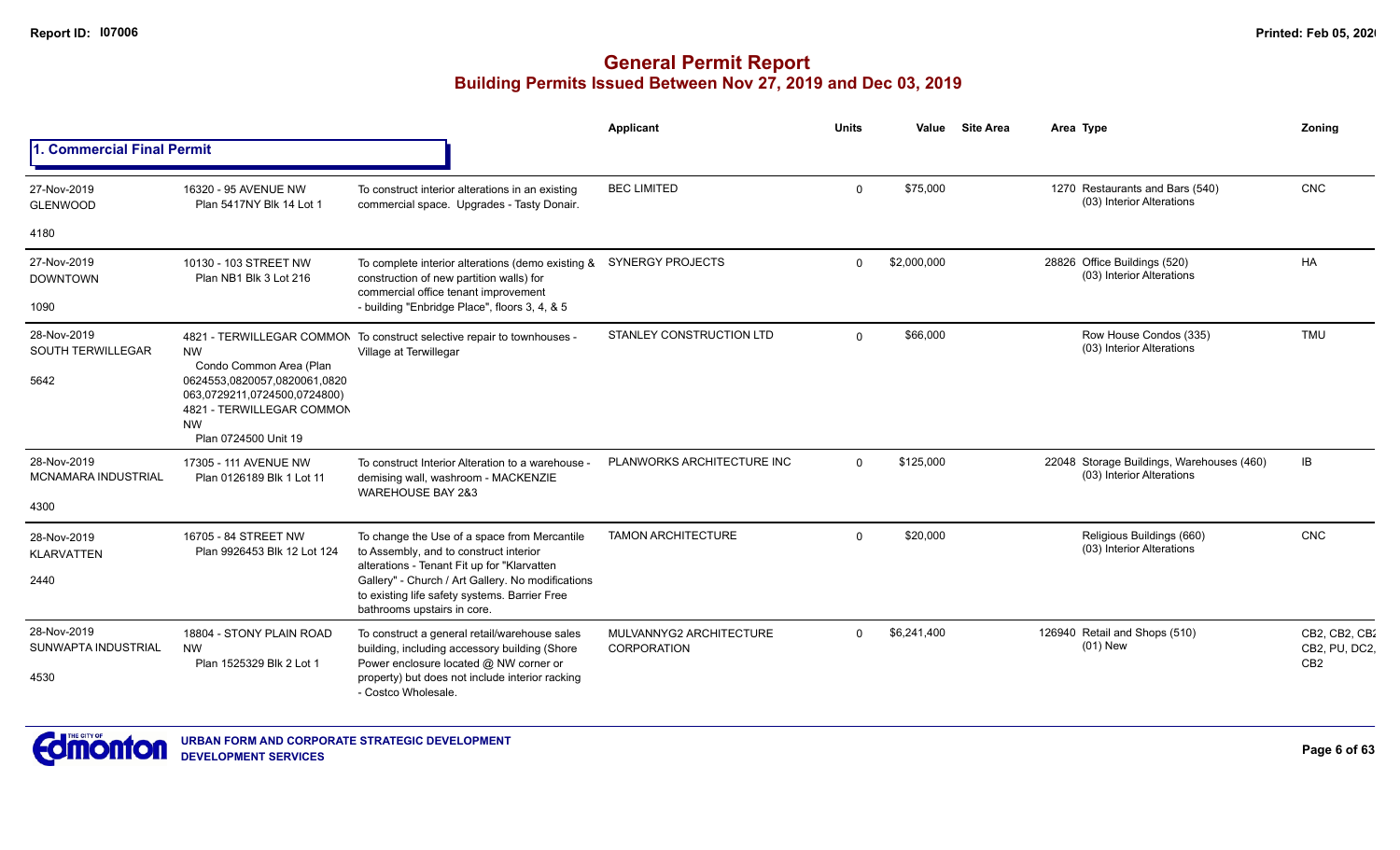|                                            |                                                                             |                                                                                                                                                           | Applicant                                             | <b>Units</b> | Value     | <b>Site Area</b> | Area Type                                                    | Zoning          |
|--------------------------------------------|-----------------------------------------------------------------------------|-----------------------------------------------------------------------------------------------------------------------------------------------------------|-------------------------------------------------------|--------------|-----------|------------------|--------------------------------------------------------------|-----------------|
| <b>Commercial Final Permit</b>             |                                                                             |                                                                                                                                                           |                                                       |              |           |                  |                                                              |                 |
| 28-Nov-2019<br><b>PARKALLEN</b>            | 6551 - 111 STREET NW<br>Plan 2412HW Blk 12 Lot 84                           | To construct Interior Alteration in order to<br>expand suite - Second Skin Expansion<br>(Construct opening in non-load bearing wall)                      | <b>SECOND SKIN</b>                                    | $\Omega$     | \$1,000   |                  | 10 Mixed Use (522)<br>(03) Interior Alterations              | <b>CNC</b>      |
| 5310                                       |                                                                             |                                                                                                                                                           |                                                       |              |           |                  |                                                              |                 |
| 28-Nov-2019<br><b>OLIVER</b>               | 11920 - 100 AVENUE NW<br>Condo Common Area (Plan<br>CD1774)                 | To construct Interior Alteration suite 1801 -<br><b>Fairmont Condo</b>                                                                                    | <b>CARLSON CONSTRUCTION LTD</b>                       | $\Omega$     | \$350,000 |                  | 2500 Apartment Condos (315)<br>(03) Interior Alterations     | DC <sub>1</sub> |
| 1150                                       |                                                                             |                                                                                                                                                           |                                                       |              |           |                  |                                                              |                 |
| 28-Nov-2019<br><b>OLIVER</b>               | 11904 - 104 AVENUE NW<br>Plan 1425753 Blk 21 Lot 2                          | To construct minor Interior Alteration for in an<br>existing restaurant for a new tenant - Wing<br>Snob Brewery District                                  | 2217754 ALBERTA LTD., MIKE                            | $\Omega$     | \$45,000  |                  | 400 Restaurants and Bars (540)<br>(03) Interior Alterations  | DC <sub>1</sub> |
| 1150                                       |                                                                             |                                                                                                                                                           |                                                       |              |           |                  |                                                              |                 |
| 28-Nov-2019<br><b>ELLERSLIE INDUSTRIAL</b> | 1230C - 91 STREET SW<br>Condo Common Area (Plan<br>1921745,1920749,1923361) | To construct Interior Alteration to remove a<br>staircase that interconnected a suite on the<br>second and third floors and to construct two              | <b>RENCON INDUSTRIES INC</b>                          | $\Omega$     | \$25,000  |                  | 150 Office Buildings (520)<br>(03) Interior Alterations      | EIB             |
| 6214                                       |                                                                             | 2hr rated walls to demise a suite on the main<br>floor into three suites.                                                                                 |                                                       |              |           |                  |                                                              |                 |
| 28-Nov-2019<br><b>HIGH PARK INDUSTRIAL</b> | 11310 - 151 STREET NW<br>Plan 7015ET Blk 10 Lot 5                           | To construct a Temporary General Industrial<br>Use building for a duration of 6 months -<br>November 28, 2019 - May 31, 2019. (enclosed                   | COANDA RESEARCH AND DEVELOPMEI                        | $\Omega$     | \$100,000 |                  | 1848 Temporary Structures (999)<br>(12) Move Building OnSite | <b>IM</b>       |
| 4210                                       |                                                                             | scaffold structure to conduct research<br>experiments)                                                                                                    |                                                       |              |           |                  |                                                              |                 |
| 28-Nov-2019<br><b>QUEEN MARY PARK</b>      | 11611C - 107 AVENUE NW<br>Condo Common Area (Plan<br>1823047)               | To construct demising walls for a tenant moving<br>in (Demising walls only, tenant will apply for fit<br>up separately. First tenant on the third floor). | <b>CARRINGTON CONSTRUCTION</b><br><b>EDMONTON LTD</b> | $\Omega$     | \$3,000   |                  | 1984 Office Buildings (520)<br>(03) Interior Alterations     | DC1             |
| 1180                                       |                                                                             |                                                                                                                                                           |                                                       |              |           |                  |                                                              |                 |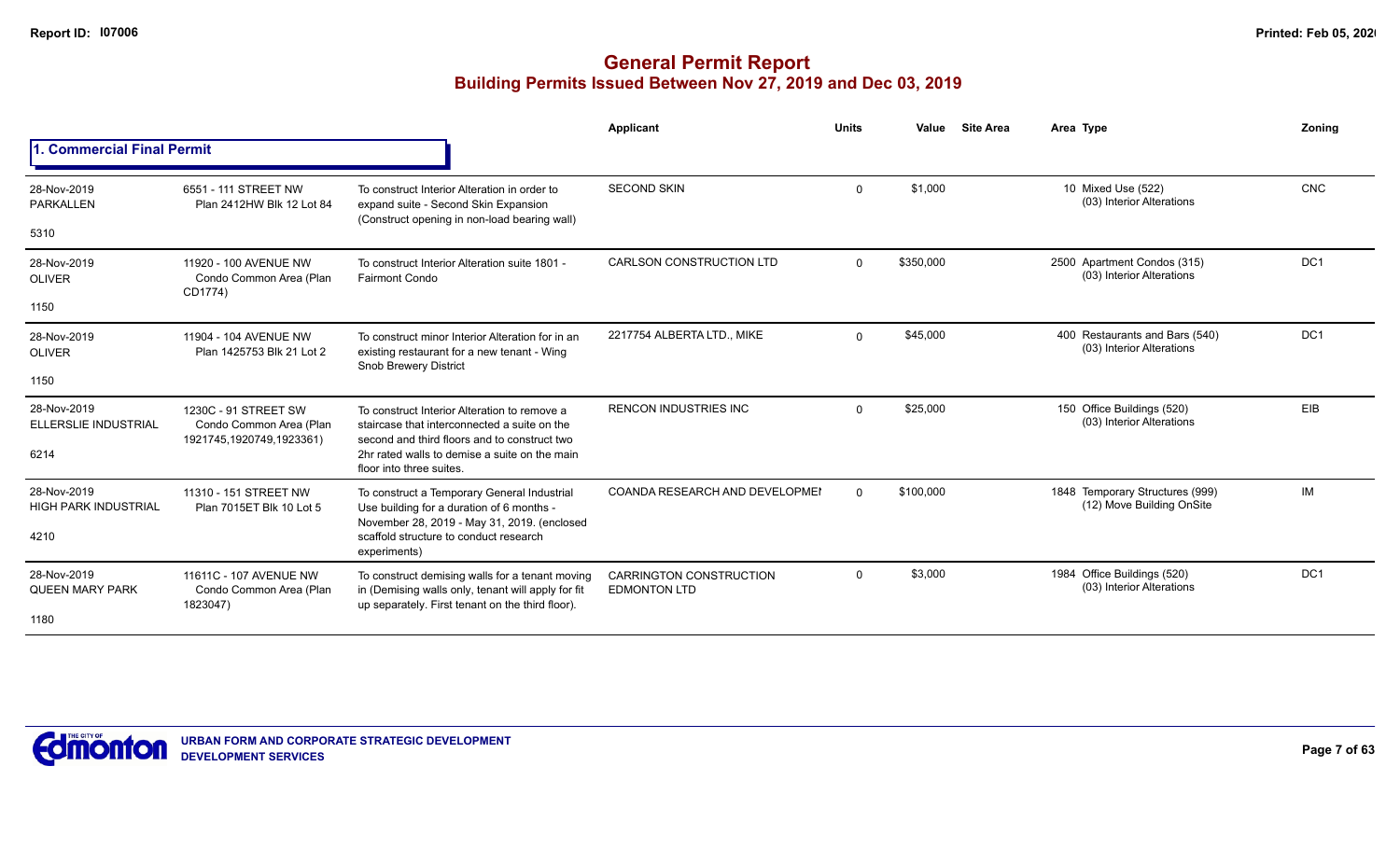|                                                 |                                                                                                                                                                                                                                          |                                                                                                                                       | <b>Applicant</b>               | <b>Units</b> | Value     | <b>Site Area</b> | Area Type                                           | Zoning          |
|-------------------------------------------------|------------------------------------------------------------------------------------------------------------------------------------------------------------------------------------------------------------------------------------------|---------------------------------------------------------------------------------------------------------------------------------------|--------------------------------|--------------|-----------|------------------|-----------------------------------------------------|-----------------|
| <b>Commercial Final Permit</b>                  |                                                                                                                                                                                                                                          |                                                                                                                                       |                                |              |           |                  |                                                     |                 |
| 28-Nov-2019<br><b>SOUTH TERWILLEGAR</b><br>5642 | <b>NW</b><br>Condo Common Area (Plan<br>0624553,0820057,0820061,0820<br>063,0729211,0724500,0724800)<br>4821 - TERWILLEGAR COMMON<br><b>NW</b><br>Plan 0724500 Unit 19<br>4821 - TERWILLEGAR COMMON<br><b>NW</b><br>Plan 0724800 Unit 28 | 4821 - TERWILLEGAR COMMON To construct selective repair to townhouses                                                                 | STANLEY CONSTRUCTION LTD       | $\mathbf 0$  | \$66,000  |                  | Row House Condos (335)<br>(03) Interior Alterations | <b>TMU</b>      |
| 28-Nov-2019<br><b>SOUTH TERWILLEGAR</b><br>5642 | <b>NW</b><br>Condo Common Area (Plan<br>0624553,0820057,0820061,0820<br>063,0729211,0724500,0724800)<br>4821 - TERWILLEGAR COMMON<br><b>NW</b><br>Plan 0729211 Unit 37                                                                   | 4821 - TERWILLEGAR COMMON To construct selective repair to townhouses                                                                 | STANLEY CONSTRUCTION LTD       | $\mathbf 0$  | \$66,000  |                  | Row House Condos (335)<br>(03) Interior Alterations | <b>TMU</b>      |
| 28-Nov-2019<br><b>QUEEN MARY PARK</b><br>1180   | 11521 - 107 AVENUE NW<br>Plan B4 Blk 15 Lot 169                                                                                                                                                                                          | To construct Interior Alteration for a new<br>cannabis store in an existing retail space (no<br>change of use) - Seed & Soul Cannabis | BELVAN GROUP OF COMPANIES LTD. | $\Omega$     | \$50,000  |                  | 1080 Mixed Use (522)<br>(03) Interior Alterations   | CB <sub>1</sub> |
| 28-Nov-2019<br><b>DOWNTOWN</b><br>1090          | 10032 - 103 STREET NW<br>Plan 1210KS Blk 3 Lot 83                                                                                                                                                                                        | To construct Interior Alteration - Canadian<br>Western Bank Place 2019 Parking Structure<br><b>Restoration Project</b>                | <b>CWP CONSTRUCTORS LTD</b>    | $\Omega$     | \$327,400 |                  | 6458 Parkade (490)<br>(03) Interior Alterations     | CMU             |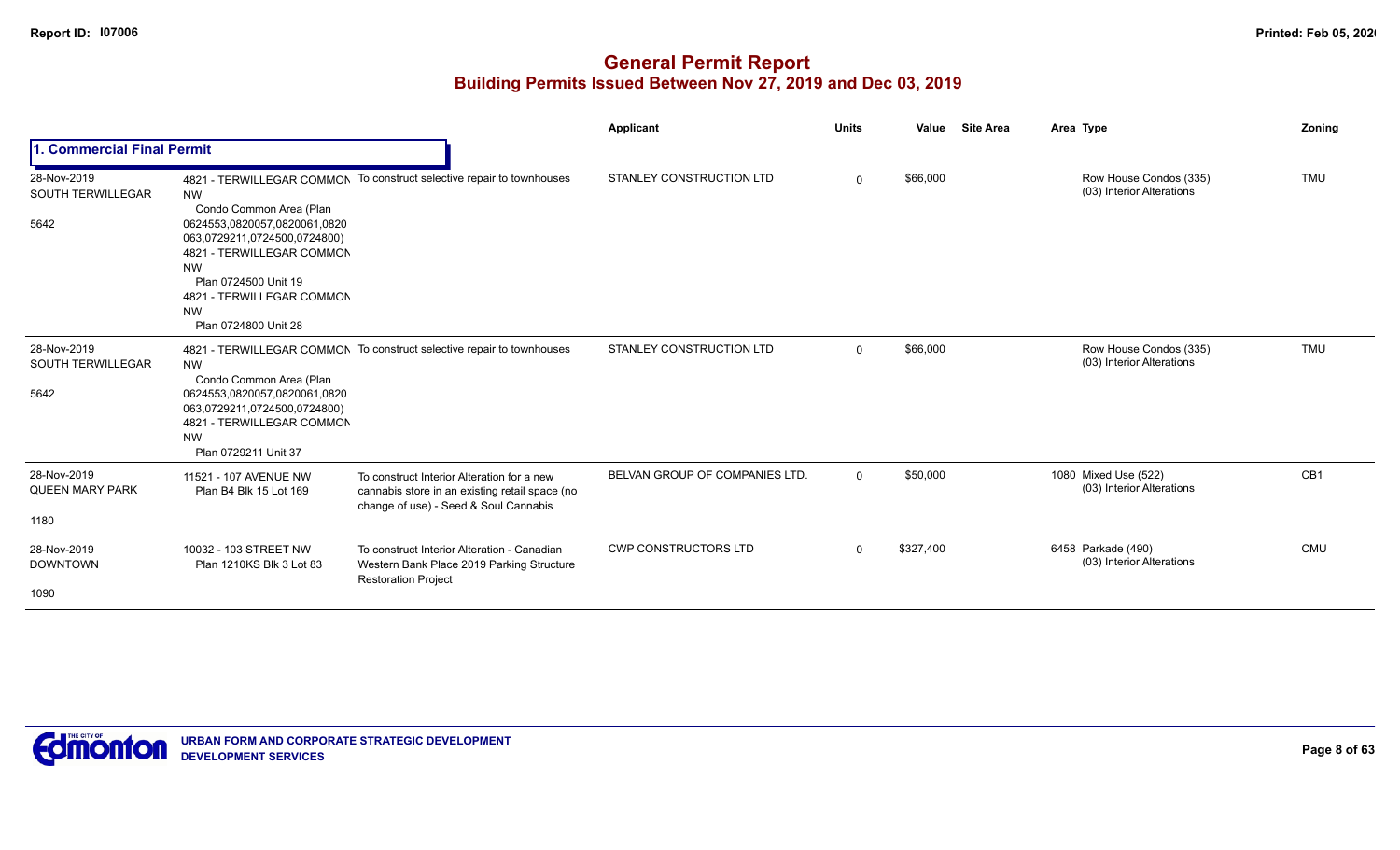|                                                    |                                                                                                                                                |                                                                                                                                                                                                                      | Applicant                       | <b>Units</b> | Value     | <b>Site Area</b> | Area Type                                             | Zoning          |
|----------------------------------------------------|------------------------------------------------------------------------------------------------------------------------------------------------|----------------------------------------------------------------------------------------------------------------------------------------------------------------------------------------------------------------------|---------------------------------|--------------|-----------|------------------|-------------------------------------------------------|-----------------|
| I. Commercial Final Permit                         |                                                                                                                                                |                                                                                                                                                                                                                      |                                 |              |           |                  |                                                       |                 |
| 28-Nov-2019<br><b>SOUTH TERWILLEGAR</b><br>5642    | <b>NW</b><br>Condo Common Area (Plan<br>0624553,0820057,0820061,0820<br>063,0729211,0724500,0724800)<br>4821 - TERWILLEGAR COMMON<br><b>NW</b> | 4821 - TERWILLEGAR COMMON To construct selective repair to townhouses                                                                                                                                                | STANLEY CONSTRUCTION LTD        | $\Omega$     | \$66,000  |                  | Row House Condos (335)<br>(03) Interior Alterations   | <b>TMU</b>      |
|                                                    | Plan 0724500 Unit 19                                                                                                                           |                                                                                                                                                                                                                      |                                 |              |           |                  |                                                       |                 |
| 29-Nov-2019<br><b>RIVER VALLEY MAYFAIR</b><br>5370 | 9330 - GROAT ROAD NW<br>Plan EDMONTO Lot 1                                                                                                     | To construct 7 temporary event structures<br>(2-Ticketing booths, 1- workshop building (2)<br>sea cans w/roof), 1 valve shed (sea can), 3 -<br>14'x16' tents, & 1- 8'x20' trailer).<br>Function: Ice Castle Festival | <b>ICE CASTLES LLC</b>          | $\Omega$     | \$20,000  |                  | Temporary Structures (999)<br>(01) New                | A               |
|                                                    |                                                                                                                                                | DATES: from October 2019 to March 2020                                                                                                                                                                               |                                 |              |           |                  |                                                       |                 |
| 29-Nov-2019<br><b>INGLEWOOD</b>                    | 11445 - 124 STREET NW<br>Plan RN46 Blk 22 Lot 11                                                                                               | To construct Interior Alteration for a health<br>shop. Producing organic natural products and<br>applying them to hair. No cutting, no chemicals,                                                                    | THAT GIRL YOU SHOULD KNOW INC.  | $\Omega$     | \$1,500   |                  | 500 Mixed Use (522)<br>(03) Interior Alterations      | CB <sub>1</sub> |
| 3240                                               |                                                                                                                                                | no extensions. (No change of use)                                                                                                                                                                                    |                                 |              |           |                  |                                                       |                 |
| 29-Nov-2019<br><b>SOUTH TERWILLEGAR</b>            | 1650 - TOWNE CENTRE<br><b>BOULEVARD NW</b><br>Plan 0820057 Unit 49                                                                             | To construct selective repair to townhouses                                                                                                                                                                          | <b>STANLEY CONSTRUCTION LTD</b> | $\Omega$     | \$66,000  |                  | Row House Condos (335)<br>(03) Interior Alterations   | <b>TMU</b>      |
| 5642                                               |                                                                                                                                                |                                                                                                                                                                                                                      |                                 |              |           |                  |                                                       |                 |
| 29-Nov-2019<br><b>DOWNTOWN</b>                     | 9942 - 108 STREET NW<br>Plan NB Blk 8 Lots 57-60                                                                                               | To construct Exterior Alteration (new generator<br>outside main floor) and Interior Alteration (new<br>electrical room in upper level parkade and                                                                    | FOUR ELEMENTS ELECTRIC LTD      | $\mathbf{0}$ | \$950,000 |                  | 0 Office Buildings (520)<br>(03) Exterior Alterations | <b>CMU</b>      |
| 1090                                               |                                                                                                                                                | penthouse) -"108 Street Building"                                                                                                                                                                                    |                                 |              |           |                  |                                                       |                 |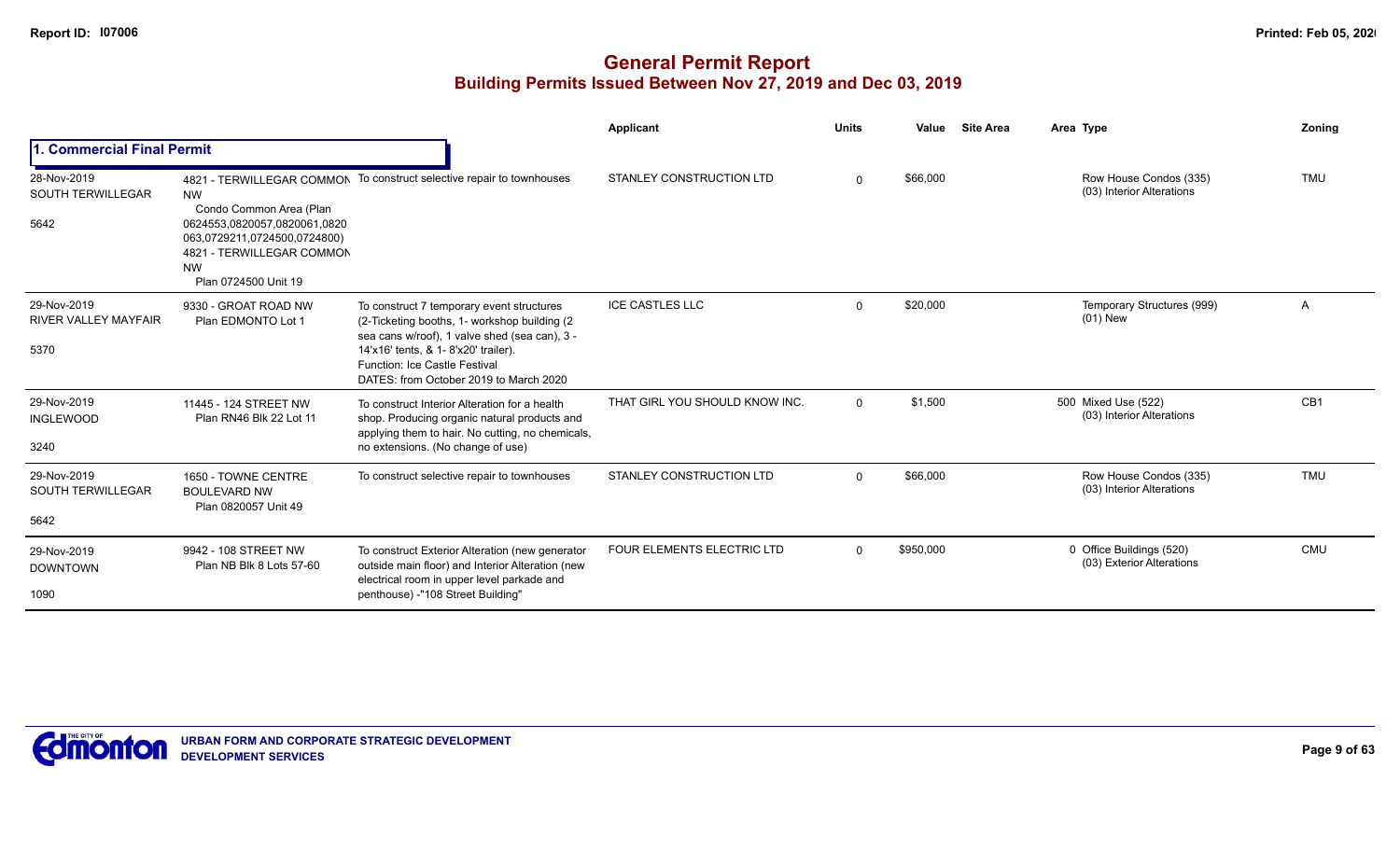|                                                 |                                                                                                                                                                                                                |                                                                                                                              | Applicant                | <b>Units</b> | Value     | <b>Site Area</b> | Area Type                                                | Zoning          |
|-------------------------------------------------|----------------------------------------------------------------------------------------------------------------------------------------------------------------------------------------------------------------|------------------------------------------------------------------------------------------------------------------------------|--------------------------|--------------|-----------|------------------|----------------------------------------------------------|-----------------|
| 1. Commercial Final Permit                      |                                                                                                                                                                                                                |                                                                                                                              |                          |              |           |                  |                                                          |                 |
| 29-Nov-2019<br><b>SOUTH TERWILLEGAR</b><br>5642 | 1650 - TOWNE CENTRE<br><b>BOULEVARD NW</b><br>Plan 0820057 Unit 49<br>1650 - TOWNE CENTRE<br><b>BOULEVARD NW</b><br>Plan 0820061 Unit 50<br>1650 - TOWNE CENTRE<br><b>BOULEVARD NW</b><br>Plan 0820063 Unit 59 | To construct selective repair to townhouses                                                                                  | STANLEY CONSTRUCTION LTD | $\mathbf 0$  | \$66,000  |                  | Row House Condos (335)<br>(03) Interior Alterations      | <b>TMU</b>      |
| 29-Nov-2019<br><b>SOUTH TERWILLEGAR</b><br>5642 | 1650 - TOWNE CENTRE<br><b>BOULEVARD NW</b><br>Plan 0820057 Unit 49<br>1650 - TOWNE CENTRE<br><b>BOULEVARD NW</b><br>Plan 0820061 Unit 50<br>1650 - TOWNE CENTRE<br><b>BOULEVARD NW</b><br>Plan 0820063 Unit 59 | To construct selective repair to townhouses                                                                                  | STANLEY CONSTRUCTION LTD | $\mathbf 0$  | \$66,000  |                  | Row House Condos (335)<br>(03) Interior Alterations      | <b>TMU</b>      |
| 29-Nov-2019<br>SOUTH TERWILLEGAR<br>5642        | 1650 - TOWNE CENTRE<br><b>BOULEVARD NW</b><br>Plan 0820057 Unit 49<br>1650 - TOWNE CENTRE<br><b>BOULEVARD NW</b><br>Plan 0820061 Unit 50<br>1650 - TOWNE CENTRE<br><b>BOULEVARD NW</b><br>Plan 0820063 Unit 59 | To construct selective repair to townhouses                                                                                  | STANLEY CONSTRUCTION LTD | $\mathbf 0$  | \$66,000  |                  | Row House Condos (335)<br>(03) Interior Alterations      | <b>TMU</b>      |
| 29-Nov-2019<br><b>GLENORA</b><br>3200           | Plan 1922312 Blk 101 Lot 27<br>14085 - WEST BLOCK DRIVE NV Wines and Spirits.<br>Plan 1922313 Blk 101 Lot 1<br>14101C - WEST BLOCK DRIVE<br><b>NW</b><br>Condo Common Area (Plan<br>1922316)                   | 14053 - WEST BLOCK DRIVE NV To construct Interior Alteration for a new liquor<br>store with 1 HR demising wall- Glenora Fine | WILMAX CONSTRUCTION LTD. | $\mathbf 0$  | \$155,000 |                  | 1991 Retail and Shops (510)<br>(03) Interior Alterations | DC <sub>2</sub> |

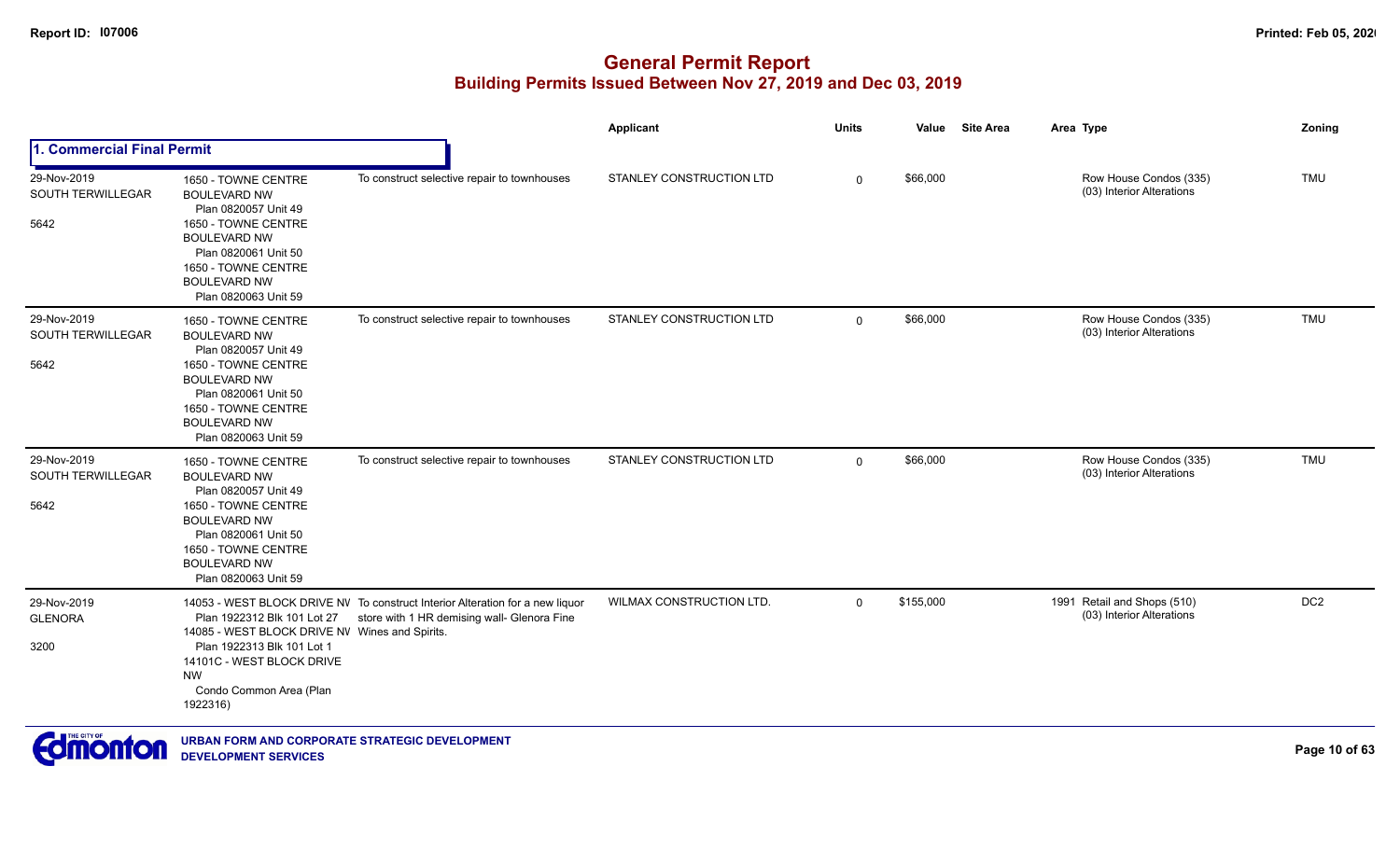|                                                                     |                                                      |                                                                                                                                                                                           | <b>Applicant</b>                        | <b>Units</b> | Value       | <b>Site Area</b> | Area Type                                                              | Zoning          |
|---------------------------------------------------------------------|------------------------------------------------------|-------------------------------------------------------------------------------------------------------------------------------------------------------------------------------------------|-----------------------------------------|--------------|-------------|------------------|------------------------------------------------------------------------|-----------------|
| <b>1. Commercial Final Permit</b>                                   |                                                      |                                                                                                                                                                                           |                                         |              |             |                  |                                                                        |                 |
| 29-Nov-2019<br><b>GAINER INDUSTRIAL</b><br>6250                     | 8170 - 50 STREET NW<br>Plan 7521677 Lot E            | To construct interior alterations to a Suite in a<br>Commercial mixed use building, "KRE8<br><b>ESTHETICS &amp; NAIL BOUTIQUE LTD".</b><br>Reconfigure space, complete interior finishes. | KRE8 ESTHETICS & NAIL BOUTIQUE LTI      | $\Omega$     | \$2,500     |                  | Retail and Shops (510)<br>(03) Interior Alterations                    | CB <sub>2</sub> |
| 29-Nov-2019<br>PYLYPOW INDUSTRIAL<br>6590                           | 4703 - 52 AVENUE NW<br>Plan 0729660 Blk 19 Lot 7     | To construct interior alterations to an existing<br>building. Adding interior offices, removing some<br>walls to facilitate a training room, adding a<br>reception area.                  | N/A                                     | $\Omega$     | \$45,000    |                  | 538 Office Buildings (520)<br>(03) Interior Alterations                | IB              |
| 29-Nov-2019<br><b>DOWNTOWN</b><br>1090                              | 10155 - 102 STREET NW<br>Plan 0022666 Blk 1 Lot F    | To complete interior alterations (demo some<br>interior partition walls and construct new<br>interior partition walls)<br>- Good Life Fitness                                             | <b>GOODLIFE FITNESS</b>                 | $\Omega$     | \$1,800,000 |                  | 24335 Indoor Recreational Buildings (560)<br>(03) Interior Alterations | <b>CCA</b>      |
| 02-Dec-2019<br><b>EDMONTON ENERGY AND</b><br><b>TECHNOLOGY PARK</b> | 2820 - 244 AVENUE NE<br>Plan 4095TR Lot 5            | To Demolish house, quonset and an out building<br>- Bale House Demolition                                                                                                                 | DELNOR CONSTRUCTION LTD                 | $-1$         | \$25,000    |                  | Single Detached House (110)<br>(99) Demolition                         | <b>RR</b>       |
| 2681                                                                |                                                      |                                                                                                                                                                                           |                                         |              |             |                  |                                                                        |                 |
| 02-Dec-2019<br>KING EDWARD PARK                                     | 7718 - 81 STREET NW<br>Plan 3068HW Blk 39 Lot 19     | Home Based Business - To construct interior<br>alterations - changing the use of a garden suite<br>to a health enhancement business                                                       | SHAKTI HEALTH                           | $\Omega$     | \$0         |                  | 0 Clinics, Health Units (642)<br>(03) Interior Alterations             | RF <sub>3</sub> |
| 6360                                                                |                                                      |                                                                                                                                                                                           |                                         |              |             |                  |                                                                        |                 |
| 02-Dec-2019<br><b>MORRIS INDUSTRIAL</b>                             | 4010 - 84 AVENUE NW<br>NE-25-52-24-4                 | To construct a general industrial use building -<br>ASR (auto-scrap, non ferrous)                                                                                                         | <b>GENERAL RECYCLING INDUSTRIES LTD</b> | $\Omega$     | \$952,000   |                  | 26361 Storage Buildings, Warehouses (460)<br>$(01)$ New                | IH, AGI         |
| 6540                                                                |                                                      |                                                                                                                                                                                           |                                         |              |             |                  |                                                                        |                 |
| 03-Dec-2019<br><b>OLIVER</b>                                        | 11523 - 100 AVENUE NW<br>Plan 1223405 Blk 15 Lot 100 | To construct interior alterations to expand the<br>second floor space for Wheaton General Bank                                                                                            | <b>RESCOM INC.</b>                      | $\Omega$     | \$300,000   |                  | 2992 Office Buildings (520)<br>(03) Interior Alterations               | DC <sub>1</sub> |
| 1150                                                                |                                                      |                                                                                                                                                                                           |                                         |              |             |                  |                                                                        |                 |

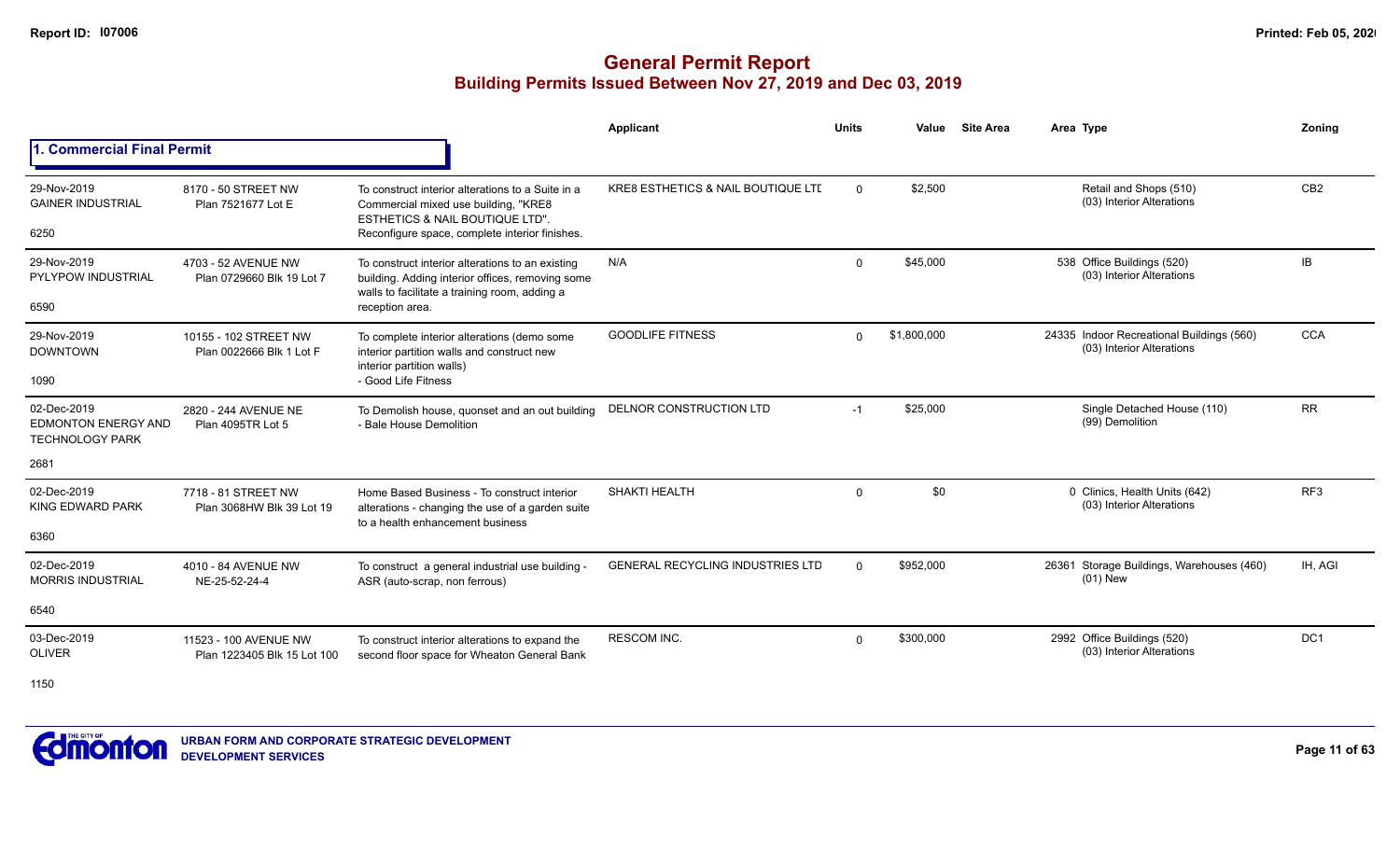|                                                                |                                                                        |                                                                                                                                                | Applicant                  | <b>Units</b> | Value        | <b>Site Area</b> | Area Type                                                    | Zoning          |
|----------------------------------------------------------------|------------------------------------------------------------------------|------------------------------------------------------------------------------------------------------------------------------------------------|----------------------------|--------------|--------------|------------------|--------------------------------------------------------------|-----------------|
| 1. Commercial Final Permit                                     |                                                                        |                                                                                                                                                |                            |              |              |                  |                                                              |                 |
| 03-Dec-2019<br><b>OLIVER</b>                                   | 10020 - 115 STREET NW<br>Plan B3 Blk 15 Lots 62-64                     | To complete interior alterations at 2 locations<br>(swimming pool area & front lobby) in an                                                    | PROLINE DESIGN INC         | $\Omega$     | \$115.000    |                  | 700 Apartments (310)<br>(03) Interior Alterations            | RA <sub>9</sub> |
| 1150                                                           |                                                                        | existing residential apartment building                                                                                                        |                            |              |              |                  |                                                              |                 |
| 03-Dec-2019<br><b>MCCONACHIE AREA</b>                          | 1265 - MCCONACHIE<br><b>BOULEVARD NW</b><br>Plan 1823225 Blk 21 Lot 87 | To construct a 4 storey Apartment Housing<br>building with 82 dwellings - Building 1000,<br>Arcadia Place                                      | CARLISLE GROUP, JIM        | 82           | \$13,949,500 |                  | 75403 Apartments (310)<br>$(01)$ New                         | RA7             |
| 2521                                                           |                                                                        |                                                                                                                                                |                            |              |              |                  |                                                              |                 |
| 03-Dec-2019<br><b>MCCONACHIE AREA</b>                          | 1265 - MCCONACHIE<br><b>BOULEVARD NW</b><br>Plan 1823225 Blk 21 Lot 87 | To construct a 4 storey Apartment Housing<br>building with 77 Dwellings - Building 2000,<br>Arcadia Place                                      | CARLISLE GROUP, JIM        | 77           | \$11,351,200 |                  | 70945 Apartments (310)<br>$(01)$ New                         | RA7             |
| 2521                                                           |                                                                        |                                                                                                                                                |                            |              |              |                  |                                                              |                 |
| 03-Dec-2019<br><b>BELVEDERE</b>                                | 5811 - 132 AVENUE NW<br>Plan 4800KS Blk 41                             | To construct Interior Alterations for an initial<br>fitup - Herbert & Frye - Fort Road                                                         | PLANWORKS ARCHITECTURE INC | $\Omega$     | \$175.000    |                  | 1817 Retail and Shops (510)<br>(03) Interior Alterations     | CB1             |
| 2080                                                           |                                                                        |                                                                                                                                                |                            |              |              |                  |                                                              |                 |
| 03-Dec-2019<br><b>DOWNTOWN</b>                                 | 10130 - 103 STREET NW<br>Plan NB1 Blk 3 Lot 216                        | To construct interior alterations within existing<br>office building "The Vogel Group" within<br>Enbridge Place                                | SPACE STUDIO INC           | $\Omega$     | \$65,000     |                  | 1765 Office Buildings (520)<br>(03) Interior Alterations     | <b>HA</b>       |
| 1090                                                           |                                                                        |                                                                                                                                                |                            |              |              |                  |                                                              |                 |
| 03-Dec-2019<br><b>HUFF BREMNER</b><br><b>ESTATE INDUSTRIAL</b> | 11604 - 145 STREET NW<br>Plan 129RS Blk 8 Lots 38-39                   | To change of use from medium hazard industrial<br>to retail space (Group F2 to E) and construct<br>interior alterations - Urban Scrapbook Ltd. | URBANSCRAPBOOK LTD         | $\Omega$     | \$200        |                  | 1500 Retail and Shops (510)<br>(03) Interior Alterations     | <b>IM</b>       |
| 3230                                                           |                                                                        |                                                                                                                                                |                            |              |              |                  |                                                              |                 |
| 03-Dec-2019<br><b>CLAREVIEW TOWN CENTRE</b>                    | 13703 - 42 STREET NW<br>Plan 0022276 Blk 3 Lot 2                       | To construct Interior Alteration to an existing<br>business - remove 4' canopy hood and install<br>10' Canopy Hood - Wok Donair                | 1576883 ALBERTA LTD        | $\Omega$     | \$25,000     |                  | 1235 Restaurants and Bars (540)<br>(03) Interior Alterations | DC <sub>2</sub> |
| 2145                                                           |                                                                        |                                                                                                                                                |                            |              |              |                  |                                                              |                 |

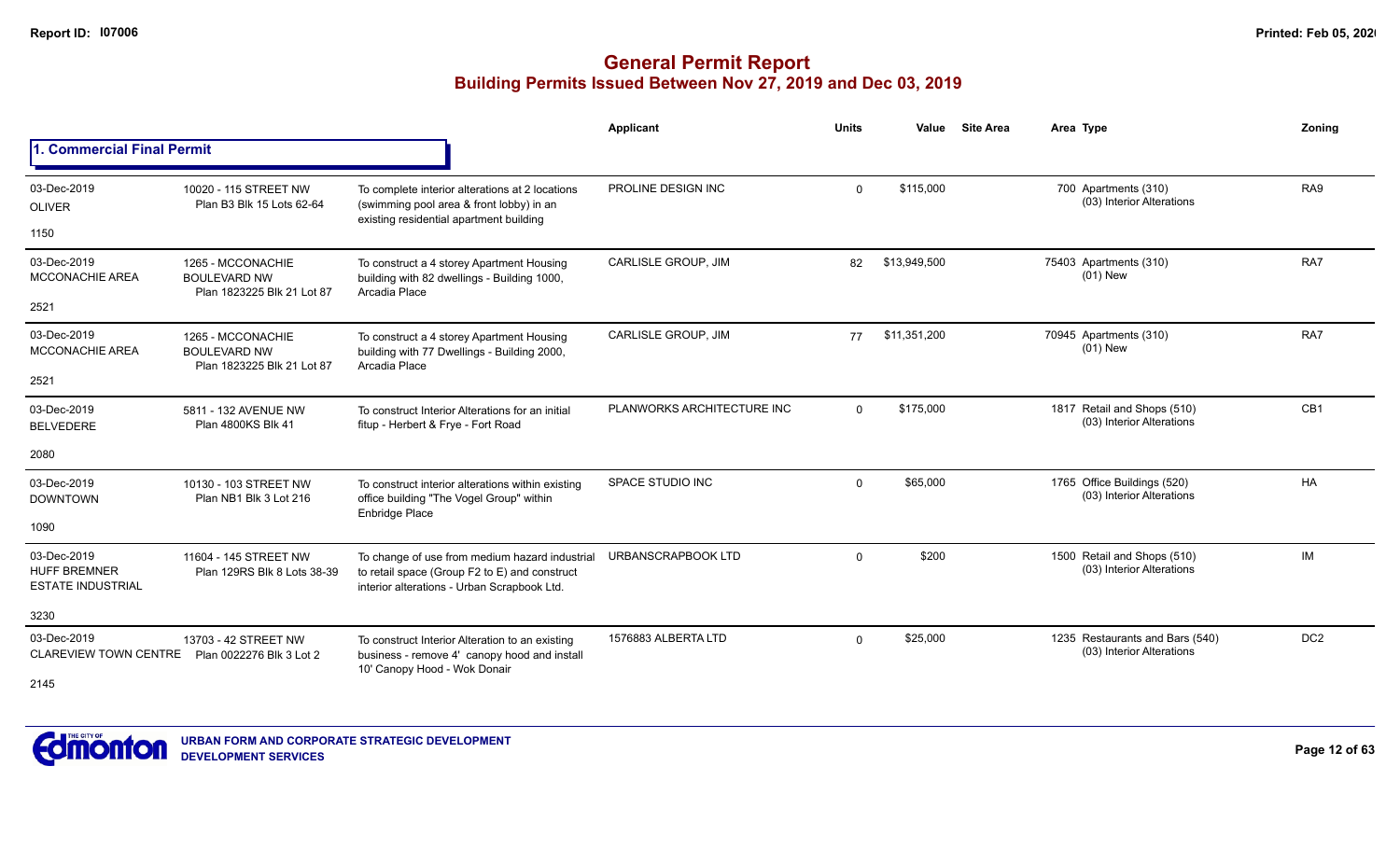|                                                |                                                                                                    |                                                                                                                                                                                                                      | Applicant                      | <b>Units</b> | Value       | <b>Site Area</b> | Area Type                                                | Zoning          |
|------------------------------------------------|----------------------------------------------------------------------------------------------------|----------------------------------------------------------------------------------------------------------------------------------------------------------------------------------------------------------------------|--------------------------------|--------------|-------------|------------------|----------------------------------------------------------|-----------------|
| 1. Commercial Final Permit                     |                                                                                                    |                                                                                                                                                                                                                      |                                |              |             |                  |                                                          |                 |
| 03-Dec-2019<br><b>HIGHLANDS</b><br>2330        | 11509 - 62 STREET NW<br>Plan 540KS Blk 14 Lot 4<br>11509 - 62 STREET NW<br>Plan 540KS Blk 14 Lot 3 | To construct a FOOTING & FOUNDATION ONLY<br>for an addition to a school - Highlands School.                                                                                                                          | ACI ARCHITECTS INC             | $\Omega$     | \$10.000    |                  | Elementary Schools (620)<br>(04) Footing & Foundation    | US              |
| 03-Dec-2019<br><b>STONE INDUSTRIAL</b><br>4510 | 10460 - 172 STREET NW<br>Plan 7720926 Blk 10 Lots 1.11                                             | To construct Interior Alterations to a suite (To<br>Change the Use from an Indoor Participant<br>Recreation Service to a Commercial School<br>(max 10 students) for THE HOUSE OF SEW-<br>Imperial Square Suite 10468 | PMC WELDING & CONTRACTING LTD. | $\Omega$     | \$36,000    |                  | 1602 Office Buildings (520)<br>(03) Interior Alterations | IB.             |
| 03-Dec-2019<br><b>TAMARACK</b><br>6443         | 2341 - MAPLE ROAD NW<br>Plan 1420502 Blk 13 Lot 3                                                  | To Construct a new Commercial building<br>(Building 1, Shell Only) - ELITE TAMARACK<br>(Main Floor E, Second Floor A-2 with future<br>patio, No demising walls, 7 RTU's)                                             | <b>SYNERGY PROJECTS</b>        | $\Omega$     | \$2,218,700 |                  | 13904 Mixed Use (522)<br>$(01)$ New                      | DC <sub>1</sub> |
| 03-Dec-2019<br><b>CALDER</b><br>3070           | 13004 - 116 STREET NW<br>Plan 1210AI Blk 2 Lot 17                                                  | To construct exterior alterations (demolition of<br>detached garage and front portion of the<br>building) to an existing commercial group home<br>(future assistant living home)                                     | CHANDOS CONSTRUCTION LTD       | $\Omega$     | \$18,000    |                  | Other Accommodation (534)<br>(99) Demolition             | RF1             |
| 03-Dec-2019<br><b>DOWNTOWN</b><br>1090         | 10820 - 100 AVENUE NW<br>Plan NB Blk 8 Lot 32                                                      | To construct Interior Alteration to the Main Floor<br>Lobby of Peace Hills Trust Tower (Replace<br>flooring and wall finishes, minor ceiling and<br>lighting upgrades)                                               | WOLSKI DESIGN GROUP LTD        | $\Omega$     | \$100,000   |                  | 1500 Office Buildings (520)<br>(03) Interior Alterations | <b>CMU</b>      |
| 03-Dec-2019<br>WESTMOUNT<br>3440               | 11025C - 124 STREET NW<br>Condo Common Area (Plan<br>0740665)                                      | To construct Exterior Alteration to an existing<br>apartment building - LEXINGTON MANOR<br><b>APARTMENTS</b>                                                                                                         | <b>GCCI CANADA INC</b>         | $\Omega$     | \$14,900    |                  | 161 Apartment Condos (315)<br>(03) Exterior Alterations  | RA <sub>8</sub> |
| 03-Dec-2019<br><b>QUEEN ALEXANDRA</b><br>5330  | 7726 - 107 STREET NW                                                                               | To construct interior alterations within<br>Plan 2060Q Blk 167 Lots 24-29 temporary lodging building - Ronald McDonald<br>House - To install doorway from entrance<br>vestibule into boot room.                      | <b>HIBCO CONSTRUCTION</b>      | $\Omega$     | \$4,800     |                  | Apartments (310)<br>(03) Interior Alterations            | DC <sub>2</sub> |

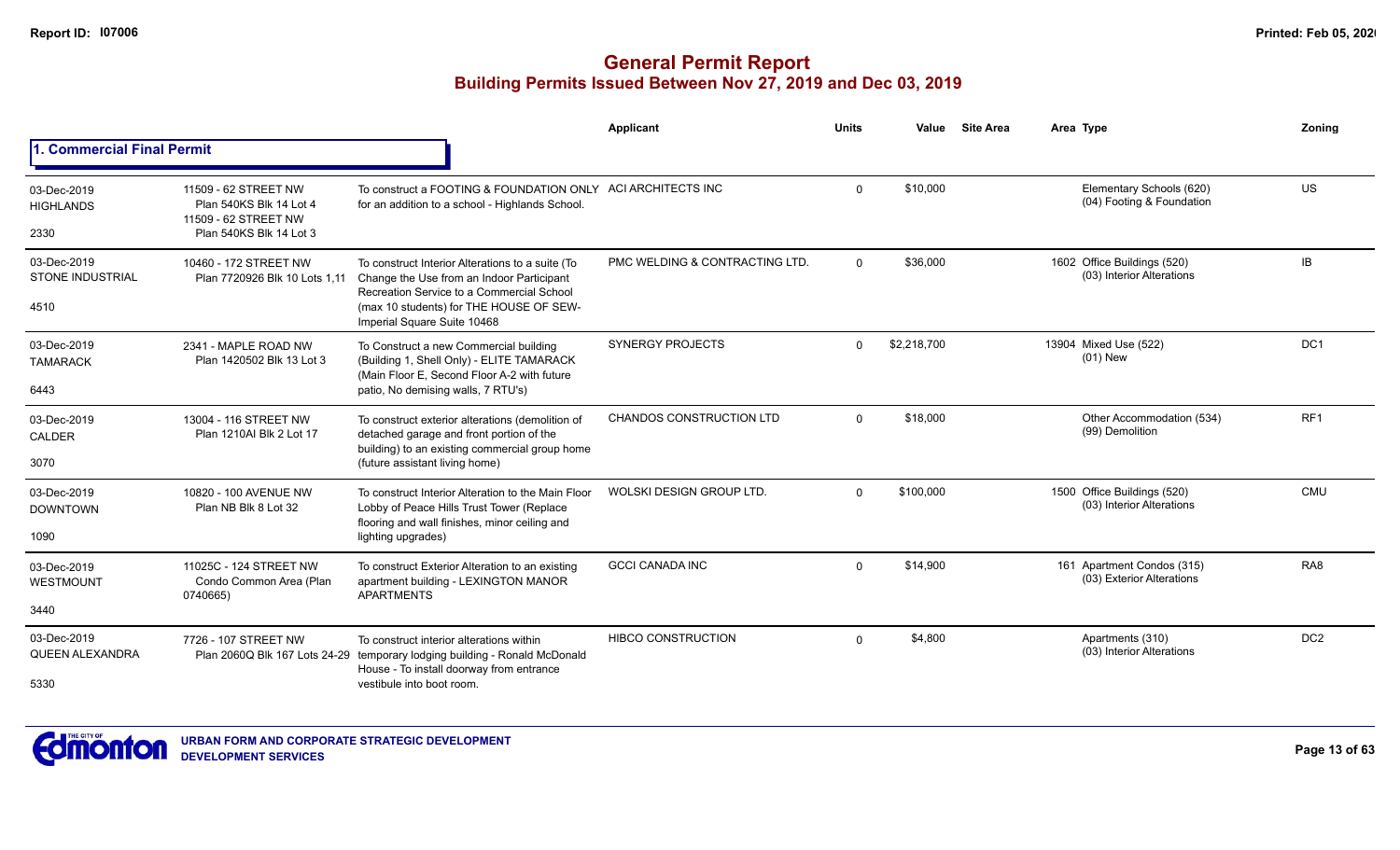|                                      |                                                      |                                                                                                                                                    | Applicant                         | <b>Units</b>                                                                                                                                                                                                                                                                                                                                                                                                                                                                                                                           | Value | <b>Site Area</b> | Area Type                       | Zonina          |
|--------------------------------------|------------------------------------------------------|----------------------------------------------------------------------------------------------------------------------------------------------------|-----------------------------------|----------------------------------------------------------------------------------------------------------------------------------------------------------------------------------------------------------------------------------------------------------------------------------------------------------------------------------------------------------------------------------------------------------------------------------------------------------------------------------------------------------------------------------------|-------|------------------|---------------------------------|-----------------|
| 1. Commercial Final Permit           |                                                      |                                                                                                                                                    |                                   | \$175,000<br>1583 Office Buildings (520)<br>$\mathbf{0}$<br>(03) Interior Alterations<br>\$90,400<br>Secondary Schools (622)<br>$\mathbf{0}$<br>(03) Interior Alterations<br>\$161,000<br>1400 Single Detached House (110)<br>$\overline{1}$<br>(01) Building - New<br>2-storey<br>\$232,000<br>2017 Single Detached House (110)<br>$\overline{1}$<br>(01) Building - New<br>2-storey<br>\$173,900<br>1512 Single Detached House (110)<br>-1<br>(01) Building - New<br>2-storey<br>\$269,300<br>2342 Single Detached House (110)<br>-1 |       |                  |                                 |                 |
| 03-Dec-2019<br>AMBLESIDE<br>5505     | 3881 - ALLAN DRIVE SW<br>Plan 1321077 Blk 4 Lot 1    | To construct interior alterations within existing<br>commercial building - tenant improvement for<br>group D optometry studio                      | <b>MYRIAD CONTRACTING LTD</b>     |                                                                                                                                                                                                                                                                                                                                                                                                                                                                                                                                        |       |                  |                                 | CB <sub>1</sub> |
|                                      |                                                      |                                                                                                                                                    |                                   |                                                                                                                                                                                                                                                                                                                                                                                                                                                                                                                                        |       |                  |                                 |                 |
| 03-Dec-2019<br><b>FOREST HEIGHTS</b> | 8440 - 105 AVENUE NW<br>Plan 6649MC Blk 58 Lot 1     | To construct interior alterations to an existing<br>building. Alterations to washrooms converting<br>men's/women's to gender neutral- McNally High | <b>INTERWORKS CONTRACTING LTD</b> |                                                                                                                                                                                                                                                                                                                                                                                                                                                                                                                                        |       |                  |                                 | US              |
| 6230                                 |                                                      | School                                                                                                                                             |                                   |                                                                                                                                                                                                                                                                                                                                                                                                                                                                                                                                        |       |                  |                                 |                 |
| 6. House Building Permit             |                                                      |                                                                                                                                                    |                                   |                                                                                                                                                                                                                                                                                                                                                                                                                                                                                                                                        |       |                  |                                 |                 |
| 27-Nov-2019<br><b>ROSENTHAL</b>      | 8527 - 223 STREET NW<br>Plan 1723490 Blk 13 Lot 79   | To construct a Single Detached House with<br>Unenclosed Front Porch and rear uncovered<br>deck (3.05 m x 3.05 m).                                  | LINCOLNBERG HOMES LTD             |                                                                                                                                                                                                                                                                                                                                                                                                                                                                                                                                        |       |                  |                                 | <b>RPL</b>      |
| 4750                                 |                                                      |                                                                                                                                                    |                                   |                                                                                                                                                                                                                                                                                                                                                                                                                                                                                                                                        |       |                  |                                 |                 |
| 27-Nov-2019<br><b>CHAPPELLE AREA</b> | 9331 - COOPER BEND SW<br>Plan 1823130 Blk 15 Lot 28  | To construct a Single Detached House with<br>front attached Garage and Unenclosed Front<br>Porch.                                                  | STERLING HOMES EDMONTON LTD.      |                                                                                                                                                                                                                                                                                                                                                                                                                                                                                                                                        |       |                  |                                 | <b>RMD</b>      |
| 5462                                 |                                                      |                                                                                                                                                    |                                   |                                                                                                                                                                                                                                                                                                                                                                                                                                                                                                                                        |       |                  |                                 |                 |
| 27-Nov-2019<br><b>RAPPERSWILL</b>    | 12216 - 177 AVENUE NW<br>Plan 1525031 Blk 108 Lot 92 | To construct a Single Detached House with<br>front attached Garage and Unenclosed Front<br>Porch.                                                  | PACESETTER HOMES LTD              |                                                                                                                                                                                                                                                                                                                                                                                                                                                                                                                                        |       |                  |                                 | DC <sub>1</sub> |
| 3370                                 |                                                      |                                                                                                                                                    |                                   |                                                                                                                                                                                                                                                                                                                                                                                                                                                                                                                                        |       |                  |                                 |                 |
| 27-Nov-2019<br><b>WALKER</b>         | 2340 - 54 STREET SW<br>Plan 1823364 Blk 10 Lot 32    | To construct a Single Detached House with<br>front attached Garage, Unenclosed Front Porch<br>and fireplace.                                       | MORRISON HOMES (EDMONTON) LTD     |                                                                                                                                                                                                                                                                                                                                                                                                                                                                                                                                        |       |                  | (01) Building - New<br>2-storey | <b>RSL</b>      |
| 6662                                 |                                                      |                                                                                                                                                    |                                   |                                                                                                                                                                                                                                                                                                                                                                                                                                                                                                                                        |       |                  |                                 |                 |

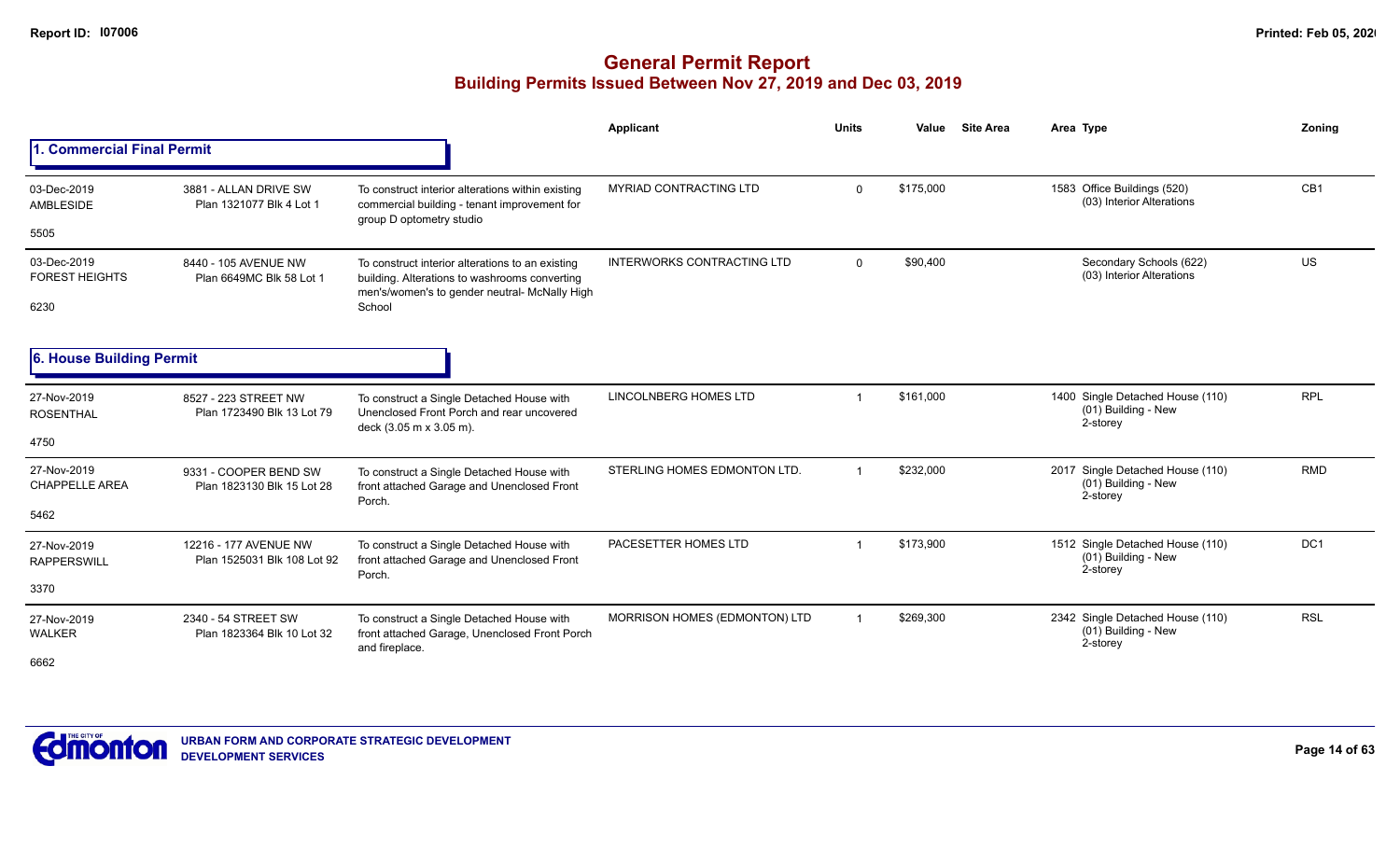|                                       |                                                        |                                                                                                                                       | Applicant                        | <b>Units</b>   | Value     | <b>Site Area</b> | Area Type                                                           | Zoning          |
|---------------------------------------|--------------------------------------------------------|---------------------------------------------------------------------------------------------------------------------------------------|----------------------------------|----------------|-----------|------------------|---------------------------------------------------------------------|-----------------|
| 6. House Building Permit              |                                                        |                                                                                                                                       |                                  |                |           |                  |                                                                     |                 |
| 27-Nov-2019<br><b>LAUREL</b>          | 1823 - 24 STREET NW<br>Plan 1920713 Blk 14 Lot 13      | To construct a Single Detached House with<br>fireplace, rear uncovered deck (2.59m x<br>3.05m), Unenclosed Front Porch and to develop | <b>ENSTYLE HOMES LTD</b>         | $\overline{2}$ | \$198,600 |                  | 1727 Single Detached House (110)<br>(01) Building - New<br>2-storey | <b>RPL</b>      |
| 6444                                  |                                                        | a Secondary Suite in the Basement.                                                                                                    |                                  |                |           |                  |                                                                     |                 |
| 27-Nov-2019<br><b>DESROCHERS AREA</b> | 1526 - DARBY BAY SW<br>Plan 1823252 Blk 2 Lot 86       | To construct a Single Detached House with<br>front attached Garage, Unenclosed Front<br>Porch, rear uncovered deck (3.66m x 5.49m),   | PACESETTER HOMES LTD.            | -1             | \$256,200 |                  | 2228 Single Detached House (110)<br>(01) Building - New<br>2-storey | <b>RMD</b>      |
| 5463                                  |                                                        | fireplace(s) and walkout Basement.                                                                                                    |                                  |                |           |                  |                                                                     |                 |
| 28-Nov-2019<br><b>CHAPPELLE AREA</b>  | 4220 - CHICHAK CLOSE SW<br>Plan 1822794 Blk 10 Lot 119 | To construct a Single Detached House with<br>front attached Garage and Unenclosed Front<br>Porch.                                     | DAYTONA HOMES INC                |                | \$215,300 |                  | 1872 Single Detached House (110)<br>(01) Building - New<br>2-storey | <b>RMD</b>      |
| 5462                                  |                                                        |                                                                                                                                       |                                  |                |           |                  |                                                                     |                 |
| 28-Nov-2019<br><b>MCCONACHIE AREA</b> | 6461 - 177A AVENUE NW<br>Plan 1721305 Blk 25 Lot 3     | To construct a Single Detached House with<br>Unenclosed Front Porch and rear uncovered<br>deck (3.05m x 3.05m).                       | <b>SANGAM HOMES LTD</b>          |                | \$176,100 |                  | 1531 Single Detached House (110)<br>(01) Building - New<br>2-storey | <b>RMD</b>      |
| 2521                                  |                                                        |                                                                                                                                       |                                  |                |           |                  |                                                                     |                 |
| 27-Nov-2019<br><b>LAUREL</b>          | 1811 - 26A STREET NW<br>Plan 1722382 Blk 9 Lot 39      | To construct a Single Detached House with<br>Unenclosed Front Porch and rear landing.                                                 | <b>LANDMARK LEGACY HOMES INC</b> | -1             | \$205,900 |                  | 1790 Single Detached House (110)<br>(01) Building - New<br>2-storey | DC <sub>1</sub> |
| 6444                                  |                                                        |                                                                                                                                       |                                  |                |           |                  |                                                                     |                 |
| 27-Nov-2019<br><b>CHAPPELLE AREA</b>  | 4268 - CHICHAK CLOSE SW<br>Plan 1822794 Blk 10 Lot 200 | To construct a Single Detached House with<br>front attached Garage and Unenclosed Front<br>Porch.                                     | DAYTONA HOMES INC                |                | \$215,300 |                  | 1872 Single Detached House (110)<br>(01) Building - New<br>2-storey | <b>RMD</b>      |
| 5462                                  |                                                        |                                                                                                                                       |                                  |                |           |                  |                                                                     |                 |
| 27-Nov-2019<br><b>LAUREL</b>          | 1926 - 20 STREET NW<br>Plan 1920713 Blk 10 Lot 35      | To construct a Single Detached House with<br>front attached Garage, Unenclosed Front<br>Porch, rear uncovered deck (2.74m x 4.27m),   | DHATT, PRITPAL                   |                | \$273,600 |                  | 2379 Single Detached House (110)<br>(01) Building - New<br>2-storey | <b>RSL</b>      |
| 6444                                  |                                                        | fireplace(s) and side door.                                                                                                           |                                  |                |           |                  |                                                                     |                 |

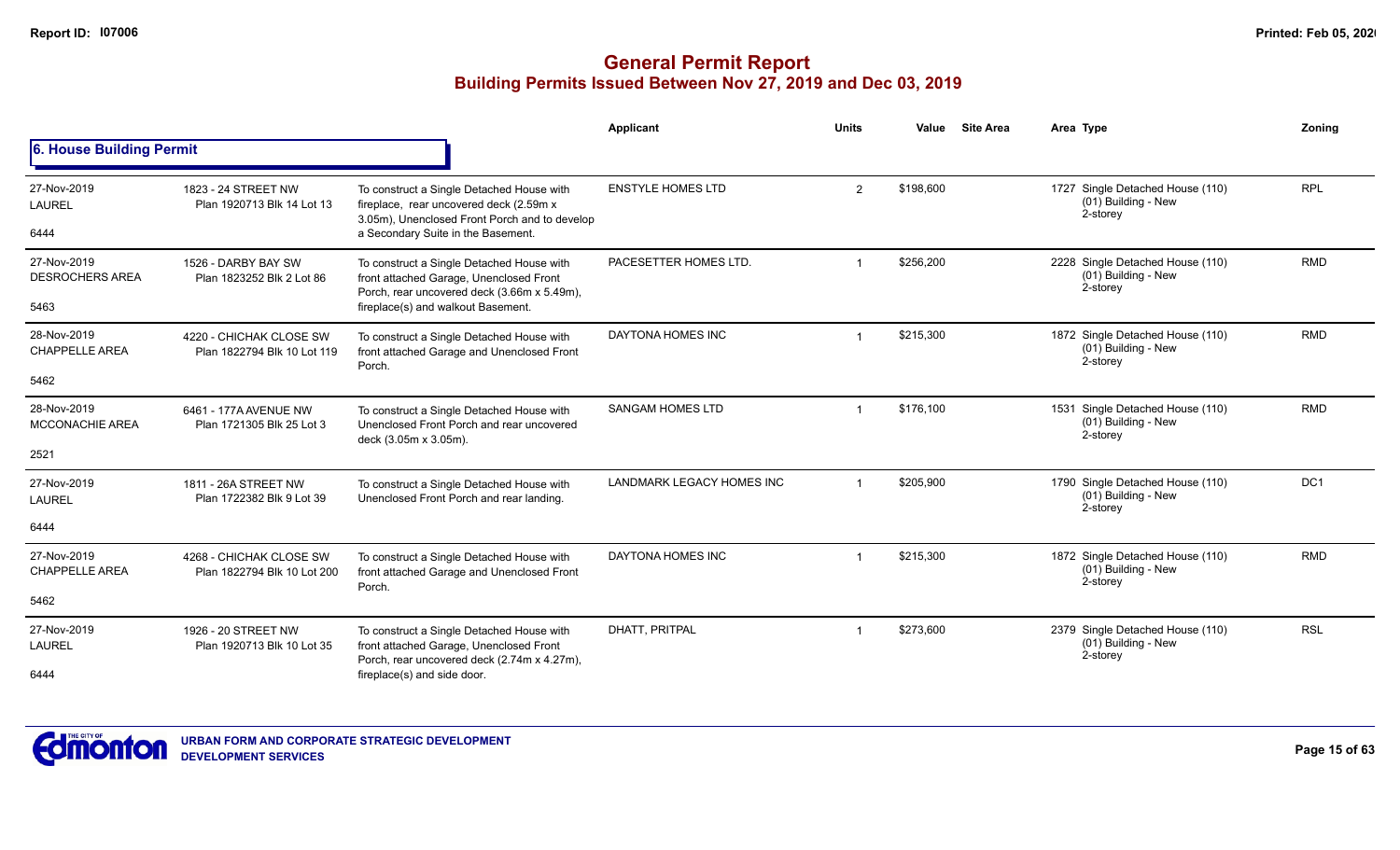|                                          |                                                      |                                                                                                                                           | Applicant                   | <b>Units</b>   | <b>Site Area</b><br>Value | Area Type                                                           | Zoning     |
|------------------------------------------|------------------------------------------------------|-------------------------------------------------------------------------------------------------------------------------------------------|-----------------------------|----------------|---------------------------|---------------------------------------------------------------------|------------|
| 6. House Building Permit                 |                                                      |                                                                                                                                           |                             |                |                           |                                                                     |            |
| 27-Nov-2019<br><b>GLENRIDDING RAVINE</b> | 15659 - 15 AVENUE SW<br>Plan 1922609 Blk 24 Lot 32   | To construct a Single Detached House with<br>front attached Garage, fireplace and<br>Unenclosed Front Porch.                              | <b>LANDMARK CLASSIC INC</b> |                | \$272,000                 | 2365 Single Detached House (110)<br>(01) Building - New<br>2-storey | <b>RSL</b> |
| 5579                                     |                                                      |                                                                                                                                           |                             |                |                           |                                                                     |            |
| 27-Nov-2019<br><b>KESWICK AREA</b>       | 2371 - KELLY CIRCLE SW<br>Plan 1823259 Blk 13 Lot 40 | To construct a Single Detached House with<br>Unenclosed Front Porch and fireplace.                                                        | <b>BEDROCK HOMES LTD</b>    |                | \$184,100                 | 1601 Single Detached House (110)<br>(01) Building - New             | <b>RPL</b> |
| 5576                                     |                                                      |                                                                                                                                           |                             |                |                           |                                                                     |            |
| 27-Nov-2019<br><b>STEWART GREENS</b>     | 20552 - 100 AVENUE NW<br>Plan 1920902 Blk 10 Lot 13  | To construct a Single Detached House with<br>front attached Garage and Unenclosed Front<br>Porch.                                         | DAYTONA HOMES INC           |                | \$215,300                 | 1872 Single Detached House (110)<br>(01) Building - New<br>2-storey | <b>RMD</b> |
| 4486                                     |                                                      |                                                                                                                                           |                             |                |                           |                                                                     |            |
| 28-Nov-2019<br><b>MCCONACHIE AREA</b>    | 6359 - 174 AVENUE NW<br>Plan 1822646 Blk 13 Lot 81   | To construct a Single Detached House with<br>front attached Garage, Unenclosed Front Porch<br>and to install a Renewable Energy Device (6 | JAYMAN MASTERBUILT INC      |                | \$260,000                 | 2261 Single Detached House (110)<br>(01) Building - New<br>2-storey | <b>RMD</b> |
| 2521                                     |                                                      | Solar-electric (PV) panels on the roof).                                                                                                  |                             |                |                           |                                                                     |            |
| 28-Nov-2019<br><b>GLENRIDDING RAVINE</b> | 1428 - 157 STREET SW<br>Plan 1723488 Blk 19 Lot 1    | To construct a Single Detached House with<br>front attached Garage, fireplace and<br>Unenclosed Front Porch.                              | <b>HOMES BY AVI</b>         | $\overline{1}$ | \$276,300                 | 2403 Single Detached House (110)<br>(01) Building - New<br>2-storey | <b>RSL</b> |
| 5579                                     |                                                      |                                                                                                                                           |                             |                |                           |                                                                     |            |
| 28-Nov-2019<br><b>WALKER</b>             | 2097 - WONNACOTT WAY SW<br>Plan 1823392 Blk 8 Lot 52 | To construct a Single Detached House with<br>front attached Garage and Unenclosed Front<br>Porch.                                         | <b>LANDMARK CLASSIC INC</b> |                | \$240,500                 | 2091 Single Detached House (110)<br>(01) Building - New<br>2-storey | RSL, RSL   |
| 6662                                     |                                                      |                                                                                                                                           |                             |                |                           |                                                                     |            |
| 28-Nov-2019<br><b>LAUREL</b>             | 2423 - 15 AVENUE NW<br>Plan 1922772 Blk 11 Lot 38    | To construct a Single Detached House with<br>front attached Garage, Unenclosed Front<br>Porch, fireplace and side entrance.               | PARKWOOD MASTER BUILDER     | -1             | \$235,600                 | 2049 Single Detached House (110)<br>(01) Building - New<br>2-storey | <b>RSL</b> |
| 6444                                     |                                                      |                                                                                                                                           |                             |                |                           |                                                                     |            |

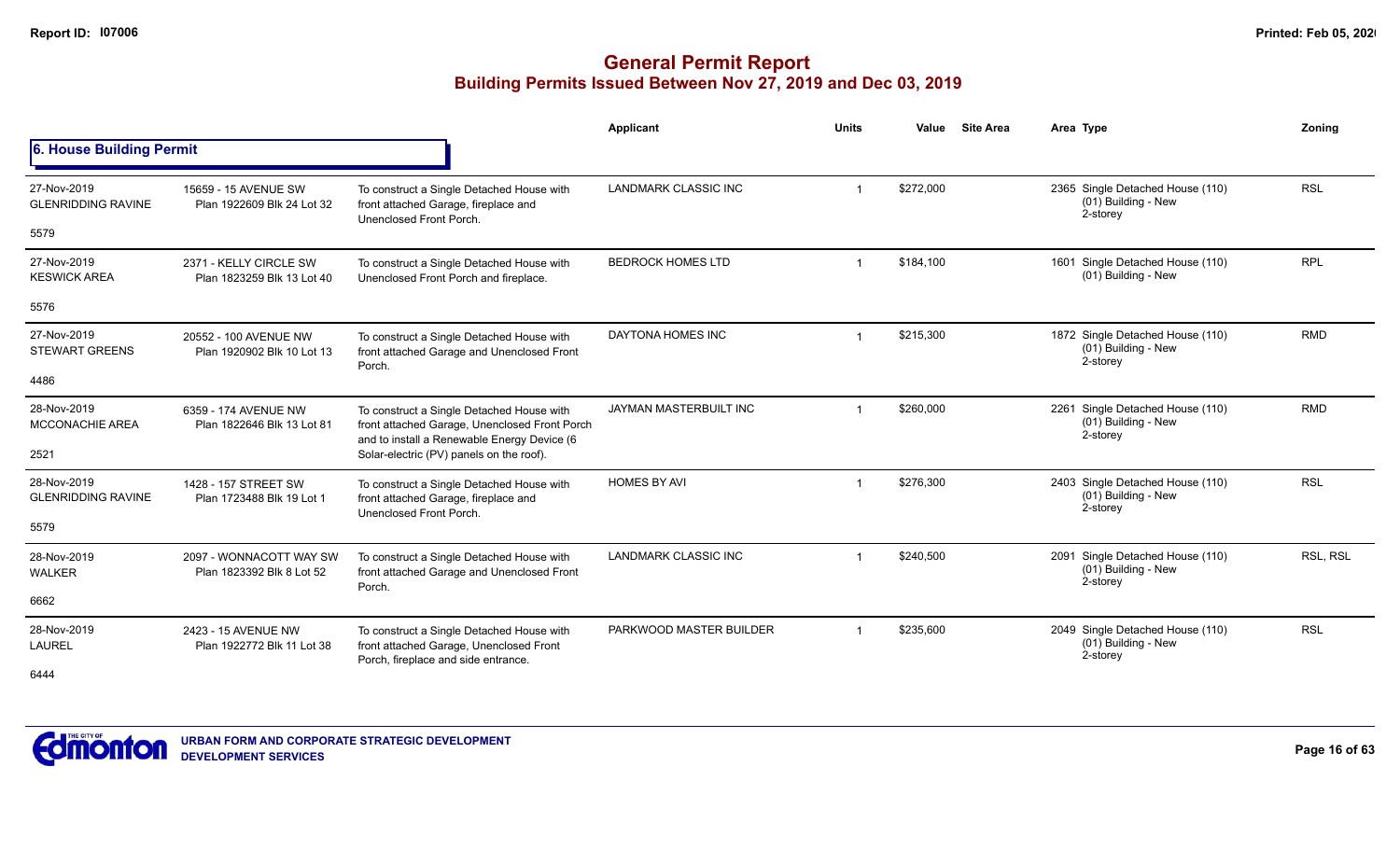|                                          |                                                                                     |                                                                                                                                                                                             | Applicant                     | <b>Units</b> | Value     | <b>Site Area</b> | Area Type                                                           | Zoning          |
|------------------------------------------|-------------------------------------------------------------------------------------|---------------------------------------------------------------------------------------------------------------------------------------------------------------------------------------------|-------------------------------|--------------|-----------|------------------|---------------------------------------------------------------------|-----------------|
| 6. House Building Permit                 |                                                                                     |                                                                                                                                                                                             |                               |              |           |                  |                                                                     |                 |
| 29-Nov-2019<br><b>PAISLEY</b>            | 3365 - PARKER LOOP SW<br>Plan 1723283 Blk 7 Lot 19                                  | To construct a Single Detached House with<br>front attached Garage, Unenclosed Front Porch<br>and fireplace.                                                                                | <b>BROOKFIELD RESIDENTIAL</b> |              | \$245,000 |                  | 2130 Single Detached House (110)<br>(01) Building - New<br>2-storey | <b>HVLD</b>     |
| 5469                                     |                                                                                     |                                                                                                                                                                                             |                               |              |           |                  |                                                                     |                 |
| 29-Nov-2019<br><b>PAISLEY</b>            | 543 - PATERSON WAY SW<br>Plan 1821022 Blk 14 Lot 31<br>541 - PATERSON WAY SW        | To construct a Semi-Detached House with<br>Unenclosed Front Porches and rear landings.                                                                                                      | <b>BROOKFIELD RESIDENTIAL</b> | 2            | \$322,700 |                  | 2806 Semi-Detached House (210)<br>(01) Building - New<br>2-storey   | <b>HVLD</b>     |
| 5469                                     | Plan 1821022 Blk 14 Lot 32                                                          |                                                                                                                                                                                             |                               |              |           |                  |                                                                     |                 |
| 29-Nov-2019<br><b>DESROCHERS AREA</b>    | 1315 - DARBY WAY SW<br>Plan 1823252 Blk 8 Lot 19                                    | To construct a Single Detached House with<br>Unenclosed Front Porch and to install a<br>Renewable Energy Device (6 Solar-electric                                                           | JAYMAN MASTERBUILT INC        |              | \$186,300 |                  | 1620 Single Detached House (110)<br>(01) Building - New<br>2-storey | <b>RMD</b>      |
| 5463                                     |                                                                                     | (PV) panels on the roof).                                                                                                                                                                   |                               |              |           |                  |                                                                     |                 |
| 02-Dec-2019<br><b>CY BECKER</b>          | 4659 - 175 AVENUE NW<br>Plan 1823038 Blk 19 Lot 92                                  | To construct a Single Detached House with<br>front attached Garage, Unenclosed Front                                                                                                        | <b>COVENTRY HOMES INC</b>     |              | \$241.500 |                  | 2100 Single Detached House (110)<br>(01) Building - New<br>2-storey | <b>RSL</b>      |
| 2611                                     |                                                                                     | Porch, rear uncovered deck (5.49m x 2.44m),<br>fireplace and Basement development (NOT to<br>be used as an additional Dwelling).                                                            |                               |              |           |                  |                                                                     |                 |
| 02-Dec-2019<br><b>CHAPPELLE AREA</b>     | Plan 1822411 Blk 33 Lot 4                                                           | 4094 - CHAPPELLE GREEN SW To construct a 3 unit Row Housing Development<br>with rear uncovered decks each 4.27 m x 2.44<br>4096 - CHAPPELLE GREEN SW m. Unenclosed Front Porches and 2 hour | DAYTONA HOMES INC             | $\epsilon$   | \$734,900 |                  | 6390 Row House (330)<br>(01) Building - New<br>3-storey             | DC <sub>2</sub> |
| 5462                                     | Plan 1822411 Blk 33 Lot 5<br>4098 - CHAPPELLE GREEN SW<br>Plan 1822411 Blk 33 Lot 6 | firewall to develop 3 Secondary Suites.                                                                                                                                                     |                               |              |           |                  |                                                                     |                 |
| 28-Nov-2019<br><b>GLENRIDDING RAVINE</b> | 15619 - 16 AVENUE SW<br>Plan 1922609 Blk 25 Lot 13                                  | To construct a Single Detached House with<br>front attached Garage, Unenclosed Front Porch<br>and fireplace.                                                                                | <b>LANDMARK CLASSIC INC</b>   |              | \$255,200 |                  | 2219 Single Detached House (110)<br>(01) Building - New<br>2-storey | <b>RSL</b>      |
| 5579                                     |                                                                                     |                                                                                                                                                                                             |                               |              |           |                  |                                                                     |                 |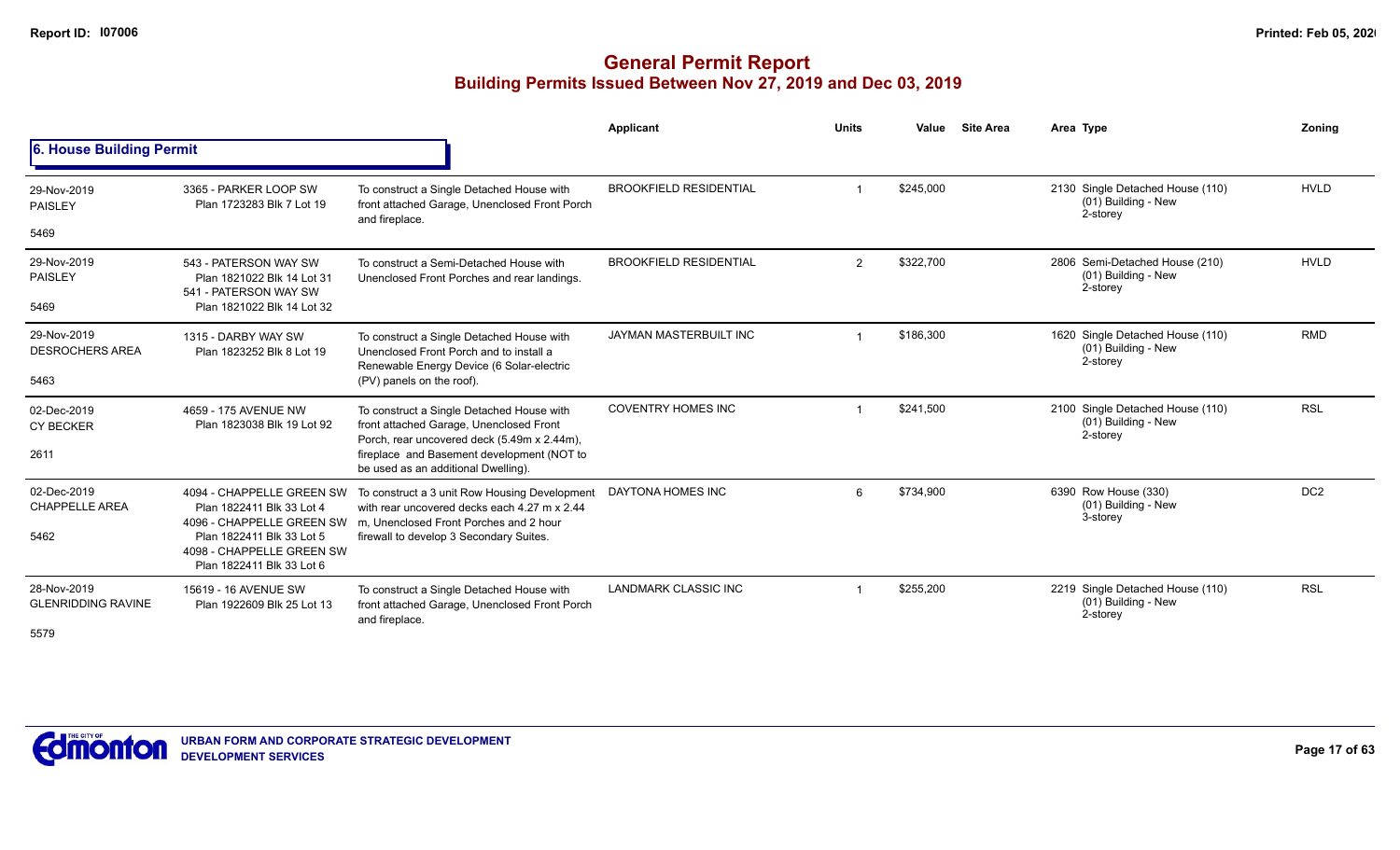| Zoning          | Area Type                                                           | <b>Site Area</b> | Value       | <b>Units</b> | Applicant                        |                                                                                                                                       |                                                                            |                                           |
|-----------------|---------------------------------------------------------------------|------------------|-------------|--------------|----------------------------------|---------------------------------------------------------------------------------------------------------------------------------------|----------------------------------------------------------------------------|-------------------------------------------|
|                 |                                                                     |                  |             |              |                                  |                                                                                                                                       |                                                                            | 6. House Building Permit                  |
| <b>GHLD</b>     | 1113 Single Detached House (110)<br>(01) Building - New<br>2-storey |                  | \$128,000   | $\mathbf{1}$ | STERLING HOMES EDMONTON LTD.     | To construct a Single Detached House with<br>Unenclosed Front Porch.                                                                  | 2113 - GRAYDON HILL<br><b>CRESCENT SW</b><br>Plan 1822866 Blk 9 Lot 35     | 28-Nov-2019<br><b>GRAYDON HILL</b>        |
|                 |                                                                     |                  |             |              |                                  |                                                                                                                                       |                                                                            | 5468                                      |
| CS <sub>1</sub> | 12594 Row House Condo (335)<br>(01) Building - New<br>3-storey      |                  | \$1,448,300 | 9            | <b>LANDMARK COMMUNITIES INC</b>  | To construct a 9 Unit Row House building (Units<br>21 to 29 units) BLK 7.(3 storey with Balconies<br>and Attached Garages)            | 3015 - 151 AVENUE NW<br>Plan 8422617 Blk 101 Lot 113                       | 28-Nov-2019<br><b>KIRKNESS</b>            |
|                 |                                                                     |                  |             |              |                                  |                                                                                                                                       |                                                                            | 2430                                      |
| CS <sub>1</sub> | 6997 Row House Condo (335)<br>(01) Building - New<br>3-storey       |                  | \$804,700   | 5            | <b>LANDMARK COMMUNITIES INC</b>  | To construct a 5 Unit Row House building (Units<br>40 to 44 units) BLK 12. (3 Storey Balconies and<br>attached garages)               | 3015 - 151 AVENUE NW<br>Plan 8422617 Blk 101 Lot 113                       | 28-Nov-2019<br><b>KIRKNESS</b>            |
|                 |                                                                     |                  |             |              |                                  |                                                                                                                                       |                                                                            | 2430                                      |
| <b>RSL</b>      | 2643 Single Detached House (110)<br>(01) Building - New<br>2-storey |                  | \$303,900   | $\mathbf{1}$ | <b>FABULOUS CONSTRUCTION LTD</b> | To construct a Single Detached House with<br>front attached Garage, Unenclosed Front<br>Porch, rear covered deck (5.49m x 3.66m), and | 1404 - 161 STREET SW<br>Plan 1525406 Blk 10 Lot 79                         | 28-Nov-2019<br><b>GLENRIDDING HEIGHTS</b> |
|                 |                                                                     |                  |             |              |                                  | balcony (5.49m x 3.66m).                                                                                                              |                                                                            | 5578                                      |
| <b>RSL</b>      | 2981 Single Detached House (110)<br>(01) Building - New<br>2-storey |                  | \$342,800   |              | FIVE STAR HOMES INC              | To construct a Single Detached House with<br>front attached Garage, Unenclosed Front Porch                                            | 8927 - 20 AVENUE SW<br>Plan 1720993 Blk 46 Lot 14                          | 28-Nov-2019<br><b>SUMMERSIDE</b>          |
|                 |                                                                     |                  |             |              |                                  | and fireplace.                                                                                                                        |                                                                            | 6213                                      |
| <b>RMD</b>      | 5396 Row House (330)<br>(01) Building - New                         |                  | \$620,500   |              | STERLING HOMES EDMONTON LTD.     | To construct a 4 unit Row Housing Development<br>with front attached Garages and Unenclosed<br>Front Porches.                         | 8751 - CARSON WAY SW<br>Plan 1823130 Blk 26 Lot 10<br>8753 - CARSON WAY SW | 28-Nov-2019<br><b>CHAPPELLE AREA</b>      |
|                 |                                                                     |                  |             |              |                                  |                                                                                                                                       | 8755 - CARSON WAY SW<br>Plan 1823130 Blk 26 Lot 12<br>8757 - CARSON WAY SW |                                           |
|                 |                                                                     |                  |             |              |                                  |                                                                                                                                       | Plan 1823130 Blk 26 Lot 11<br>Plan 1823130 Blk 26 Lot 13                   | 5462                                      |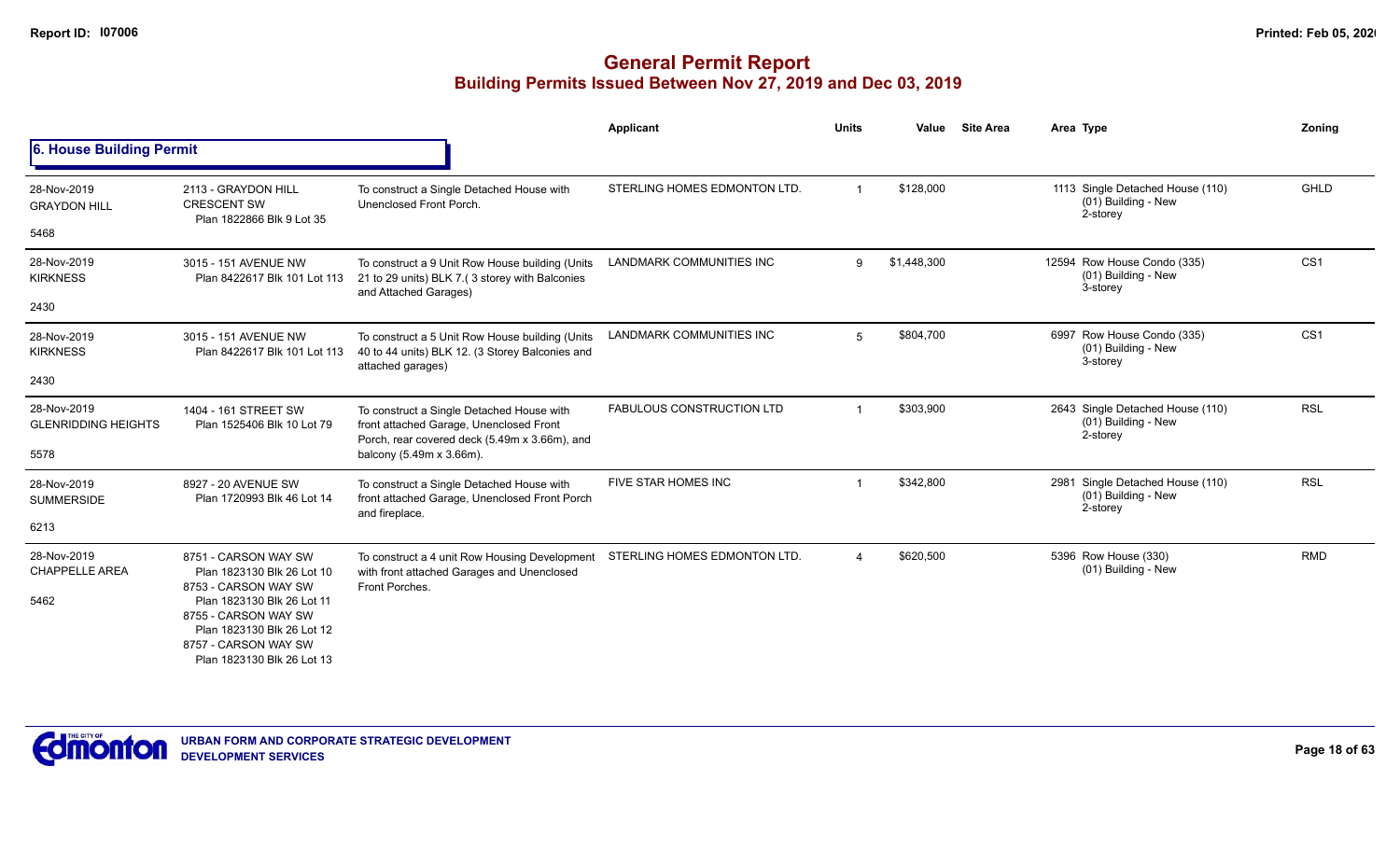|                                        |                                                        |                                                                                                                                           | Applicant                                   | <b>Units</b> | Value     | <b>Site Area</b> | Area Type                                                                | Zoning          |
|----------------------------------------|--------------------------------------------------------|-------------------------------------------------------------------------------------------------------------------------------------------|---------------------------------------------|--------------|-----------|------------------|--------------------------------------------------------------------------|-----------------|
| 6. House Building Permit               |                                                        |                                                                                                                                           |                                             |              |           |                  |                                                                          |                 |
| 28-Nov-2019<br><b>PARKVIEW</b>         | 14515 - 88 AVENUE NW<br>Plan 1760KS Blk 13 Lot 2       | To construct a Single Detached House with<br>Basement development (NOT to be used as an<br>additional Dwelling), uncovered deck and       | TITAN CONSTRUCTION (1989) LTD               |              | \$302,100 |                  | 2627 Single Detached House (110)<br>(01) Building - New<br>2-storey      | RF <sub>1</sub> |
| 3330                                   |                                                        | veranda.                                                                                                                                  |                                             |              |           |                  |                                                                          |                 |
| 28-Nov-2019<br><b>PATRICIA HEIGHTS</b> | 16109 - PATRICIA DRIVE NW<br>Plan 1922332 Blk 8 Lot 9C | To construct a Single Detached House with<br>front attached Garage, Unenclosed Front<br>Porch, rear uncovered deck (6.71m x 3.96m),       | N/A                                         |              | \$327,900 |                  | Single Detached House (110)<br>2851<br>$(01)$ Building - New<br>2-storey | RF <sub>1</sub> |
| 4390                                   |                                                        | fireplace, and Basement development (NOT to<br>be used as an additional Dwelling).                                                        |                                             |              |           |                  |                                                                          |                 |
| 28-Nov-2019<br><b>MCCONACHIE AREA</b>  | 6443 - 176 AVENUE NW<br>Plan 1922870 Blk 28 Lot 2      | To construct a Single Detached House with<br>Unenclosed Front Porch, rear uncovered deck<br>$(3.05m \times 3.05m)$ and fireplace.         | <b>SANGAM HOMES LTD</b>                     |              | \$176,100 |                  | 1531 Single Detached House (110)<br>$(01)$ Building - New<br>2-storey    | <b>RMD</b>      |
| 2521                                   |                                                        |                                                                                                                                           |                                             |              |           |                  |                                                                          |                 |
| 29-Nov-2019<br><b>GLENWOOD</b>         | 9709 - 159 STREET NW<br>Plan 1921062 Blk 13 Lot 3A     | To construct a Single Detached House with<br>Unenclosed Front Porch, fireplace, Side door<br>and rear uncovered deck (3.05m x 3.05m).     | <b>HANDOUS HOMES LTD</b>                    |              | \$208,600 |                  | 1814 Single Detached House (110)<br>(01) Building - New<br>2-storey      | RF <sub>1</sub> |
| 4180                                   |                                                        |                                                                                                                                           |                                             |              |           |                  |                                                                          |                 |
| 29-Nov-2019<br><b>MCCONACHIE AREA</b>  | 6446 - 177A AVENUE NW<br>Plan 1721305 Blk 23 Lot 52    | To construct a Single Detached House with<br>Unenclosed Front Porch and rear uncovered<br>deck (3.05m x 3.05m).                           | <b>SANGAM HOMES LTD</b>                     |              | \$176,100 |                  | 1531 Single Detached House (110)<br>$(01)$ Building - New<br>2-storey    | <b>RMD</b>      |
| 2521                                   |                                                        |                                                                                                                                           |                                             |              |           |                  |                                                                          |                 |
| 29-Nov-2019<br><b>LAUREL</b>           | 1120 - 29 STREET NW<br>Plan 1722070 Blk 24 Lot 12      | To construct a Single Detached House with<br>front attached Garage, Unenclosed Front<br>Porch, and Secondary Suite in the basement.       | PARK ROYAL HOMES (2016) LTD                 | 2            | \$195,000 |                  | 1696 Single Detached House (110)<br>$(01)$ Building - New<br>2-storey    | <b>RMD</b>      |
| 6444                                   |                                                        |                                                                                                                                           |                                             |              |           |                  |                                                                          |                 |
| 29-Nov-2019<br><b>FRASER</b>           | 15175 - 26 STREET NW<br>Plan 1822707 Blk 91 Lot 6      | To construct a Single Detached House with<br>front attached Garage, Unenclosed Front Porch<br>and Basement development (NOT to be used as | HOPEWELL RESIDENTIAL MANAGEMEN<br><b>LP</b> |              | \$237,200 |                  | 2063 Single Detached House (110)<br>(01) Building - New<br>2-storey      | <b>RMD</b>      |
| 2280                                   |                                                        | an additional Dwelling).                                                                                                                  |                                             |              |           |                  |                                                                          |                 |

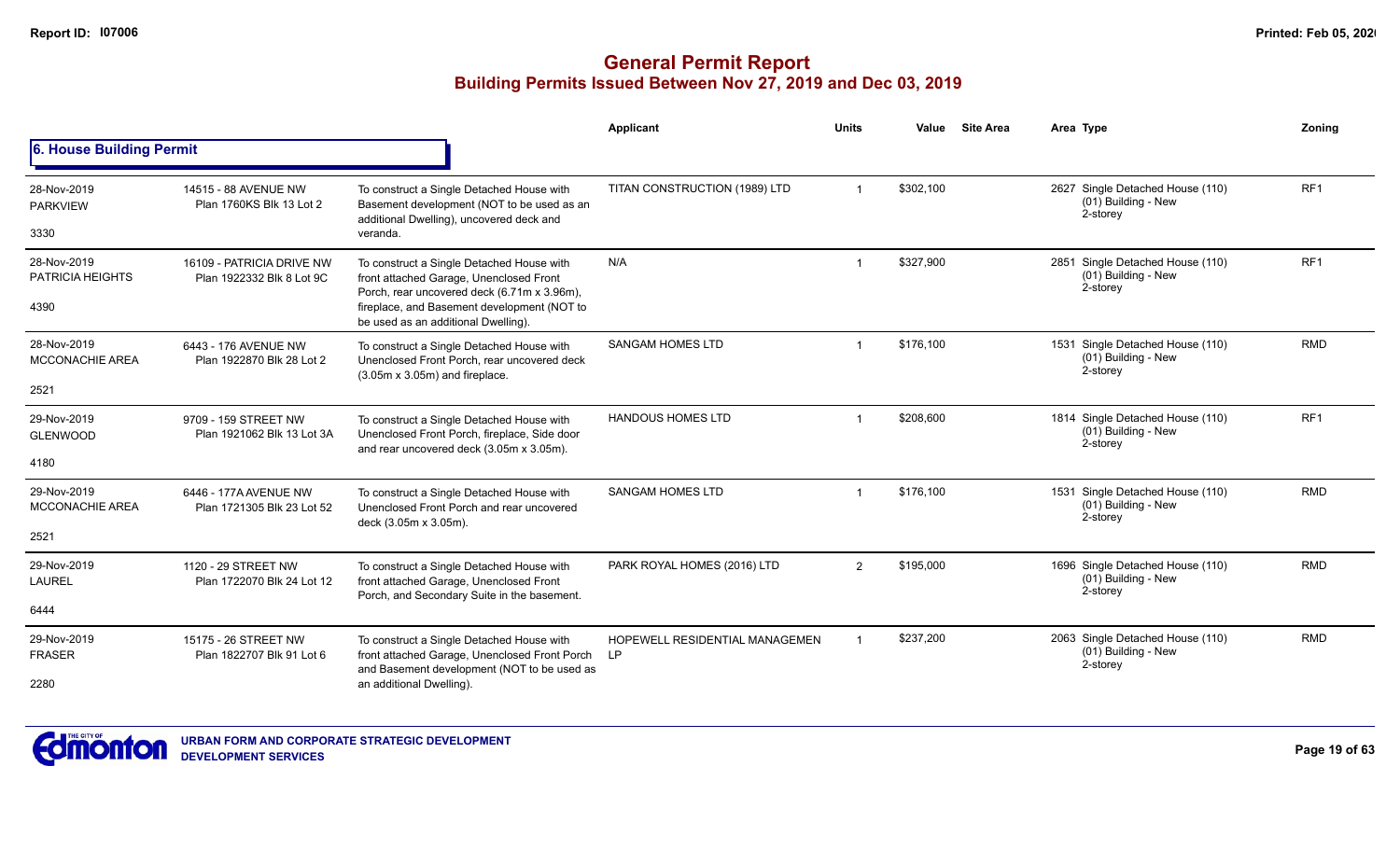|                                                            |                                                                                                                                                                                    |                                                                                                                                                                                                                  | <b>Applicant</b>             | <b>Units</b>   | Value     | <b>Site Area</b> | Area Type                                                           | Zonina          |
|------------------------------------------------------------|------------------------------------------------------------------------------------------------------------------------------------------------------------------------------------|------------------------------------------------------------------------------------------------------------------------------------------------------------------------------------------------------------------|------------------------------|----------------|-----------|------------------|---------------------------------------------------------------------|-----------------|
| 6. House Building Permit                                   |                                                                                                                                                                                    |                                                                                                                                                                                                                  |                              |                |           |                  |                                                                     |                 |
| 02-Dec-2019<br><b>CHAPPELLE AREA</b><br>5462               | 4100 - CHAPPELLE GREEN SW<br>Plan 1822411 Blk 33 Lot 7<br>4102 - CHAPPELLE GREEN SW<br>Plan 1822411 Blk 33 Lot 8<br>4104 - CHAPPELLE GREEN SW Suites.<br>Plan 1822411 Blk 33 Lot 9 | To construct a 3 Row Housing Development<br>with Unenclosed Front Porches, rear covered<br>deck and Balconies (each - 2.44 m x 4.27 m),<br>and 2 hour firewall to develop 3 Secondary                            | DAYTONA HOMES INC            | 6              | \$734,900 |                  | 6390 Row House (330)<br>(01) Building - New<br>3-storey             | DC <sub>2</sub> |
| 02-Dec-2019<br><b>CHAPPELLE AREA</b><br>5462               | 7603 - CREIGHTON PLACE SW<br>Plan 1723183 Blk 14 Lot 25                                                                                                                            | To construct a Single Detached House with<br>front attached Garage, Unenclosed Front<br>Porch, rear uncovered deck (2.44m x 3.02m)<br>and side door.                                                             | <b>SIYONA HOMES LTD</b>      |                | \$190,400 |                  | 1656 Single Detached House (110)<br>(01) Building - New<br>2-storey | <b>RMD</b>      |
| 02-Dec-2019<br><b>STILLWATER</b><br>4468                   | 2008 - 201 STREET NW<br>Plan 1723514 Blk 1 Lot 8                                                                                                                                   | To construct a Single Detached House with<br>front attached Garage, Unenclosed Front<br>Porch, balcony (above garage), and fireplace.                                                                            | <b>MATTAMY CORP</b>          |                | \$263,800 |                  | 2294 Single Detached House (110)<br>(01) Building - New<br>2-storey | <b>SLD</b>      |
| 02-Dec-2019<br>THE ORCHARDS AT<br><b>ELLERSLIE</b><br>6216 | 8617 - MAYDAY WYND SW<br>Plan 1820076 Blk 2 Lot 34                                                                                                                                 | To construct a Single Detached House with<br>front attached Garage, fireplace, Unenclosed<br>Front Porch, rear uncovered deck (3.05m x<br>3.05m), Side door and to develop a Secondary<br>Suite in the Basement. | <b>ART HOMES</b>             | $\overline{2}$ | \$253,000 |                  | 2200 Single Detached House (110)<br>(01) Building - New<br>2-storey | DC <sub>1</sub> |
| 02-Dec-2019<br><b>CHAPPELLE AREA</b><br>5462               | 4088 - CHAPPELLE GREEN SW<br>Plan 1822411 Blk 33 Lot 1<br>4090 - CHAPPELLE GREEN SW<br>Plan 1822411 Blk 33 Lot 2<br>4092 - CHAPPELLE GREEN SW<br>Plan 1822411 Blk 33 Lot 3         | To construct a 3 Dwelling unit Row House with<br>uncovered decks (each 4.27 m x 2.44 m),<br>Unenclosed Front Porches and 2 hour firewall<br>to develop 3 Secondary Suites.                                       | DAYTONA HOMES INC            | 6              | \$734,900 |                  | 6390 Row House (330)<br>(01) Building - New<br>3-storey             | DC <sub>2</sub> |
| 02-Dec-2019<br><b>EDGEMONT</b><br>4462                     | 1812 - ERKER WAY NW<br>Plan 1920341 Blk 2 Lot 7                                                                                                                                    | To construct a Single Detached House with<br>front attached Garage and Unenclosed Front<br>Porch.                                                                                                                | PROMINENT HOMES EDMONTON LTD |                | \$217.600 |                  | 1892 Single Detached House (110)<br>(01) Building - New<br>2-storey | <b>RSL</b>      |

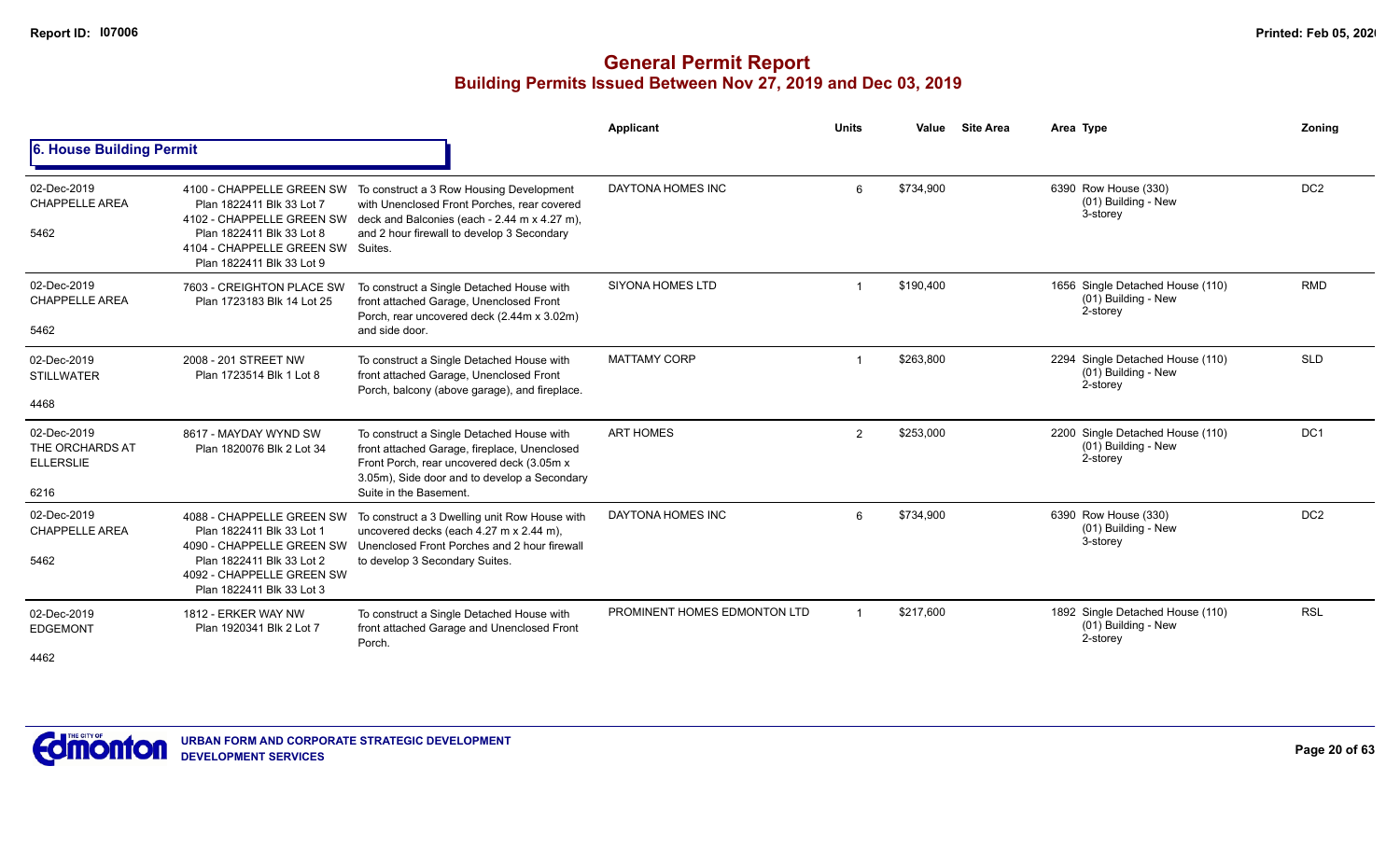|                                               |                                                                                                                                                                                                                  |                                                                                                                                                                                       | <b>Applicant</b>                       | <b>Units</b> | Value     | <b>Site Area</b> | Area Type                                                             | Zonina          |
|-----------------------------------------------|------------------------------------------------------------------------------------------------------------------------------------------------------------------------------------------------------------------|---------------------------------------------------------------------------------------------------------------------------------------------------------------------------------------|----------------------------------------|--------------|-----------|------------------|-----------------------------------------------------------------------|-----------------|
| 6. House Building Permit                      |                                                                                                                                                                                                                  |                                                                                                                                                                                       |                                        |              |           |                  |                                                                       |                 |
| 02-Dec-2019<br><b>SHERWOOD</b><br>4500        | 9226 - 150 STREET NW<br>Plan 1922813 Blk 51 Lot 6B                                                                                                                                                               | To construct a Single Detached House with rear<br>uncovered deck (5.18m x 3.05m), Unenclosed<br>Front Porch, and to develop a Secondary Suite<br>in the Basement.                     | <b>LOOK MASTER BUILDER EDMONTON IN</b> | 2            | \$202,900 |                  | 1764 Single Detached House (110)<br>$(01)$ Building - New<br>2-storey | RF <sub>1</sub> |
| 02-Dec-2019<br>THE UPLANDS<br>4464            | 19709 - 27 AVENUE NW<br>Plan 1721616 Blk 8 Lot 12<br>19707 - 27 AVENUE NW<br>Plan 1721616 Blk 8 Lot 13<br>19705 - 27 AVENUE NW<br>Plan 1721616 Blk 8 Lot 14<br>19703 - 27 AVENUE NW<br>Plan 1721616 Blk 8 Lot 15 | To construct a 4 Unit Row Housing<br>Development with front attached Garage(s) and<br>Unenclosed Front Porch(s).                                                                      | DAYTONA HOMES INC                      |              | \$706,600 |                  | 6144 Row House (330)<br>(01) Building - New<br>2-storey               | DC <sub>1</sub> |
| 02-Dec-2019<br><b>GARNEAU</b><br>5200         | 8605 - 108A STREET NW<br>Plan 3901AJ Blk 187 Lots<br>$22 - 23$                                                                                                                                                   | To construct 3 Dwellings Multi-unit Housing,<br>Basement development (not to be used as<br>secondary suites)                                                                          | PLATINUM LIVING HOMES LTD              | 3            | \$384,100 |                  | 3340 Row House (330)<br>(01) Building - New<br>2-storey               | RA7             |
| 02-Dec-2019<br><b>GRAYDON HILL</b><br>5468    | 1968 - GRAYDON HILL GREEN<br>SW<br>Plan 1822866 Blk 7 Lot 33                                                                                                                                                     | To construct a Single Detached House with<br>front attached Garage and Unenclosed Front<br>Porch.                                                                                     | <b>MARCSON HOMES LTD</b>               |              | \$212.800 |                  | 1850 Single Detached House (110)<br>(01) Building - New<br>2-storey   | GHLD            |
| 02-Dec-2019<br><b>MCCONACHIE AREA</b><br>2521 | 6340 - 174 AVENUE NW<br>Plan 1822646 Blk 13 Lot 56                                                                                                                                                               | To construct a Single Detached House with<br>front attached Garage, Unenclosed Front Porch<br>and to install a Renewable Energy Device (6<br>Solar-electric (PV) panels on the roof). | <b>JAYMAN MASTERBUILT INC</b>          |              | \$188,700 |                  | 1641 Single Detached House (110)<br>$(01)$ Building - New             | <b>RMD</b>      |
| 03-Dec-2019<br><b>CHAPPELLE AREA</b><br>5462  | 9317 - COOPER BEND SW<br>Plan 1823130 Blk 15 Lot 35                                                                                                                                                              | To construct a Single Detached House with<br>front attached Garage and Unenclosed Front<br>Porch.                                                                                     | PACESETTER HOMES LTD                   |              | \$167.700 |                  | 1458 Single Detached House (110)<br>(01) Building - New<br>2-storey   | <b>RMD</b>      |

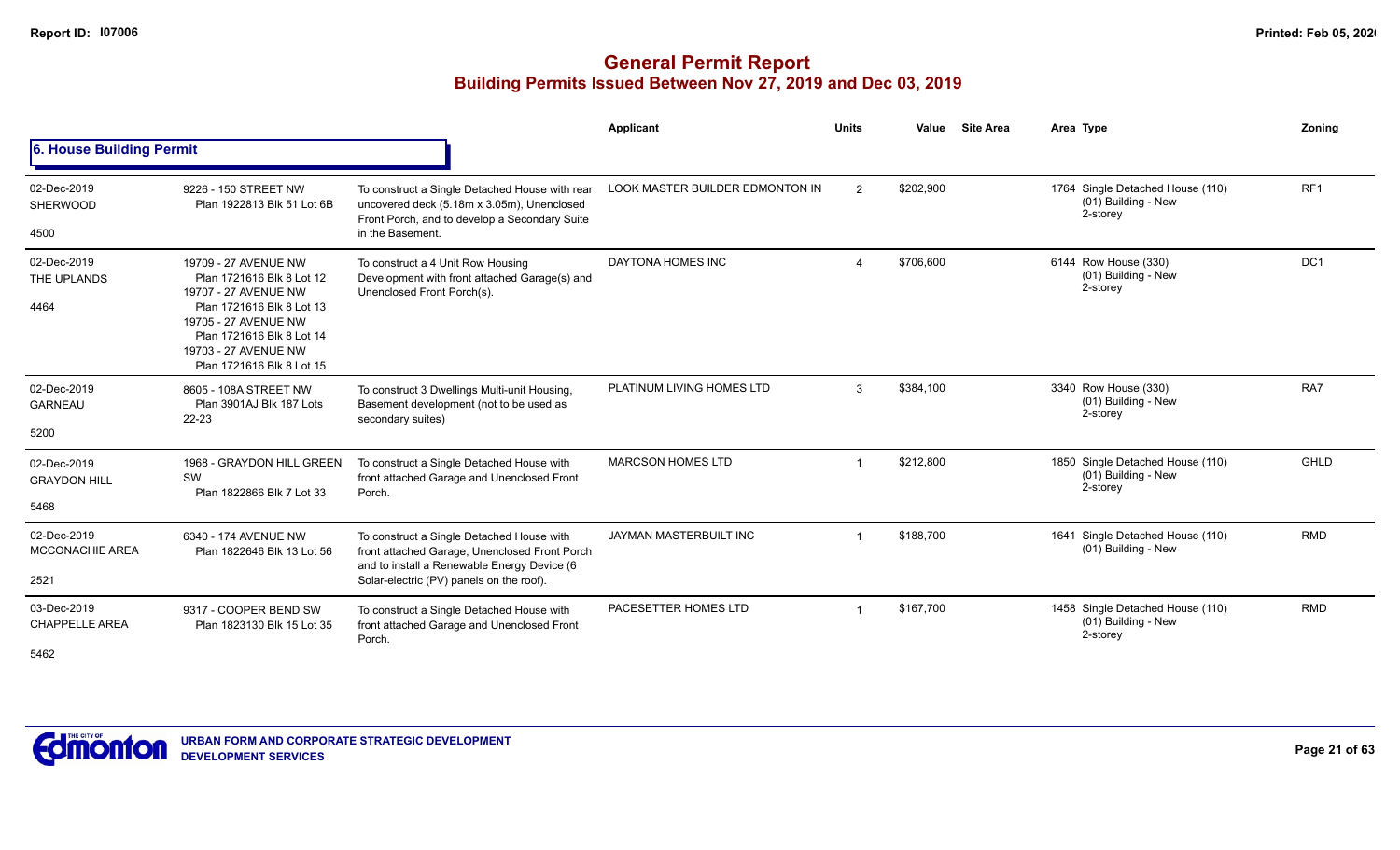|                                              |                                                                                                        |                                                                                                                                                                                                                                                           | Applicant                                           | <b>Units</b> | Value     | <b>Site Area</b> | Area Type                                                           | Zoning          |
|----------------------------------------------|--------------------------------------------------------------------------------------------------------|-----------------------------------------------------------------------------------------------------------------------------------------------------------------------------------------------------------------------------------------------------------|-----------------------------------------------------|--------------|-----------|------------------|---------------------------------------------------------------------|-----------------|
| 6. House Building Permit                     |                                                                                                        |                                                                                                                                                                                                                                                           |                                                     |              |           |                  |                                                                     |                 |
| 03-Dec-2019<br><b>AVONMORE</b><br>6020       | 7108 - 81 STREET NW<br>Plan 1014KS Blk 13 Lot 24                                                       | To construct a Semi-detached House with<br>Unenclosed Front Porches, rear uncovered<br>decks (Lot 1 - 2.44m x 3.05m, Lot 2 - 2.44m x<br>3.05m), fireplaces and Secondary Suites (Lot 1<br>and Lot 2 - 1 bedroom, 1 bathroom, mechanical<br>room, kitchen) | FRANKEN HOMES LTD, O/A FRANKEN<br><b>HOMES LTD.</b> | 2            | \$380,000 |                  | 3304 Semi-Detached House (210)<br>(01) Building - New<br>2-storey   | RF <sub>1</sub> |
| 02-Dec-2019<br><b>MAPLE</b><br>6441          | 215 - 40A AVENUE NW<br>Plan 1623032 Blk 14 Lot 37<br>213 - 40A AVENUE NW<br>Plan 1623032 Blk 14 Lot 38 | To construct a Semi-Detached House with front<br>attached Garage(s), fireplace(s), Unenclosed<br>Front Porch(s), Side door(s) and rear<br>uncovered deck (Lot 37 - 3.51m x 3.05m, Lot 38<br>$-3.51m \times 3.05m$ ).                                      | ROYAL LUXURY HOMES LTD                              | 2            | \$370,500 |                  | 3222 Semi-Detached House (210)<br>(01) Building - New<br>2-storey   | <b>RMD</b>      |
| 02-Dec-2019<br><b>CHAPPELLE AREA</b><br>5462 | 3045 - CARPENTER LANDING<br>SW<br>Plan 1820258 Blk 1 Lot 22                                            | To construct a Single Detached House with<br>front attached Garage, Unenclosed Front<br>Porch, rear uncovered deck (4.72m x 2.90m)<br>and Basement development (NOT to be used as<br>an additional Dwelling).                                             | FIVE STAR HOMES INC                                 |              | \$284,400 |                  | 2473 Single Detached House (110)<br>(01) Building - New<br>2-storey | RSL, RSL        |
| 02-Dec-2019<br><b>WINDSOR PARK</b><br>5580   | 11716 - 83 AVENUE NW<br>Plan 4116HW Blk 13 Lot 43                                                      | To construct a two-Storey Garden Suite (main<br>floor Garage 10.82m x 8.53m, second floor<br>Garden Suite 10.06m x 8.53m).                                                                                                                                | EFFECT HOME BUILDERS LTD                            |              | \$106,400 |                  | 925 Garden Suite (110)<br>(01) Building - New<br>2-storey           | RF <sub>1</sub> |
| 02-Dec-2019<br><b>CY BECKER</b><br>2611      | 311 - CY BECKER BOULEVARD<br><b>NW</b><br>Plan 1425758 Blk 18 Lot 88                                   | To construct a Single Detached House with<br>front attached Garage, Unenclosed Front<br>Porch, Basement development (NOT to be used<br>as an additional Dwelling) and fireplace.                                                                          | <b>COVENTRY HOMES</b>                               |              | \$288,900 |                  | 2512 Single Detached House (110)<br>(01) Building - New<br>2-storey | <b>RSL</b>      |
| 02-Dec-2019<br><b>LAUREL</b><br>6444         | 2408 - 15 AVENUE NW<br>Plan 1922772 Blk 12 Lot 27                                                      | To construct a Single Detached House with<br>front attached Garage, Unenclosed Front<br>Porch, rear uncovered deck (8.53m x 2.13m),<br>fireplace and walkout Basement.                                                                                    | <b>VICTORY HOMES LTD</b>                            |              | \$264,500 |                  | 2300 Single Detached House (110)<br>(01) Building - New<br>2-storey | <b>RSL</b>      |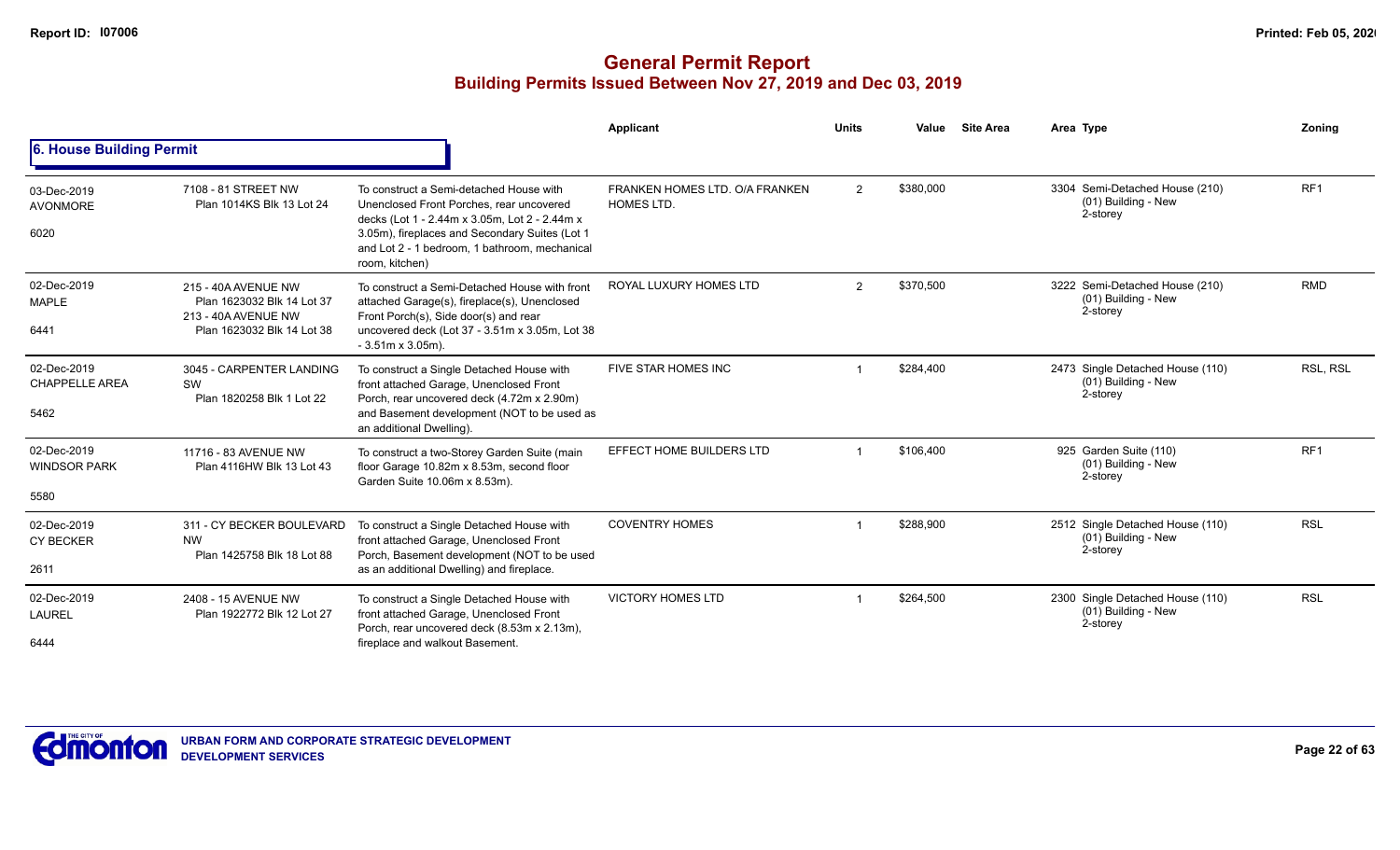|                                    |                                                                        |                                                                                                                                           | <b>Applicant</b>                    | <b>Units</b> | Value     | <b>Site Area</b> | Area Type                                                           | Zonina          |
|------------------------------------|------------------------------------------------------------------------|-------------------------------------------------------------------------------------------------------------------------------------------|-------------------------------------|--------------|-----------|------------------|---------------------------------------------------------------------|-----------------|
| 6. House Building Permit           |                                                                        |                                                                                                                                           |                                     |              |           |                  |                                                                     |                 |
| 02-Dec-2019<br><b>EDGEMONT</b>     | 6905 - EVANS WYND NW<br>Plan 1721675 Blk 1 Lot 52                      | To construct a Single Detached House with<br>front attached Garage, Unenclosed Front Porch<br>and rear uncovered deck (3.05 m x 3.96 m).  | <b>BROOKLINE HOMES LTD</b>          |              | \$259,800 |                  | 2259 Single Detached House (110)<br>(01) Building - New<br>2-storey | <b>RSL</b>      |
| 4462                               |                                                                        |                                                                                                                                           |                                     |              |           |                  |                                                                     |                 |
| 02-Dec-2019<br><b>CY BECKER</b>    | 1004 - CY BECKER ROAD NW<br>Plan 1823038 Blk 19 Lot 50                 | To construct a Single Detached House with<br>front attached Garage, Unenclosed Front Porch<br>and Basement development (NOT to be used as | <b>COVENTRY HOMES</b>               |              | \$204,200 |                  | 1776 Single Detached House (110)<br>(01) Building - New<br>2-storey | DC1             |
| 2611                               |                                                                        | an additional Dwelling).                                                                                                                  |                                     |              |           |                  |                                                                     |                 |
| 02-Dec-2019<br><b>LAUREL</b>       | 2412 - 15 AVENUE NW<br>Plan 1922772 Blk 12 Lot 28                      | To construct a Single Detached House with<br>front attached Garage, fireplace, Unenclosed<br>Front Porch, rear uncovered deck (3.05m x    | <b>VICTORY HOMES LTD</b>            |              | \$235,500 |                  | 2048 Single Detached House (110)<br>(01) Building - New<br>2-storey | <b>RSL</b>      |
| 6444                               |                                                                        | 2.74m) and walkout Basement.                                                                                                              |                                     |              |           |                  |                                                                     |                 |
| 02-Dec-2019<br><b>KESWICK AREA</b> | Plan 1920004 Blk 15 Lot 6                                              | 5714 - KEEPING CRESCENT SW To construct a Single Detached House with<br>front attached Garage and Unenclosed Front<br>Porch.              | PARKWOOD MASTER BUILDER             |              | \$256,700 |                  | 2232 Single Detached House (110)<br>(01) Building - New<br>2-storey | <b>RSL</b>      |
| 5576                               |                                                                        |                                                                                                                                           |                                     |              |           |                  |                                                                     |                 |
| 02-Dec-2019<br><b>CAVANAGH</b>     | 2361 - CASEY CRESCENT SW<br>Plan 1523223 Blk 11 Lot 16                 | To construct a Single Detached House with<br>Unenclosed Front Porch.                                                                      | <b>EXCEL HOMES</b>                  |              | \$169,200 |                  | 1471 Single Detached House (110)<br>(01) Building - New<br>2-storey | RMD, RMD        |
| 5467                               |                                                                        |                                                                                                                                           |                                     |              |           |                  |                                                                     |                 |
| 02-Dec-2019<br>LAUDERDALE          | 12951 - 104 STREET NW<br>Plan 1066KS Blk 6 Lot 14                      | To construct a Single Detached House with<br>Basement development (NOT to be used as an<br>additional Dwelling), uncovered deck and       | <b>BAUM &amp; WOOLGER HOMES LTD</b> |              | \$197,300 |                  | 1716 Single Detached House (110)<br>(01) Building - New<br>2-storey | RF <sub>1</sub> |
| 3260                               |                                                                        | veranda.                                                                                                                                  |                                     |              |           |                  |                                                                     |                 |
| 02-Dec-2019<br><b>GRAYDON HILL</b> | 2115 - GRAYDON HILL<br><b>CRESCENT SW</b><br>Plan 1822866 Blk 9 Lot 36 | To construct a Single Detached House with<br>Unenclosed Front Porch.                                                                      | STERLING HOMES EDMONTON LTD.        |              | \$143,100 |                  | 1244 Single Detached House (110)<br>(01) Building - New<br>2-storey | GHLD            |
| 5468                               |                                                                        |                                                                                                                                           |                                     |              |           |                  |                                                                     |                 |

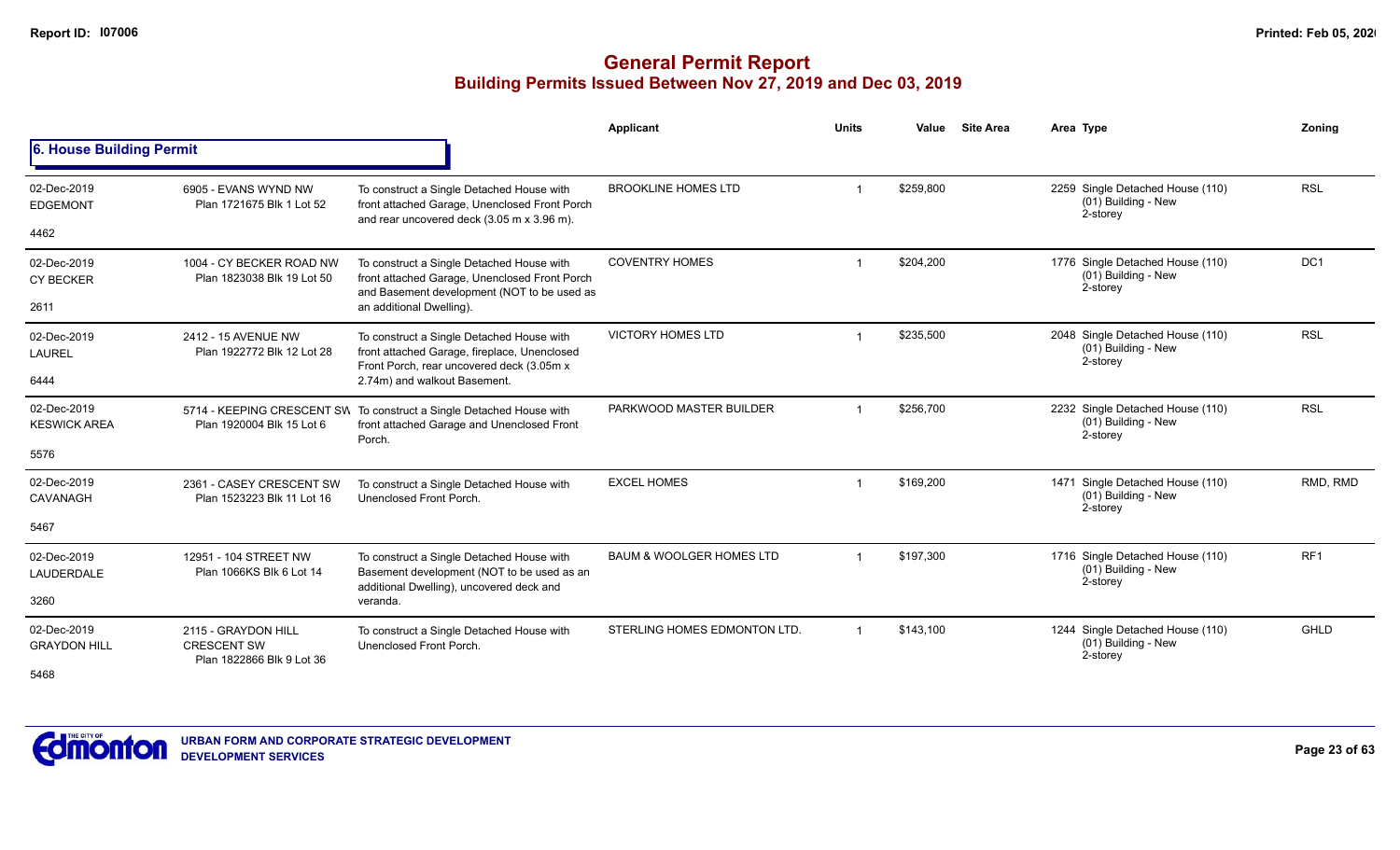|                                              |                                                                                                                                                                                                                                        |                                                                                                                                                                                         | Applicant                | <b>Units</b>   | Value     | <b>Site Area</b> | Area Type                                                           | Zoning          |
|----------------------------------------------|----------------------------------------------------------------------------------------------------------------------------------------------------------------------------------------------------------------------------------------|-----------------------------------------------------------------------------------------------------------------------------------------------------------------------------------------|--------------------------|----------------|-----------|------------------|---------------------------------------------------------------------|-----------------|
| 6. House Building Permit                     |                                                                                                                                                                                                                                        |                                                                                                                                                                                         |                          |                |           |                  |                                                                     |                 |
| 02-Dec-2019<br>PLEASANTVIEW<br>5320          | 5606 - 109 STREET NW<br>Plan 1920878 Blk 4 Lot 8B                                                                                                                                                                                      | To construct a Single Detached House with<br>front attached Garage, fireplace, and Side<br>door.                                                                                        | BLOC 53 DEVELOPMENTS INC |                | \$286,600 |                  | 2492 Single Detached House (110)<br>(01) Building - New<br>2-storey | RF <sub>1</sub> |
| 02-Dec-2019<br><b>CHAPPELLE AREA</b><br>5462 | 4076 - CHAPPELLE GREEN SW<br>Plan 1822411 Blk 32 Lot 8<br>4078 - CHAPPELLE GREEN SW<br>Plan 1822411 Blk 32 Lot 9<br>4080 - CHAPPELLE GREEN SW<br>Plan 1822411 Blk 32 Lot 10<br>4082 - CHAPPELLE GREEN SW<br>Plan 1822411 Blk 32 Lot 11 | To construct a 4 unit Row Housing Development<br>with Unenclosed Front Porches, rear<br>uncovered decks (each - 4.27 m x 2.44 m), and<br>2 hour firewall to develop 4 Secondary Suites. | DAYTONA HOMES INC        | 8              | \$979,800 |                  | 8520 Row House (330)<br>(01) Building - New<br>3-storey             | DC <sub>2</sub> |
| 02-Dec-2019<br><b>EDGEMONT</b><br>4462       | 1621 - ENRIGHT WAY NW<br>Plan 1823445 Blk 19 Lot 61<br>1619 - ENRIGHT WAY NW<br>Plan 1823445 Blk 19 Lot 62                                                                                                                             | To construct a Semi-Detached House with front<br>attached Garages, rear uncovered deck<br>(irregular shape 3.66m x 3.05m and Unenclosed<br>Front Porches.                               | <b>DOLCE VITA HOMES</b>  | $\overline{2}$ | \$383,200 |                  | 3332 Semi-Detached House (210)<br>(01) Building - New<br>2-storey   | RF4             |
| 02-Dec-2019<br><b>KESWICK AREA</b><br>5576   | 2312 - KELLY CIRCLE SW<br>Plan 1920465 Blk 12 Lot 80                                                                                                                                                                                   | To construct a Single Detached House with<br>front attached Garage, Unenclosed Front Porch<br>and rear uncovered deck (3.05m x 3.96m).                                                  | <b>DOLCE VITA HOMES</b>  |                | \$248,400 |                  | 2160 Single Detached House (110)<br>(01) Building - New<br>2-storey | RF <sub>1</sub> |
| 02-Dec-2019<br><b>STILLWATE</b><br>R<br>4468 | 1603 - 203 STREET NW<br>Plan 1923073 Blk 11 Lot 32                                                                                                                                                                                     | To construct a Single Detached House with<br>front attached Garage and Unenclosed Front<br>Porch.                                                                                       | <b>MATTAMY CORP</b>      |                | \$217,700 |                  | 1893 Single Detached House (110)<br>(01) Building - New<br>2-storey | <b>SLD</b>      |
| 02-Dec-2019<br><b>CHARLESWORTH</b><br>6661   | 4019 - 7 AVENUE SW<br>Plan 1720664 Blk 1 Lot 41                                                                                                                                                                                        | To construct a Single Detached House with<br>front attached Garage, Unenclosed Front<br>Porch, rear uncovered deck (4.27m x 3.05m),<br>fireplace and walkout Basement.                  | N/A                      |                | \$299,000 |                  | 2600 Single Detached House (110)<br>(01) Building - New<br>2-storey | <b>RMD</b>      |

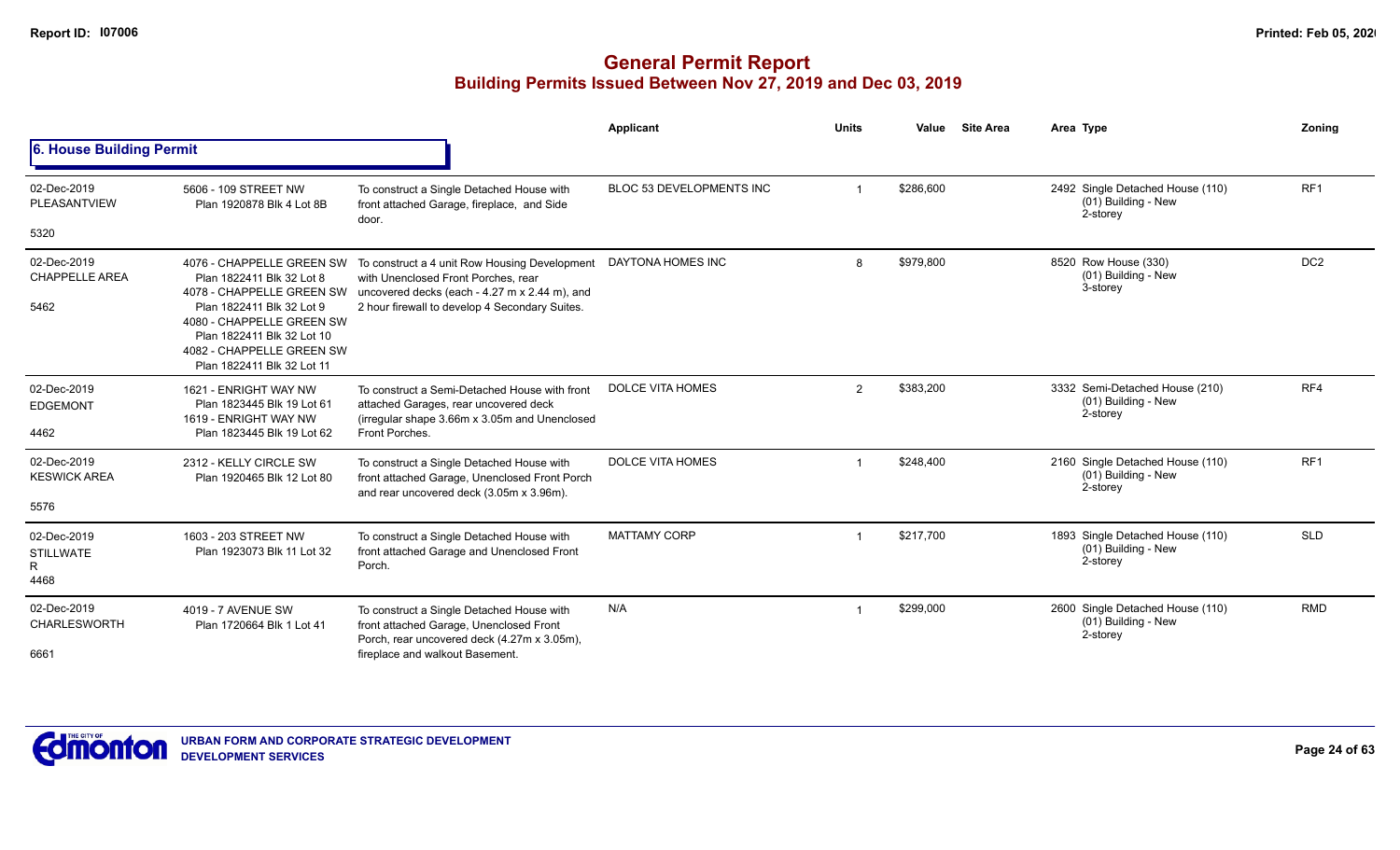|                                                    |                                                              |                                                                                                                                      | Applicant                       | <b>Units</b>   | Value     | <b>Site Area</b> | Area Type                                                           | Zonina          |
|----------------------------------------------------|--------------------------------------------------------------|--------------------------------------------------------------------------------------------------------------------------------------|---------------------------------|----------------|-----------|------------------|---------------------------------------------------------------------|-----------------|
| 6. House Building Permit                           |                                                              |                                                                                                                                      |                                 |                |           |                  |                                                                     |                 |
| 02-Dec-2019<br><b>SHERWOOD</b>                     | 9228 - 150 STREET NW<br>Plan 1922813 Blk 51 Lot 6A           | To construct a Single Detached House with<br>fireplace, Unenclosed Front Porch, rear<br>uncovered deck (5.18m x 3.05m), Side door    | LOOK MASTER BUILDER EDMONTON IN | $\overline{2}$ | \$197,100 |                  | 1714 Single Detached House (110)<br>(01) Building - New<br>2-storey | RF <sub>1</sub> |
| 4500                                               |                                                              | and to develop a Secondary Suite in the<br>Basement.                                                                                 |                                 |                |           |                  |                                                                     |                 |
| 02-Dec-2019<br><b>SECORD</b>                       | 9940 - 222 STREET NW<br>Plan 1820330 Blk 21 Lot 95           | To construct a Single Detached House with<br>front attached Garage and Unenclosed Front                                              | STERLING HOMES EDMONTON LTD.    |                | \$267.300 |                  | 2324 Single Detached House (110)<br>(01) Building - New             | <b>RMD</b>      |
| 4487                                               |                                                              | Porch.                                                                                                                               |                                 |                |           |                  | 2-storey                                                            |                 |
| 02-Dec-2019<br>THE ORCHARDS AT<br><b>ELLERSLIE</b> | 2338 - CHOKECHERRY CLOSE<br>SW<br>Plan 1822444 Blk 21 Lot 38 | To construct a Single Detached House with<br>front attached Garage, Unenclosed Front<br>Porch, rear uncovered deck (3.05m x 3.66m),  | <b>EXCEL HOMES</b>              |                | \$216.300 |                  | 1881 Single Detached House (110)<br>(01) Building - New<br>2-storey | <b>RMD</b>      |
| 6216                                               |                                                              | and side door.                                                                                                                       |                                 |                |           |                  |                                                                     |                 |
| 03-Dec-2019<br><b>TRUMPETER AREA</b>               | 20868 - 131 AVENUE NW<br>Plan 1922667 Blk 8 Lot 137          | To construct a Single Detached House with<br>front attached Garage, Unenclosed Front<br>Porch, rear uncovered deck (3.05m x 3.05m),  | JAYMAN MASTERBUILT INC          |                | \$260.000 |                  | 2261 Single Detached House (110)<br>(01) Building - New<br>2-storey | DC <sub>1</sub> |
| 4471                                               |                                                              | and solar photovoltaic system.                                                                                                       |                                 |                |           |                  |                                                                     |                 |
| 03-Dec-2019<br><b>BONNIE DOON</b>                  | 8529 - 88 STREET NW<br>Plan 1522AS Blk 4 Lot 13              | To construct a Single Detached House with a<br>front attached Garage, Unenclosed Front<br>Porch, rear uncovered deck (6.10m x 4.27m) | BOWEN TECH DEVELOPMENTS LTD     |                | \$276,100 |                  | 2401 Single Detached House (110)<br>(01) Building - New<br>2-storey | RF <sub>3</sub> |
| 6040                                               |                                                              | and fireplace.                                                                                                                       |                                 |                |           |                  |                                                                     |                 |
| 03-Dec-2019<br><b>MAPLE</b>                        | 435 - 41 AVENUE NW<br>Plan 1623032 Blk 18 Lot 7              | To construct a Single Detached House with<br>front attached Garage and Unenclosed Front<br>Porch.                                    | <b>COVENTRY HOMES</b>           | -1             | \$241,800 |                  | 2103 Single Detached House (110)<br>(01) Building - New<br>2-storey | <b>RMD</b>      |
| 6441                                               |                                                              |                                                                                                                                      |                                 |                |           |                  |                                                                     |                 |
| 03-Dec-2019<br><b>CHAPPELLE AREA</b>               | 6721 - CRAWFORD WAY SW<br>Plan 1823308 Blk 34 Lot 16         | To construct a Single Detached House with<br>front attached Garage and Unenclosed Front<br>Porch.                                    | <b>CRYSTAL CREEK HOMES</b>      |                | \$276,300 |                  | 2403 Single Detached House (110)<br>(01) Building - New<br>2-storey | <b>RSL</b>      |
| 5462                                               |                                                              |                                                                                                                                      |                                 |                |           |                  |                                                                     |                 |

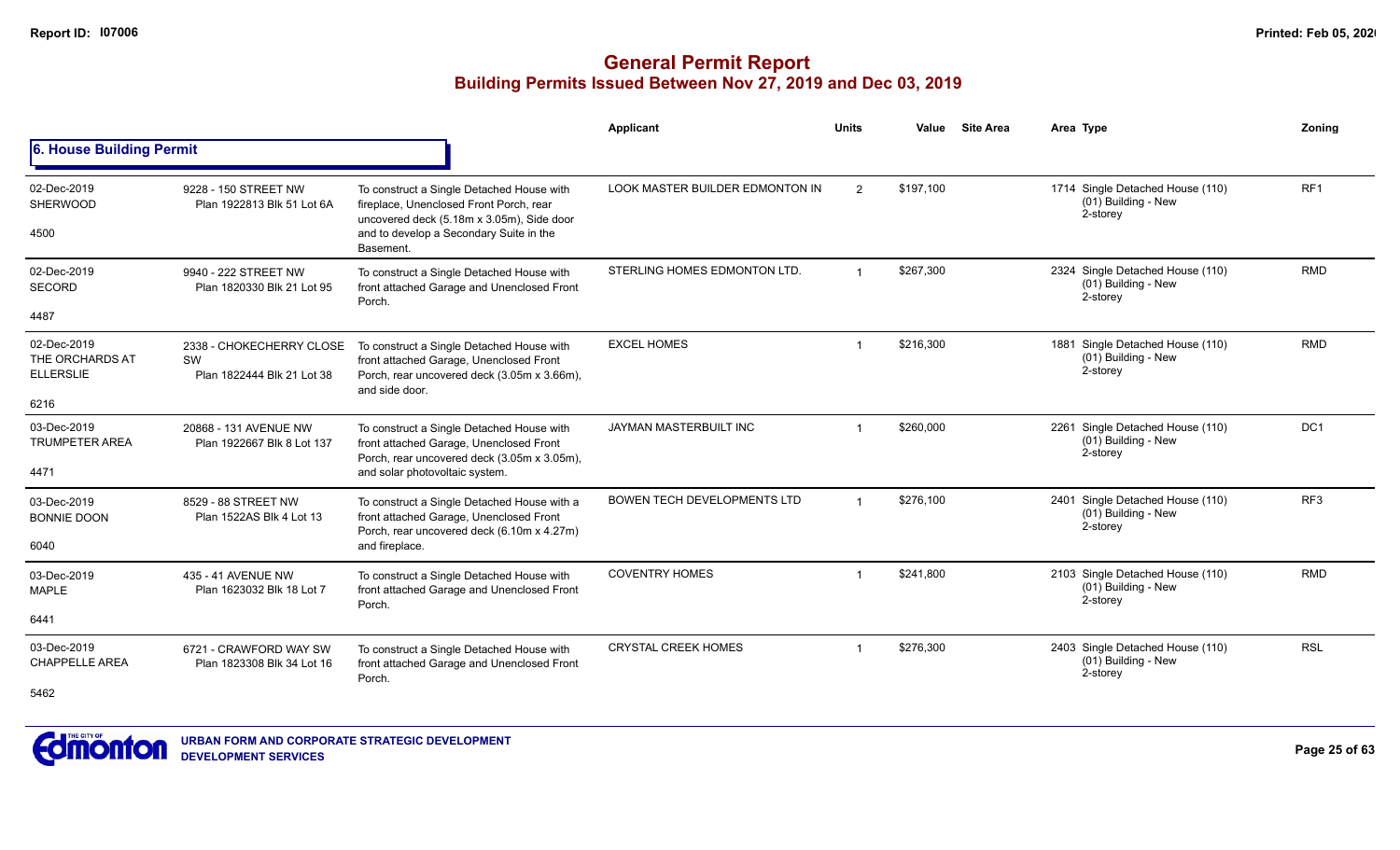|                                                    |                                                   |                                                                                                       | <b>Applicant</b>                 | <b>Units</b>   | Value     | <b>Site Area</b> | Area Type                                      | Zoning          |
|----------------------------------------------------|---------------------------------------------------|-------------------------------------------------------------------------------------------------------|----------------------------------|----------------|-----------|------------------|------------------------------------------------|-----------------|
| 6. House Building Permit                           |                                                   |                                                                                                       |                                  |                |           |                  |                                                |                 |
| 03-Dec-2019<br><b>BRITANNIA YOUNGSTOWN</b><br>4060 | 16204 - 102 AVENUE NW<br>Plan 1924AM Blk 8 Lot 1  | To construct a 4 Dwelling unit Row House with<br>Unenclosed Front Porches, side and rear<br>landings. | NDURA DEVELOPMENTS LTD           | $\overline{4}$ | \$483,000 |                  | 4200 Row House (330)<br>(01) Building - New    | RF3             |
| <b>Accessory Building Combo Permit</b>             |                                                   |                                                                                                       |                                  |                |           |                  |                                                |                 |
| 28-Nov-2019<br>AVONMORE                            | 7405 - 89 STREET NW<br>Plan 1820527 Blk 5 Lot 37B | To construct an Accessory Building (5.79m x<br>6.40m detached Garage).                                | <b>ENGELMAN CONSTRUCTION LTD</b> | $\overline{0}$ | \$4,600   | 267.08           | Detached Garage (010)<br>$(01)$ New            | RF <sub>1</sub> |
| 6020                                               |                                                   |                                                                                                       |                                  |                |           |                  |                                                |                 |
| 02-Dec-2019<br><b>RITCHIE</b>                      | 9828 - 73 AVENUE NW<br>Plan 426HW Blk 6C Lot D    | To construct an Accessory Building (rear<br>mutual detached Garage, 10.98 m X 6.40 m).                | N/A                              | $\mathbf 0$    | \$8,700   | 520.33           | Detached Garage (010)<br>$(01)$ New            | RF3             |
| 6610                                               |                                                   |                                                                                                       |                                  |                |           |                  |                                                |                 |
| <b>Home Improvement Permit</b>                     |                                                   |                                                                                                       |                                  |                |           |                  |                                                |                 |
| 28-Nov-2019<br><b>GARNEAU</b>                      | 11031 - 81 AVENUE NW<br>Plan 6271ET Blk 153 Lot 4 | To demolish a Single Detached House and<br>Accessory building (detached Garage).                      | HAPPING HOMES INC                | $\mathbf 0$    | \$3,300   |                  | Detached Garage(010)<br>(99) Demolition        | RF3             |
| 5200                                               |                                                   |                                                                                                       |                                  |                |           |                  |                                                |                 |
| 28-Nov-2019<br><b>GARNEAU</b>                      | 11031 - 81 AVENUE NW<br>Plan 6271ET Blk 153 Lot 4 | To demolish a Single Detached House and<br>Accessory building (detached Garage).                      | <b>HAPPING HOMES INC</b>         | $-1$           | \$6,400   |                  | Single Detached House (110)<br>(99) Demolition | RF <sub>3</sub> |
| 5200                                               |                                                   |                                                                                                       |                                  |                |           |                  |                                                |                 |

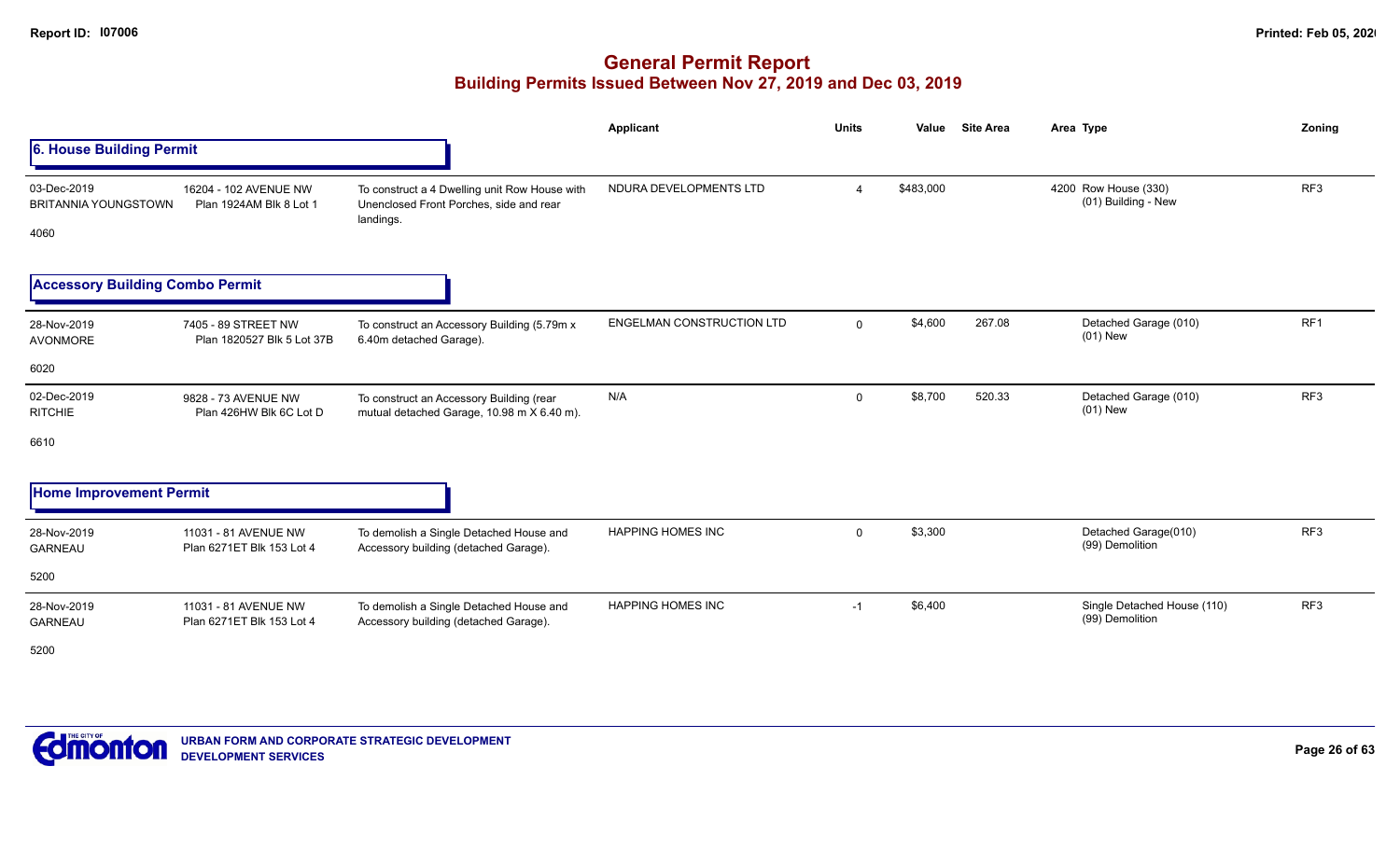|                                            |                                                  |                                                                                  | Applicant                                              | <b>Units</b> | <b>Site Area</b><br>Value | Area Type                                       | Zoning          |
|--------------------------------------------|--------------------------------------------------|----------------------------------------------------------------------------------|--------------------------------------------------------|--------------|---------------------------|-------------------------------------------------|-----------------|
| <b>Home Improvement Permit</b>             |                                                  |                                                                                  |                                                        |              |                           |                                                 |                 |
| 02-Dec-2019<br><b>BRITANNIA YOUNGSTOWN</b> | 10202 - 162 STREET NW<br>Plan 1924AM Blk 8 Lot 1 | To demolish a Single Detached House and<br>detached Garage.                      | NDURA DEVELOPMENTS LTD.                                | $\Omega$     | \$3,300                   | Detached Garage(010)<br>(99) Demolition         | RF <sub>3</sub> |
| 4060                                       |                                                  |                                                                                  |                                                        |              |                           |                                                 |                 |
| 02-Dec-2019<br><b>BRITANNIA YOUNGSTOWN</b> | 10202 - 162 STREET NW<br>Plan 1924AM Blk 8 Lot 1 | To demolish a Single Detached House and<br>detached Garage.                      | NDURA DEVELOPMENTS LTD.                                | $-1$         | \$6,400                   | Single Detached House (110)<br>(99) Demolition  | RF <sub>3</sub> |
| 4060                                       |                                                  |                                                                                  |                                                        |              |                           |                                                 |                 |
| 03-Dec-2019<br><b>BRITANNIA YOUNGSTOWN</b> | 10202 - 162 STREET NW<br>Plan 1924AM Blk 8 Lot 1 | To construct an Accessory building (detached<br>Garage, 12.29m x 7.32m).         | NDURA DEVELOPMENTS LTD.                                | $\Omega$     | \$14.300                  | 90 Detached Garage (010)<br>(01) Building - New | RF <sub>3</sub> |
| 4060                                       |                                                  |                                                                                  |                                                        |              |                           |                                                 |                 |
| 29-Nov-2019<br><b>PARKDALE</b>             | 11602 - 82 STREET NW<br>Plan RN50 Blk 116 Lot 26 | To construct an Accessory Building (detached<br>Garage (6.71m x 6.71m)).         | <b>SPAN ARCHITECTURE INC</b>                           | $\Omega$     | \$7,200                   | 45 Detached Garage (010)<br>(01) Building - New | RF <sub>3</sub> |
| 1160                                       |                                                  |                                                                                  |                                                        |              |                           |                                                 |                 |
| 28-Nov-2019<br><b>FOREST HEIGHTS</b>       | 9833 - 76 STREET NW<br>Plan 2083KS Blk 3 Lot 7   | To demolish a Single Detached House.                                             | 2002995 ALBERTA LTD O/A ALAIR<br><b>HOMES EDMONTON</b> | $-1$         | \$6,500                   | Single Detached House (110)<br>(99) Demolition  | RF <sub>1</sub> |
| 6230                                       |                                                  |                                                                                  |                                                        |              |                           |                                                 |                 |
| 28-Nov-2019<br>WESTMOUNT                   | 10971 - 130 STREET NW<br>Plan RN60 Blk 11 Lot 17 | To demolish a Single Detached House and<br>Accessory building (detached Garage). | SWISH DEVELOPMENTS INC                                 | $\Omega$     | \$3,400                   | Detached Garage(010)<br>(99) Demolition         | RF <sub>1</sub> |
| 3440                                       |                                                  |                                                                                  |                                                        |              |                           |                                                 |                 |
| 28-Nov-2019<br>WESTMOUNT                   | 10971 - 130 STREET NW<br>Plan RN60 Blk 11 Lot 17 | To demolish a Single Detached House and<br>Accessory building (detached Garage). | SWISH DEVELOPMENTS INC                                 | $-1$         | \$6,500                   | Single Detached House (110)<br>(99) Demolition  | RF <sub>1</sub> |

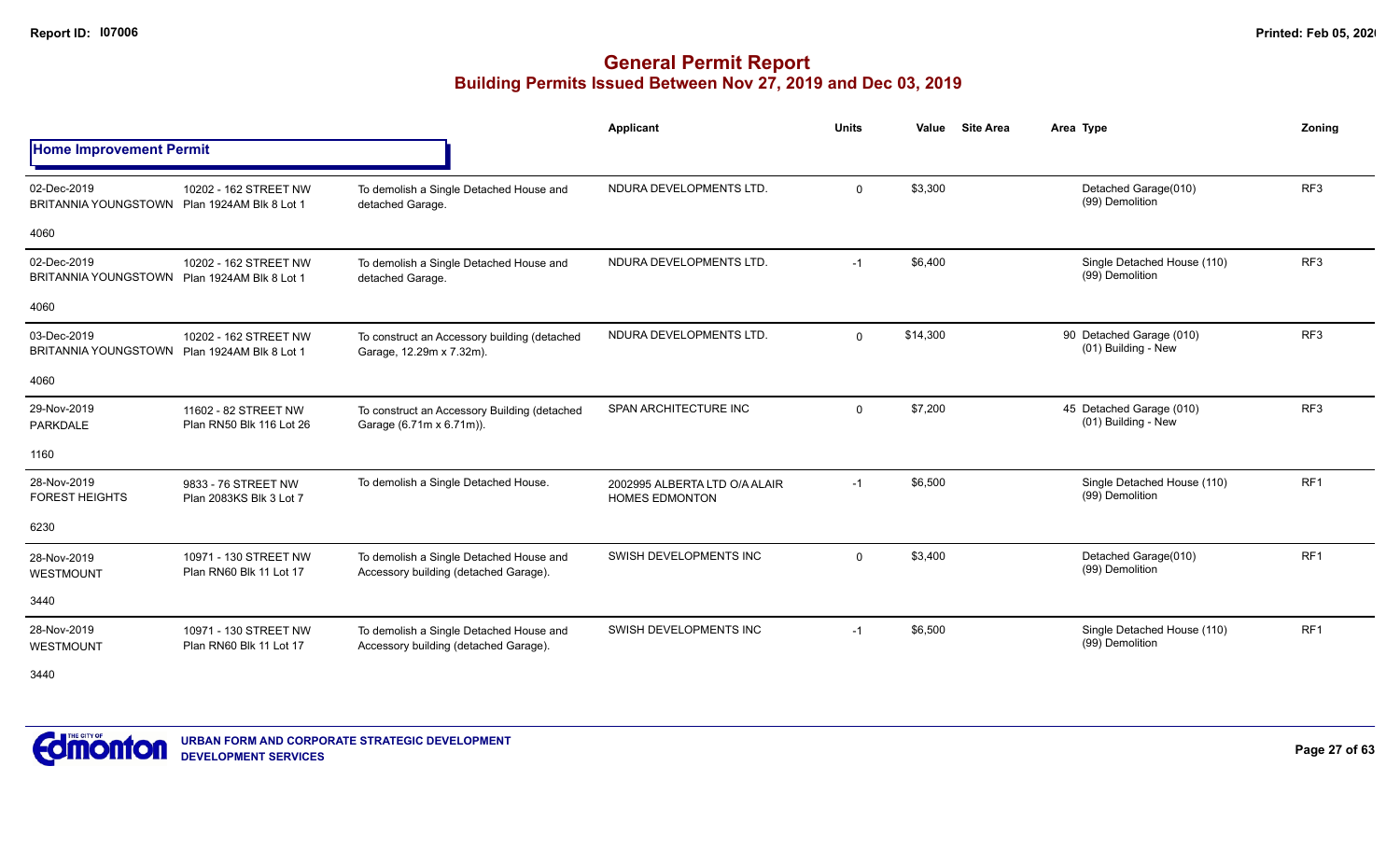|                                               |                                                     |                                                                                                                                                                                                                                                            | Applicant                  | Units       | Value    | <b>Site Area</b> | Area Type                                                | Zoning          |
|-----------------------------------------------|-----------------------------------------------------|------------------------------------------------------------------------------------------------------------------------------------------------------------------------------------------------------------------------------------------------------------|----------------------------|-------------|----------|------------------|----------------------------------------------------------|-----------------|
| <b>Home Improvement Permit</b>                |                                                     |                                                                                                                                                                                                                                                            |                            |             |          |                  |                                                          |                 |
| 02-Dec-2019<br><b>BRANDER GARDENS</b><br>5080 | 14711 - 58 AVENUE NW<br>Plan 5452RS Blk 29 Lot 26   | To construct an addition to a Single Detached<br>House (addition to front attached garage (3.66<br>m x 6.30 m), interior/exterior alterations<br>(bedroom and window), and rear Covered<br>Deck which is existing without permits (5.30 m<br>$x 3.56$ m)). | <b>WISE CUSTOM HOMES</b>   | $\Omega$    | \$25,000 |                  | Single Detached House (110)<br>(02) Addition             | RF <sub>1</sub> |
| 02-Dec-2019<br><b>WINDERMERE</b><br>5570      | 671 - 180 STREET SW<br>Plan 1324078 Blk 11 Lot 35   | To construct a rear addition to a Single<br>Detached House (sunroom, 3.84m x 2.58m),<br>existing without permits.                                                                                                                                          | N/A                        | $\mathbf 0$ |          |                  | Single Detached House (110)<br>(02) Addition             | <b>RSL</b>      |
| 27-Nov-2019<br><b>CRESTWOOD</b>               | 9803 - 147 STREET NW<br>Plan 5109HW Blk 84 Lot 12   | To construct an Accessory building (detached<br>Garage, 11.58m x 6.71m).                                                                                                                                                                                   | 1346727 ALBERTA INC        | $\Omega$    | \$11,200 |                  | 70 Detached Garage (010)<br>(01) Building - New          | RF <sub>1</sub> |
| 3140                                          |                                                     |                                                                                                                                                                                                                                                            |                            |             |          |                  |                                                          |                 |
| 28-Nov-2019<br>BRITANNIA YOUNGSTOWN           | 10336 - 162 STREET NW<br>Plan 1922764 Blk 41 Lot 8A | To construct an Accessory Building (detached<br>Garage, 6.4m x 12.19m).                                                                                                                                                                                    | <b>TECH VIEW HOMES LTD</b> | $\Omega$    | \$12,600 |                  | 78 Detached Garage (010)<br>(01) Building - New          | RF4             |
| 4060                                          |                                                     |                                                                                                                                                                                                                                                            |                            |             |          |                  |                                                          |                 |
| 27-Nov-2019<br><b>ELMWOOD</b>                 | 15910 - 83 AVENUE NW<br>Plan 582MC Blk 1 Lot 9      | To construct an addition (Attached<br>Garage/Carport), existing without permits.                                                                                                                                                                           | CHIU & COMPANY             | $\Omega$    | \$2,000  |                  | Single Detached House (110)<br>(02) Addition             | RF <sub>1</sub> |
| 4140                                          |                                                     |                                                                                                                                                                                                                                                            |                            |             |          |                  |                                                          |                 |
| 28-Nov-2019<br><b>BROOKSIDE</b>               | 13907 - 47 AVENUE NW<br>Plan 996TR Blk 1 Lot 23A    | To construct exterior alterations to a Single<br>Detached House (new overhead door to the<br>existing attached Garage accessing off of 140                                                                                                                 | <b>ASHTON HOMES LTD</b>    | $\Omega$    |          |                  | Single Detached House (110)<br>(03) Exterior Alterations | RF1             |
| 5090                                          |                                                     | Street NW).                                                                                                                                                                                                                                                |                            |             |          |                  |                                                          |                 |
| 27-Nov-2019<br><b>KING EDWARD PARK</b>        | 8139 - 82 AVENUE NW<br>Plan 3374HW Blk 35 Lot 28A   | To construct an Accessory Building (rear<br>detached Garage, 6.10m x 14.44m).                                                                                                                                                                              | <b>BEDROCK HOMES LTD</b>   | $\Omega$    | \$14,100 |                  | 87 Detached Garage (010)<br>(01) Building - New          | RF <sub>3</sub> |
| 6360                                          |                                                     |                                                                                                                                                                                                                                                            |                            |             |          |                  |                                                          |                 |

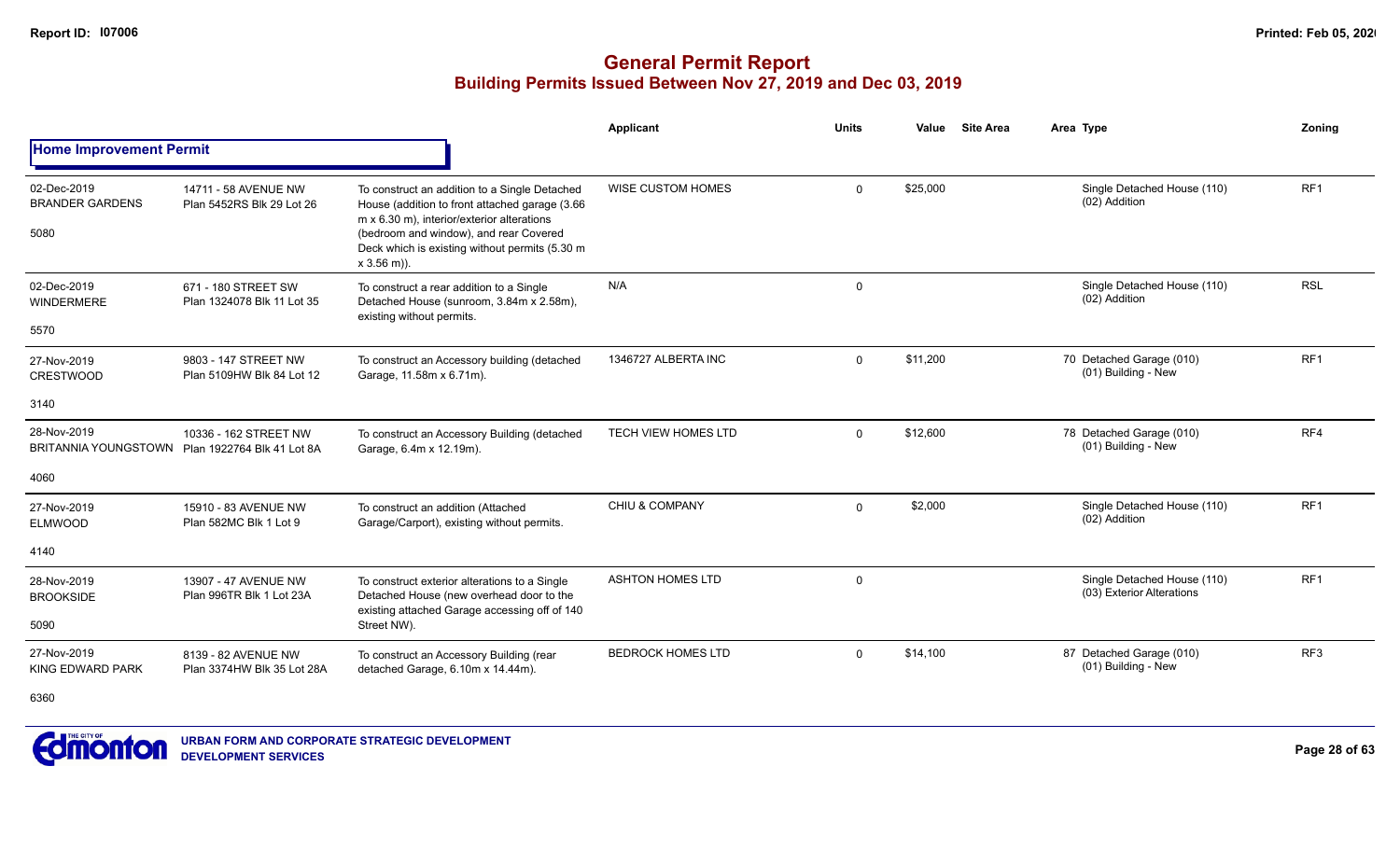|                                    |                                                        |                                                                                                                                               | Applicant                         | <b>Units</b>   | <b>Site Area</b><br>Value | Area Type                                                              | Zoning          |
|------------------------------------|--------------------------------------------------------|-----------------------------------------------------------------------------------------------------------------------------------------------|-----------------------------------|----------------|---------------------------|------------------------------------------------------------------------|-----------------|
| <b>Home Improvement Permit</b>     |                                                        |                                                                                                                                               |                                   |                |                           |                                                                        |                 |
| 29-Nov-2019<br>CARLTON             | 16248 - 136 STREET NW<br>Plan 1223632 Blk 58 Lot 48    | To construct exterior alterations to a Single<br>Detached House (Adding exterior door on the<br>south side elevation).                        | N/A                               | $\Omega$       |                           | Single Detached House (110)<br>(03) Exterior Alterations               | <b>RSL</b>      |
| 3470                               |                                                        |                                                                                                                                               |                                   |                |                           |                                                                        |                 |
| 27-Nov-2019<br><b>MCLEOD</b>       | 5915 - 152A AVENUE NW<br>Plan 5782NY Blk 41 Lots 6.33U | To construct an addition to a Single Detached<br>House (existing sunroom, 7.57m x 2.90m) and<br>to construct two Accessory buildings (shed 1, | N/A                               | $\Omega$       | \$15,000                  | Single Detached House (110)<br>(02) Addition                           | RF <sub>1</sub> |
| 2530                               |                                                        | 3.13m x 3.98m; shed 2, 3.99m x 3.02m).                                                                                                        |                                   |                |                           |                                                                        |                 |
| 27-Nov-2019<br><b>MCLEOD</b>       | 5915 - 152A AVENUE NW<br>Plan 5782NY Blk 41 Lots 6.33U | To construct an addition to a Single Detached<br>House (existing sunroom, 7.57m x 2.90m) and<br>to construct two Accessory buildings (shed 1, | N/A                               | $\Omega$       | \$400                     | 12 Shed (040)<br>(01) Building - New                                   | RF <sub>1</sub> |
| 2530                               |                                                        | 3.13m x 3.98m; shed 2, 3.99m x 3.02m).                                                                                                        |                                   |                |                           |                                                                        |                 |
| 27-Nov-2019<br><b>MCLEOD</b>       | 5915 - 152A AVENUE NW<br>Plan 5782NY Blk 41 Lots 6.33U | To construct an addition to a Single Detached<br>House (existing sunroom, 7.57m x 2.90m) and<br>to construct two Accessory buildings (shed 1, | N/A                               | $\Omega$       | \$400                     | 12 Shed (040)<br>(01) Building - New                                   | RF <sub>1</sub> |
| 2530                               |                                                        | 3.13m x 3.98m; shed 2, 3.99m x 3.02m).                                                                                                        |                                   |                |                           |                                                                        |                 |
| 27-Nov-2019<br><b>KIRKNESS</b>     | 15132 - 32 STREET NW<br>Plan 0920847 Blk 108 Lot 28    | To construct interior alterations to a Single<br>Detached House, Basement development (NOT<br>to be used as an additional Dwelling) (1        | <b>BOB THE BUILDER &amp; SONS</b> | $\Omega$       | \$27,000                  | Single Detached House (110)<br>(03) Interior Alterations               | <b>RSL</b>      |
| 2430                               |                                                        | bedroom, 1 office, 1 bathroom, mechanical<br>room).                                                                                           |                                   |                |                           |                                                                        |                 |
| 27-Nov-2019<br><b>PLEASANTVIEW</b> | 10507 - 54 AVENUE NW<br>Plan 1774MC Blk 48 Lot 5       | To construct exterior alterations to a Single<br>Detached House and Accessory building,                                                       | N/A                               | $\mathbf 0$    |                           | Single Detached House (110)<br>(03) Exterior Alterations               | RF <sub>1</sub> |
| 5320                               |                                                        | detached Garage (siding upgrade from stucco<br>to vinyl).                                                                                     |                                   |                |                           |                                                                        |                 |
| 28-Nov-2019<br><b>MCKERNAN</b>     | 11218 - 78 AVENUE NW<br>Plan 2064S Blk 12 Lots 5-6     | To develop a Secondary Suite in the Basement<br>of a Single Detached House, existing without                                                  | N/A                               | $\overline{1}$ | \$25,000                  | 1300 Single Detached House (110)<br>(07) Add Suites to Single Dwelling | RF <sub>3</sub> |
| 5290                               |                                                        | permits.                                                                                                                                      |                                   |                |                           |                                                                        |                 |
|                                    |                                                        |                                                                                                                                               |                                   |                |                           |                                                                        |                 |

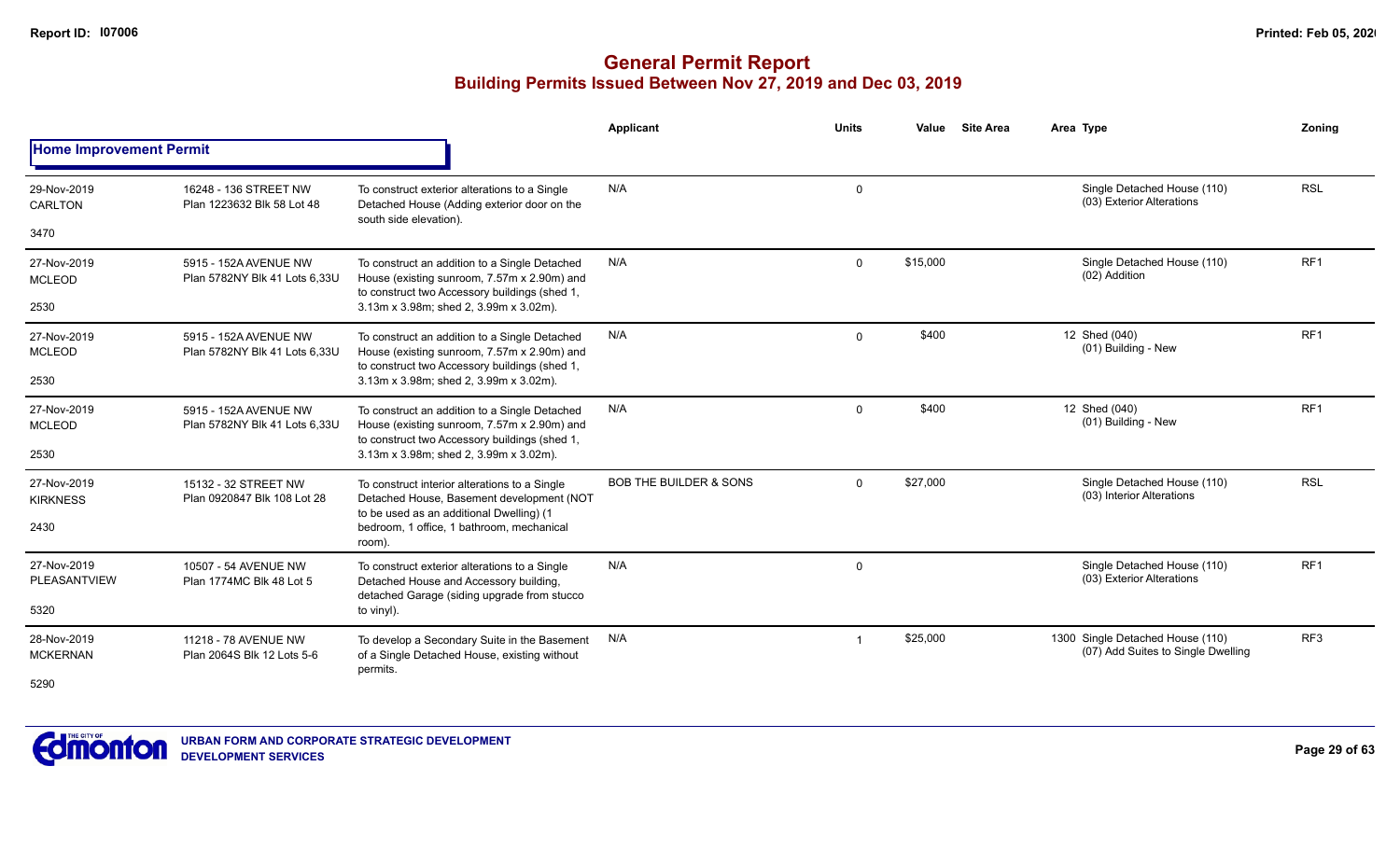|                                                    |                                                              |                                                                                                                                              | Applicant                                      | <b>Units</b> | Value    | <b>Site Area</b> | Area Type                                                            | Zoning          |
|----------------------------------------------------|--------------------------------------------------------------|----------------------------------------------------------------------------------------------------------------------------------------------|------------------------------------------------|--------------|----------|------------------|----------------------------------------------------------------------|-----------------|
| <b>Home Improvement Permit</b>                     |                                                              |                                                                                                                                              |                                                |              |          |                  |                                                                      |                 |
| 29-Nov-2019<br><b>SUDER GREENS</b>                 | 8923 - 210 STREET NW<br>Plan 0324649 Blk 22 Lot 49           | To construct a rear addition (sun room, 4.57m x<br>$3.66m$ ).                                                                                | <b>IDEAL SUNDECKS</b>                          | $\Omega$     | \$23,600 |                  | Single Detached House (110)<br>(02) Addition                         | <b>RSL</b>      |
| 4730                                               |                                                              |                                                                                                                                              |                                                |              |          |                  |                                                                      |                 |
| 02-Dec-2019<br>THE ORCHARDS AT<br><b>ELLERSLIE</b> | 299 - ORCHARDS BOULEVARD<br>SW<br>Plan 1822472 Blk 22 Lot 16 | To construct an Accessory Building (detached<br>Garage (11.58m x 6.1m)).                                                                     | FIVE STAR HOMES INC                            | $\Omega$     | \$11,400 |                  | 71 Detached Garage (010)<br>(01) Building - New                      | RF4, RF4        |
| 6216                                               |                                                              |                                                                                                                                              |                                                |              |          |                  |                                                                      |                 |
| 27-Nov-2019<br><b>HAIRSINE</b>                     | 3403 - 142 AVENUE NW<br>Plan 7821074 Blk 54 Lot 44           | To construct a rear addition (rear entry room,<br>2.74m x 1.83m) and to construct interior<br>alterations to the main floor (kitchen, family | ULTIMATE THE EXTERIOR RENOVATORS<br><b>INC</b> | $\mathbf 0$  |          |                  | Single Detached House (110)<br>(03) Interior Alterations             | RF1             |
| 2320                                               |                                                              | room, bathroom).                                                                                                                             |                                                |              |          |                  |                                                                      |                 |
| 27-Nov-2019<br><b>HAIRSINE</b>                     | 3403 - 142 AVENUE NW<br>Plan 7821074 Blk 54 Lot 44           | To construct a rear addition (rear entry room,<br>2.74m x 1.83m) and to construct interior<br>alterations to the main floor (kitchen, family | ULTIMATE THE EXTERIOR RENOVATORS<br><b>INC</b> | $\mathbf 0$  | \$70,000 |                  | Single Detached House (110)<br>(02) Addition                         | RF <sub>1</sub> |
| 2320                                               |                                                              | room, bathroom).                                                                                                                             |                                                |              |          |                  |                                                                      |                 |
| 27-Nov-2019<br><b>SOUTH TERWILLEGAR</b>            | 5810 - SUTTER PLACE NW<br>Plan 0425073 Blk 48 Lot 10         | To develop a Secondary Suite in the Basement<br>of a Single Detached House (Existing Suite).                                                 | N/A                                            | -1           | \$50,000 |                  | 55 Single Detached House (110)<br>(07) Add Suites to Single Dwelling | <b>RPLt</b>     |
| 5642                                               |                                                              |                                                                                                                                              |                                                |              |          |                  |                                                                      |                 |
| 02-Dec-2019<br><b>TAMARACK</b>                     | 1124 - 37A AVENUE NW<br>Plan 0720412 Blk 6 Lot 22            | To construct an Accessory Building (shed,<br>3.65m x 2.4m), existing without permits.                                                        | N/A                                            | $\Omega$     | \$900    |                  | 29 Shed (040)<br>(01) Building - New                                 | <b>RPL</b>      |
| 6443                                               |                                                              |                                                                                                                                              |                                                |              |          |                  |                                                                      |                 |
| 27-Nov-2019<br><b>MCCAULEY</b>                     | 9623 - 109A AVENUE NW<br>Plan ND Blk 31 Lot 12               | To construct a front uncovered deck to a Single<br>Detached House (5.42m x 2.92m @ 0.3m in<br>Height)                                        | N/A                                            | $\mathbf 0$  | \$0      |                  | Single Detached House (110)<br>(03) Deck Attached                    | DC <sub>1</sub> |
| 1140                                               |                                                              |                                                                                                                                              |                                                |              |          |                  |                                                                      |                 |

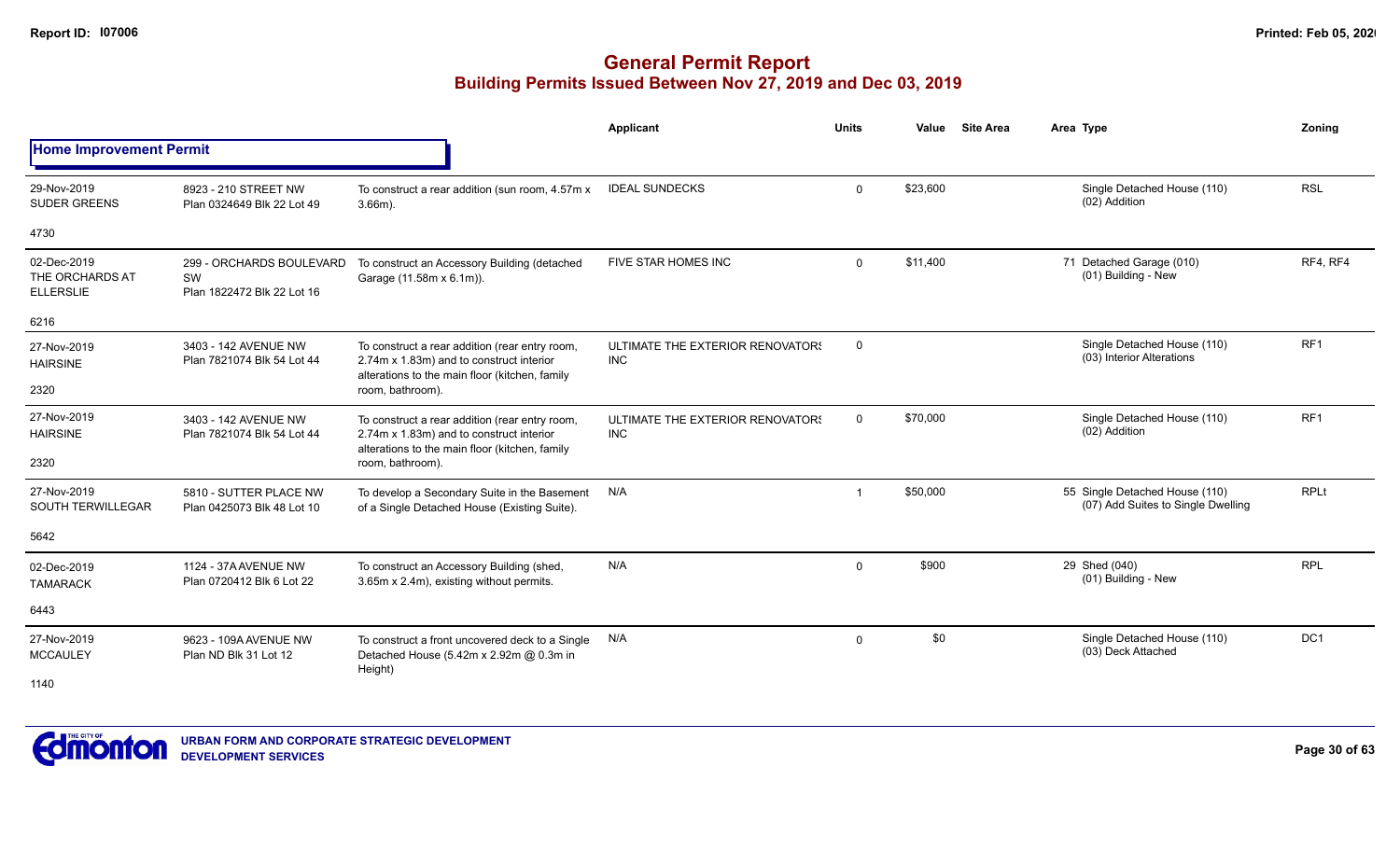|                                        |                                                       |                                                                                                                                               | <b>Applicant</b>                 | <b>Units</b> | Value    | <b>Site Area</b> | Area Type                                                          | Zoning          |
|----------------------------------------|-------------------------------------------------------|-----------------------------------------------------------------------------------------------------------------------------------------------|----------------------------------|--------------|----------|------------------|--------------------------------------------------------------------|-----------------|
| <b>Home Improvement Permit</b>         |                                                       |                                                                                                                                               |                                  |              |          |                  |                                                                    |                 |
| 28-Nov-2019<br><b>WESTVIEW VILLAGE</b> | 708 - WEST RIDGE PLACE NW<br>Plan 0627961 Blk 1 Lot 7 | To construct a side uncovered deck to a Mobile<br>Home (4.88m x 2.21m @ 0.81m in Height).                                                     | N/A                              | $\Omega$     | \$2,700  |                  | 11 Mobile Home (130)<br>(03) Deck Attached                         | <b>RMH</b>      |
| 4620                                   |                                                       |                                                                                                                                               |                                  |              |          |                  |                                                                    |                 |
| 27-Nov-2019<br><b>RIO TERRACE</b>      | 15427 - 75 AVENUE NW<br>Plan 6253KS Blk 8 Lot 70      | To construct exterior alterations and an addition<br>(removal of attached garage and carport;<br>construct main floor and attached garage).   | N/A                              | 0            | \$40,000 |                  | Single Detached House (110)<br>(02) Addition                       | RF <sub>1</sub> |
| 4430                                   |                                                       |                                                                                                                                               |                                  |              |          |                  |                                                                    |                 |
| 29-Nov-2019<br><b>HIGHLANDS</b>        | 6115 - 111 AVENUE NW<br>Plan 1820248 Blk 10 Lot 3B    | To construct an Accessory building (detached<br>Garage, 8.23 m x 6.71 m).                                                                     | N/A                              | $\Omega$     | \$8,900  |                  | 55 Detached Garage (010)<br>(01) Building - New                    | RF <sub>1</sub> |
| 2330                                   |                                                       |                                                                                                                                               |                                  |              |          |                  |                                                                    |                 |
| 02-Dec-2019<br>PRINCE CHARLES          | 12608 - 122 AVENUE NW<br>Plan RN64 Blk 30 Lot 1       | To develop a Secondary Suite in the Basement<br>of a Semi-detached House, existing without<br>permits (1 bed, 1 bath, Kitchen, Living, Shared | N/A                              | $\mathbf 1$  | \$0      |                  | 58 Semi-Detached House (210)<br>(07) Add Suites to Single Dwelling | RF3             |
| 3350                                   |                                                       | Utility).                                                                                                                                     |                                  |              |          |                  |                                                                    |                 |
| 29-Nov-2019<br><b>EDGEMONT</b>         | 834 - EAGLESON LINK NW<br>Plan 1620118 Blk 29 Lot 33  | To construct an Accessory Building (detached<br>Garage, 6.10m x 6.10 m)                                                                       | N/A                              | $\Omega$     | \$6,000  |                  | 37 Detached Garage (010)<br>(01) Building - New                    | <b>RPL</b>      |
| 4462                                   |                                                       |                                                                                                                                               |                                  |              |          |                  |                                                                    |                 |
| 28-Nov-2019<br><b>MCKERNAN</b>         | 7202 - 112 STREET NW<br>Plan 1324HW Blk 10 Lot 32     | To demolish a detached Garage.                                                                                                                | MICHAEL HOMES INC                | $\mathbf 0$  | \$3,400  |                  | Detached Garage(010)<br>(99) Demolition                            | RF1             |
| 5290                                   |                                                       |                                                                                                                                               |                                  |              |          |                  |                                                                    |                 |
| 28-Nov-2019<br><b>LAURIER HEIGHTS</b>  | 7715 - 139 STREET NW<br>Plan 5978KS Blk 34 Lot 6      | To construct a 2-tier rear uncovered deck to a<br>Single Detached House (7.32m x 3.66m @<br>1.52m in Height with Privacy Screen @ 1.83m in    | SOUSA CONSTRUCTION AND DESIGN L' | $\Omega$     | \$6,700  |                  | 27 Single Detached House (110)<br>(03) Deck Attached               | RF <sub>1</sub> |
| 3270                                   |                                                       | Height & lower-tier 7.32m x 3.66m @ 0.60m in<br>Height).                                                                                      |                                  |              |          |                  |                                                                    |                 |

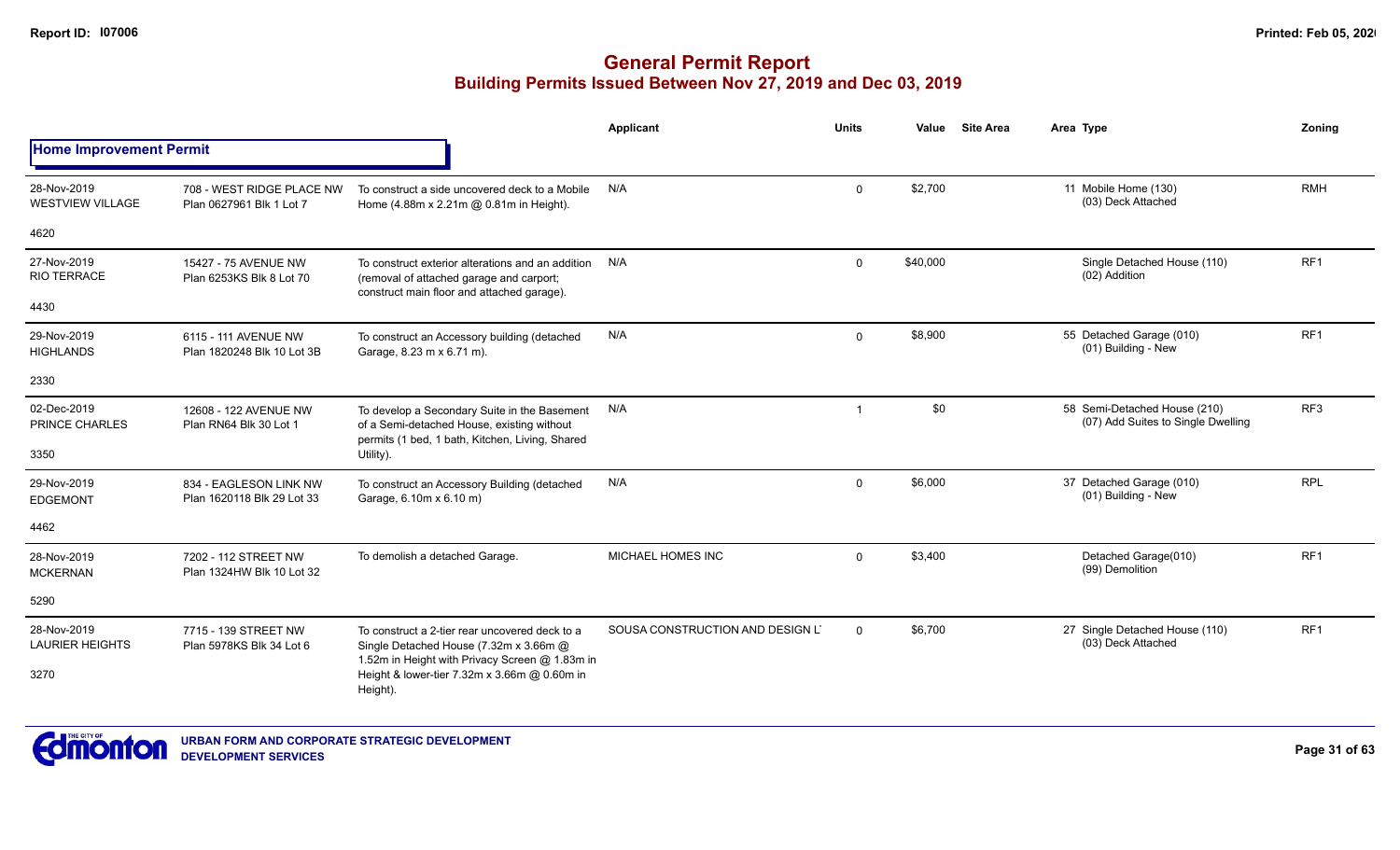|                                               |                                                       |                                                                                                                                                                                            | Applicant                        | <b>Units</b> | Value    | <b>Site Area</b> | Area Type                                                         | <b>Zoning</b>   |
|-----------------------------------------------|-------------------------------------------------------|--------------------------------------------------------------------------------------------------------------------------------------------------------------------------------------------|----------------------------------|--------------|----------|------------------|-------------------------------------------------------------------|-----------------|
| <b>Home Improvement Permit</b>                |                                                       |                                                                                                                                                                                            |                                  |              |          |                  |                                                                   |                 |
| 28-Nov-2019<br><b>LAURIER HEIGHTS</b><br>3270 | 7715 - 139 STREET NW<br>Plan 5978KS Blk 34 Lot 6      | To construct a 2-tier rear uncovered deck to a<br>Single Detached House (7.32m x 3.66m @<br>1.52m in Height with Privacy Screen @ 1.83m in<br>Height & lower-tier 7.32m x 3.66m @ 0.60m in | SOUSA CONSTRUCTION AND DESIGN LT | $\Omega$     | \$6,700  |                  | 27 Single Detached House (110)<br>(03) Deck Attached              | RF <sub>1</sub> |
|                                               |                                                       | Height).                                                                                                                                                                                   |                                  |              |          |                  |                                                                   |                 |
| 03-Dec-2019<br><b>BERGMAN</b>                 | 12211 - 43 STREET NW<br>Plan 2851HW Blk 33 Lot 10     | To construct an Accessory Building (addition to<br>an existing detached Garage, overall 10.55m x                                                                                           | N/A                              | $\Omega$     | \$0      |                  | 71 Addition To Existing Accessory Building<br>(01) Building - New | RF <sub>1</sub> |
| 2090                                          |                                                       | 6.72m) existing without permits.                                                                                                                                                           |                                  |              |          |                  |                                                                   |                 |
| 27-Nov-2019<br><b>BELVEDERE</b>               | 13332 - 62 STREET NW<br>Plan 798MC Blk 29A Lot 33     | To construct a rear uncovered deck with<br>Privacy Screen to a Single Detached House<br>(deck, 3.96m x 4.27m @ 1.04m in Height and                                                         | N/A                              | $\Omega$     | \$4,200  |                  | 17 Single Detached House (110)<br>(03) Deck Attached              | RF <sub>1</sub> |
| 2080                                          |                                                       | privacy screen @ 1.83m in Height).                                                                                                                                                         |                                  |              |          |                  |                                                                   |                 |
| 28-Nov-2019<br><b>AVONMORE</b>                | 7405 - 89 STREET NW<br>Plan 1820527 Blk 5 Lot 37B     | To install a Hot Tub on the roof of a Single<br>Detached House (2.24m x 2.03m)                                                                                                             | N/A                              | $\Omega$     | \$5,200  |                  | Single Detached House (110)<br>$(14)$ Hot Tub                     | RF <sub>1</sub> |
| 6020                                          |                                                       |                                                                                                                                                                                            |                                  |              |          |                  |                                                                   |                 |
| 27-Nov-2019<br><b>STARLING</b>                | 3689 - HUMMINGBIRD WAY NW<br>Plan 1524288 Blk 5 Lot 7 | To develop a Secondary Suite in the Basement<br>of a Single Detached House.                                                                                                                | <b>BROOKLINE HOMES LTD</b>       |              | \$20,000 |                  | Single Detached House (110)<br>(07) Add Suites to Single Dwelling | <b>RSL</b>      |
| 4474                                          |                                                       |                                                                                                                                                                                            |                                  |              |          |                  |                                                                   |                 |
| 28-Nov-2019<br><b>LAURIER HEIGHTS</b>         | 8212 - 148 STREET NW<br>Plan 2597KS Blk 12 Lot 23     | To construct an addition (Main Floor rear 2.89 m<br>$x 1.52 m$ ).                                                                                                                          | FOX PRO CONSTRUCTION LTD         | $\Omega$     | \$23,000 |                  | Single Detached House (110)<br>(02) Addition                      | RF1             |
| 3270                                          |                                                       |                                                                                                                                                                                            |                                  |              |          |                  |                                                                   |                 |
| 02-Dec-2019<br><b>WALKER</b><br>6662          | 2107 - 51 STREET SW<br>Plan 1723341 Blk 1 Lot 180     | To develop a Secondary Suite in the Basement<br>of a Single Detached House. (1 bedroom, 1<br>bathroom, mechanical room, kitchen)                                                           | 2191643 ALBERTA LTD              |              | \$16,000 |                  | Single Detached House (110)<br>(07) Add Suites to Single Dwelling | DC <sub>1</sub> |

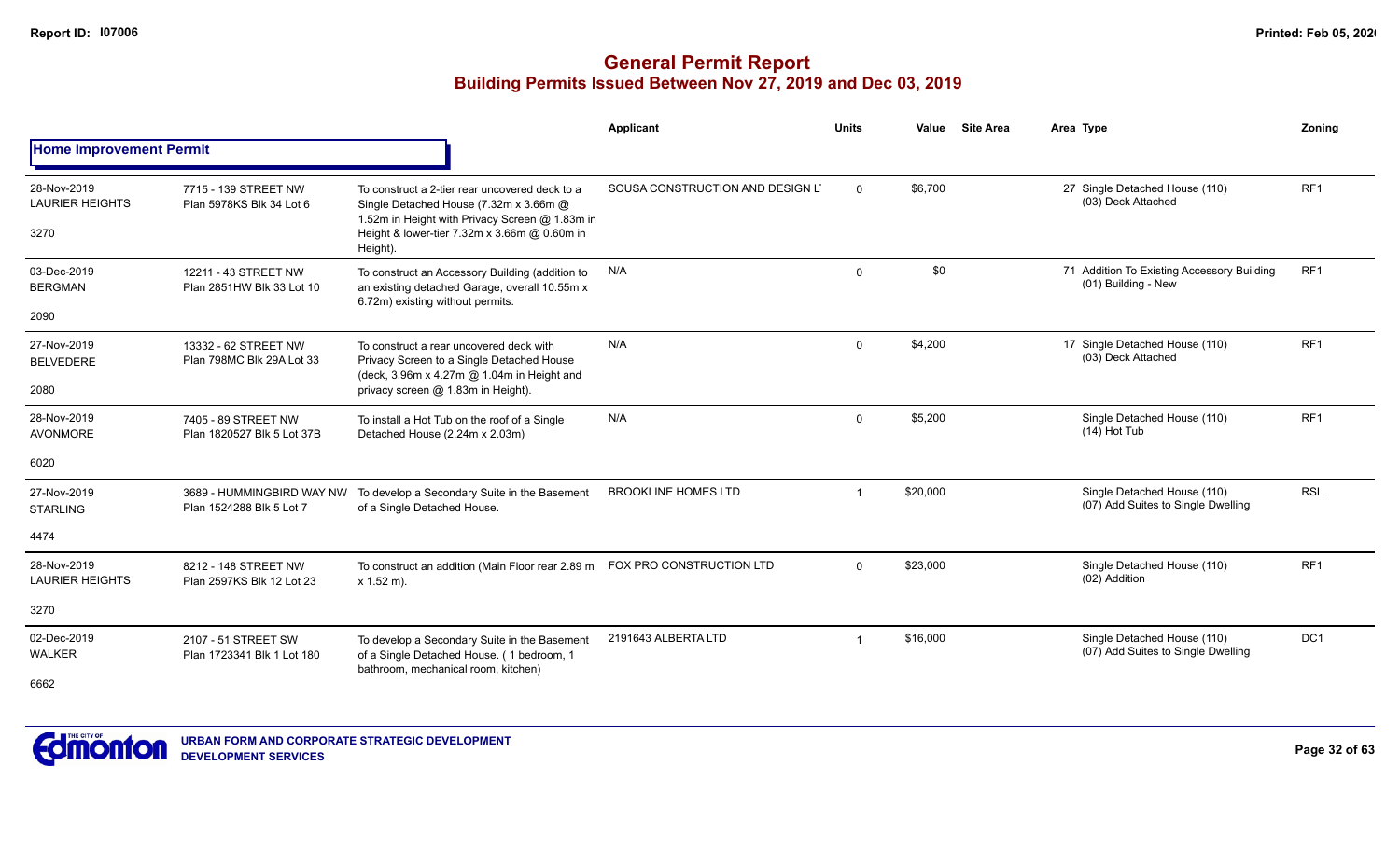|                                    |                                                    |                                                                                                                         | Applicant               | <b>Units</b> | Value    | <b>Site Area</b> | Area Type                                                | Zoning                           |
|------------------------------------|----------------------------------------------------|-------------------------------------------------------------------------------------------------------------------------|-------------------------|--------------|----------|------------------|----------------------------------------------------------|----------------------------------|
| <b>Home Improvement Permit</b>     |                                                    |                                                                                                                         |                         |              |          |                  |                                                          |                                  |
| 27-Nov-2019<br><b>NEWTON</b>       | 11836 - 57 STREET NW<br>Plan 5384HW Blk 41 Lot 22  | To construct exterior alterations (Eaves have<br>been added and front steps altered, 1.24m x<br>$2.59m$ ).              | N/A                     | 0            |          |                  | Single Detached House (110)<br>(03) Exterior Alterations | RF <sub>3</sub>                  |
| 2560                               |                                                    |                                                                                                                         |                         |              |          |                  |                                                          |                                  |
| 03-Dec-2019<br><b>WALKER</b>       | 5006 - 22 AVENUE SW<br>Plan 1525734 Blk 1 Lot 284  | To construct an Accessory Building (detached<br>Garage (24.4m x 6.4m)).                                                 | PACESETTER HOMES LTD    | $\Omega$     | \$25,200 |                  | 156 Detached Garage (010)<br>(01) Building - New         | RF5, RF5, RF5<br>RF <sub>5</sub> |
| 6662                               |                                                    |                                                                                                                         |                         |              |          |                  |                                                          |                                  |
| 28-Nov-2019<br><b>CHARLESWORTH</b> | 5419 - 6 AVENUE SW<br>Plan 1222184 Blk 6 Lot 90    | To construct a rear uncovered deck to a Single<br>Detached House (irregular shape, 7.77m x<br>5.17m @ 1.75m in Height). | N/A                     | $\Omega$     | \$8,500  |                  | 34 Single Detached House (110)<br>(03) Deck Attached     | <b>RSL</b>                       |
| 6661                               |                                                    |                                                                                                                         |                         |              |          |                  |                                                          |                                  |
| 27-Nov-2019<br><b>STEINHAUER</b>   | 10741 - 33A AVENUE NW<br>Plan 4786TR Blk 1 Lot 11  | To construct an addition to a Single Detached<br>House (Covered Deck, 3.70m x 4.26m), existing<br>w/o permits.          | N/A                     | $\mathbf 0$  |          |                  | Single Detached House (110)<br>(02) Addition             | RF <sub>1</sub>                  |
| 5470                               |                                                    |                                                                                                                         |                         |              |          |                  |                                                          |                                  |
| 28-Nov-2019<br><b>DUNLUCE</b>      | 16312 - 119 STREET NW<br>Plan 7822968 Blk 65 Lot 3 | To construct a rear uncovered deck to a Single<br>Detached House (4.9m x 4.96m @ 1.07m in                               | N/A                     | $\Omega$     | \$0      |                  | Single Detached House (110)<br>(03) Deck Attached        | RF <sub>1</sub>                  |
| 3180                               |                                                    | Height).                                                                                                                |                         |              |          |                  |                                                          |                                  |
| 27-Nov-2019<br><b>HIGHLANDS</b>    | 6202 - 111 AVENUE NW<br>Plan 4065AE Blk 8 Lot 13   | To construct an addition to a Single Detached<br>House (covered deck, 5.53m x 4.61m), existing<br>without permits.      | Wernzies Consulting Ltd | $\Omega$     |          |                  | Single Detached House (110)<br>(02) Addition             | RF <sub>1</sub>                  |
| 2330                               |                                                    |                                                                                                                         |                         |              |          |                  |                                                          |                                  |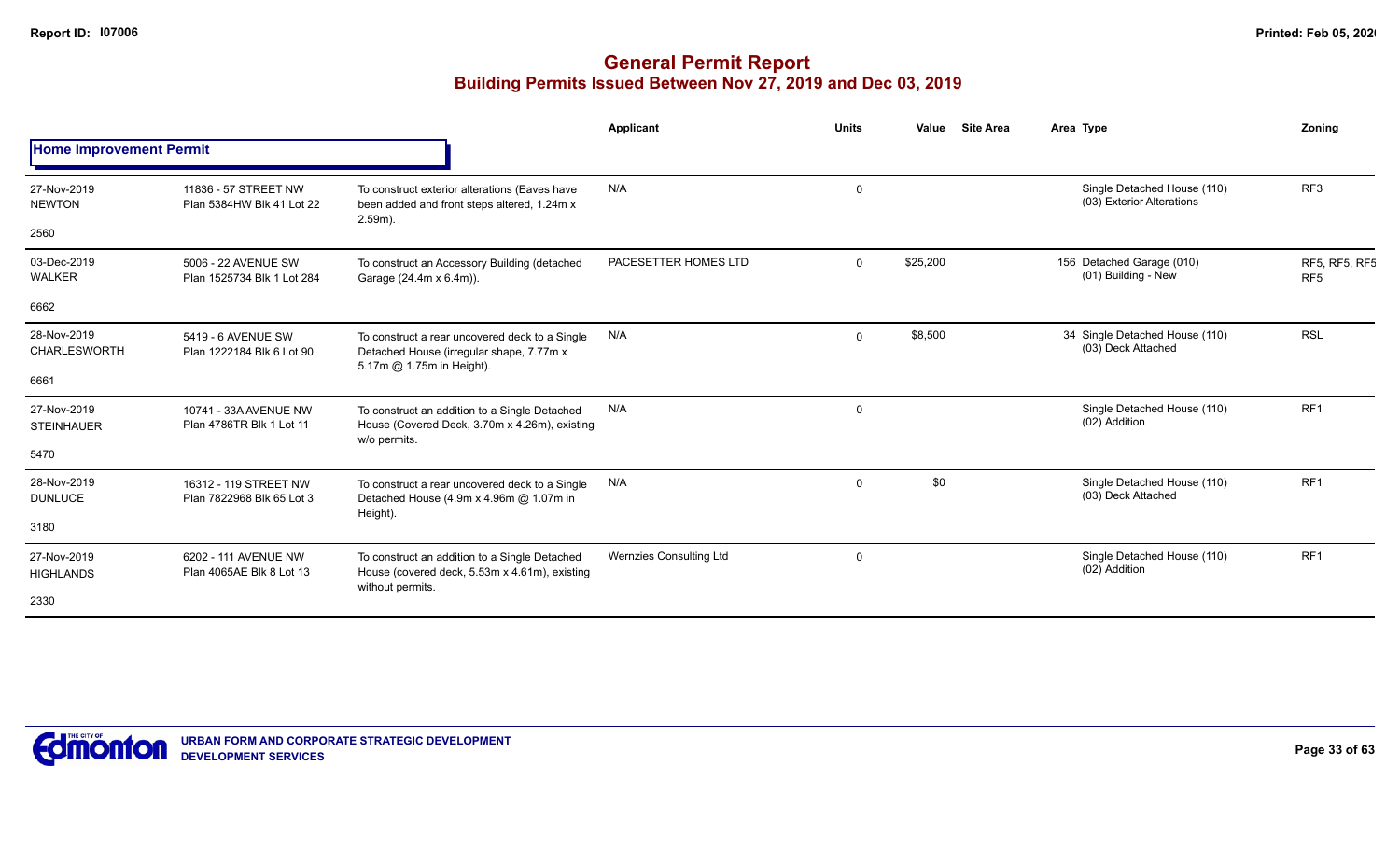|                                          |                                                     |                                                                                                                                                                                                                                                                                                                                                                                                                         | <b>Applicant</b>                                       | <b>Units</b> | <b>Site Area</b><br>Value | Area Type                                                | Zoning          |
|------------------------------------------|-----------------------------------------------------|-------------------------------------------------------------------------------------------------------------------------------------------------------------------------------------------------------------------------------------------------------------------------------------------------------------------------------------------------------------------------------------------------------------------------|--------------------------------------------------------|--------------|---------------------------|----------------------------------------------------------|-----------------|
| <b>Home Improvement Permit</b>           |                                                     |                                                                                                                                                                                                                                                                                                                                                                                                                         |                                                        |              |                           |                                                          |                 |
| 02-Dec-2019<br><b>BROOKSIDE</b><br>5090  | 5116 - 142 STREET NW<br>Plan 4011RS Blk 19 Lot 23   | To construct interior and exterior alterations to a<br>Single Detached House (main floor and existing<br>basement development renovations: window<br>enlargements, relocate and enlarge west patio<br>door, re-configuring the kitchen and bathrooms,<br>interior wall removals on main, removing the<br>basement fireplace and add a new one on the<br>main floor (NO change to the existing fireplace<br>cantilever). | 2002995 ALBERTA LTD O/A ALAIR<br><b>HOMES EDMONTON</b> | $\Omega$     |                           | Single Detached House (110)<br>(03) Exterior Alterations | RF <sub>1</sub> |
| 02-Dec-2019<br><b>BROOKSIDE</b><br>5090  | 5116 - 142 STREET NW<br>Plan 4011RS Blk 19 Lot 23   | To construct interior and exterior alterations to a<br>Single Detached House (main floor and existing<br>basement development renovations: window<br>enlargements, relocate and enlarge west patio<br>door, re-configuring the kitchen and bathrooms,<br>interior wall removals on main, removing the<br>basement fireplace and add a new one on the<br>main floor (NO change to the existing fireplace<br>cantilever). | 2002995 ALBERTA LTD O/A ALAIR<br><b>HOMES EDMONTON</b> | $\Omega$     |                           | Single Detached House (110)<br>(03) Interior Alterations | RF <sub>1</sub> |
| 28-Nov-2019<br><b>CAERNARVON</b><br>3060 | 11712 - 150 AVENUE NW<br>Plan 2314TR Blk 5 Lot 24   | To construct an Accessory building (rear<br>detached Garage, 7.3m x 7.3m).                                                                                                                                                                                                                                                                                                                                              | N/A                                                    | $\Omega$     | \$8,600                   | 53 Detached Garage (010)<br>(01) Building - New          | RF <sub>1</sub> |
| 28-Nov-2019<br><b>BRINTNELL</b>          | 16240 - 48 STREET NW<br>Plan 0325362 Blk 15 Lot 5   | To install a Hot Tub in the rear yard of a Single<br>Detached House (2.17m x 2.24m).                                                                                                                                                                                                                                                                                                                                    | N/A                                                    | $\Omega$     | \$5,200                   | Single Detached House (110)<br>$(14)$ Hot Tub            | <b>RSL</b>      |
| 2110                                     |                                                     |                                                                                                                                                                                                                                                                                                                                                                                                                         |                                                        |              |                           |                                                          |                 |
| 27-Nov-2019<br><b>BELGRAVIA</b>          | 11530 - 71 AVENUE NW<br>Plan 1623417 Blk 13 Lot 79A | To install a stationary mechanical system (air<br>conditioner) in the Side Yard (east side) of a<br>Single Detached House, existing without                                                                                                                                                                                                                                                                             | <b>URBANAGE HOMES</b>                                  | $\mathbf 0$  |                           | Single Detached House (110)<br>(03) Exterior Alterations | RF1             |
| 5040                                     |                                                     | permits.                                                                                                                                                                                                                                                                                                                                                                                                                |                                                        |              |                           |                                                          |                 |

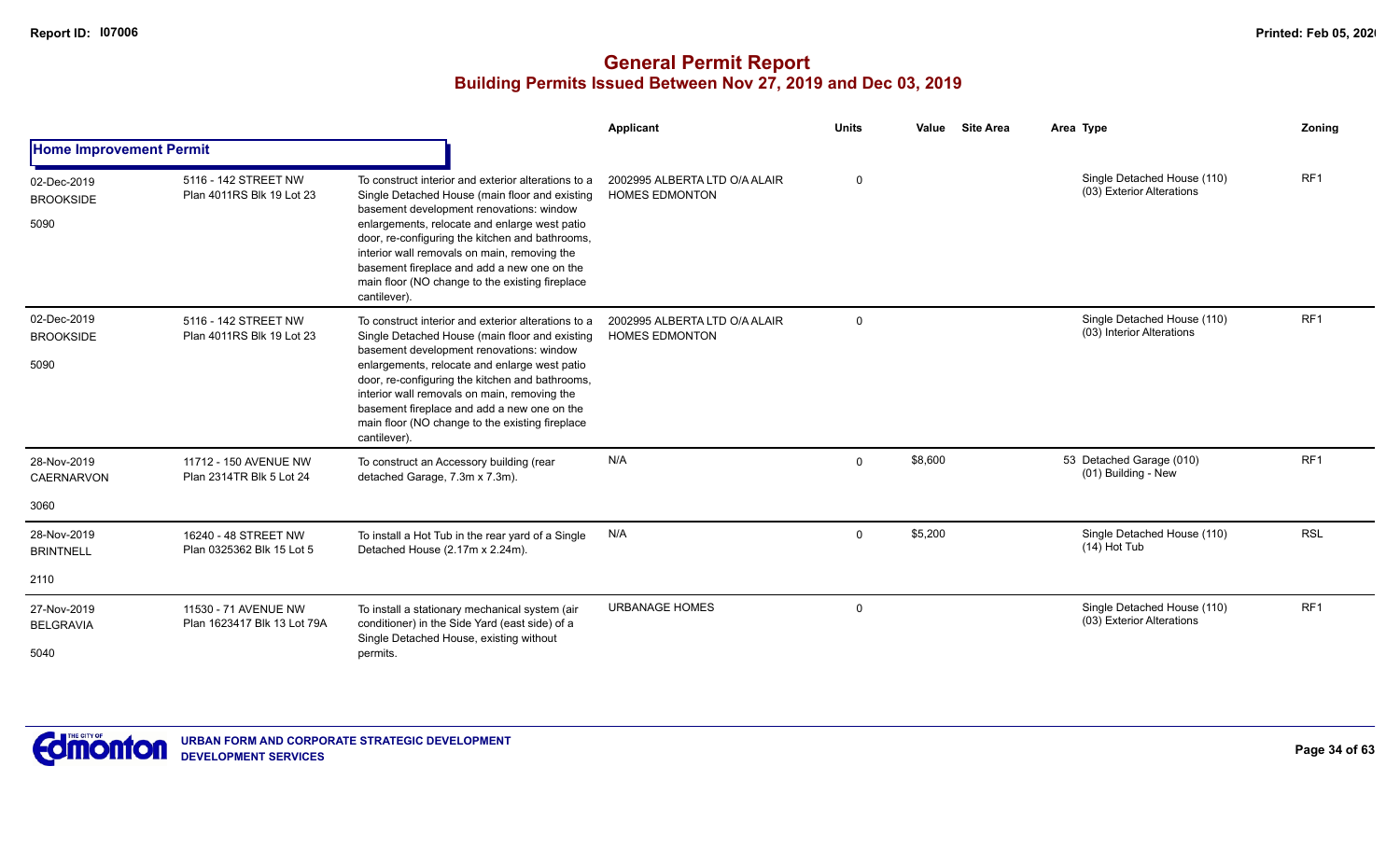|                                      |                                                        |                                                                                                                                                                    | <b>Applicant</b>                | <b>Units</b> | <b>Site Area</b><br>Value | Area Type                                                | Zoning          |
|--------------------------------------|--------------------------------------------------------|--------------------------------------------------------------------------------------------------------------------------------------------------------------------|---------------------------------|--------------|---------------------------|----------------------------------------------------------|-----------------|
| <b>Home Improvement Permit</b>       |                                                        |                                                                                                                                                                    |                                 |              |                           |                                                          |                 |
| 27-Nov-2019<br><b>SHERWOOD</b>       | 9226 - 150 STREET NW<br>Plan 1922813 Blk 51 Lot 6B     | To construct an Accessory Building (mutual<br>detached Garage (11.58m x 7.01m)).                                                                                   | LOOK MASTER BUILDER EDMONTON IN | $\Omega$     | \$13,100                  | 81 Detached Garage (010)<br>(01) Building - New          | RF <sub>1</sub> |
| 4500                                 |                                                        |                                                                                                                                                                    |                                 |              |                           |                                                          |                 |
| 27-Nov-2019<br><b>OTTEWELL</b>       | 9631 - 67A STREET NW<br>Plan 6083KS Blk 13 Lot 32      | To construct a rear addition to a Single<br>Detached House (sunroom, 4.16m x 3.01m),<br>existing without permits.                                                  | N/A                             | $\mathbf 0$  |                           | Single Detached House (110)<br>(03) Exterior Alterations | RF <sub>1</sub> |
| 6550                                 |                                                        |                                                                                                                                                                    |                                 |              |                           |                                                          |                 |
| 28-Nov-2019<br><b>DUGGAN</b>         | 3439 - 110 STREET NW<br>Plan 2734TR Blk 26 Lot 2       | To construct interior and exterior alterations to a<br>Single Detached House (removing a fireplace<br>$(1.41 \text{ m} \times 0.60 \text{ m} \text{ cantilever}).$ | N/A                             | $\mathbf 0$  |                           | Single Detached House (110)<br>(03) Exterior Alterations | RF <sub>1</sub> |
| 5160                                 |                                                        |                                                                                                                                                                    |                                 |              |                           |                                                          |                 |
| 28-Nov-2019<br><b>DUGGAN</b>         | 3439 - 110 STREET NW<br>Plan 2734TR Blk 26 Lot 2       | To construct interior and exterior alterations to a<br>Single Detached House (removing a fireplace<br>$(1.41 \text{ m} \times 0.60 \text{ m} \text{ cantilever}).$ | N/A                             | 0            |                           | Single Detached House (110)<br>(03) Interior Alterations | RF <sub>1</sub> |
| 5160                                 |                                                        |                                                                                                                                                                    |                                 |              |                           |                                                          |                 |
| 03-Dec-2019<br><b>CHAPPELLE AREA</b> | 5084 - CHAPPELLE ROAD SW<br>Plan 1820099 Blk 30 Lot 4  | To construct an Accessory Building (mutual<br>rear detached Garage 12.20m x 6.10m).                                                                                | <b>CRANSTON CRAFSTMAN LTD.</b>  | $\Omega$     | \$12,000                  | 74 Detached Garage (010)<br>(01) Building - New          | <b>RF5, RF5</b> |
| 5462                                 |                                                        |                                                                                                                                                                    |                                 |              |                           |                                                          |                 |
| 27-Nov-2019<br><b>CRESTWOOD</b>      | 9520 - 144 STREET NW<br>Plan 6334HW Blk 90 Lot 18      | To construct a rear addition to main and second<br>floor of a Single Detached House.                                                                               | <b>HOXTON HOMES INC</b>         | $\Omega$     | \$138,800                 | Single Detached House (110)<br>(02) Addition             | RF <sub>1</sub> |
| 3140                                 |                                                        |                                                                                                                                                                    |                                 |              |                           |                                                          |                 |
| 29-Nov-2019<br><b>CHAPPELLE AREA</b> | 7645 - CREIGHTON PLACE SW<br>Plan 1723183 Blk 14 Lot 4 | To construct interior alterations to a Single<br>Detached House (Basement development, NOT                                                                         | N/A                             | $\mathbf 0$  | \$15,000                  | Single Detached House (110)<br>(03) Interior Alterations | RMD             |
| 5462                                 |                                                        | to be used as an additional Dwelling).                                                                                                                             |                                 |              |                           |                                                          |                 |

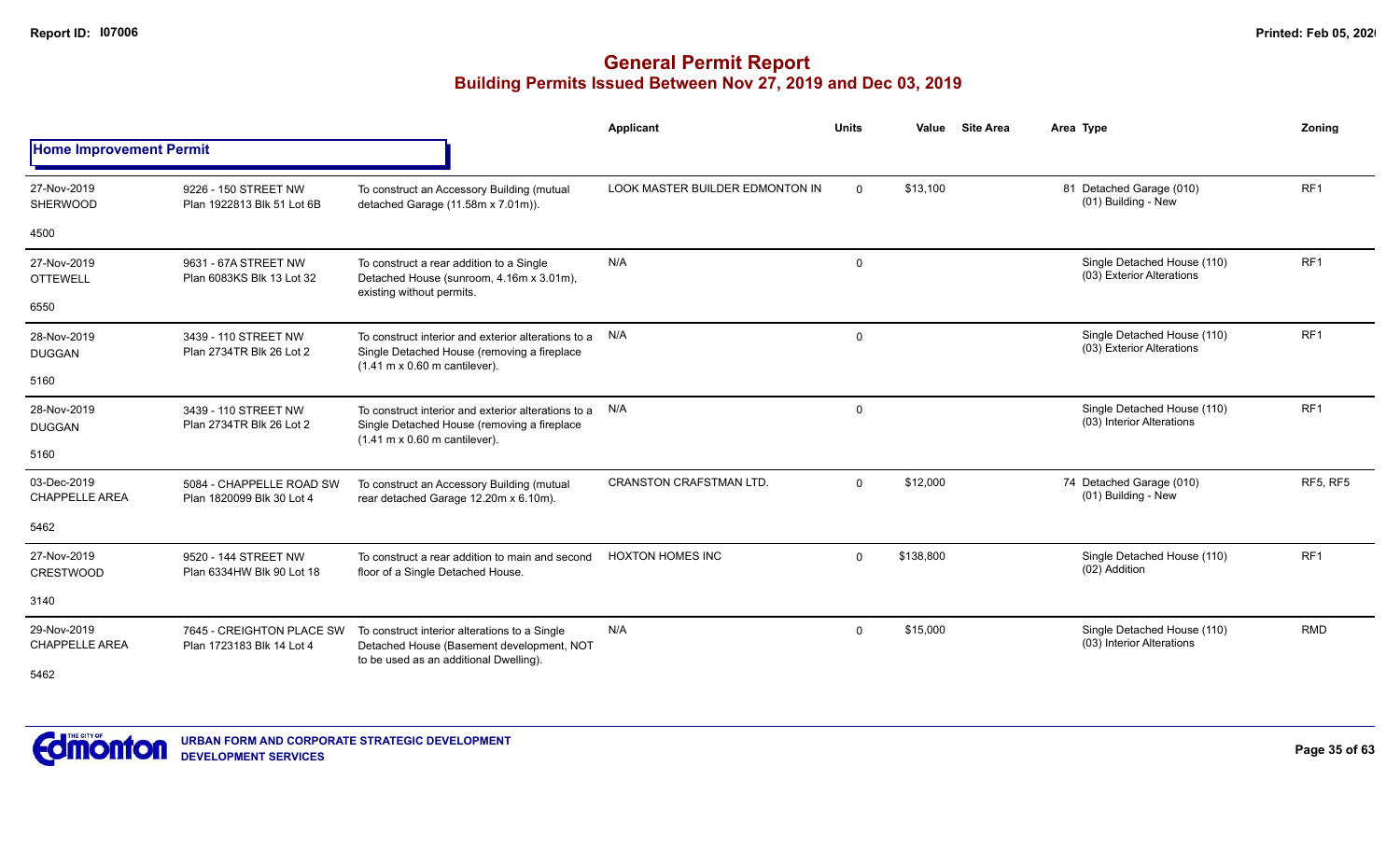|                                                 |                                                    |                                                                                                                                                                                                                                                                                                                                      | <b>Applicant</b>        | <b>Units</b> | Value    | <b>Site Area</b> | Area Type                                                         | Zoning          |
|-------------------------------------------------|----------------------------------------------------|--------------------------------------------------------------------------------------------------------------------------------------------------------------------------------------------------------------------------------------------------------------------------------------------------------------------------------------|-------------------------|--------------|----------|------------------|-------------------------------------------------------------------|-----------------|
| <b>Home Improvement Permit</b>                  |                                                    |                                                                                                                                                                                                                                                                                                                                      |                         |              |          |                  |                                                                   |                 |
| 27-Nov-2019<br><b>WESTBROOK ESTATES</b><br>5540 | 83 - WESTBROOK DRIVE NW<br>Plan 624NY Blk 1 Lot 41 | To construct exterior alterations (Pergola with<br>decorative support posts, 3.55m x 3.55m) in the<br>Rear Yard of a Single Detached House, existing<br>without permits.                                                                                                                                                             | <b>PERMIT MASTERS</b>   | $\mathbf 0$  |          |                  | Single Detached House (110)<br>(02) Addition                      | RF <sub>1</sub> |
| 27-Nov-2019<br><b>IDYLWYLDE</b><br>6320         | 7727 - 83 AVENUE NW<br>Plan 1821192 Blk 11 Lot 19B | To develop a Secondary Suite in the Basement<br>of a Single Detached House (New Suite) (1<br>bedroom, 1 bathroom, mechanical room,<br>kitchen).                                                                                                                                                                                      | ABJM BUILDERS LTD       |              | \$25,000 |                  | Single Detached House (110)<br>(07) Add Suites to Single Dwelling | RF <sub>1</sub> |
| 27-Nov-2019<br><b>SECORD</b><br>4487            | 234 - SECORD DRIVE NW<br>Plan 0829136 Blk 5 Lot 13 | To construct exterior alterations to a Single<br>Detached House, existing without permits<br>(pergola, 3.94 m x 5.00 m).                                                                                                                                                                                                             | N/A                     | $\mathbf 0$  |          |                  | Single Detached House (110)<br>(02) Addition                      | <b>RSL</b>      |
| 28-Nov-2019<br><b>IDYLWYLDE</b><br>6320         | 7940 - 82 AVENUE NW<br>Plan 5036S Blk 47 Lots 5-6  | To construct interior alterations and to construct<br>exterior alterations to a Semi-Detached House<br>(replace old vinyl siding with new vinyl siding,<br>enlarge a basement window, and remove a<br>load bearing wall in main floor kitchen area).                                                                                 | <b>LANDRY HOMES LTD</b> | $\Omega$     |          |                  | Semi-Detached House (210)<br>(03) Exterior Alterations            | RF <sub>3</sub> |
| 28-Nov-2019<br><b>IDYLWYLDE</b><br>6320         | 7940 - 82 AVENUE NW<br>Plan 5036S Blk 47 Lots 5-6  | To construct interior alterations and to construct<br>exterior alterations to a Semi-Detached House<br>(replace old vinyl siding with new vinyl siding,<br>enlarge a basement window, and remove a<br>load bearing wall in main floor kitchen area).                                                                                 | <b>LANDRY HOMES LTD</b> | 0            |          |                  | Semi-Detached House (210)<br>(03) Interior Alterations            | RF <sub>3</sub> |
| 28-Nov-2019<br><b>IDYLWYLDE</b><br>6320         | 7942 - 82 AVENUE NW<br>Plan 5036S Blk 47 Lots 5-6  | To construct interior alterations and to construct<br>exterior alterations to a Semi-Detached House<br>(replace old kitchen cabinets, add main floor<br>stacking laundry, replace old vinyl siding with<br>new vinyl siding, enlarge a basement window,<br>0.89m x 0.51m; remove a load bearing wall in<br>main floor kitchen area). | <b>LANDRY HOMES LTD</b> | $\mathbf 0$  |          |                  | Semi-Detached House (210)<br>(03) Exterior Alterations            | RF <sub>3</sub> |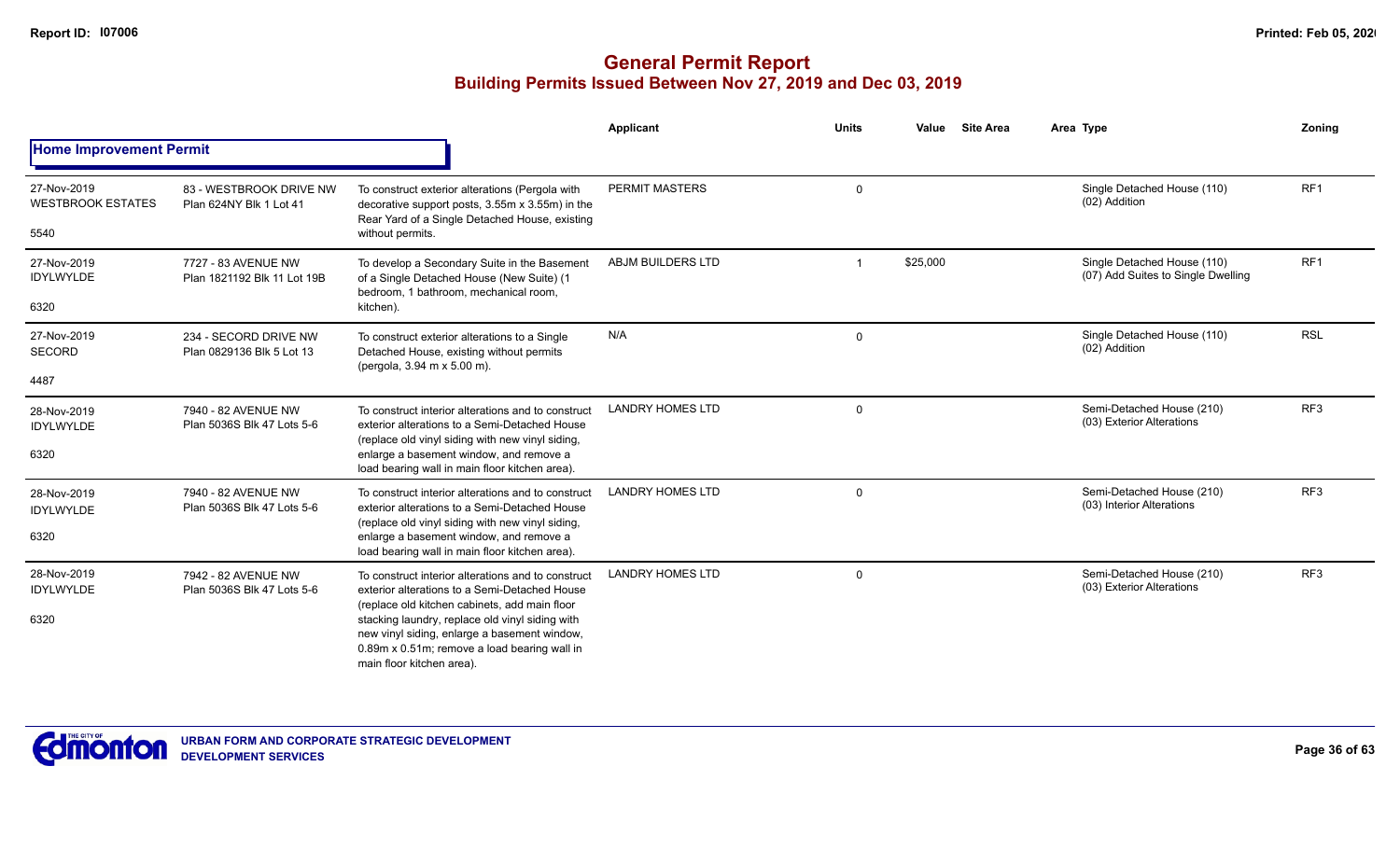|                                               |                                                                   |                                                                                                                                                                                                                                                                                                                                      | Applicant                   | <b>Units</b> | <b>Site Area</b><br>Value | Area Type                                                | Zonina          |
|-----------------------------------------------|-------------------------------------------------------------------|--------------------------------------------------------------------------------------------------------------------------------------------------------------------------------------------------------------------------------------------------------------------------------------------------------------------------------------|-----------------------------|--------------|---------------------------|----------------------------------------------------------|-----------------|
| <b>Home Improvement Permit</b>                |                                                                   |                                                                                                                                                                                                                                                                                                                                      |                             |              |                           |                                                          |                 |
| 28-Nov-2019<br><b>IDYLWYLDE</b><br>6320       | 7942 - 82 AVENUE NW<br>Plan 5036S Blk 47 Lots 5-6                 | To construct interior alterations and to construct<br>exterior alterations to a Semi-Detached House<br>(replace old kitchen cabinets, add main floor<br>stacking laundry, replace old vinyl siding with<br>new vinyl siding, enlarge a basement window,<br>0.89m x 0.51m; remove a load bearing wall in<br>main floor kitchen area). | <b>LANDRY HOMES LTD</b>     | $\mathbf 0$  |                           | Semi-Detached House (210)<br>(03) Interior Alterations   | RF <sub>3</sub> |
| 28-Nov-2019<br><b>BELGRAVIA</b><br>5040       | 7825 - SASKATCHEWAN DRIVE<br><b>NW</b><br>Plan 935KS Blk 1 Lot 20 | To construct exterior and interior alterations to a<br>Single Detached House (exterior, new window<br>in front, remove Basement door & replace<br>cement stucco with acrylic stucco with rigid<br>foam insulation; interior, Basement<br>development, NOT to be used as an additional<br>Dwelling).                                  | N/A                         | $\mathbf 0$  |                           | Single Detached House (110)<br>(03) Exterior Alterations | RF <sub>1</sub> |
| 28-Nov-2019<br><b>BELGRAVIA</b><br>5040       | 7825 - SASKATCHEWAN DRIVE<br><b>NW</b><br>Plan 935KS Blk 1 Lot 20 | To construct exterior and interior alterations to a<br>Single Detached House (exterior, new window<br>in front, remove Basement door & replace<br>cement stucco with acrylic stucco with rigid<br>foam insulation; interior, Basement<br>development, NOT to be used as an additional<br>Dwelling).                                  | N/A                         | $\Omega$     |                           | Single Detached House (110)<br>(03) Interior Alterations | RF <sub>1</sub> |
| 27-Nov-2019<br><b>DESROCHERS AREA</b><br>5463 | 1044 - DANIELS LOOP SW<br>Plan 1820558 Blk 4 Lot 108              | To construct interior alterations to a Single<br>Detached House (Basement development, NOT<br>to be used as an additional Dwelling), (1<br>bedroom, 1 bathroom, NO wet bar or kitchen).                                                                                                                                              | N/A                         | $\Omega$     | \$5,000                   | Single Detached House (110)<br>(03) Interior Alterations | <b>RMD</b>      |
| 28-Nov-2019<br>CAPILANO<br>6061               | 5311 - 109A AVENUE NW<br>Plan 2442KS Blk 54 Lots 5U.6             | To construct a rear addition to a Single<br>Detached House (sunroom, 4.80m x 4.80m).                                                                                                                                                                                                                                                 | CHRISTOPHER KEITH HOMES LTD | $\Omega$     | \$48,200                  | Single Detached House (110)<br>(02) Addition             | RF <sub>1</sub> |

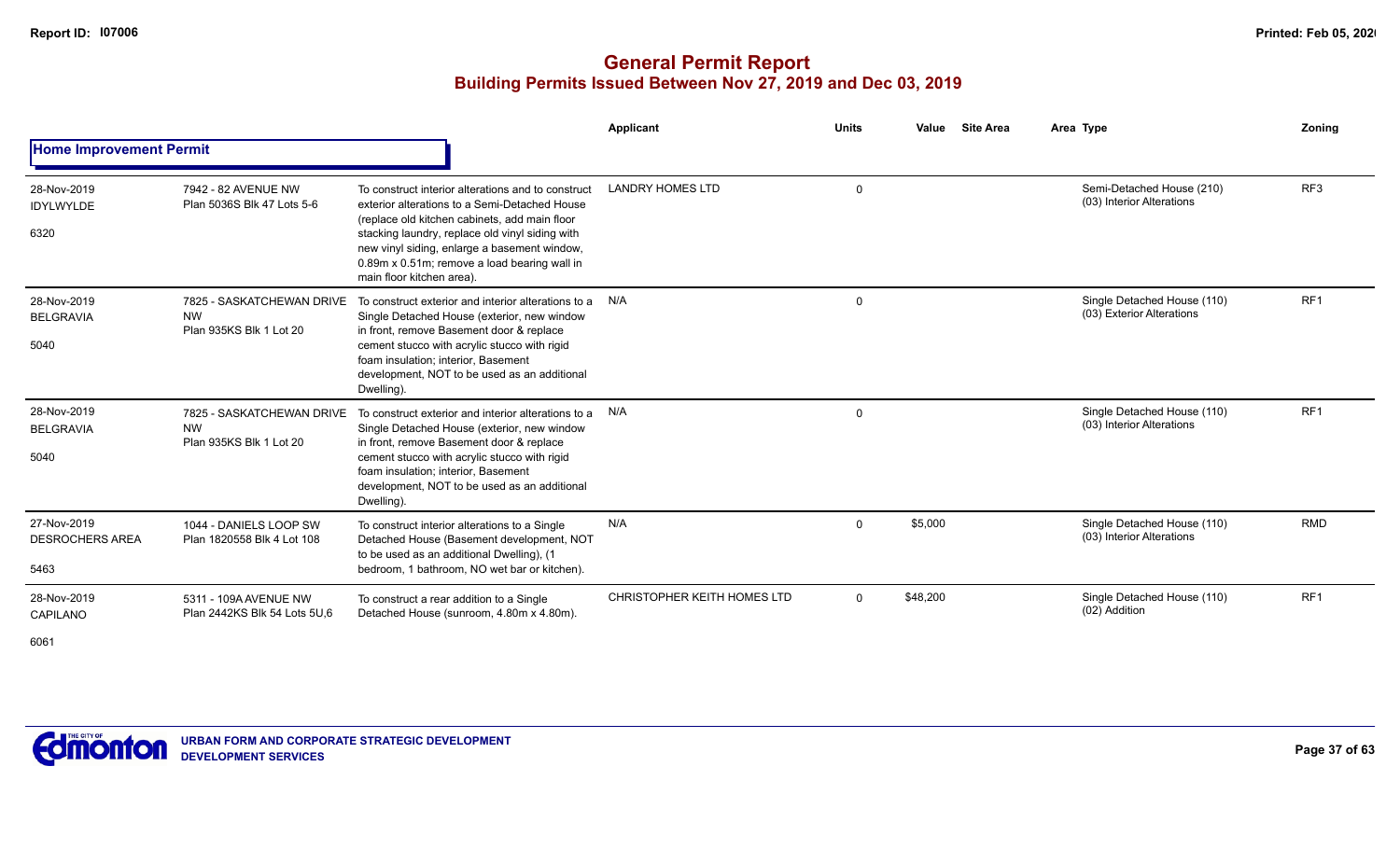|                                      |                                                     |                                                                                                                                          | <b>Applicant</b>                               | <b>Units</b> | Value   | <b>Site Area</b> | Area Type                                                | Zoning          |
|--------------------------------------|-----------------------------------------------------|------------------------------------------------------------------------------------------------------------------------------------------|------------------------------------------------|--------------|---------|------------------|----------------------------------------------------------|-----------------|
| <b>Home Improvement Permit</b>       |                                                     |                                                                                                                                          |                                                |              |         |                  |                                                          |                 |
| 28-Nov-2019<br><b>FOREST HEIGHTS</b> | 10606 - 81 STREET NW<br>Plan 3034HW Blk 40 Lot 31   | To construct a front uncovered deck to a Single<br>Detached House (4.57m x 2.44m @ 1.52m in<br>Height).                                  | N/A                                            | $\mathbf{0}$ | \$2,800 |                  | 11 Single Detached House (110)<br>(03) Deck Attached     | RF3             |
| 6230                                 |                                                     |                                                                                                                                          |                                                |              |         |                  |                                                          |                 |
| 27-Nov-2019<br><b>RITCHIE</b>        | 9541 - 73 AVENUE NW<br>Plan 426HW Blk 20 Lot E      | To construct a 2 tier uncovered deck with<br>Privacy Screen to a Single Detached House<br>(upper deck, 3.98m x 4.27m @ 1.3m in Height    | N/A                                            | $\mathbf 0$  | \$4,300 |                  | 17 Single Detached House (110)<br>(03) Deck Attached     | RF <sub>3</sub> |
| 6610                                 |                                                     | and lower deck, 3.77m x 1.22m @ 0.91m in<br>Height and privacy screen @ 1.85m in Height).                                                |                                                |              |         |                  |                                                          |                 |
| 27-Nov-2019<br><b>RITCHIE</b>        | 9541 - 73 AVENUE NW<br>Plan 426HW Blk 20 Lot E      | To construct a 2 tier uncovered deck with<br>Privacy Screen to a Single Detached House                                                   | N/A                                            | $\mathbf{0}$ | \$1,200 |                  | 5 Single Detached House (110)<br>(03) Deck Attached      | RF <sub>3</sub> |
| 6610                                 |                                                     | (upper deck, 3.98m x 4.27m @ 1.3m in Height<br>and lower deck, 3.77m x 1.22m @ 0.91m in<br>Height and privacy screen @ 1.85m in Height). |                                                |              |         |                  |                                                          |                 |
| 27-Nov-2019<br><b>ALLARD</b>         | 2938 - ANTON LINK SW<br>Plan 1723500 Blk 24 Lot 74  | To construct an Accessory Building (pergola<br>(4.88m x 4.39m) and to construct a rear                                                   | N/A                                            | $\mathbf{0}$ | \$5,700 |                  | 23 Single Detached House (110)<br>(03) Deck Attached     | <b>RMD</b>      |
| 5458                                 |                                                     | uncovered deck (5.16m x 4.39m @ 0.71m in<br>Height).                                                                                     |                                                |              |         |                  |                                                          |                 |
| 27-Nov-2019<br><b>ALLARD</b>         | 2938 - ANTON LINK SW<br>Plan 1723500 Blk 24 Lot 74  | To construct an Accessory Building (pergola<br>(4.88m x 4.39m) and to construct a rear                                                   | N/A                                            | $\Omega$     | \$0     |                  | 21 Pergola<br>(01) Building - New                        | <b>RMD</b>      |
| 5458                                 |                                                     | uncovered deck (5.16m x 4.39m @ 0.71m in<br>Height).                                                                                     |                                                |              |         |                  |                                                          |                 |
| 28-Nov-2019<br><b>INGLEWOOD</b>      | 11326 - 125 STREET NW<br>Plan 1622390 Blk 17 Lot 5B | To construct an Accessory Building (detached<br>Garage, 5.79m x 7.01m).                                                                  | 1390586 ALBERTA LTD O/A SIERRA<br><b>HOMES</b> | $\mathbf 0$  | \$6,500 |                  | 41 Detached Garage (010)<br>(01) Building - New          | RF <sub>3</sub> |
| 3240                                 |                                                     |                                                                                                                                          |                                                |              |         |                  |                                                          |                 |
| 27-Nov-2019<br><b>ROSSLYN</b>        | 10404 - 136 AVENUE NW<br>Plan 6490KS Blk 7 Lot 37   | To construct interior alterations to a Single<br>Detached House (Basement development, NOT                                               | N/A                                            | $\Omega$     | \$1,000 |                  | Single Detached House (110)<br>(03) Interior Alterations | RF <sub>1</sub> |
| 3390                                 |                                                     | to be used as an additional Dwelling).                                                                                                   |                                                |              |         |                  |                                                          |                 |
|                                      |                                                     |                                                                                                                                          |                                                |              |         |                  |                                                          |                 |

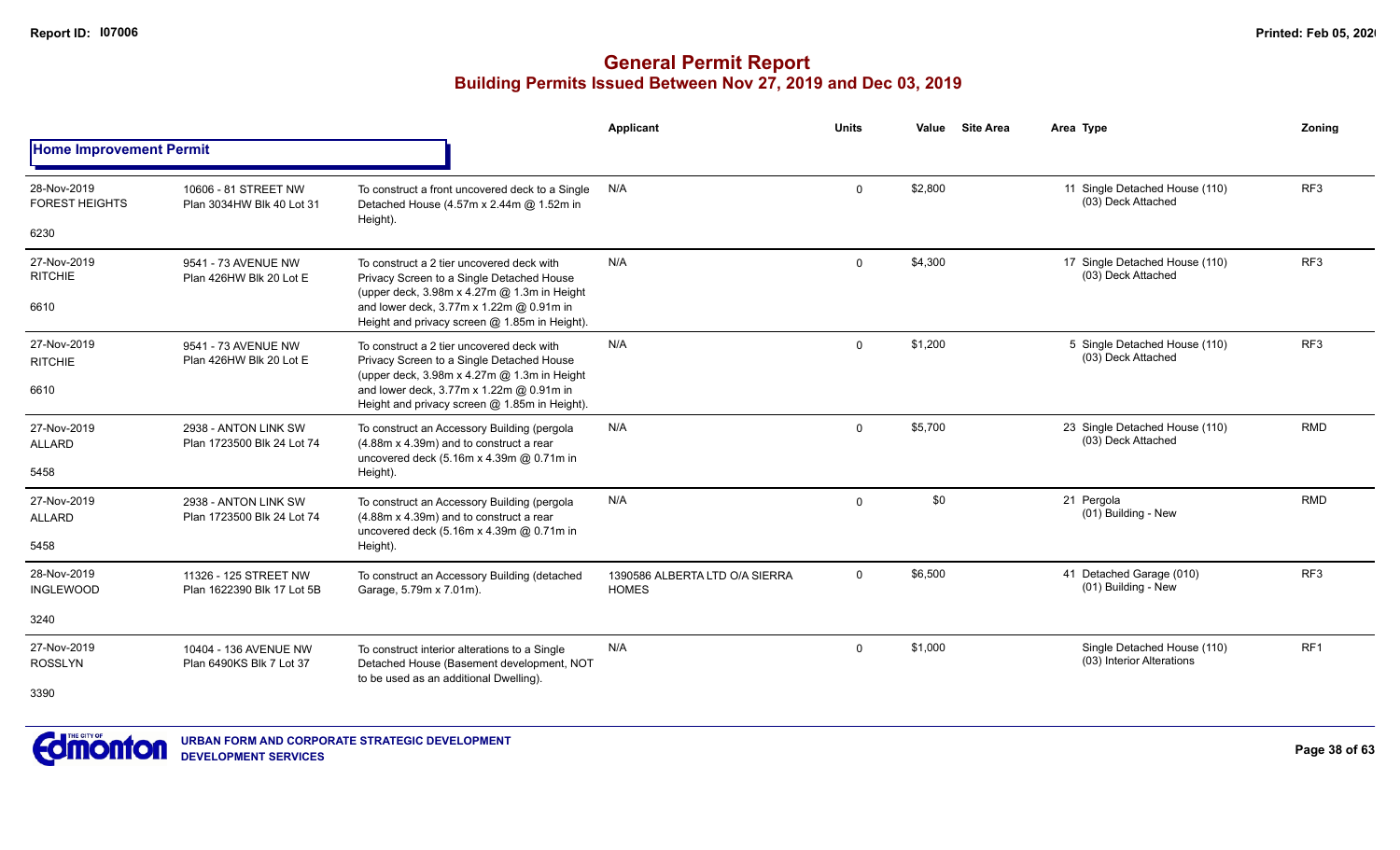|                                                    |                                                      |                                                                                                                                          | Applicant                                   | <b>Units</b> | Value    | <b>Site Area</b> | Area Type                                                             | Zoning          |
|----------------------------------------------------|------------------------------------------------------|------------------------------------------------------------------------------------------------------------------------------------------|---------------------------------------------|--------------|----------|------------------|-----------------------------------------------------------------------|-----------------|
| <b>Home Improvement Permit</b>                     |                                                      |                                                                                                                                          |                                             |              |          |                  |                                                                       |                 |
| 29-Nov-2019<br><b>KESWICK AREA</b>                 | 2408 - KELLY CIRCLE SW<br>Plan 1723548 Blk 12 Lot 36 | To construct a rear uncovered deck to a<br>Semi-detached House (irregular shape, 4.98m x<br>3.05m @ 0.83m in Height).                    | <b>DOLCE VITA HOMES</b>                     | $\Omega$     | \$3,800  |                  | 15 Semi-Detached House (210)<br>(03) Deck Attached                    | RF4             |
| 5576                                               |                                                      |                                                                                                                                          |                                             |              |          |                  |                                                                       |                 |
| 03-Dec-2019<br><b>BROOKSIDE</b>                    | 4815 - 138 STREET NW<br>Plan 1399NY Blk 1 Lot 13A    | To demolish a Single Detached House with front<br>attached Garage and a rear detached Garage.                                            | <b>INNOVATION PLUS DEVELOPMENTS LTD</b>     | $\Omega$     | \$3,400  |                  | Detached Garage(010)<br>(99) Demolition                               | RF <sub>1</sub> |
| 5090                                               |                                                      |                                                                                                                                          |                                             |              |          |                  |                                                                       |                 |
| 03-Dec-2019<br><b>BROOKSIDE</b>                    | 4815 - 138 STREET NW<br>Plan 1399NY Blk 1 Lot 13A    | To demolish a Single Detached House with front<br>attached Garage and a rear detached Garage.                                            | <b>INNOVATION PLUS DEVELOPMENTS LTD</b>     | $-1$         | \$6,500  |                  | Single Detached House (110)<br>(99) Demolition                        | RF <sub>1</sub> |
| 5090                                               |                                                      |                                                                                                                                          |                                             |              |          |                  |                                                                       |                 |
| 27-Nov-2019<br>THE ORCHARDS AT<br><b>ELLERSLIE</b> | 8629 - MAYDAY WYND SW<br>Plan 1820076 Blk 2 Lot 40   | To develop a Secondary Suite in the basement<br>of a Single Detached House (New Suite).                                                  | <b>BAJ CONSTRUCTION &amp; RENOVATION LT</b> | -1           | \$22,000 |                  | 833 Single Detached House (110)<br>(07) Add Suites to Single Dwelling | DC <sub>1</sub> |
| 6216                                               |                                                      |                                                                                                                                          |                                             |              |          |                  |                                                                       |                 |
| 27-Nov-2019<br><b>RITCHIE</b>                      | 9650 - 75 AVENUE NW<br>Plan 8434ET Blk 32 Lot 13     | To construct interior alterations to a Single<br>Detached House (Basement development, NOT<br>to be used as an additional Dwelling).     | DREAM NEST DEVELOPMENTS LTD                 | $\Omega$     | \$32,000 |                  | Single Detached House (110)<br>(03) Interior Alterations              | RF <sub>3</sub> |
| 6610                                               |                                                      |                                                                                                                                          |                                             |              |          |                  |                                                                       |                 |
| 28-Nov-2019<br><b>MCCONACHIE AREA</b>              | 6307 - 170 AVENUE NW<br>Plan 1423292 Blk 8 Lot 2     | To develop a Secondary Suite in the Basement<br>of a Single Detached House (New Suite). 2<br>Bedrooms, 1 Mech Room, 1 Bathroom, 1 Living | N/A                                         | -1           | \$30,000 |                  | 63 Single Detached House (110)<br>(07) Add Suites to Single Dwelling  | <b>RPL</b>      |
| 2521                                               |                                                      | Room.                                                                                                                                    |                                             |              |          |                  |                                                                       |                 |
| 28-Nov-2019<br><b>SUMMERSIDE</b>                   | 1508 - 70 STREET SW<br>Plan 0624229 Blk 29 Lot 26    | To construct interior alterations to a Single<br>Detached House (Basement development, NOT<br>to be used as an additional Dwelling).     | N/A                                         | $\Omega$     | \$12,000 |                  | Single Detached House (110)<br>(03) Interior Alterations              | <b>RPL</b>      |
| 6213                                               |                                                      |                                                                                                                                          |                                             |              |          |                  |                                                                       |                 |

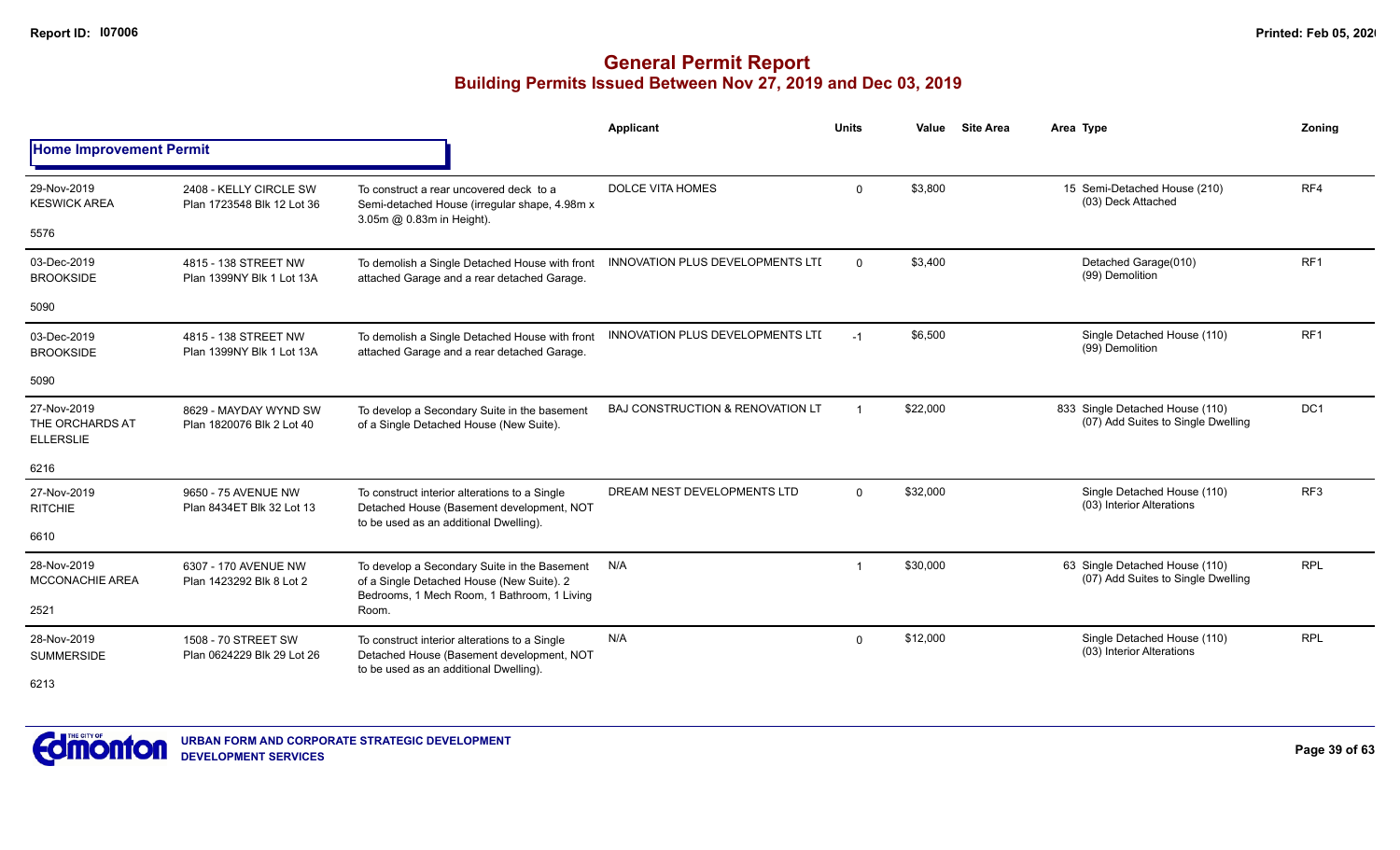|                                               |                                                   |                                                                                                                                                                                                                         | Applicant                     | <b>Units</b> | Value    | <b>Site Area</b> | Area Type                                            | Zoning          |
|-----------------------------------------------|---------------------------------------------------|-------------------------------------------------------------------------------------------------------------------------------------------------------------------------------------------------------------------------|-------------------------------|--------------|----------|------------------|------------------------------------------------------|-----------------|
| <b>Home Improvement Permit</b>                |                                                   |                                                                                                                                                                                                                         |                               |              |          |                  |                                                      |                 |
| 28-Nov-2019<br>MCCONACHIE AREA<br>2521        | 6353 - 170 AVENUE NW<br>Plan 1723076 Blk 8 Lot 25 | To construct a rear uncovered deck (3.66m x<br>2.74m @ 0.70m in Height) and an Accessory<br>Building (detached Garage (6.10m x 6.71m)) to<br>a Single Detached House.                                                   | MORRISON HOMES (EDMONTON) LTD | $\mathbf{0}$ | \$2,500  |                  | 10 Single Detached House (110)<br>(03) Deck Attached | <b>RPL</b>      |
| 28-Nov-2019<br><b>MCCONACHIE AREA</b><br>2521 | 6353 - 170 AVENUE NW<br>Plan 1723076 Blk 8 Lot 25 | To construct a rear uncovered deck (3.66m x<br>2.74m @ 0.70m in Height) and an Accessory<br>Building (detached Garage (6.10m x 6.71m)) to<br>a Single Detached House.                                                   | MORRISON HOMES (EDMONTON) LTD | $\mathbf 0$  | \$6,600  |                  | 41 Detached Garage (010)<br>(01) Building - New      | <b>RPL</b>      |
| 28-Nov-2019<br>CASSELMAN<br>2130              | 15208 - 57 STREET NW<br>Plan 4028TR Blk 42 Lot 73 | To construct a front uncovered deck (2.44m x<br>3.05m @ 0.83m in Height) and a rear uncovered<br>deck and hot tub to a Single Detached House<br>(deck, 9.14m x 3.66m @ 0.91m in Height and<br>hot tub. 2.44m x 2.44m).  | N/A                           | $\mathbf 0$  | \$10,500 |                  | 42 Single Detached House (110)<br>(03) Deck Attached | RF <sub>1</sub> |
| 28-Nov-2019<br><b>CASSELMAN</b><br>2130       | 15208 - 57 STREET NW<br>Plan 4028TR Blk 42 Lot 73 | To construct a front uncovered deck (2.44m x)<br>3.05m @ 0.83m in Height) and a rear uncovered<br>deck and hot tub to a Single Detached House<br>(deck, 9.14m x 3.66m @ 0.91m in Height and<br>hot tub, 2.44m x 2.44m). | N/A                           | $\mathbf 0$  | \$5,200  |                  | Single Detached House (110)<br>(14) Hot Tub          | RF <sub>1</sub> |
| 28-Nov-2019<br><b>CASSELMAN</b><br>2130       | 15208 - 57 STREET NW<br>Plan 4028TR Blk 42 Lot 73 | To construct a front uncovered deck (2.44m x)<br>3.05m @ 0.83m in Height) and a rear uncovered<br>deck and hot tub to a Single Detached House<br>(deck, 9.14m x 3.66m @ 0.91m in Height and<br>hot tub, 2.44m x 2.44m). | N/A                           | $\Omega$     | \$1,900  |                  | 7 Single Detached House (110)<br>(03) Deck Attached  | RF <sub>1</sub> |
| 02-Dec-2019<br><b>DALY GROVE</b><br>6150      | 2148 - 42 STREET NW<br>Plan 9022896 Blk 17 Lot 49 | To construct an Accessory Building (pergola<br>5.55m x 2.99m) and to construct a rear<br>uncovered deck (irregular shape, 4.71m x<br>5.05m @ 0.65m in Height).                                                          | N/A                           | $\mathbf{0}$ | \$5,500  |                  | 22 Single Detached House (110)<br>(03) Deck Attached | RF <sub>1</sub> |
| 02-Dec-2019<br><b>DALY GROVE</b><br>6150      | 2148 - 42 STREET NW<br>Plan 9022896 Blk 17 Lot 49 | To construct an Accessory Building (pergola<br>5.55m x 2.99m) and to construct a rear<br>uncovered deck (irregular shape, 4.71m x<br>5.05m @ 0.65m in Height).                                                          | N/A                           | $\mathbf{0}$ | \$0      |                  | 17 Pergola<br>(01) Building - New                    | RF <sub>1</sub> |

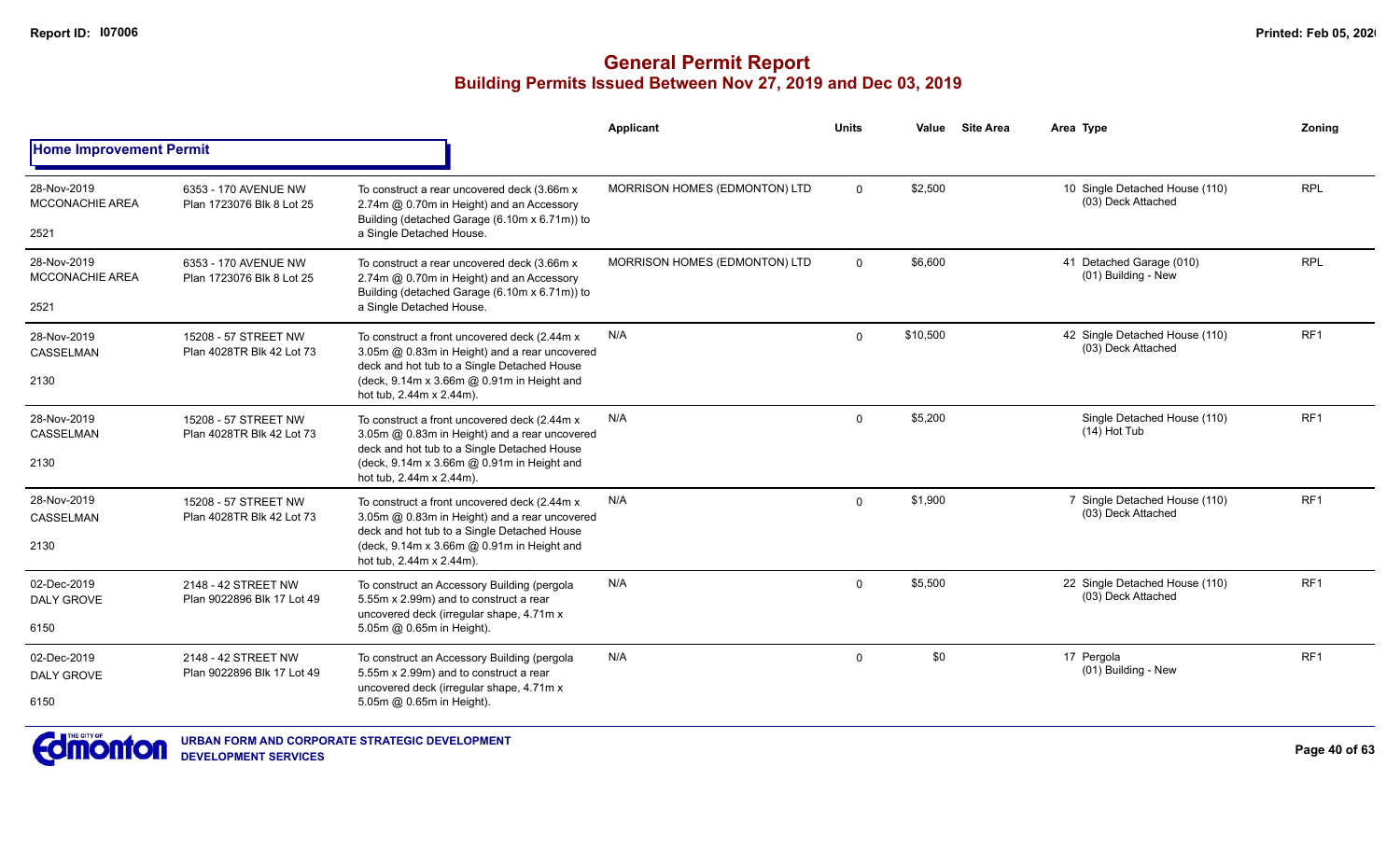|                                              |                                                       |                                                                                                                                                                                                                                                                                                                                  | Applicant                | <b>Units</b> | <b>Site Area</b><br>Value | Area Type                                                            | Zoning          |
|----------------------------------------------|-------------------------------------------------------|----------------------------------------------------------------------------------------------------------------------------------------------------------------------------------------------------------------------------------------------------------------------------------------------------------------------------------|--------------------------|--------------|---------------------------|----------------------------------------------------------------------|-----------------|
| <b>Home Improvement Permit</b>               |                                                       |                                                                                                                                                                                                                                                                                                                                  |                          |              |                           |                                                                      |                 |
| 28-Nov-2019<br><b>WEINLOS</b>                | 3312 - 48 STREET NW<br>Plan 8022954 Blk 21 Lot 131    | To construct exterior and interior alterations to a<br>Single Detached House (basement window                                                                                                                                                                                                                                    | N/A                      | $\mathbf 0$  |                           | Semi-Detached House (210)<br>(03) Exterior Alterations               | <b>RPL</b>      |
| 6770                                         |                                                       | enlargement (0.61 m $\times$ 1.22 m) to the north<br>elevation, and adding a bedroom to an existing<br>Basement Development, (NOT to be used as an<br>additional Dwelling)(1 Bedroom, 1 Bathroom,<br>Hobby Room, Wet Bar, NO Kitchen).                                                                                           |                          |              |                           |                                                                      |                 |
| 28-Nov-2019<br><b>WEINLOS</b><br>6770        | 3312 - 48 STREET NW<br>Plan 8022954 Blk 21 Lot 131    | To construct exterior and interior alterations to a<br>Single Detached House (basement window<br>enlargement (0.61 m x 1.22 m) to the north<br>elevation, and adding a bedroom to an existing<br>Basement Development, (NOT to be used as an<br>additional Dwelling)(1 Bedroom, 1 Bathroom,<br>Hobby Room, Wet Bar, NO Kitchen). | N/A                      | $\Omega$     |                           | Semi-Detached House (210)<br>(03) Interior Alterations               | <b>RPL</b>      |
| 27-Nov-2019<br><b>ROSSLYN</b>                | 10807 - 136 AVENUE NW<br>Plan 6280KS Blk 24 Lot 41    | To develop a Secondary Suite in the Basement<br>of a Single Detached House (New Suite).                                                                                                                                                                                                                                          | N/A                      |              | \$5,000                   | Single Detached House (110)<br>(07) Add Suites to Single Dwelling    | RF <sub>1</sub> |
| 3390                                         |                                                       |                                                                                                                                                                                                                                                                                                                                  |                          |              |                           |                                                                      |                 |
| 27-Nov-2019<br><b>PARKALLEN</b>              | 10952 - 71 AVENUE NW<br>Plan 1127HW Blk 28 Lot 43     | To develop a Secondary Suite in the Basement<br>of a Single Detached House (New Suite).                                                                                                                                                                                                                                          | ROCKWALL CONTRACTING LTD |              | \$35,000                  | 91 Single Detached House (110)<br>(07) Add Suites to Single Dwelling | RF <sub>1</sub> |
| 5310                                         |                                                       |                                                                                                                                                                                                                                                                                                                                  |                          |              |                           |                                                                      |                 |
| 28-Nov-2019<br><b>GRIESBACH</b>              | 6052 - NADEN LANDING NW<br>Plan 1822264 Blk 26 Lot 14 | To construct an Accessory Building (detached<br>Garage, 6.1m x 6.1m).                                                                                                                                                                                                                                                            | <b>COVENTRY HOMES</b>    | $\Omega$     | \$6,000                   | 37 Detached Garage (010)<br>(01) Building - New                      | <b>GLG</b>      |
| 3111                                         |                                                       |                                                                                                                                                                                                                                                                                                                                  |                          |              |                           |                                                                      |                 |
| 27-Nov-2019<br><b>CHAPPELLE AREA</b><br>5462 | 3702 - CLAXTON PLACE SW<br>Plan 1225067 Blk 6 Lot 59  | To construct interior alterations to a Single<br>Detached House (Basement development, NOT<br>to be used as an additional Dwelling).                                                                                                                                                                                             | PUNIA CUSTOM HOMES LTD   | $\Omega$     | \$15,000                  | Single Detached House (110)<br>(03) Interior Alterations             | <b>RSL</b>      |

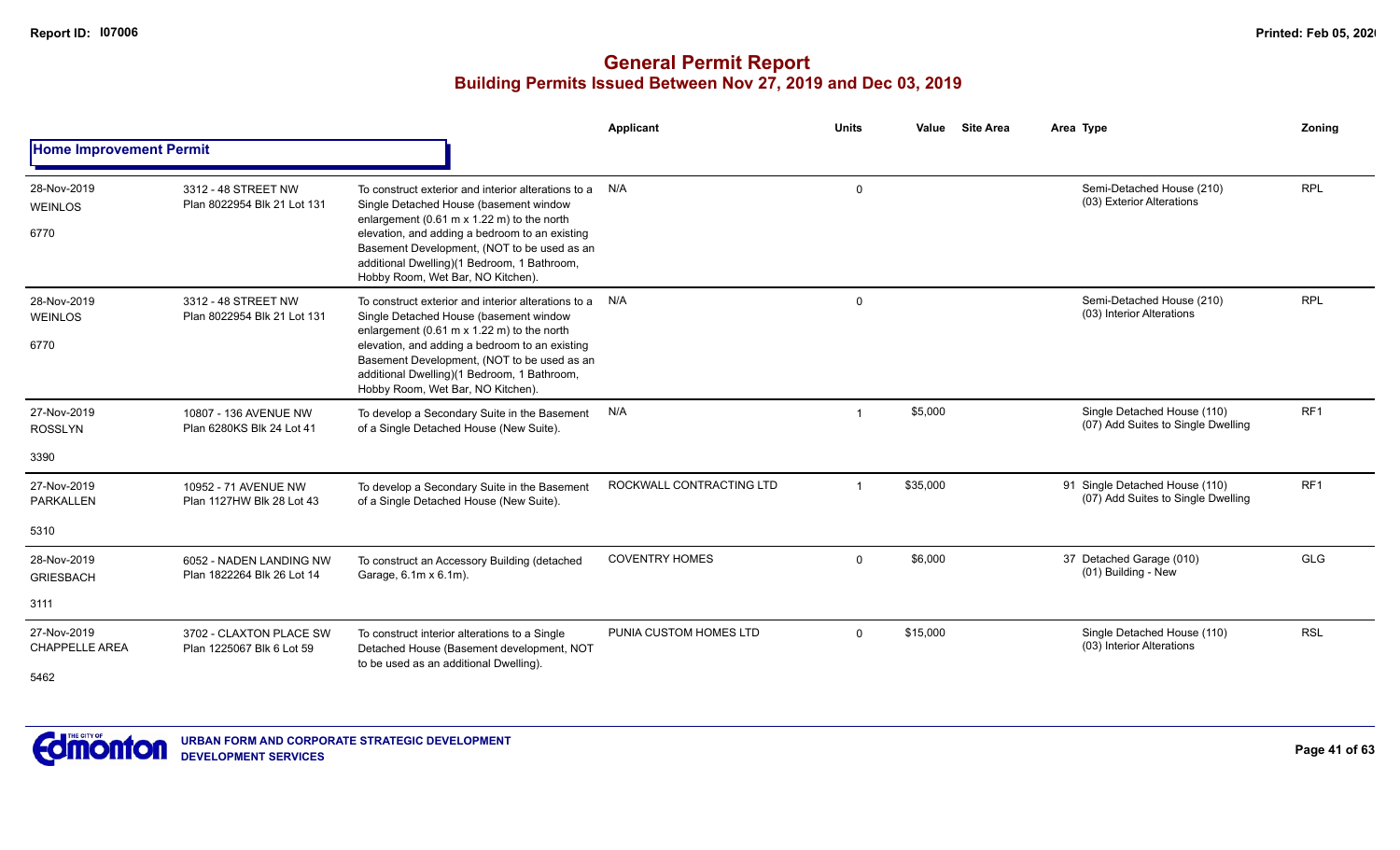# **General Permit Report Building Permits Issued Between Nov 27, 2019 and Dec 03, 2019**

|                                                    |                                                             |                                                                                                                                                        | Applicant                               | <b>Units</b> | Value    | <b>Site Area</b> | Area Type                                                         | Zoning          |
|----------------------------------------------------|-------------------------------------------------------------|--------------------------------------------------------------------------------------------------------------------------------------------------------|-----------------------------------------|--------------|----------|------------------|-------------------------------------------------------------------|-----------------|
| <b>Home Improvement Permit</b>                     |                                                             |                                                                                                                                                        |                                         |              |          |                  |                                                                   |                 |
| 29-Nov-2019<br><b>RICHFIELD</b>                    | 25. 3811 - 85 STREET NW<br>Plan 9222238 Unit 10             | To construct an addition to a 4-dwelling Row<br>House (Unenclosed Front Porch, 9.57m x<br>2.78m)                                                       | DEMON CASING SERVICES LTD               | $\Omega$     | \$4.500  |                  | 18 Row House (330)<br>(03) Deck Attached                          | <b>RF5. RF5</b> |
| 6600                                               |                                                             |                                                                                                                                                        |                                         |              |          |                  |                                                                   |                 |
| 27-Nov-2019<br><b>SATOO</b>                        | 8408 - 17 AVENUE NW<br>Plan 4997TR Blk 11 Lot 3             | To develop a Secondary Suite in the Basement<br>and to construct interior/exterior alterations to a<br>Single Detached House (replacing exterior metal | PARAMOUNT HOME BUILDERS INC             |              | \$90,000 |                  | Single Detached House (110)<br>(07) Add Suites to Single Dwelling | RF <sub>1</sub> |
| 6680                                               |                                                             | siding & stucco with vinyl siding & new interior<br>rear landing and stairs).                                                                          |                                         |              |          |                  |                                                                   |                 |
| 27-Nov-2019<br><b>SATOO</b>                        | 8408 - 17 AVENUE NW<br>Plan 4997TR Blk 11 Lot 3             | To develop a Secondary Suite in the Basement<br>and to construct interior/exterior alterations to a<br>Single Detached House (replacing exterior metal | PARAMOUNT HOME BUILDERS INC             | $\Omega$     |          |                  | Single Detached House (110)<br>(03) Exterior Alterations          | RF <sub>1</sub> |
| 6680                                               |                                                             | siding & stucco with vinyl siding & new interior<br>rear landing and stairs).                                                                          |                                         |              |          |                  |                                                                   |                 |
| 27-Nov-2019<br><b>SATOO</b>                        | 8408 - 17 AVENUE NW<br>Plan 4997TR Blk 11 Lot 3             | To develop a Secondary Suite in the Basement<br>and to construct interior/exterior alterations to a                                                    | PARAMOUNT HOME BUILDERS INC             | $\Omega$     |          |                  | Single Detached House (110)<br>(03) Interior Alterations          | RF <sub>1</sub> |
| 6680                                               |                                                             | Single Detached House (replacing exterior metal<br>siding & stucco with vinyl siding & new interior<br>rear landing and stairs).                       |                                         |              |          |                  |                                                                   |                 |
| 28-Nov-2019<br><b>WEST JASPER PLACE</b>            | 9850 - 154 STREET NW<br>Plan 5229AD Blk 17 Lot 1            | To construct interior alterations to a Single<br>Detached House (Main Floor, add a laundry                                                             | PARAMOUNT HOME BUILDERS INC             | $\Omega$     | \$3,000  |                  | Single Detached House (110)<br>(03) Interior Alterations          | RF <sub>1</sub> |
| 4580                                               |                                                             | room and remove access to basement by<br>removing the stairs and walling in the space).                                                                |                                         |              |          |                  |                                                                   |                 |
| 27-Nov-2019<br>THE ORCHARDS AT<br><b>ELLERSLIE</b> | 2644 - CHOKECHERRY LANE<br>SW<br>Plan 1722144 Blk 28 Lot 43 | To construct an Accessory Building (detached<br>Garage, 6.1m x 6.1m).                                                                                  | <b>BROOKFIELD RESIDENTIAL PROPERTIE</b> | $\Omega$     | \$6,000  |                  | 37 Detached Garage (010)<br>(01) Building - New                   | <b>RPL</b>      |

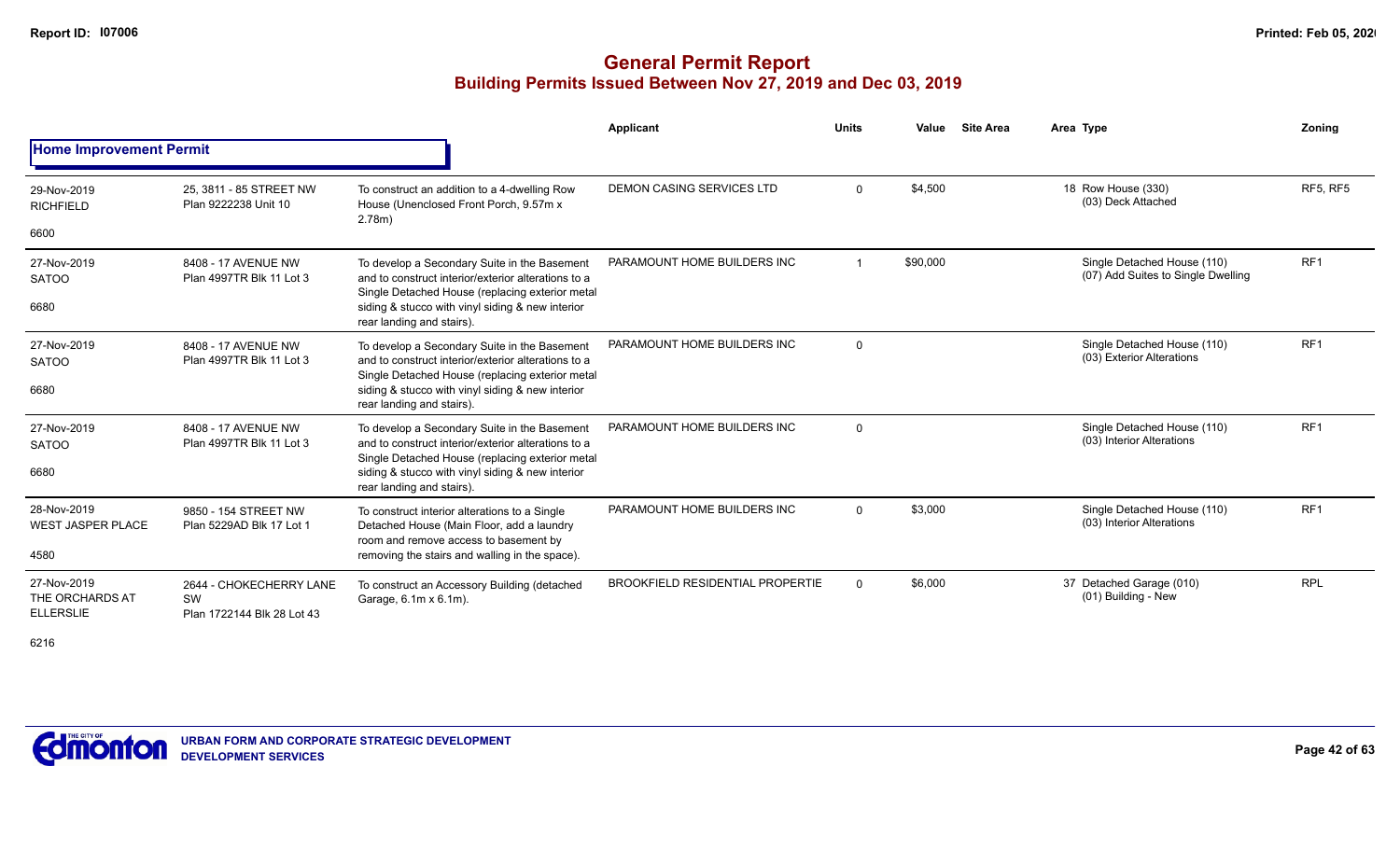|                                   |                                                              |                                                                                                                                    | <b>Applicant</b>                        | <b>Units</b>            | <b>Site Area</b><br>Value | Area Type                                                            | Zoning          |
|-----------------------------------|--------------------------------------------------------------|------------------------------------------------------------------------------------------------------------------------------------|-----------------------------------------|-------------------------|---------------------------|----------------------------------------------------------------------|-----------------|
| <b>Home Improvement Permit</b>    |                                                              |                                                                                                                                    |                                         |                         |                           |                                                                      |                 |
| 03-Dec-2019<br>WESTMOUNT          | 11033 - 123 STREET NW<br>Plan RN39B Blk 44 Lot 14            | To install an Interior Solid-Fuel-Burning<br>Appliance (wood stove) to an Accessory                                                | N/A                                     | $\mathbf 0$             |                           | Single Detached House (110)<br>(03) Interior Alterations             | RF3             |
| 3440                              |                                                              | building (detached Garage).                                                                                                        |                                         |                         |                           |                                                                      |                 |
| 27-Nov-2019<br><b>BELVEDERE</b>   | 13432 - 58 STREET NW<br>Plan 2676MC Blk 8 Lot 30             | To develop a Secondary Suite in the Basement<br>of a Single Detached House.                                                        | N/A                                     | $\overline{\mathbf{1}}$ | \$40,000                  | 74 Single Detached House (110)<br>(07) Add Suites to Single Dwelling | RF <sub>1</sub> |
| 2080                              |                                                              |                                                                                                                                    |                                         |                         |                           |                                                                      |                 |
| 28-Nov-2019<br><b>EDGEMONT</b>    | 3392 - ERLANGER BEND NW<br>Plan 1920259 Blk 4 Lot 6          | To construct an Accessory Building (rear<br>detached Garage (6.10m x 6.10m)).                                                      | <b>BROOKFIELD RESIDENTIAL PROPERTIE</b> | $\Omega$                | \$6,000                   | 37 Detached Garage (010)<br>(01) Building - New                      | <b>RMD</b>      |
| 4462                              |                                                              |                                                                                                                                    |                                         |                         |                           |                                                                      |                 |
| 27-Nov-2019<br><b>RAPPERSWILL</b> | 17616 - 120 STREET NW<br>Plan 1425124 Blk 109 Lot 5          | To construct an addition to a Single Detached<br>House (Cover over existing Deck).                                                 | N/A                                     | $\mathsf{O}$            |                           | Single Detached House (110)<br>(02) Addition                         | <b>RSL</b>      |
| 3370                              |                                                              |                                                                                                                                    |                                         |                         |                           |                                                                      |                 |
| 02-Dec-2019<br>WESTWOOD           | 10108 - 120 AVENUE NW<br>Condo Common Area (Plan<br>1621079) | To construct interior alterations to a 4-dwelling<br>Row House (Basement development<br>(10108-120 AVE ONLY), NOT to be used as an | N/A                                     | $\Omega$                | \$5,000                   | Row House (330)<br>(03) Interior Alterations                         | RF3             |
| 1250                              |                                                              | additional Dwelling), (1 bedroom, 1 bathroom,<br>living room, NO wet bar or kitchen).                                              |                                         |                         |                           |                                                                      |                 |
| 29-Nov-2019<br><b>IDYLWYLDE</b>   | 8671 - 77 STREET NW<br>Plan 4014HW Blk 8 Lot 22              | To construct an Accessory Building (rear<br>detached Garage, 7.92m x 7.32m).                                                       | N/A                                     | $\Omega$                | \$9,300                   | 58 Detached Garage (010)<br>(01) Building - New                      | RF <sub>1</sub> |
| 6320                              |                                                              |                                                                                                                                    |                                         |                         |                           |                                                                      |                 |
| 27-Nov-2019<br><b>EASTWOOD</b>    | 12316 - 82 STREET NW<br>Plan 8148AC Blk 41 Lot 30            | To construct interior alterations to a Single<br>Detached House (new interior door on main                                         | N/A                                     | $\Omega$                | \$10,000                  | Single Detached House (110)<br>(03) Interior Alterations             | RA7             |
| 1100                              |                                                              | floor and Basement development with wet bar<br>NOT to be used as an additional Dwelling).                                          |                                         |                         |                           |                                                                      |                 |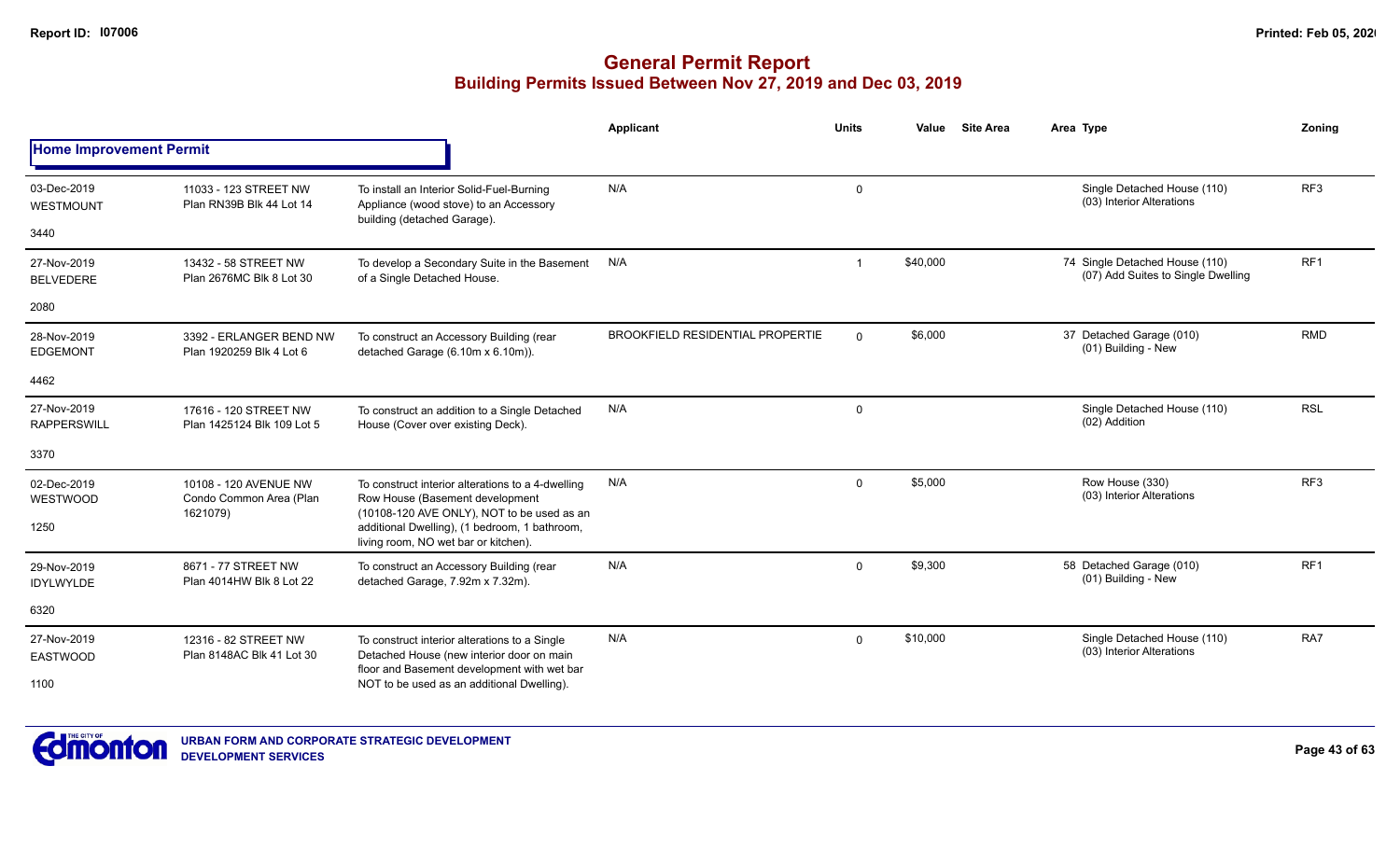#### **General Permit Report Building Permits Issued Between Nov 27, 2019 and Dec 03, 2019**

|                                              |                                                     |                                                                                                                                                                                            | Applicant                                     | <b>Units</b>   | Value    | <b>Site Area</b> | Area Type                                                             | Zonina          |
|----------------------------------------------|-----------------------------------------------------|--------------------------------------------------------------------------------------------------------------------------------------------------------------------------------------------|-----------------------------------------------|----------------|----------|------------------|-----------------------------------------------------------------------|-----------------|
| <b>Home Improvement Permit</b>               |                                                     |                                                                                                                                                                                            |                                               |                |          |                  |                                                                       |                 |
| 27-Nov-2019<br>LAUREL<br>6444                | 1643 - 19 STREET NW<br>Plan 1620504 Blk 2 Lot 6     | To develop a Secondary Suite in the Basement<br>of the Single Detached House and to construct<br>Exterior Alterations (adding a north side<br>entrance door and 2 basement windows).       | N/A                                           |                | \$42,500 |                  | 62 Single Detached House (110)<br>(07) Add Suites to Single Dwelling  | <b>RSL</b>      |
| 27-Nov-2019<br>LAUREL<br>6444                | 1643 - 19 STREET NW<br>Plan 1620504 Blk 2 Lot 6     | To develop a Secondary Suite in the Basement<br>of the Single Detached House and to construct<br>Exterior Alterations (adding a north side<br>entrance door and 2 basement windows).       | N/A                                           | $\mathbf 0$    |          |                  | Single Detached House (110)<br>(03) Exterior Alterations              | <b>RSL</b>      |
| 03-Dec-2019<br><b>TRUMPETER AREA</b><br>4471 | 12801 - 203 STREET NW<br>Plan 1624048 Blk 1 Lot 42  | To construct interior alterations to a Single<br>Detached House (Basement development, NOT<br>to be used as an additional Dwelling) (2 Bed, 1<br>Bath, Kitchen, Living, Laundry, Utility). | N/A                                           | $\Omega$       | \$50,000 |                  | Single Detached House (110)<br>(03) Interior Alterations              | <b>RSL</b>      |
| 29-Nov-2019<br><b>DUNLUCE</b><br>3180        | 184 - DUNLUCE ROAD NW<br>Plan 7822562 Blk 57 Lot 72 | To construct a rear uncovered deck on a Single<br>Detached House, existing without permits<br>(3.75m x 3.66m @ 0.65m in Height).                                                           | PERMIT MASTERS                                | $\Omega$       | \$3.400  |                  | 14 Single Detached House (110)<br>(03) Deck Attached                  | RF <sub>1</sub> |
| 03-Dec-2019<br>POLLARD MEADOWS<br>6580       | 4807 - 20A AVENUE NW<br>Plan 7823024 Blk 13 Lot 14  | To construct a side addition (Pergola, 5.85m x<br>2.73m) and rear uncovered deck (3.91m x<br>1.50m @ 1.70m in Height).                                                                     | R.K. SIDHU PROFESSIONAL<br>CORPORATION        | 0              |          |                  | Single Detached House (110)<br>(02) Addition                          | RF <sub>1</sub> |
| 03-Dec-2019<br>POLLARD MEADOWS<br>6580       | 4807 - 20A AVENUE NW<br>Plan 7823024 Blk 13 Lot 14  | To construct a side addition (Pergola, 5.85m x<br>2.73m) and rear uncovered deck (3.91m x<br>1.50m @ 1.70m in Height).                                                                     | R.K. SIDHU PROFESSIONAL<br><b>CORPORATION</b> | $\mathbf 0$    | \$1,500  |                  | 6 Single Detached House (110)<br>(03) Deck Attached                   | RF <sub>1</sub> |
| 27-Nov-2019<br><b>WEST JASPER PLACE</b>      | 9850 - 154 STREET NW<br>Plan 5229AD Blk 17 Lot 1    | To develop a Secondary Suite in the Basement<br>of a Single Detached House.                                                                                                                | PARAMOUNT HOME BUILDERS INC                   | $\overline{1}$ | \$40,000 |                  | 136 Single Detached House (110)<br>(07) Add Suites to Single Dwelling | RF <sub>1</sub> |

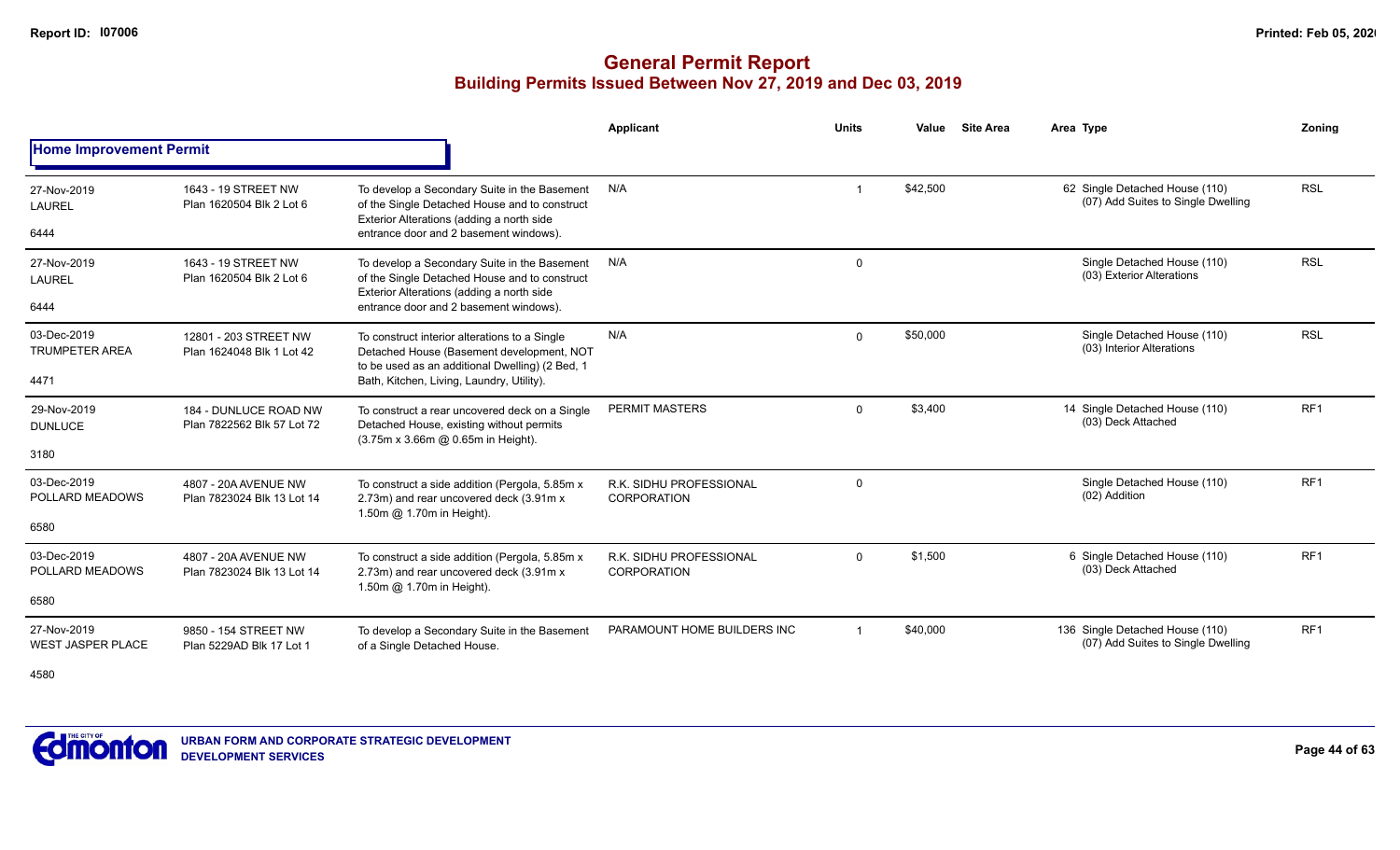# **General Permit Report Building Permits Issued Between Nov 27, 2019 and Dec 03, 2019**

|                                       |                                                     |                                                                                                                                                | <b>Applicant</b>            | <b>Units</b>   | Value    | <b>Site Area</b> | Area Type                                                            | Zonina          |
|---------------------------------------|-----------------------------------------------------|------------------------------------------------------------------------------------------------------------------------------------------------|-----------------------------|----------------|----------|------------------|----------------------------------------------------------------------|-----------------|
| <b>Home Improvement Permit</b>        |                                                     |                                                                                                                                                |                             |                |          |                  |                                                                      |                 |
| 27-Nov-2019<br><b>MEADOWLARK PARK</b> | 15708 - 90 AVENUE NW<br>Plan 6150KS Blk 2 Lot 19    | To construct interior alterations to a Single<br>Detached House (remove part of kitchen wall<br>and install a counter).                        | N/A                         | $\mathbf{0}$   | \$6,000  |                  | Single Detached House (110)<br>(03) Interior Alterations             | RF <sub>1</sub> |
| 4310                                  |                                                     |                                                                                                                                                |                             |                |          |                  |                                                                      |                 |
| 27-Nov-2019<br><b>RUTHERFORD</b>      | 2014 - 118 STREET SW<br>Plan 0620257 Blk 16 Lot 50A | To construct interior alterations to a<br>Semi-detached House (Basement development,<br>NOT to be used as an additional Dwelling) (1           | N/A                         | $\mathbf{0}$   | \$6,500  |                  | Semi-Detached House (210)<br>(03) Interior Alterations               | RF4             |
| 5454                                  |                                                     | office, 1 bathroom, mechanical room).                                                                                                          |                             |                |          |                  |                                                                      |                 |
| 27-Nov-2019<br><b>IDYLWYLDE</b>       | 8612 - 80 STREET NW<br>Plan 4014HW Blk 3 Lot 7      | To install a Hot Tub in the Rear of a Single<br>Detached House (2.38m x 2.38m).                                                                | N/A                         | $\Omega$       | \$5,200  |                  | Single Detached House (110)<br>$(14)$ Hot Tub                        | RF <sub>1</sub> |
| 6320                                  |                                                     |                                                                                                                                                |                             |                |          |                  |                                                                      |                 |
| 27-Nov-2019<br><b>DELWOOD</b>         | 6920 - 132 AVENUE NW<br>Plan 5587MC Blk 12 Lot 37   | To construct interior alterations to a Single<br>Detached House (Basement development, NOT<br>to be used as an additional Dwelling) (1 office, | ADAPT GENERAL CONTRACTING   | $\Omega$       | \$49,800 |                  | Single Detached House (110)<br>(03) Interior Alterations             | RF <sub>1</sub> |
| 2230                                  |                                                     | 1 bathroom, hobby room, mechanical room).                                                                                                      |                             |                |          |                  |                                                                      |                 |
| 27-Nov-2019<br><b>MCKERNAN</b>        | 11146 - 78 AVENUE NW<br>Plan 1921461 Blk 14 Lot 5   | To construct an Accessory Building (rear<br>mutual detached Garage, 10.19m x 7.32m).                                                           | PREMIER BUILT GARAGES       | $\mathbf{0}$   | \$12,000 |                  | 75 Detached Garage (010)<br>(01) Building - New                      | RF3, RF3        |
| 5290                                  |                                                     |                                                                                                                                                |                             |                |          |                  |                                                                      |                 |
| 27-Nov-2019<br><b>LENDRUM PLACE</b>   | 5311 - 114B STREET NW<br>Plan 2955MC Blk 2 Lot 18   | To construct a front uncovered deck to a Single<br>Detached House (5.75m x 2.44m @ 0.90m in                                                    | N/A                         | $\mathbf 0$    | \$3,500  |                  | 14 Single Detached House (110)<br>(03) Deck Attached                 | RF <sub>1</sub> |
| 5270                                  |                                                     | Height).                                                                                                                                       |                             |                |          |                  |                                                                      |                 |
| 27-Nov-2019<br><b>LAUREL</b>          | 1819 - 24 STREET NW<br>Plan 1920713 Blk 14 Lot 12   | To develop a Secondary Suite in the Basement<br>of a Single Detached House.                                                                    | URBAN HOME DEVELOPMENTS INC | $\overline{1}$ | \$45,000 |                  | 79 Single Detached House (110)<br>(07) Add Suites to Single Dwelling | <b>RPL</b>      |

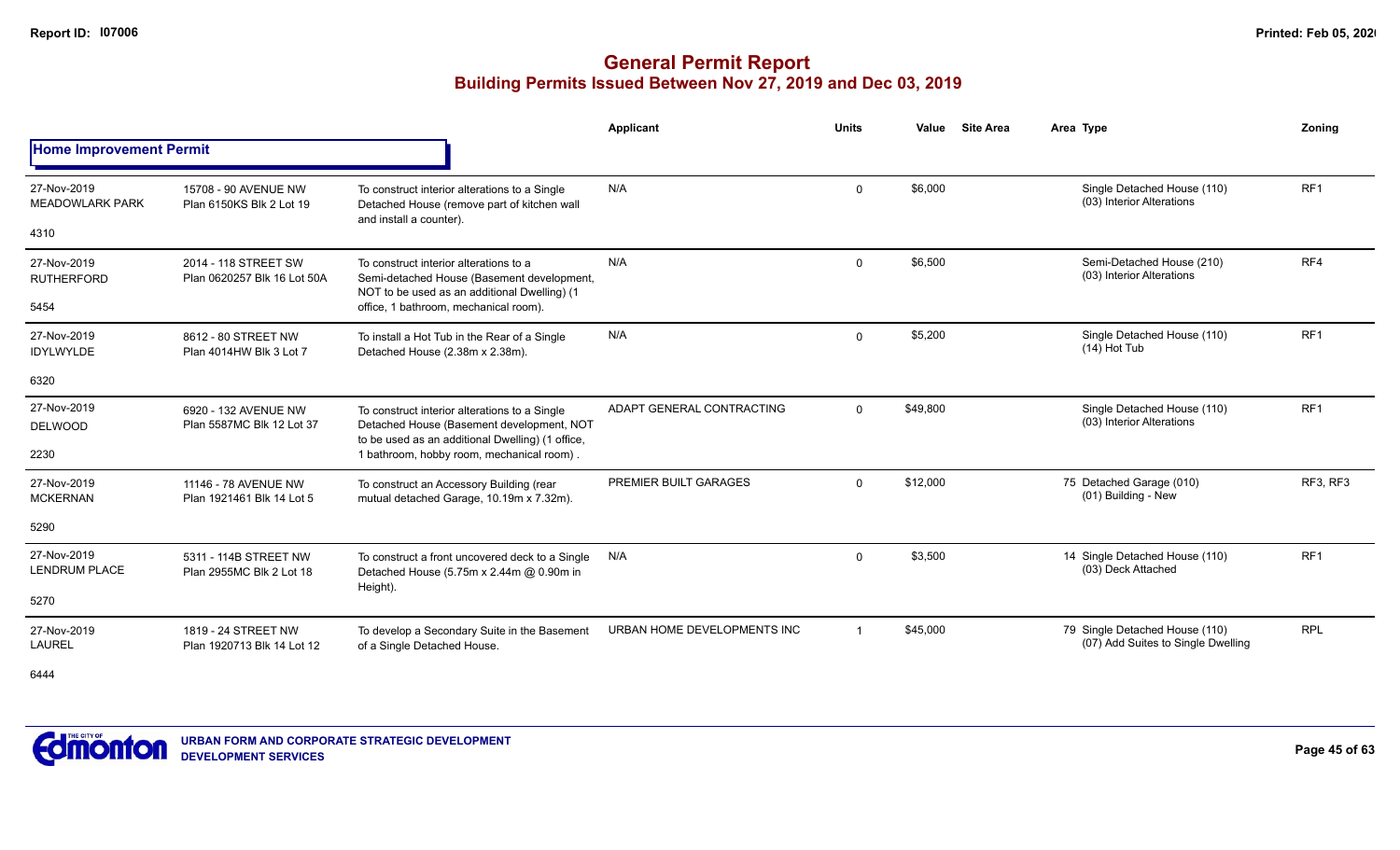# **General Permit Report Building Permits Issued Between Nov 27, 2019 and Dec 03, 2019**

|                                      |                                                    |                                                                                                                                      | <b>Applicant</b>                         | <b>Units</b> | Value    | <b>Site Area</b> | Area Type                                                            | Zonina          |
|--------------------------------------|----------------------------------------------------|--------------------------------------------------------------------------------------------------------------------------------------|------------------------------------------|--------------|----------|------------------|----------------------------------------------------------------------|-----------------|
| <b>Home Improvement Permit</b>       |                                                    |                                                                                                                                      |                                          |              |          |                  |                                                                      |                 |
| 27-Nov-2019<br><b>MALMO PLAINS</b>   | 4808 - 116 STREET NW<br>Plan 5591MC Blk 14 Lot 44  | To construct a front uncovered deck (6.01m x<br>1.65m @ 0.45m in Height), existing.                                                  | N/A                                      | $\mathbf 0$  | \$2,500  |                  | 10 Single Detached House (110)<br>(03) Deck Attached                 | RF <sub>1</sub> |
| 5280                                 |                                                    |                                                                                                                                      |                                          |              |          |                  |                                                                      |                 |
| 27-Nov-2019<br><b>LAGO LINDO</b>     | 9515 - 177 AVENUE NW<br>Plan 9121852 Blk 1 Lot 361 | To construct interior alterations to a Single<br>Detached House (Basement development, NOT<br>to be used as an additional Dwelling). | N/A                                      | $\Omega$     | \$5,000  |                  | Single Detached House (110)<br>(03) Interior Alterations             | RF <sub>1</sub> |
| 2450                                 |                                                    |                                                                                                                                      |                                          |              |          |                  |                                                                      |                 |
| 27-Nov-2019<br><b>ROSENTHAL</b>      | 22627 - 81 AVENUE NW<br>Plan 1723497 Blk 4 Lot 56  | To construct an Accessory Building (detached<br>Garage (6.1m x 6.1m)).                                                               | <b>HOMES BY AVI</b>                      | $\mathbf 0$  | \$6,000  |                  | 37 Detached Garage (010)<br>(01) Building - New                      | <b>RMD</b>      |
| 4750                                 |                                                    |                                                                                                                                      |                                          |              |          |                  |                                                                      |                 |
| 27-Nov-2019<br><b>CALDER</b>         | 13044 - 114 STREET NW<br>Plan 3819KS Blk 3 Lot 54  | To construct interior alterations to a Single<br>Detached House (Basement development, NOT<br>to be used as an additional Dwelling). | ELECTRIC WOODS LTD(ELECTRIC AND<br>BLDG) | $\mathbf 0$  | \$16,000 |                  | Single Detached House (110)<br>(03) Interior Alterations             | RF <sub>1</sub> |
| 3070                                 |                                                    |                                                                                                                                      |                                          |              |          |                  |                                                                      |                 |
| 29-Nov-2019<br><b>WALKER</b>         | 2120 - 52 STREET SW<br>Plan 1723341 Blk 5 Lot 36   | To construct interior alterations to a<br>Semi-detached House (Basement development,<br>NOT to be used as an additional Dwelling).   | N/A                                      | $\mathbf 0$  | \$5,000  |                  | Semi-Detached House (210)<br>(03) Interior Alterations               | RF4             |
| 6662                                 |                                                    |                                                                                                                                      |                                          |              |          |                  |                                                                      |                 |
| 27-Nov-2019<br><b>KESWICK AREA</b>   | 6453 - KING WYND SW<br>Plan 1920145 Blk 6 Lot 38   | To construct an Accessory Building (detached<br>Garage (5.49m x 6.71m)).                                                             | ROHIT COMMUNITIES INC                    | $\mathbf 0$  | \$5,900  |                  | 37 Detached Garage (010)<br>(01) Building - New                      | RF4, RF4        |
| 5576                                 |                                                    |                                                                                                                                      |                                          |              |          |                  |                                                                      |                 |
| 27-Nov-2019<br><b>CHAPPELLE AREA</b> | Plan 1823306 Blk 37 Lot 16                         | 7407 - CHIVERS CRESCENT SW To develop a Secondary Suite in the Basement<br>of a Single Detached House.                               | KLAIR CUSTOM HOMES (EDMONTON) LT         |              | \$36,200 |                  | 56 Single Detached House (110)<br>(07) Add Suites to Single Dwelling | <b>RMD</b>      |

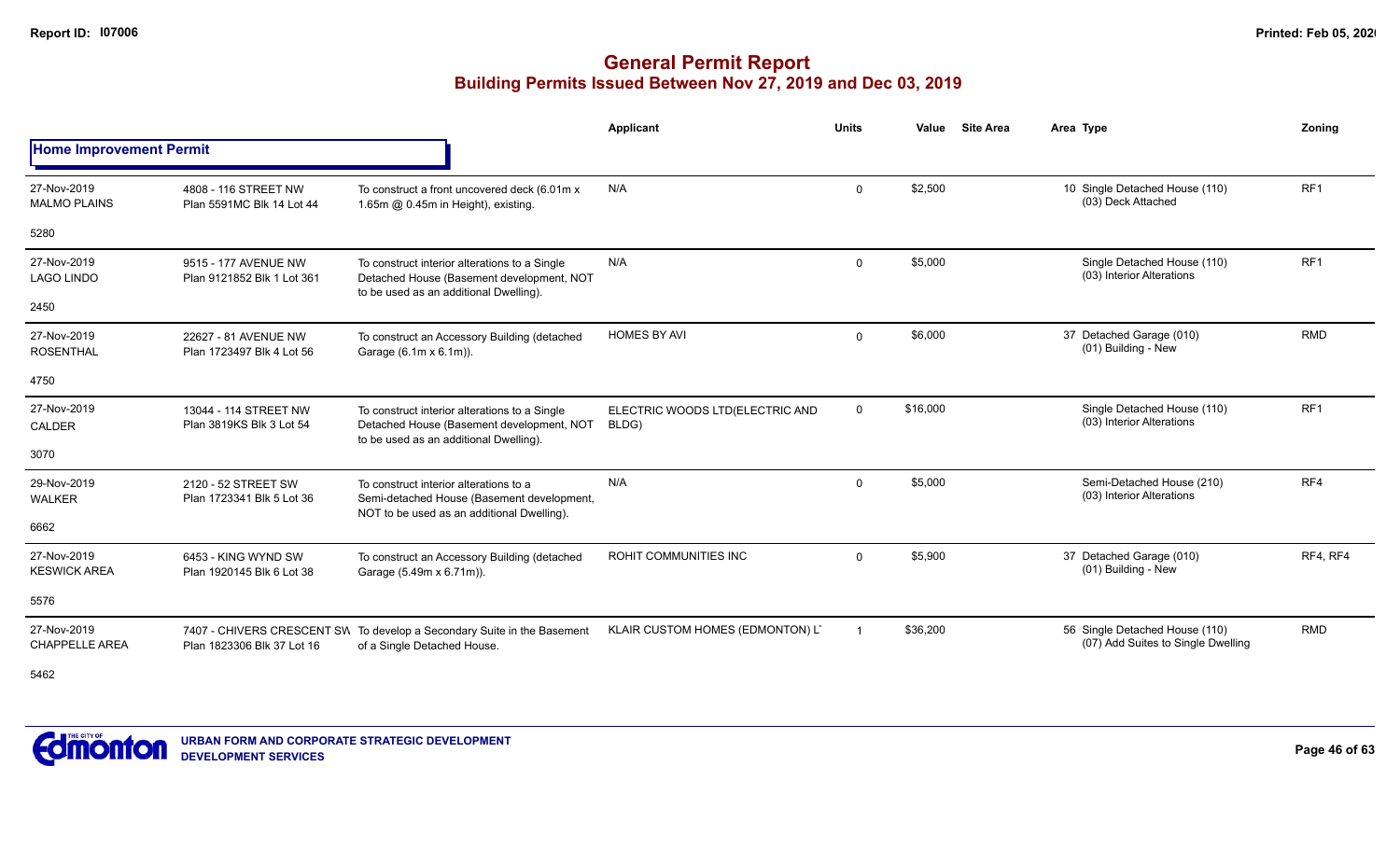|                                       |                                                         |                                                                                                                                               | Applicant                 | <b>Units</b> | Value    | <b>Site Area</b> | Area Type                                                | Zoning               |
|---------------------------------------|---------------------------------------------------------|-----------------------------------------------------------------------------------------------------------------------------------------------|---------------------------|--------------|----------|------------------|----------------------------------------------------------|----------------------|
| <b>Home Improvement Permit</b>        |                                                         |                                                                                                                                               |                           |              |          |                  |                                                          |                      |
| 29-Nov-2019<br><b>GARNEAU</b>         | 8605 - 108A STREET NW<br>Plan 3901AJ Blk 187 Lots 22-23 | To demolish a Single Detached House and<br>detached Garage.                                                                                   | PLATINUM LIVING HOMES LTD | $\Omega$     | \$3,400  |                  | Detached Garage(010)<br>(99) Demolition                  | RA7                  |
| 5200                                  |                                                         |                                                                                                                                               |                           |              |          |                  |                                                          |                      |
| 29-Nov-2019<br><b>GARNEAU</b>         | 8605 - 108A STREET NW<br>Plan 3901AJ Blk 187 Lots 22-23 | To demolish a Single Detached House and<br>detached Garage.                                                                                   | PLATINUM LIVING HOMES LTD | 0            | \$6,500  |                  | Row House (330)<br>(99) Demolition                       | RA7                  |
| 5200                                  |                                                         |                                                                                                                                               |                           |              |          |                  |                                                          |                      |
| 27-Nov-2019<br><b>EDGEMONT</b>        | 6937 - EVANS WYND NW<br>Plan 1320959 Blk 4 Lot 11       | To construct interior alterations to a Single<br>Detached House (Basement development, NOT<br>to be used as an additional Dwelling) (1 Bed, 1 | N/A                       | 0            | \$7,500  |                  | Single Detached House (110)<br>(03) Interior Alterations | <b>RSL</b>           |
| 4462                                  |                                                         | Bath, Rec Room, NO Kitchen or Wet bar).                                                                                                       |                           |              |          |                  |                                                          |                      |
| 27-Nov-2019<br><b>CUMBERLAND</b>      | 15035 - 132 STREET NW<br>Plan 9822742 Blk 26 Lot 20     | To construct interior alterations to a Single<br>Detached House (Basement development, NOT<br>to be used as an additional Dwelling).          | N/A                       | $\Omega$     | \$10,000 |                  | Single Detached House (110)<br>(03) Interior Alterations | <b>RPL</b>           |
| 3150                                  |                                                         |                                                                                                                                               |                           |              |          |                  |                                                          |                      |
| 27-Nov-2019<br><b>KESWICK AREA</b>    | 6447 - KING WYND SW<br>Plan 1920145 Blk 6 Lot 41        | To construct an Accessory Building (detached<br>Garage (5.49m x 6.71m)).                                                                      | ROHIT COMMUNITIES INC     | $\Omega$     | \$5,900  |                  | 37 Detached Garage (010)<br>(01) Building - New          | RF4, RF4, RF4<br>RF4 |
| 5576                                  |                                                         |                                                                                                                                               |                           |              |          |                  |                                                          |                      |
| 02-Dec-2019<br><b>LYMBURN</b>         | 19035 - 70 AVENUE NW<br>Plan 8920356 Blk 58 Lot 25      | To demolish an Accessory building (shed).                                                                                                     | N/A                       | $\mathbf{0}$ | \$3,400  |                  | <b>Other Accessory Building</b><br>(99) Demolition       | RF <sub>1</sub>      |
| 4270                                  |                                                         |                                                                                                                                               |                           |              |          |                  |                                                          |                      |
| 27-Nov-2019<br><b>MCCONACHIE AREA</b> | 17923 - 62 STREET NW<br>Plan 1823225 Blk 21 Lot 114     | To construct an Accessory Building (rear<br>detached Garage (6.10m x 6.10m)).                                                                 | <b>MONTORIO HOMES</b>     | $\Omega$     | \$6,000  |                  | 37 Detached Garage (010)<br>(01) Building - New          | <b>RPL</b>           |

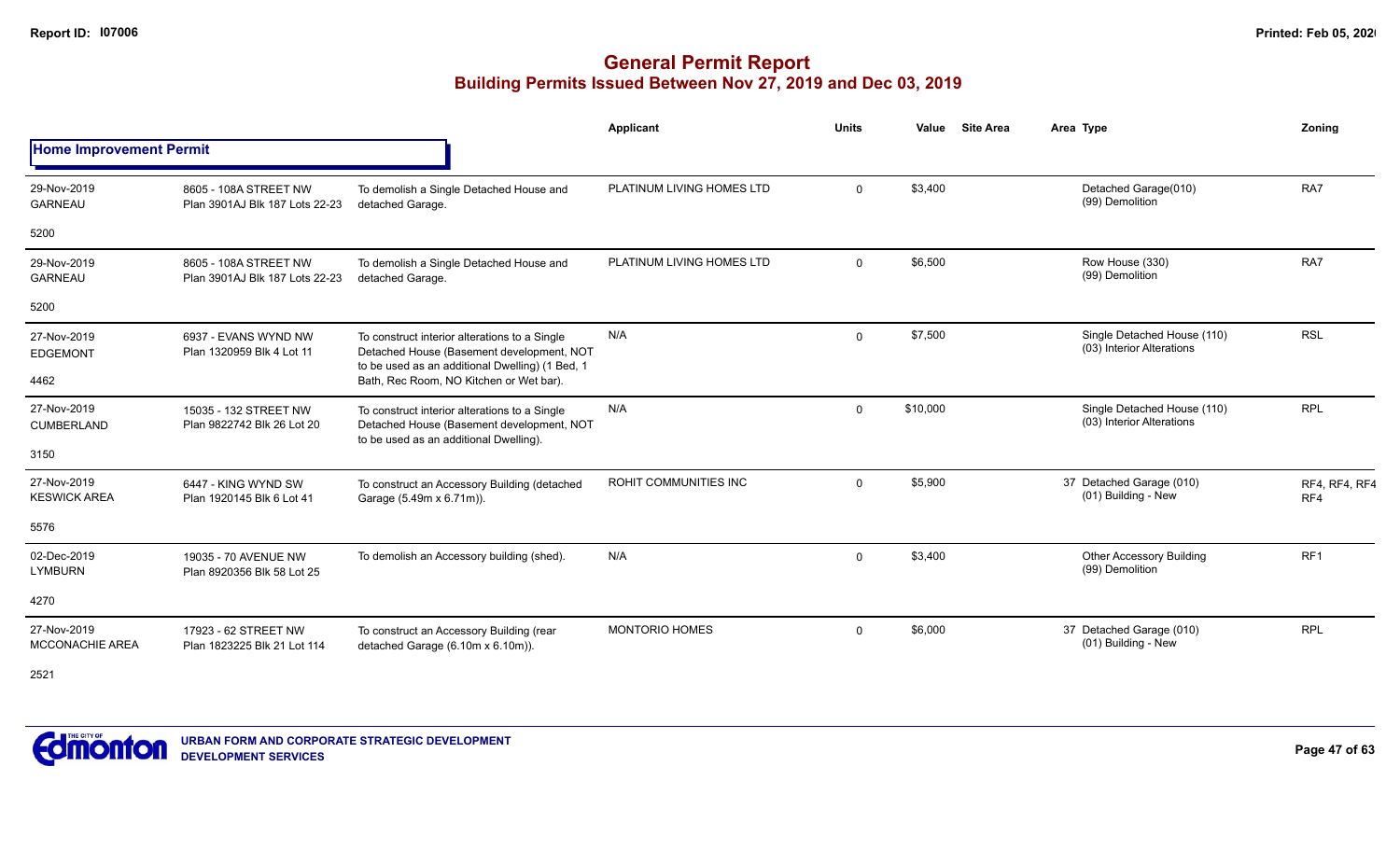|                                       |                                                                                                                       |                                                                                                                                            | <b>Applicant</b>                  | <b>Units</b> | Value     | <b>Site Area</b> | Area Type                                                | Zoning          |
|---------------------------------------|-----------------------------------------------------------------------------------------------------------------------|--------------------------------------------------------------------------------------------------------------------------------------------|-----------------------------------|--------------|-----------|------------------|----------------------------------------------------------|-----------------|
| <b>Home Improvement Permit</b>        |                                                                                                                       |                                                                                                                                            |                                   |              |           |                  |                                                          |                 |
| 27-Nov-2019<br><b>BRINTNELL</b>       | 3919 - 164 AVENUE NW<br>Plan 0941277 Blk 7 Lot 35                                                                     | To construct a rear uncovered deck to a Single<br>Detached House (irregular shape 7.92m x<br>5.00m @2.74m in Height).                      | N/A                               | $\mathbf 0$  | \$7,500   |                  | 30 Single Detached House (110)<br>(03) Deck Attached     | <b>RSL</b>      |
| 2110                                  |                                                                                                                       |                                                                                                                                            |                                   |              |           |                  |                                                          |                 |
| 27-Nov-2019<br><b>BRINTNELL</b>       | 4227 - 162 AVENUE NW<br>Plan 0627910 Blk 6 Lot 21                                                                     | To construct interior alterations to a Single<br>Detached House (Basement development, NOT<br>to be used as an additional Dwelling).       | N/A                               | $\Omega$     | \$10,000  |                  | Single Detached House (110)<br>(03) Interior Alterations | <b>RSL</b>      |
| 2110                                  |                                                                                                                       |                                                                                                                                            |                                   |              |           |                  |                                                          |                 |
| 27-Nov-2019<br><b>ALLENDALE</b>       | 6816 - 105A STREET NW<br>Plan 1922922 Blk 11 Lot 11A                                                                  | To construct interior alterations Semi-Detached<br>House (Basement development (Lot 11A), NOT<br>to be used as an additional Dwelling), (1 | NEW HOMES CONSTRUCTION INC        | $\Omega$     | \$20,000  |                  | Semi-Detached House (210)<br>(03) Interior Alterations   | RF <sub>3</sub> |
| 5010                                  |                                                                                                                       | bathroom, open space, NO bedroom, NO wet<br>bar or kitchen).                                                                               |                                   |              |           |                  |                                                          |                 |
| 27-Nov-2019<br><b>MCCONACHIE AREA</b> | 17915 - 62 STREET NW<br>Plan 1823225 Blk 21 Lot 112                                                                   | To construct an Accessory Building (rear<br>detached Garage (6.10m x 6.10m)).                                                              | MONTORIO HOMES LTD                | $\mathbf 0$  | \$6,000   |                  | 37 Detached Garage (010)<br>(01) Building - New          | <b>RPL</b>      |
| 2521                                  |                                                                                                                       |                                                                                                                                            |                                   |              |           |                  |                                                          |                 |
| 27-Nov-2019<br><b>MCCONACHIE AREA</b> | 17919 - 62 STREET NW<br>Plan 1823225 Blk 21 Lot 113                                                                   | To construct an Accessory Building (rear<br>detached Garage (6.10m x 6.10m)).                                                              | <b>MONTORIO HOMES LTD</b>         | $\Omega$     | \$6,000   |                  | 37 Detached Garage (010)<br>(01) Building - New          | <b>RPL</b>      |
| 2521                                  |                                                                                                                       |                                                                                                                                            |                                   |              |           |                  |                                                          |                 |
| 27-Nov-2019<br><b>MCCONACHIE AREA</b> | 17927 - 62 STREET NW<br>Plan 1823225 Blk 21 Lot 115                                                                   | To construct an Accessory Building (rear<br>detached Garage (6.10m x 6.10m)).                                                              | <b>MONTORIO HOMES</b>             | $\mathbf 0$  | \$6,000   |                  | 37 Detached Garage (010)<br>(01) Building - New          | <b>RPL</b>      |
| 2521                                  |                                                                                                                       |                                                                                                                                            |                                   |              |           |                  |                                                          |                 |
| 27-Nov-2019<br><b>RHATIGAN RIDGE</b>  | 307 - ROUTLEDGE ROAD NW<br>Plan 8023001 Blk 59 Lot 35                                                                 | To construct interior alterations to a Single<br>Detached House (Basement development, NOT                                                 | FULL HOUSE RENOVATIONS INC, (ELEC | $\Omega$     | \$100.000 |                  | Single Detached House (110)<br>(03) Interior Alterations | RF <sub>1</sub> |
| 5350                                  | to be used as an additional Dwelling), (1 wet<br>bar, 1 bathroom, 1 office, rec room, gym,<br>storage, laundry room). |                                                                                                                                            |                                   |              |           |                  |                                                          |                 |

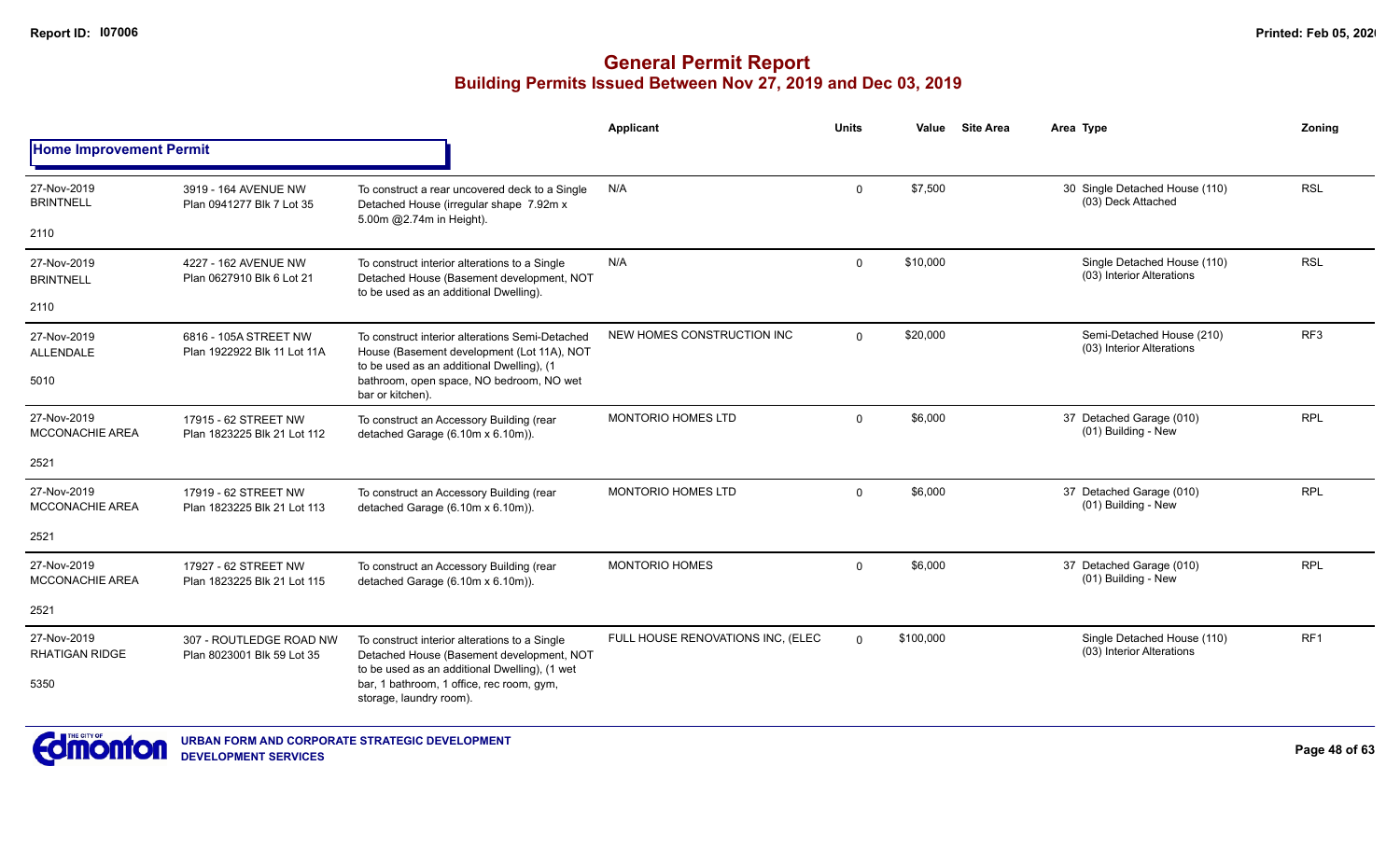|                                         |                                                                    |                                                                                                                                                  | Applicant                        | <b>Units</b> | Value    | <b>Site Area</b> | Area Type                                                          | Zoning          |
|-----------------------------------------|--------------------------------------------------------------------|--------------------------------------------------------------------------------------------------------------------------------------------------|----------------------------------|--------------|----------|------------------|--------------------------------------------------------------------|-----------------|
| <b>Home Improvement Permit</b>          |                                                                    |                                                                                                                                                  |                                  |              |          |                  |                                                                    |                 |
| 27-Nov-2019<br><b>SOUTH TERWILLEGAR</b> | 3223 - TREDGER CLOSE NW<br>Plan 0426117 Blk 77 Lot 66              | To construct interior alterations to a Single<br>Detached House (Basement development, NOT<br>to be used as an additional Dwelling).             | N/A                              | $\Omega$     | \$20,000 |                  | Single Detached House (110)<br>(03) Interior Alterations           | <b>RSL</b>      |
| 5642                                    |                                                                    |                                                                                                                                                  |                                  |              |          |                  |                                                                    |                 |
| 28-Nov-2019<br><b>RITCHIE</b>           | 9606 - 77 AVENUE NW<br>Plan 8434ET Blk 3 Lot P                     | To install a hot tub in the Rear Yard of Single<br>Detached House (2.13m x 2.13m).                                                               | <b>ERIES CONSTRUCTION</b>        | $\mathbf 0$  | \$5,200  |                  | Single Detached House (110)<br>(14) Hot Tub                        | RF <sub>3</sub> |
| 6610                                    |                                                                    |                                                                                                                                                  |                                  |              |          |                  |                                                                    |                 |
| 27-Nov-2019<br><b>PARKVIEW</b>          | 78 - VALLEYVIEW CRESCENT<br><b>NW</b><br>Plan 5069KS Blk 16 Lot 28 | To install a Hot Tub in the Rear Yard of a Single<br>Detached House (1.93m x 2.34m).                                                             | N/A                              | $\mathbf{0}$ | \$5,200  |                  | Single Detached House (110)<br>(14) Hot Tub                        | RF <sub>1</sub> |
| 3330                                    |                                                                    |                                                                                                                                                  |                                  |              |          |                  |                                                                    |                 |
| 27-Nov-2019<br><b>EDGEMONT</b>          | 820 - EAGLESON LINK NW<br>Plan 1620118 Blk 29 Lot 26               | To construct interior alterations to a Single<br>Detached House (Basement development, NOT<br>to be used as an additional Dwelling).             | N/A                              | $\mathbf{0}$ | \$5,000  |                  | Single Detached House (110)<br>(03) Interior Alterations           | <b>RPL</b>      |
| 4462                                    |                                                                    |                                                                                                                                                  |                                  |              |          |                  |                                                                    |                 |
| 27-Nov-2019<br><b>CHAPPELLE AREA</b>    | 6332 - CARTMELL ROAD SW<br>Plan 1820782 Blk 29 Lot 32              | To develop a Secondary Suite in the Basement<br>of the Semi-Detached House.                                                                      | KLAIR CUSTOM HOMES (EDMONTON) LT |              | \$34,700 |                  | 58 Semi-Detached House (210)<br>(07) Add Suites to Single Dwelling | RF4             |
| 5462                                    |                                                                    |                                                                                                                                                  |                                  |              |          |                  |                                                                    |                 |
| 27-Nov-2019<br><b>BELMEAD</b>           | 9027 - 190 STREET NW<br>Plan 9021693 Blk 85 Lot 6                  | To construct interior alterations to a Single<br>Detached House (Basement development, NOT                                                       | N/A                              | $\mathbf{0}$ | \$20,000 |                  | Single Detached House (110)<br>(03) Interior Alterations           | RF <sub>1</sub> |
| 4040                                    | to be used as an additional Dwelling).                             |                                                                                                                                                  |                                  |              |          |                  |                                                                    |                 |
| 28-Nov-2019<br><b>SILVER BERRY</b>      | 59, 3380 - 28A AVENUE NW<br>Condo Common Area (Plan<br>0226778)    | To construct interior alterations to a Row House<br>(Basement development, NOT to be used as an<br>additional Dwelling) (mechanical room, family | N/A                              | $\mathbf 0$  | \$8,000  |                  | Row House Condo (335)<br>(03) Interior Alterations                 | RF <sub>5</sub> |
| 6442                                    |                                                                    | room).                                                                                                                                           |                                  |              |          |                  |                                                                    |                 |

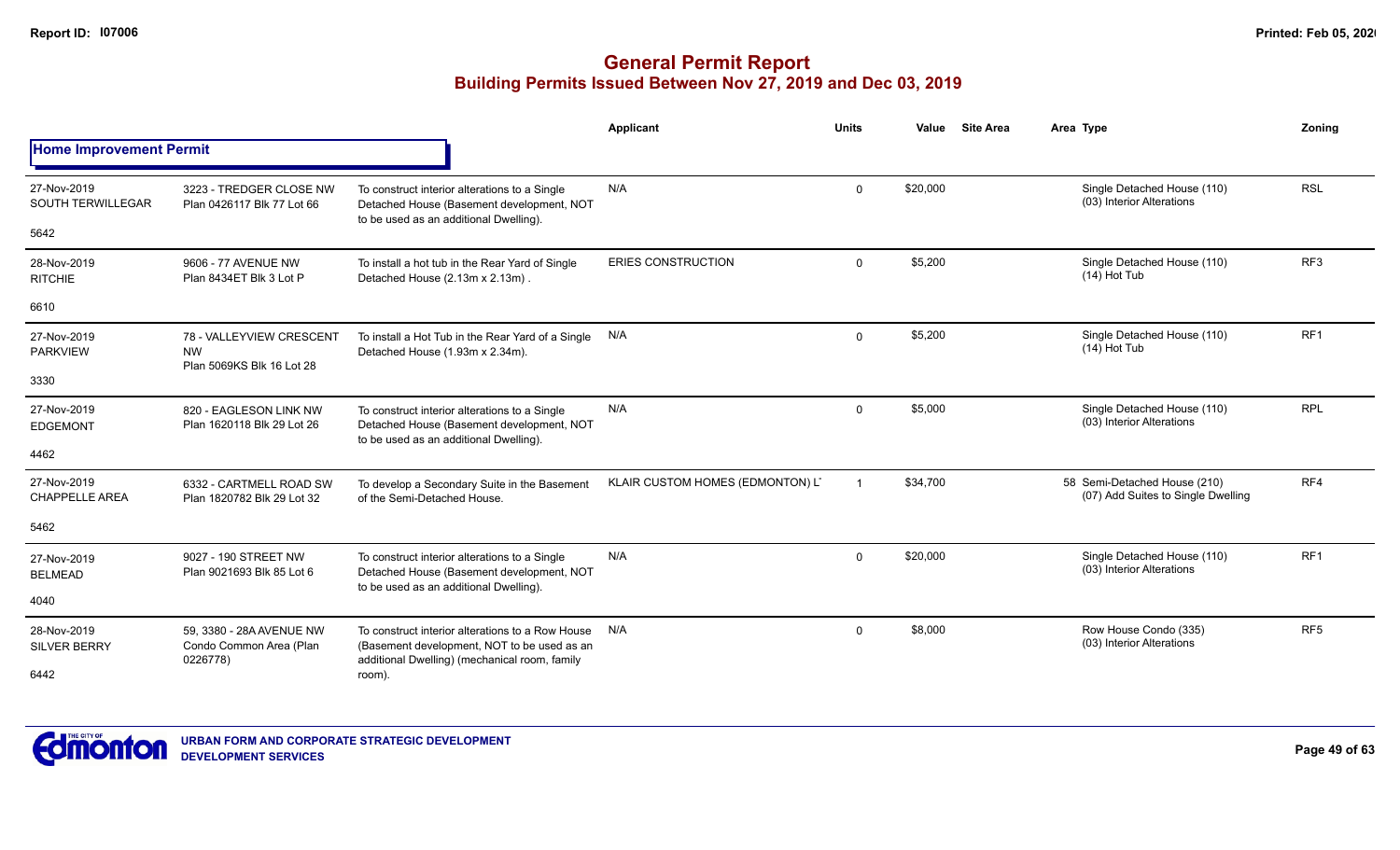|                                      |                                                              |                                                                                                                                              | Applicant                              | <b>Units</b> | Value    | <b>Site Area</b> | Area Type                                                | Zoning          |
|--------------------------------------|--------------------------------------------------------------|----------------------------------------------------------------------------------------------------------------------------------------------|----------------------------------------|--------------|----------|------------------|----------------------------------------------------------|-----------------|
| <b>Home Improvement Permit</b>       |                                                              |                                                                                                                                              |                                        |              |          |                  |                                                          |                 |
| 03-Dec-2019<br><b>MCCAULEY</b>       | 10737 - 93 STREET NW<br>Plan 1653AI Blk 20 Lot 1             | To construct an Accessory building (detached<br>Garage, 6.10m x 6.10m).                                                                      | <b>EASTERN HORIZON CONSTRUCTION LT</b> | $\Omega$     | \$6,000  |                  | 37 Detached Garage (010)<br>(01) Building - New          | RA7             |
| 1140                                 |                                                              |                                                                                                                                              |                                        |              |          |                  |                                                          |                 |
| 27-Nov-2019<br><b>CHARLESWORTH</b>   | 266 - CHARLESWORTH DRIVE<br>SW<br>Plan 1823105 Blk 11 Lot 14 | To construct an Accessory Building (detached<br>Garage (6.10m x 6.71m)).                                                                     | <b>BEDROCK HOMES LTD</b>               | $\mathbf{0}$ | \$6,600  |                  | 41 Detached Garage (010)<br>(01) Building - New          | <b>RMD</b>      |
| 6661                                 |                                                              |                                                                                                                                              |                                        |              |          |                  |                                                          |                 |
| 27-Nov-2019<br><b>CHAPPELLE AREA</b> | 9359 - COOPER BEND SW<br>Plan 1723094 Blk 15 Lot 16          | To construct interior alterations to a Single<br>Detached House (Basement development, NOT<br>to be used as an additional Dwelling), (1      | STERLING HOMES EDMONTON LTD.           | $\Omega$     | \$29,800 |                  | Single Detached House (110)<br>(03) Interior Alterations | <b>RMD</b>      |
| 5462                                 |                                                              | bedroom, 1 bathroom, media room, family room,<br>storage, NO wet bar or kitchen).                                                            |                                        |              |          |                  |                                                          |                 |
| 29-Nov-2019<br><b>SUMMERSIDE</b>     | 2107 - 89B STREET SW<br>Plan 0820346 Blk 44 Lot 9            | To construct a rear uncovered deck to a Single<br>Detached House (5.08m x 6.22m @ 0.91 m in<br>Height with privacy wall at 1.83m in Height), | N/A                                    | $\mathbf{0}$ | \$7,900  |                  | 32 Single Detached House (110)<br>(03) Deck Attached     | <b>RSL</b>      |
| 6213                                 |                                                              | existing without permits.                                                                                                                    |                                        |              |          |                  |                                                          |                 |
| 27-Nov-2019<br><b>TAMARACK</b>       | <b>NW</b><br>Plan 1524946 Blk 4 Lot 131                      | 1525 - TAMARACK BOULEVARD To construct an Accessory Building (detached<br>Garage, 6.10m x 6.10m).                                            | N/A                                    | $\Omega$     | \$6,000  |                  | 37 Detached Garage (010)<br>(01) Building - New          | <b>RPL</b>      |
| 6443                                 |                                                              |                                                                                                                                              |                                        |              |          |                  |                                                          |                 |
| 02-Dec-2019<br><b>CANORA</b>         | 10250 - 152 STREET NW<br>Plan 162HW Blk 38 Lot 11            | To demolish a Single Detached House and a<br>detached Garage.                                                                                | PETRA BUILDERS                         | $\mathbf{0}$ | \$3,400  |                  | Detached Garage(010)<br>(99) Demolition                  | RF <sub>3</sub> |
| 4090                                 |                                                              |                                                                                                                                              |                                        |              |          |                  |                                                          |                 |
| 02-Dec-2019<br><b>CANORA</b>         | 10250 - 152 STREET NW<br>Plan 162HW Blk 38 Lot 11            | To demolish a Single Detached House and a<br>detached Garage.                                                                                | PETRA BUILDERS                         | $-1$         | \$6,500  |                  | Single Detached House (110)<br>(99) Demolition           | RF3             |
| 4090                                 |                                                              |                                                                                                                                              |                                        |              |          |                  |                                                          |                 |

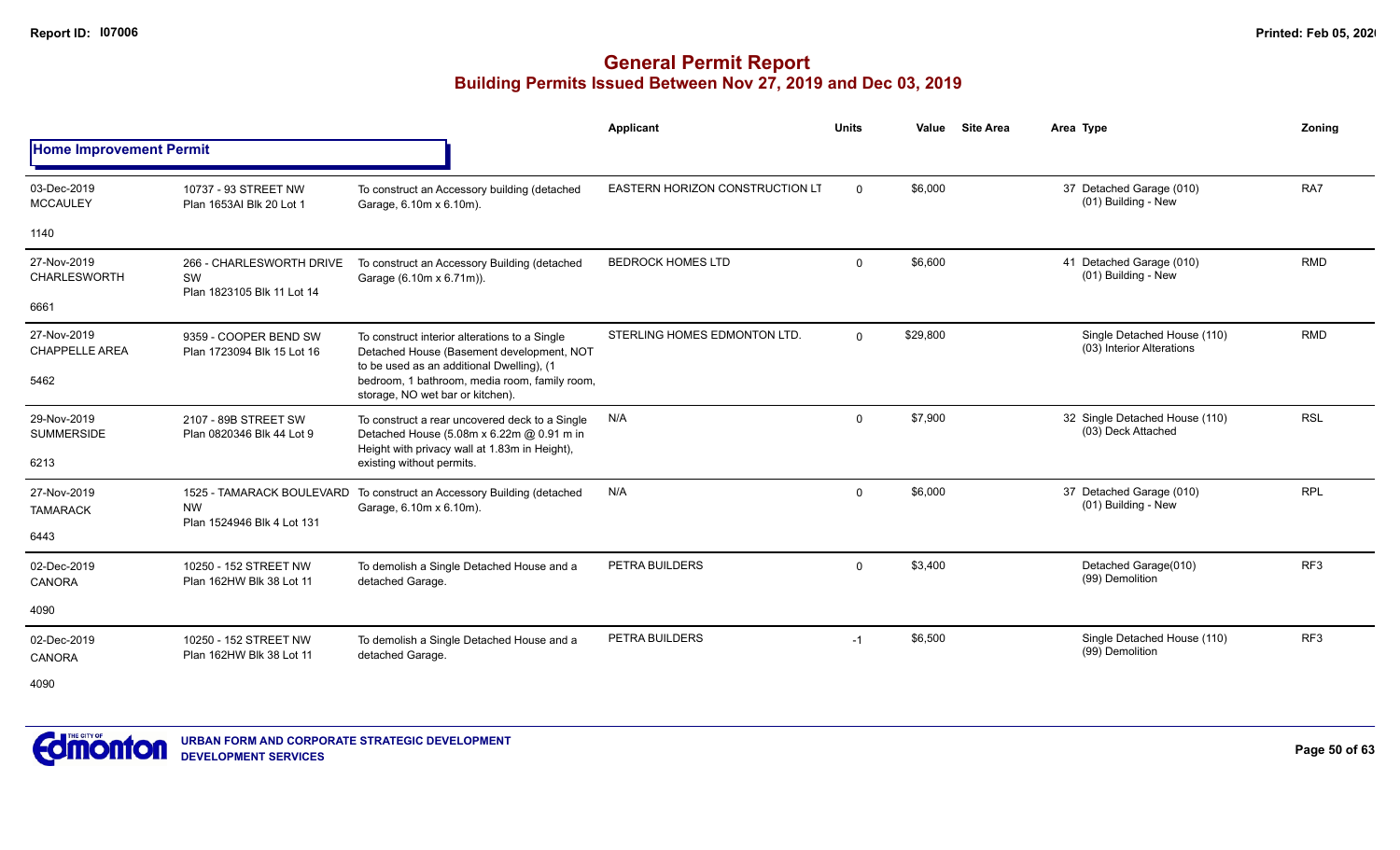|                                        |                                                         |                                                                                                                                      | Applicant                         | <b>Units</b> | Value    | <b>Site Area</b> | Area Type                                                | Zoning          |
|----------------------------------------|---------------------------------------------------------|--------------------------------------------------------------------------------------------------------------------------------------|-----------------------------------|--------------|----------|------------------|----------------------------------------------------------|-----------------|
| <b>Home Improvement Permit</b>         |                                                         |                                                                                                                                      |                                   |              |          |                  |                                                          |                 |
| 27-Nov-2019<br><b>WILD ROSE</b>        | 1914 - 36 AVENUE NW<br>Plan 0125335 Blk 52 Lot 105      | To construct interior alterations to a Single<br>Detached House (Basement development, NOT<br>to be used as an additional Dwelling). | N/A                               | $\mathbf 0$  | \$8,000  |                  | Single Detached House (110)<br>(03) Interior Alterations | <b>RPL</b>      |
| 6790                                   |                                                         |                                                                                                                                      |                                   |              |          |                  |                                                          |                 |
| 28-Nov-2019<br><b>MONTROSE</b>         | 11955 - 59 STREET NW<br>Plan 1854HW Blk 9 Lot 16        | To construct interior alterations to a Single<br>Detached House (Basement development, NOT<br>to be used as an additional Dwelling). | N/A                               | $\mathbf 0$  | \$9,600  |                  | Single Detached House (110)<br>(03) Interior Alterations | RF <sub>3</sub> |
| 2550                                   |                                                         |                                                                                                                                      |                                   |              |          |                  |                                                          |                 |
| 27-Nov-2019<br><b>FALCONER HEIGHTS</b> | 216 - FALCONER LINK NW<br>Plan 9824587 Blk 102 Lot 11   | To construct interior alterations to a Single<br>Detached House (Basement development, NOT<br>to be used as an additional Dwelling). | N/A                               | $\mathbf 0$  | \$20,000 |                  | Single Detached House (110)<br>(03) Interior Alterations | RF1             |
| 5190                                   |                                                         |                                                                                                                                      |                                   |              |          |                  |                                                          |                 |
| 27-Nov-2019<br><b>GLENORA</b>          | 10508 - 132 STREET NW<br>Plan 1820903 Blk 60 Lot 2A     | To construct a rear uncovered deck to a Single<br>Detached House (irregular shape, 5.19m x<br>2.62m @ 0.90m in Height).              | N/A                               | $\mathbf 0$  | \$3,400  |                  | 14 Single Detached House (110)<br>(03) Deck Attached     | RF <sub>1</sub> |
| 3200                                   |                                                         |                                                                                                                                      |                                   |              |          |                  |                                                          |                 |
| 27-Nov-2019<br><b>STARLING</b>         | 2207 - BLUE JAY LANDING NW<br>Plan 1224693 Blk 5 Lot 13 | To construct interior alterations to a Single<br>Detached House (Basement development, NOT<br>to be used as an additional Dwelling). | N/A                               | $\mathbf 0$  | \$35,400 |                  | Single Detached House (110)<br>(03) Interior Alterations | <b>RSL</b>      |
| 4474                                   |                                                         |                                                                                                                                      |                                   |              |          |                  |                                                          |                 |
| 27-Nov-2019<br><b>MONTROSE</b>         | 11939 - 68 STREET NW<br>Plan 1234HW Blk 6 Lot 9         | To construct interior alterations to a Single<br>Detached House (Basement development, NOT<br>to be used as an additional Dwelling). | N/A                               | $\mathbf 0$  | \$15,000 |                  | Single Detached House (110)<br>(03) Interior Alterations | RF <sub>3</sub> |
| 2550                                   |                                                         |                                                                                                                                      |                                   |              |          |                  |                                                          |                 |
| 27-Nov-2019<br><b>JASPER PARK</b>      | 8729 - 151 STREET NW<br>Plan 2419KS Blk 8 Lot 15        | To construct interior alterations to a Single<br>Detached House (removing of Load-bearing<br>Wall and installing Engineered Beam).   | 2134269 ALBERTA INC O/A HONEYDOIT | $\Omega$     | \$15,000 |                  | Single Detached House (110)<br>(03) Interior Alterations | RF1             |
| 4230                                   |                                                         |                                                                                                                                      |                                   |              |          |                  |                                                          |                 |

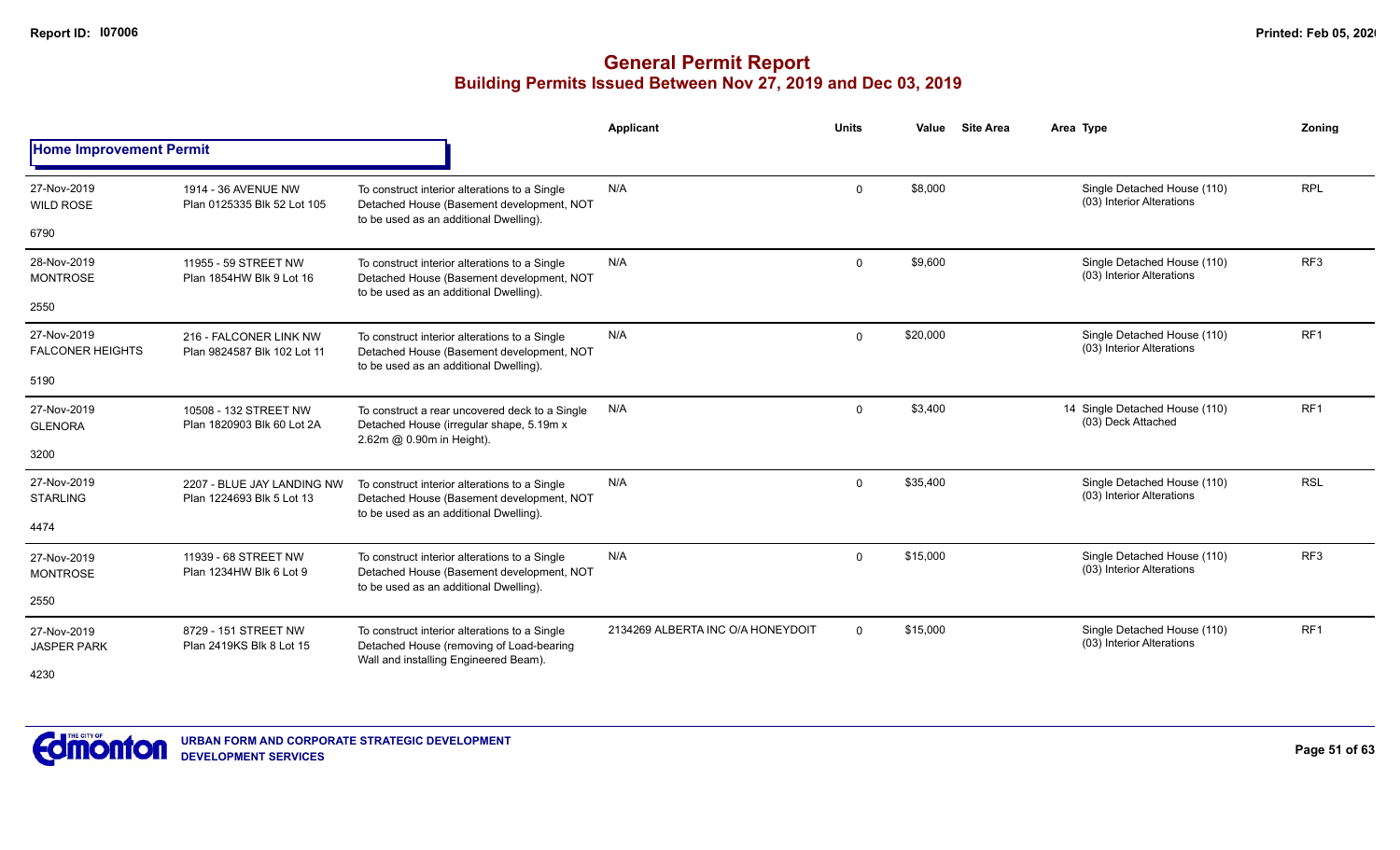|                                    |                                                                |                                                                                                                                      | Applicant          | <b>Units</b> | Value    | <b>Site Area</b> | Area Type                                                | Zoning          |
|------------------------------------|----------------------------------------------------------------|--------------------------------------------------------------------------------------------------------------------------------------|--------------------|--------------|----------|------------------|----------------------------------------------------------|-----------------|
| <b>Home Improvement Permit</b>     |                                                                |                                                                                                                                      |                    |              |          |                  |                                                          |                 |
| 27-Nov-2019<br><b>LARKSPUR</b>     | 10, 4205 - 30 STREET NW<br>Condo Common Area (Plan<br>1623315) | To construct interior alterations to a<br>Row-House, Unit 10 (Basement development,<br>NOT to be used as an additional Dwelling).    | N/A                | $\mathbf 0$  | \$5,000  |                  | Row House (330)<br>(03) Interior Alterations             | CS <sub>3</sub> |
| 6390                               |                                                                |                                                                                                                                      |                    |              |          |                  |                                                          |                 |
| 02-Dec-2019<br><b>MEYONOHK</b>     | 2404 - 83 STREET NW<br>Plan 7621055 Blk 32 Lot 65              | To construct an Accessory Building (shed,<br>4.87m x 3.05m) and to construct a side and<br>rear uncovered deck to a Single Detached  | LIDDELL LAW OFFICE | $\Omega$     | \$5,100  |                  | 20 Single Detached House (110)<br>(03) Deck Attached     | RF <sub>1</sub> |
| 6470                               |                                                                | House (irregular shape, 8.68m x 6.96m @ 1.5m<br>in Height), existing without permits.                                                |                    |              |          |                  |                                                          |                 |
| 02-Dec-2019<br><b>MEYONOHK</b>     | 2404 - 83 STREET NW<br>Plan 7621055 Blk 32 Lot 65              | To construct an Accessory Building (shed,<br>4.87m x 3.05m) and to construct a side and<br>rear uncovered deck to a Single Detached  | LIDDELL LAW OFFICE | $\Omega$     | \$500    |                  | 15 Shed (040)<br>(01) Building - New                     | RF <sub>1</sub> |
| 6470                               |                                                                | House (irregular shape, 8.68m x 6.96m @ 1.5m<br>in Height), existing without permits.                                                |                    |              |          |                  |                                                          |                 |
| 28-Nov-2019<br><b>SUDER GREENS</b> | 9285 - 208A STREET NW<br>Plan 0820681 Blk 29 Lot 15            | To construct interior alterations to a Single<br>Detached House (Basement development, NOT<br>to be used as an additional Dwelling). | N/A                | $\Omega$     | \$20,000 |                  | Single Detached House (110)<br>(03) Interior Alterations | <b>RSL</b>      |
| 4730                               |                                                                |                                                                                                                                      |                    |              |          |                  |                                                          |                 |
| 29-Nov-2019<br><b>WESTRIDGE</b>    | 152 - WALSH CRESCENT NW<br>Plan 8122126 Blk 17 Lot 14          | To install a Hot Tub in the Rear Yard of a Single<br>Detached House.                                                                 | N/A                | $\mathbf 0$  | \$5,200  |                  | Single Detached House (110)<br>$(14)$ Hot Tub            | RF <sub>1</sub> |
| 4610                               |                                                                |                                                                                                                                      |                    |              |          |                  |                                                          |                 |
| 29-Nov-2019<br>PAISLEY             | 3715 - PARKER COURT SW<br>Plan 1424486 Blk 1 Lot 55            | To construct interior alterations to a Single<br>Detached House (Basement development, NOT<br>to be used as an additional Dwelling). | N/A                | $\mathbf 0$  | \$9,000  |                  | Single Detached House (110)<br>(03) Interior Alterations | <b>HVLD</b>     |
| 5469                               |                                                                |                                                                                                                                      |                    |              |          |                  |                                                          |                 |
| 28-Nov-2019<br><b>GREENFIELD</b>   | 11155 - 36A AVENUE NW<br>Plan 590NY Blk 70 Lot 35              | To construct interior alterations (Minor Floor<br>renovations, adding 1/2 bathroom, removal of                                       | N/A                | $\Omega$     | \$7,000  |                  | Single Detached House (110)<br>(03) Interior Alterations | RF1             |
| 5220                               |                                                                | load bearing wall and installing Engineered<br>Beam)                                                                                 |                    |              |          |                  |                                                          |                 |

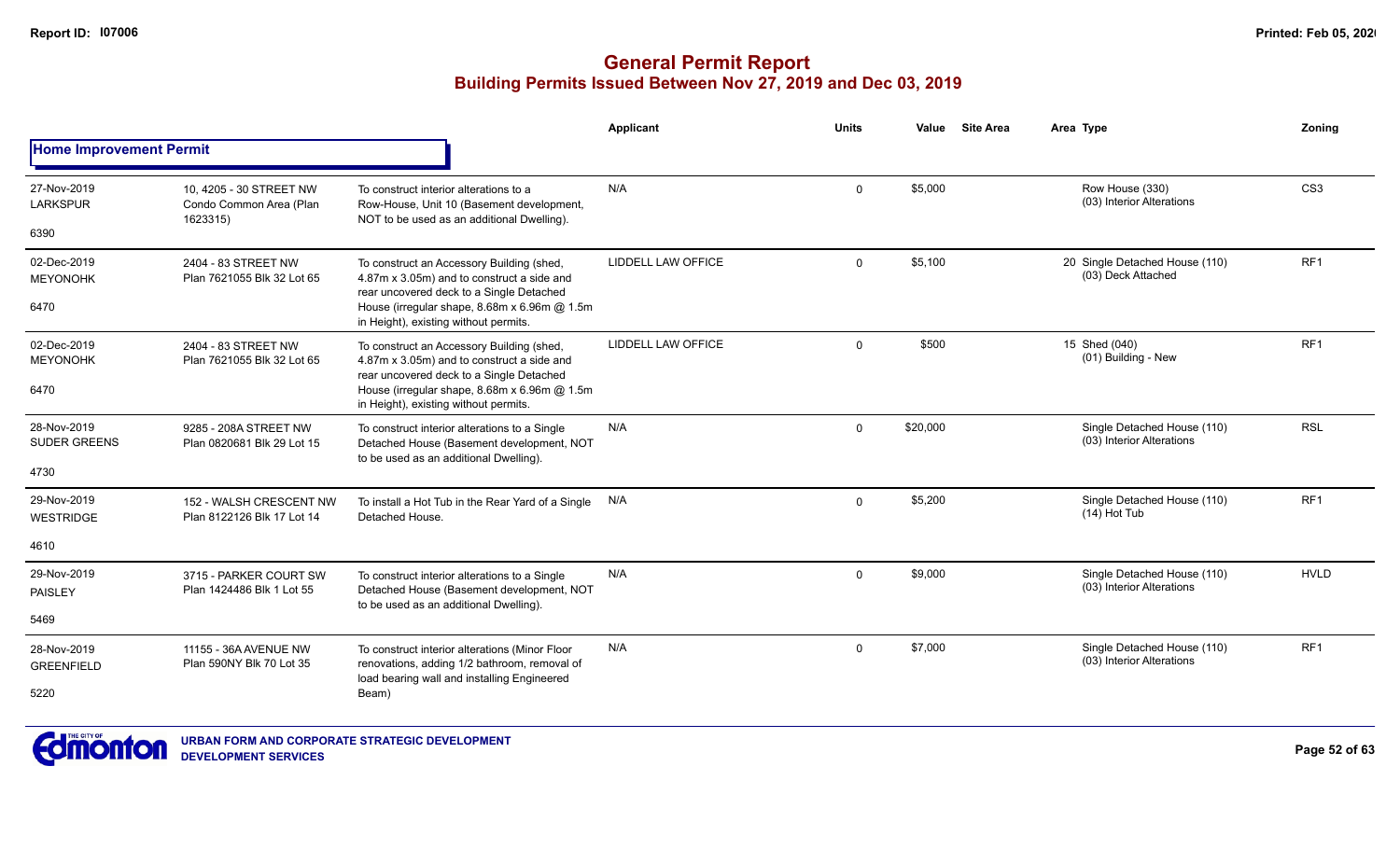|                                               |                                                                           |                                                                                                                                                                                                          | Applicant                    | <b>Units</b> | Value    | <b>Site Area</b> | Area Type                                                | <b>Zoning</b>   |
|-----------------------------------------------|---------------------------------------------------------------------------|----------------------------------------------------------------------------------------------------------------------------------------------------------------------------------------------------------|------------------------------|--------------|----------|------------------|----------------------------------------------------------|-----------------|
| <b>Home Improvement Permit</b>                |                                                                           |                                                                                                                                                                                                          |                              |              |          |                  |                                                          |                 |
| 02-Dec-2019<br><b>DESROCHERS AREA</b><br>5463 | 239 - DESROCHERS<br><b>BOULEVARD SW</b><br>Plan 1822690 Blk 7 Lot 6       | To construct interior alterations to a<br>Row-Housing unit (Basement development,<br>NOT to be used as an additional Dwelling, 1<br>Bedroom, 1 Mech Room, 1 Bathroom, 1 Family<br>Room, 1 Storage Room). | PACESETTER HOMES LTD         | $\Omega$     | \$25,600 |                  | Row House (330)<br>(03) Interior Alterations             | RF <sub>5</sub> |
| 03-Dec-2019<br><b>CHARLESWORTH</b><br>6661    | 176 - CHARLESWORTH DRIVE<br>SW<br>Plan 1922728 Blk 13 Lot 4               | To construct an Accessory Building (detached<br>Garage 6.10m x 6.10m).                                                                                                                                   | JAYMAN MASTERBUILT INC       | $\Omega$     | \$6,000  |                  | 37 Detached Garage (010)<br>(01) Building - New          | <b>RMD</b>      |
| 02-Dec-2019<br><b>INGLEWOOD</b><br>3240       | 11338 - 126 STREET NW<br>Plan 1524210 Blk 18 Lot 8A                       | To construct interior alterations to a Single<br>Detached House (Basement development, NOT<br>to be used as an additional Dwelling).                                                                     | <b>REVINGTON RENOVATIONS</b> | $\Omega$     | \$48,100 |                  | Single Detached House (110)<br>(03) Interior Alterations | RF3             |
| 02-Dec-2019<br><b>RIVERDALE</b><br>1210       | 10010 - 93 STREET NW<br>Plan 1521795 Blk 2 Lot 1                          | To construct exterior alterations to a Single<br>Detached House (Pergola on roof terrace,<br>$3.05m \times 3.65m$ ).                                                                                     | N/A                          | $\Omega$     |          |                  | Single Detached House (110)<br>(02) Addition             | RF <sub>2</sub> |
| 28-Nov-2019<br><b>SCHONSEE</b><br>2700        | 7806 - 168A AVENUE NW<br>Plan 0423131 Blk 2 Lot 11                        | To construct interior alterations to a Single<br>Detached House (Basement development w/<br>wetbar. NOT to be used as an additional<br>Dwelling).                                                        | PERMIT MASTERS               | $\Omega$     | \$49,000 |                  | Single Detached House (110)<br>(03) Interior Alterations | RF <sub>1</sub> |
| 27-Nov-2019<br><b>DELWOOD</b><br>2230         | 7319 - 132A AVENUE NW<br>Plan 6338MC Blk 14 Lot 36                        | To construct a rear uncovered deck to a Single<br>Detached House, existing without permits<br>(4.90m x 4.35m @ 0.96m in Height).                                                                         | N/A                          | $\Omega$     | \$5.400  |                  | 21 Single Detached House (110)<br>(03) Deck Attached     | RF1             |
| 03-Dec-2019<br><b>EKOTA</b><br>6200           | 7258 - MILL WOODS ROAD<br>SOUTH NW<br>Condo Common Area (Plan<br>7921815) | To construct interior alterations to a Row<br>Housing unit (Basement development, NOT to<br>be used as an additional Dwelling).                                                                          | N/A                          | $\mathbf{0}$ | \$4,000  |                  | Row House (330)<br>(03) Interior Alterations             | RF <sub>5</sub> |

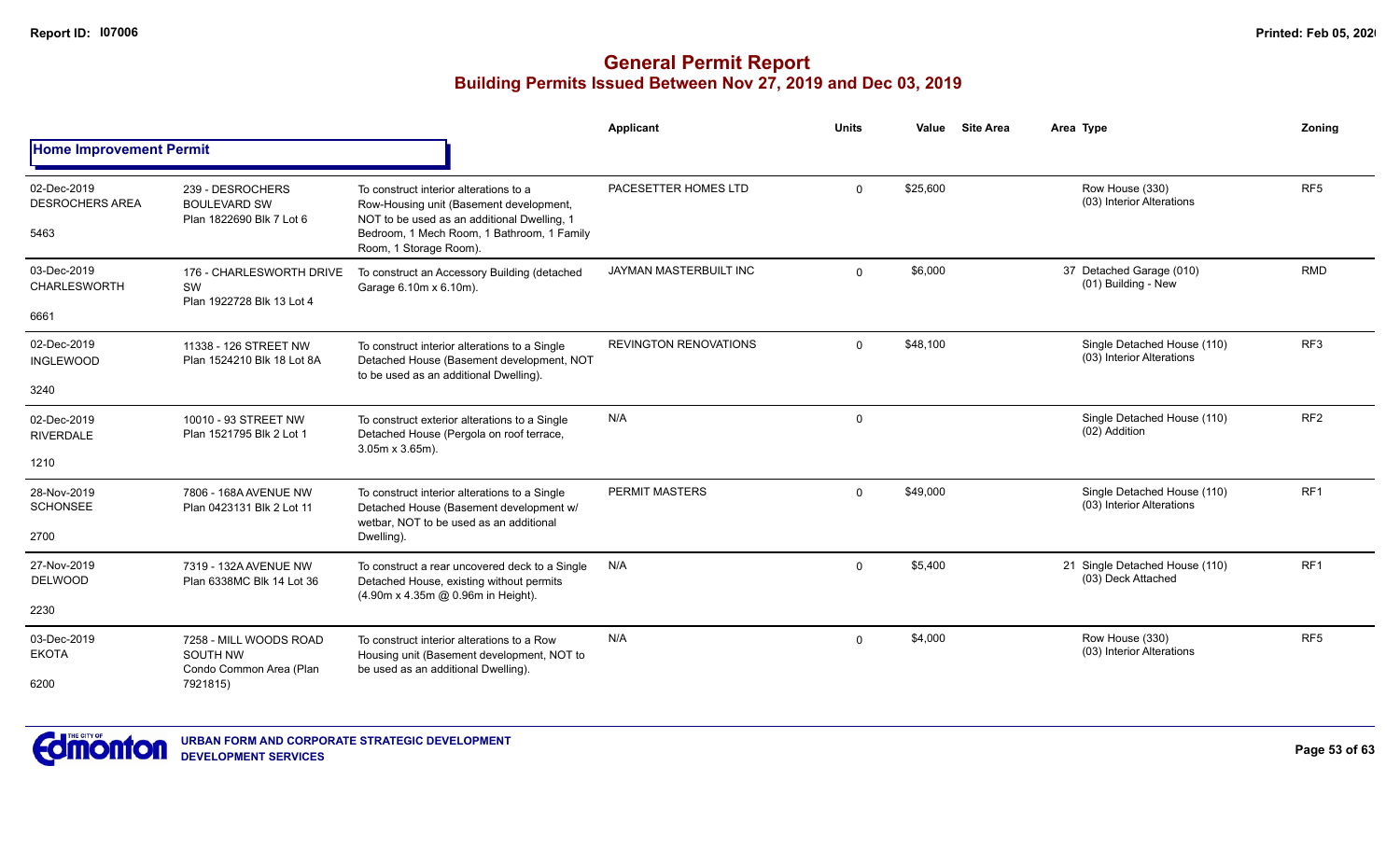|                                                 |                                                      |                                                                                                                                                                                                                                                                        | Applicant                      | <b>Units</b> | Value    | <b>Site Area</b> | Area Type                                                | Zoning          |
|-------------------------------------------------|------------------------------------------------------|------------------------------------------------------------------------------------------------------------------------------------------------------------------------------------------------------------------------------------------------------------------------|--------------------------------|--------------|----------|------------------|----------------------------------------------------------|-----------------|
| <b>Home Improvement Permit</b>                  |                                                      |                                                                                                                                                                                                                                                                        |                                |              |          |                  |                                                          |                 |
| 03-Dec-2019<br><b>OTTEWELL</b><br>6550          | 9208 - 62 STREET NW<br>Plan 2862MC Blk 32 Lot 55     | To construct interior alterations (Basement<br>development, NOT to be used as an additional<br>Dwelling), taking out 3 walls in the main floor<br>and replace by a beam to open a living room.<br>Changing the closet in the master bedroom to a<br>en suite bathroom. | N/A                            | $\mathbf 0$  | \$10,000 |                  | Single Detached House (110)<br>(03) Interior Alterations | RF <sub>1</sub> |
| 28-Nov-2019<br><b>RAPPERSWILL</b><br>3370       | 17419 - 121 STREET NW<br>Plan 1425124 Blk 107 Lot 12 | To construct interior alterations to a Single<br>Detached House (Basement development, NOT<br>to be used as an additional Dwelling) (2<br>bedrooms, 1 bathroom, mechanical room).                                                                                      | N/A                            | $\Omega$     | \$25,000 |                  | Single Detached House (110)<br>(03) Interior Alterations | <b>RSL</b>      |
| 28-Nov-2019<br><b>TERWILLEGAR TOWNE</b><br>5640 | 108 - TEGLER GATE NW<br>Plan 0022847 Blk 72 Lot 3    | To construct a rear uncovered deck on a Single<br>Detached House, existing without permits<br>(6.10m x 3.67m @ 0.82m in Height).                                                                                                                                       | N/A                            | $\mathbf 0$  | \$5,600  |                  | 22 Single Detached House (110)<br>(03) Deck Attached     | RF <sub>1</sub> |
| 03-Dec-2019<br><b>QUEEN ALEXANDRA</b><br>5330   | 7208 - 105A STREET NW<br>Plan 1870P Blk 49 Lot 12    | To demolish a Single Detached House and<br>detached Garage.                                                                                                                                                                                                            | OGGI INC O/A OGGI HOMES, MARIO | $\Omega$     | \$3,400  |                  | Detached Garage(010)<br>(99) Demolition                  | RF <sub>3</sub> |
| 03-Dec-2019<br><b>QUEEN ALEXANDRA</b><br>5330   | 7208 - 105A STREET NW<br>Plan 1870P Blk 49 Lot 12    | To demolish a Single Detached House and<br>detached Garage.                                                                                                                                                                                                            | OGGI INC O/A OGGI HOMES, MARIO | $-1$         | \$6,500  |                  | Single Detached House (110)<br>(99) Demolition           | RF <sub>3</sub> |
| 28-Nov-2019<br><b>GRIESBACH</b><br>3111         | 4238 - VETERANS WAY NW<br>Plan 1623027 Blk 16 Lot 11 | To install a Renewable Energy Device On a<br>Single Detached House (26 Solar PhotoVoltaic<br>(PV) Panel(s) on the Roof).                                                                                                                                               | <b>VIRTUOSO ENERGY</b>         | $\mathbf 0$  | \$0      |                  | Single Detached House (110)<br>(03) Exterior Alterations | <b>GLG</b>      |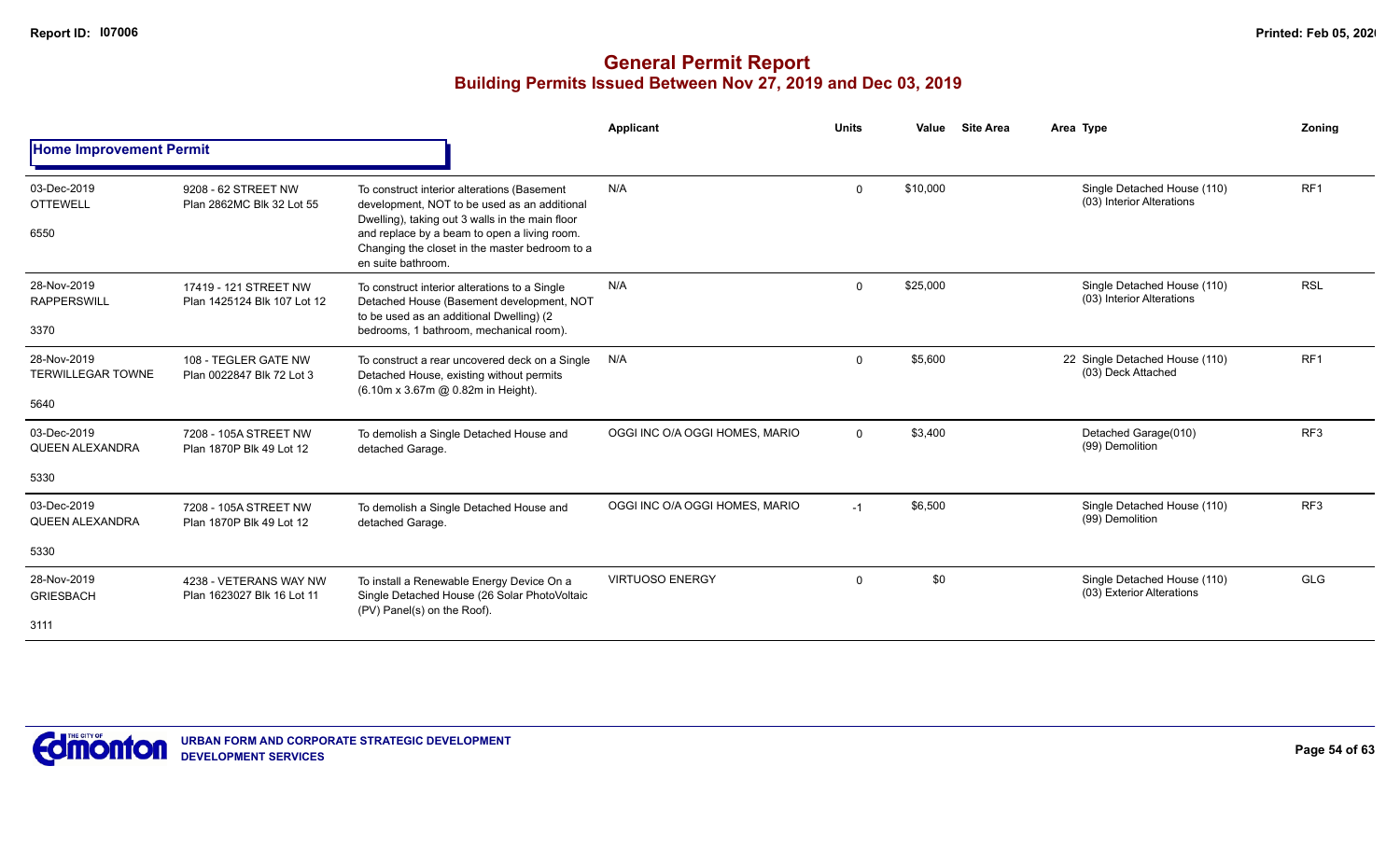# **General Permit Report Building Permits Issued Between Nov 27, 2019 and Dec 03, 2019**

|                                               |                                                         |                                                                                                                                                                                                                    | Applicant                    | <b>Units</b> | Value    | <b>Site Area</b> | Area Type                                                | Zoning          |
|-----------------------------------------------|---------------------------------------------------------|--------------------------------------------------------------------------------------------------------------------------------------------------------------------------------------------------------------------|------------------------------|--------------|----------|------------------|----------------------------------------------------------|-----------------|
| <b>Home Improvement Permit</b>                |                                                         |                                                                                                                                                                                                                    |                              |              |          |                  |                                                          |                 |
| 27-Nov-2019<br><b>HADDOW</b><br>5610          | 1610 - HECTOR ROAD NW<br>Plan 0023111 Blk 15 Lot 20     | To construct interior alterations (Basement<br>development, NOT to be used as an additional<br>Dwelling) (1 Bedroom, 1 Bedroom/ Art Room, 1<br>Bathroom, Theater, Workout, Cold Room,<br>Storage, and Mech. Room). | N/A                          | $\Omega$     | \$20,000 |                  | Single Detached House (110)<br>(03) Interior Alterations | RF <sub>1</sub> |
| 28-Nov-2019<br><b>MCCONACHIE AREA</b><br>2521 | 17817 - 62A STREET NW<br>Plan 1823225 Blk 21 Lot 91     | To construct a rear uncovered deck to a Single<br>Detached House (3.35m x 3.05m @ 0.66m in<br>Height).                                                                                                             | STERLING HOMES EDMONTON LTD. | $\Omega$     | \$2,600  |                  | 10 Single Detached House (110)<br>(03) Deck Attached     | <b>RSL</b>      |
| 27-Nov-2019<br>CALDER                         | 12830 - 120 STREET NW<br>Plan 7821976 Blk 2 Lots 7A, 7B | To demolish a Shed.                                                                                                                                                                                                | N/A                          | $\mathbf 0$  | \$3,400  |                  | <b>Other Accessory Building</b><br>(99) Demolition       | RF <sub>2</sub> |
| 3070                                          |                                                         |                                                                                                                                                                                                                    |                              |              |          |                  |                                                          |                 |
| 28-Nov-2019<br>WESTMOUNT<br>3440              | 10806 - 128 STREET NW<br>Plan 1920111 Blk 23 Lot 1B     | To install a Renewable Energy Device On a<br>Single Detached House (24 Solar PhotoVoltaic<br>(PV) Panel(s) on the Roof).                                                                                           | <b>SKYFIRE ENERGY</b>        | $\Omega$     | \$0      |                  | Single Detached House (110)<br>(03) Exterior Alterations | RF <sub>1</sub> |
| 29-Nov-2019<br><b>WINDERMERE</b><br>5570      | 1030 - WALKOWSKI PLACE NW<br>Plan 1521674 Blk 6 Lot 97  | To construct interior alterations to a Single<br>Detached House (Basement development, NOT<br>to be used as an additional Dwelling). 1<br>BEDROOM, 1 BATHROOM                                                      | <b>MIKITECTURE</b>           | $\Omega$     | \$10,000 |                  | Single Detached House (110)<br>(03) Interior Alterations | <b>RSL</b>      |
| 28-Nov-2019<br>PARKALLEN<br>5310              | 11215 - 71 AVENUE NW<br>Plan 2503HW Blk 18 Lot 39       | To install a Renewable Energy Device (9 solar<br>PV panels) on a roof of an existing Accessory<br>Building (rear detached Garage).                                                                                 | KUBY RENEWABLE ENERGY LTD    | $\Omega$     | \$0      |                  | Single Detached House (110)<br>(03) Exterior Alterations | RF <sub>1</sub> |
| 27-Nov-2019<br><b>WESTBROOK ESTATES</b>       | 56 - WESTBROOK DRIVE NW<br>Plan 4160MC Blk 2 Lot 28     | To demolish a Single Detached House.                                                                                                                                                                               | <b>AVANTI HOMES INC</b>      | $\Omega$     | \$3,400  |                  | Detached Garage(010)<br>(99) Demolition                  | RF <sub>1</sub> |

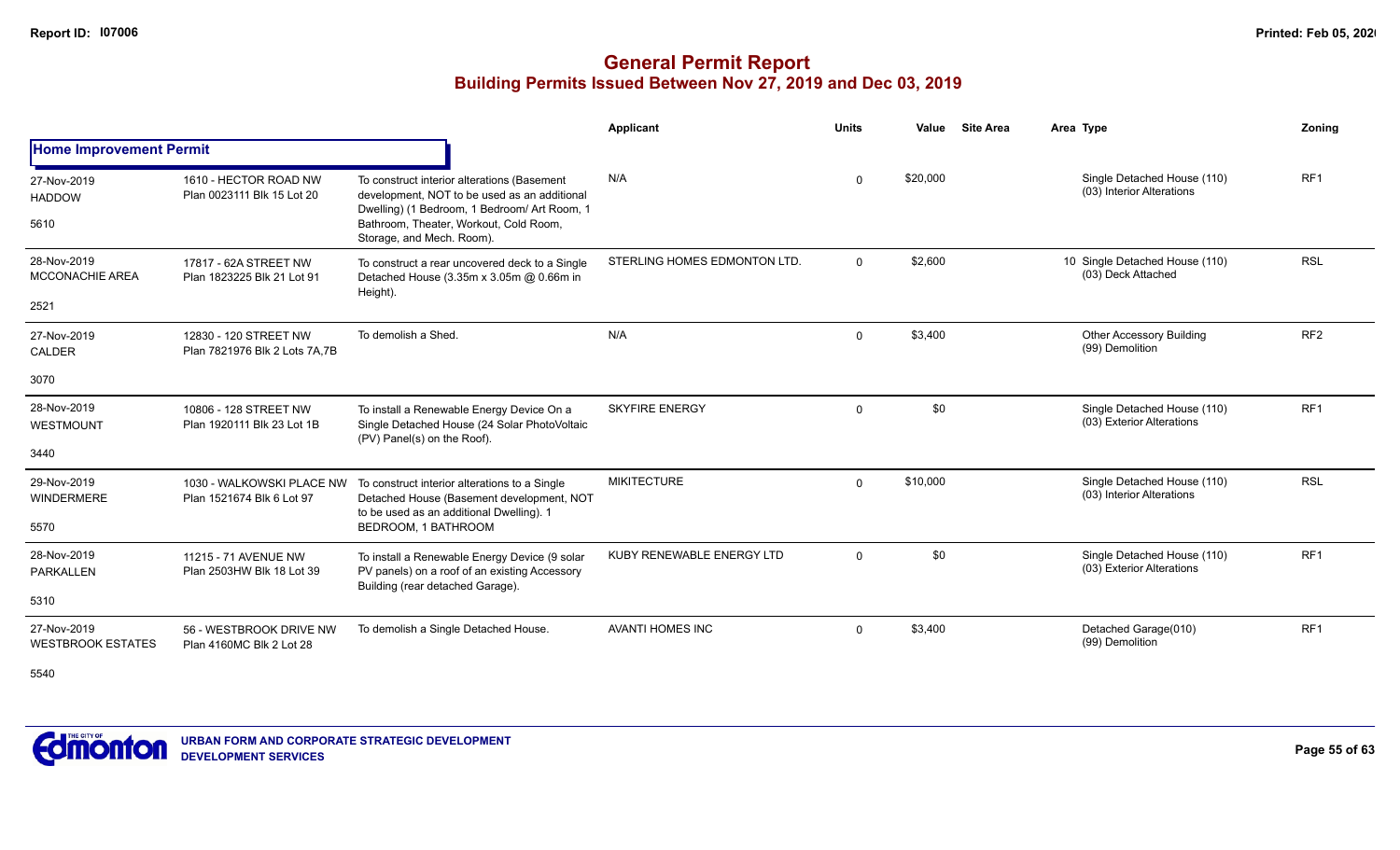|                                           |                                                     |                                                                                                                                                                      | <b>Applicant</b>              | <b>Units</b> | Value   | <b>Site Area</b> | Area Type                                                | Zonina          |
|-------------------------------------------|-----------------------------------------------------|----------------------------------------------------------------------------------------------------------------------------------------------------------------------|-------------------------------|--------------|---------|------------------|----------------------------------------------------------|-----------------|
| <b>Home Improvement Permit</b>            |                                                     |                                                                                                                                                                      |                               |              |         |                  |                                                          |                 |
| 27-Nov-2019<br><b>WESTBROOK ESTATES</b>   | 56 - WESTBROOK DRIVE NW<br>Plan 4160MC Blk 2 Lot 28 | To demolish a Single Detached House.                                                                                                                                 | <b>AVANTI HOMES INC</b>       | $-1$         | \$6,500 |                  | Single Detached House (110)<br>(99) Demolition           | RF <sub>1</sub> |
| 5540                                      |                                                     |                                                                                                                                                                      |                               |              |         |                  |                                                          |                 |
| 28-Nov-2019<br><b>PRINCE RUPERT</b>       | 11602 - 111 AVENUE NW                               | To install a Renewable Energy Device On a<br>Plan 3453HW Blk 18A Lots 74-75 House (24 Solar PhotoVoltaic (PV) Panel(s) on<br>the Roof) and on an Accessory Building, | POLARON SOLARTECH CORP        | $\mathbf 0$  | \$0     |                  | Semi-Detached House (210)<br>(03) Exterior Alterations   | RF4             |
| 1170                                      |                                                     | Garage (28 Solar PhotoVoltaic (PV) Panel(s) on<br>the Roof)                                                                                                          |                               |              |         |                  |                                                          |                 |
| 27-Nov-2019<br><b>ROSENTHAL</b>           | 8820 - 217 STREET NW<br>Plan 1225099 Blk 5 Lot 2    | To construct interior alterations to a Single<br>Detached House (Basement development, NOT<br>to be used as an additional Dwelling) (2                               | N/A                           | $\mathbf 0$  | \$5,000 |                  | Single Detached House (110)<br>(03) Interior Alterations | <b>RSL</b>      |
| 4750                                      |                                                     | Bedroom, 1 Bath, Living Room, Storage, Utility<br>Room, NO Wet bar or kitchen).                                                                                      |                               |              |         |                  |                                                          |                 |
| 28-Nov-2019<br><b>WOODCROFT</b>           | 13428 - 117A AVENUE NW<br>Plan 732KS Blk 3 Lot 13   | To construct an Accessory Building (detached<br>Garage 7.31m x 6.70m).                                                                                               | CEDAR SPRING CONSTRUCTION LTD | $\mathbf 0$  | \$7,900 |                  | 49 Detached Garage (010)<br>(01) Building - New          | RF <sub>1</sub> |
| 3450                                      |                                                     |                                                                                                                                                                      |                               |              |         |                  |                                                          |                 |
| 28-Nov-2019<br><b>BATURYN</b>             | 16736 - 110 STREET NW<br>Plan 7620264 Blk 13 Lot 7  | To install a Renewable Energy Device (28 solar<br>photovoltaic (PV) panels) on the roof of a<br>Single Detached House.                                               | KUBY RENEWABLE ENERGY LTD     | $\mathbf{0}$ | \$0     |                  | Single Detached House (110)<br>(03) Exterior Alterations | RF <sub>1</sub> |
| 3030                                      |                                                     |                                                                                                                                                                      |                               |              |         |                  |                                                          |                 |
| 27-Nov-2019<br><b>GLENRIDDING HEIGHTS</b> | 1023 - 158 STREET SW<br>Plan 1224939 Blk 5 Lot 29   | To construct interior alterations to a Single<br>Detached House (Basement development, NOT<br>to be used as an additional Dwelling), (1                              | N/A                           | $\Omega$     | \$5,000 |                  | Single Detached House (110)<br>(03) Interior Alterations | <b>RSL</b>      |
| 5578                                      |                                                     | bedroom, 1 bathroom, living room, NO wet bar<br>or kitchen).                                                                                                         |                               |              |         |                  |                                                          |                 |

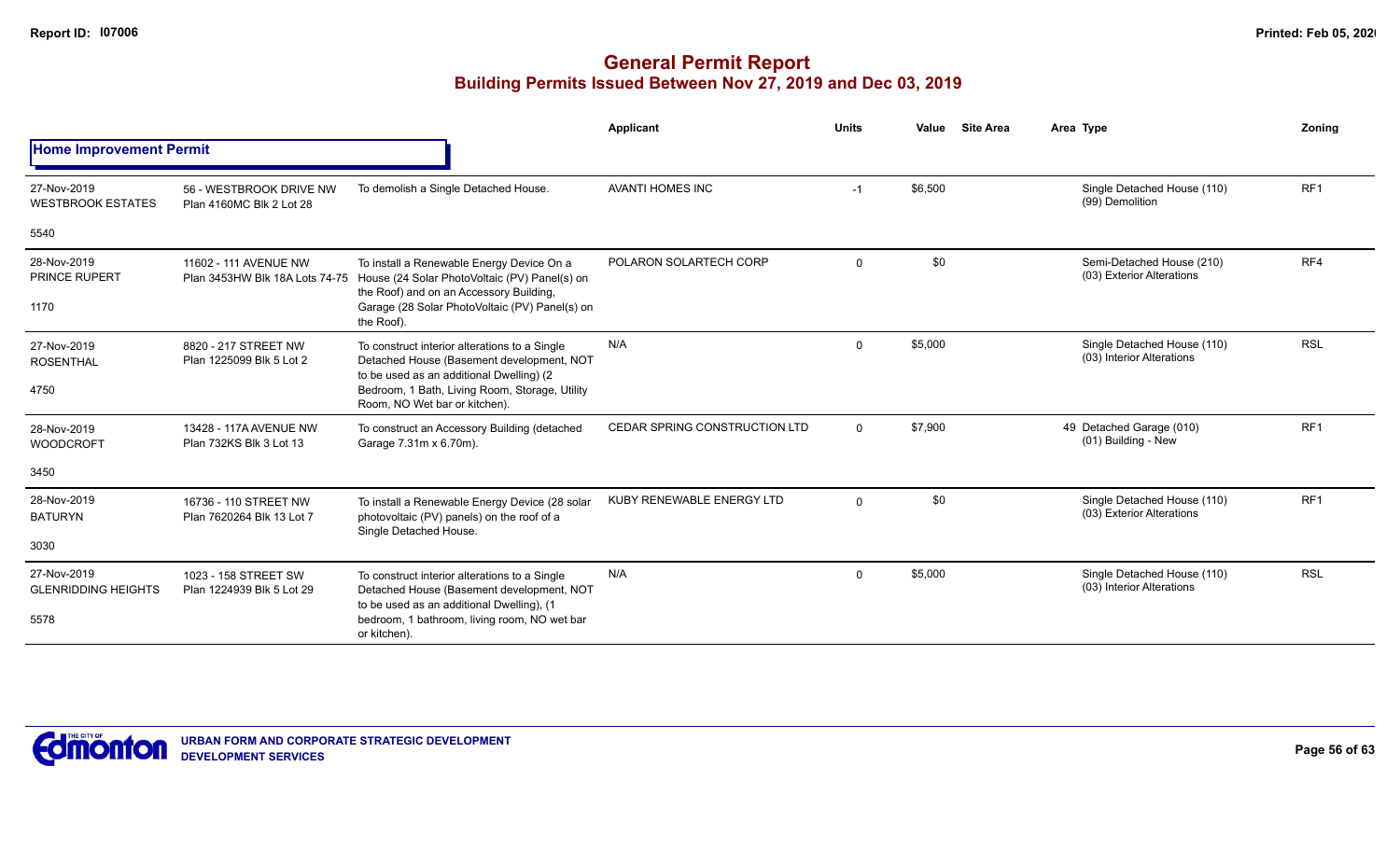|                                                            |                                                       |                                                                                                                                                                                                                 | Applicant                             | <b>Units</b> | Value    | <b>Site Area</b> | Area Type                                                | Zoning          |
|------------------------------------------------------------|-------------------------------------------------------|-----------------------------------------------------------------------------------------------------------------------------------------------------------------------------------------------------------------|---------------------------------------|--------------|----------|------------------|----------------------------------------------------------|-----------------|
| <b>Home Improvement Permit</b>                             |                                                       |                                                                                                                                                                                                                 |                                       |              |          |                  |                                                          |                 |
| 29-Nov-2019<br>THE ORCHARDS AT<br><b>ELLERSLIE</b><br>6216 | 8016 - ORCHARDS GREEN SW<br>Plan 1723624 Blk 23 Lot 8 | To construct interior alterations to a Single<br>Detached House (Basement development, NOT<br>to be used as an additional Dwelling), (1<br>bedroom, 1 bathroom, rec room, craftroom, NO<br>wet bar or kitchen). | N/A                                   | $\Omega$     | \$10,000 |                  | Single Detached House (110)<br>(03) Interior Alterations | <b>RMD</b>      |
| 02-Dec-2019<br><b>WINDERMERE</b><br>5570                   | 1003 - 173 STREET SW<br>Plan 1120537 Blk 1 Lot 7      | To construct interior alterations to a Single<br>Detached House (Basement development, NOT<br>to be used as an additional Dwelling, 1 Open<br>Area, 1 Bathroom, 1 Utility Room, 1 Office.).                     | N/A                                   | $\Omega$     | \$12,500 |                  | Single Detached House (110)<br>(03) Interior Alterations | <b>RSL</b>      |
| 28-Nov-2019<br><b>RITCHIE</b><br>6610                      | 9743 - 73 AVENUE NW<br>Plan 1720351 Blk 8 Lot 4C      | To install a Renewable Energy Device On a<br>House (20 Solar PhotoVoltaic (PV) Panel(s) on<br>the Roof) and on an Accessory Building,<br>Garage (4 Solar PhotoVoltaic (PV) Panel(s) on<br>the Roof).            | KUBY RENEWABLE ENERGY LTD             | $\Omega$     | \$0      |                  | Single Detached House (110)<br>(03) Exterior Alterations | RF <sub>3</sub> |
| 28-Nov-2019<br><b>GRAYDON HILL</b><br>5468                 | Plan 1723470 Blk 8 Lot 20                             | 1683 - GRAYDON HILL LINK SW To construct an Accessory Building (detached<br>Garage, 5.49m x 6.10m).                                                                                                             | STERLING HOMES EDMONTON LTD.          | $\Omega$     | \$5,400  |                  | 33 Detached Garage (010)<br>(01) Building - New          | GHLD            |
| 27-Nov-2019<br><b>HADDOW</b><br>5610                       | 1753 - HASWELL COVE NW<br>Plan 0022859 Blk 13 Lot 15  | To construct interior alterations to a Single<br>Detached House (Modifications to interior walls<br>and layout of the ensuite).                                                                                 | FRESH CARPENTRY & CONTRACTING<br>INC. | $\Omega$     | \$34,000 |                  | Single Detached House (110)<br>(03) Interior Alterations | RF <sub>1</sub> |
| 28-Nov-2019<br><b>INGLEWOOD</b><br>3240                    | 11144 - 129 STREET NW<br>Plan 1221316 Blk 13 Lot 9A   | To construct a rear uncovered deck to a<br>Semi-Detached House (5.20m x 3.19m @ 0.86m<br>in Height).                                                                                                            | N/A                                   | $\Omega$     | \$4,200  |                  | 17 Semi-Detached House (210)<br>(03) Deck Attached       | RF <sub>3</sub> |
| 27-Nov-2019<br><b>TRUMPETER AREA</b><br>4471               | 12907 - 202 STREET NW<br>Plan 0941729 Blk 4 Lot 2     | To construct interior alterations to a Single<br>Detached House (Basement development, NOT<br>to be used as an additional Dwelling) (1 Bed, 1<br>Bath, Living Room, Game Room, with NO<br>Kitchen or Wet bar).  | N/A                                   | $\Omega$     | \$10,000 |                  | Single Detached House (110)<br>(03) Interior Alterations | <b>RSL</b>      |

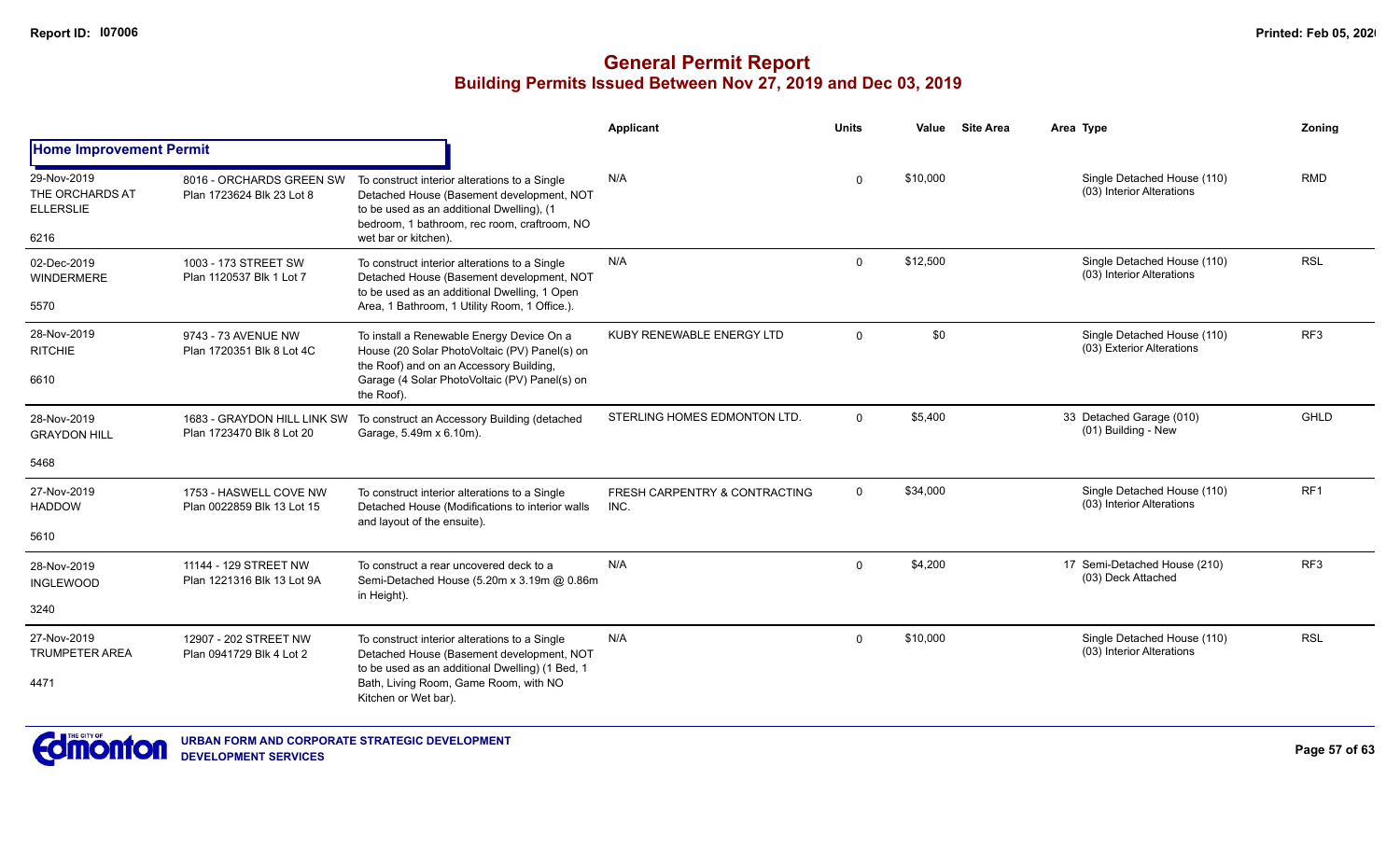|                                                    |                                                         |                                                                                                                             | Applicant                 | <b>Units</b> | Value    | <b>Site Area</b> | Area Type                                                | Zonina          |
|----------------------------------------------------|---------------------------------------------------------|-----------------------------------------------------------------------------------------------------------------------------|---------------------------|--------------|----------|------------------|----------------------------------------------------------|-----------------|
| <b>Home Improvement Permit</b>                     |                                                         |                                                                                                                             |                           |              |          |                  |                                                          |                 |
| 29-Nov-2019<br>THE ORCHARDS AT<br><b>ELLERSLIE</b> | 8026 - ORCHARDS GREEN SW<br>Plan 1723624 Blk 23 Lot 13  | To construct an Accessory Building (detached<br>Garage 5.49m x 6.71m).                                                      | ROHIT COMMUNITIES INC     | $\Omega$     | \$5,900  |                  | 37 Detached Garage (010)<br>(01) Building - New          | <b>RMD</b>      |
| 6216                                               |                                                         |                                                                                                                             |                           |              |          |                  |                                                          |                 |
| 28-Nov-2019<br><b>CHAPPELLE AREA</b>               | 7538 - CREIGHTON PLACE SW<br>Plan 1723183 Blk 10 Lot 85 | To construct a rear uncovered deck to a<br>Semi-Detached House (3.05m x 3.05m @ 0.61m<br>in Height).                        | <b>KIRKLAND HOMES LTD</b> | $\Omega$     | \$2,300  |                  | 9 Semi-Detached House (210)<br>(03) Deck Attached        | <b>RMD</b>      |
| 5462                                               |                                                         |                                                                                                                             |                           |              |          |                  |                                                          |                 |
| 27-Nov-2019<br><b>ROSENTHAL</b>                    | 8164 - 226 STREET NW<br>Plan 1723497 Blk 26 Lot 5       | To construct interior alterations to a Single<br>Detached House (Basement development, NOT                                  | PACESETTER HOMES LTD      | $\Omega$     | \$28,800 |                  | Single Detached House (110)<br>(03) Interior Alterations | <b>RMD</b>      |
| 4750                                               |                                                         | to be used as an additional Dwelling), (1<br>bedroom, 1 bathroom, 1 family room, 1 storage<br>room, NO wet bar or kitchen). |                           |              |          |                  |                                                          |                 |
| 02-Dec-2019<br>LAUREL                              | 1868 - 32 STREET NW<br>Plan 1125296 Blk 14 Lot 32       | To construct interior alterations to a Single<br>Detached House (Basement development, NOT                                  | N/A                       | $\Omega$     | \$3,000  |                  | Single Detached House (110)<br>(03) Interior Alterations | <b>RPL</b>      |
| 6444                                               |                                                         | to be used as an additional Dwelling, Bathroom<br>Only).                                                                    |                           |              |          |                  |                                                          |                 |
| 27-Nov-2019<br><b>HOLLICK-KENYON</b>               | 5318 - 165 AVENUE NW<br>Plan 1023042 Blk 63 Lot 16B     | To construct interior alterations to a<br>Semi-detached House (Basement development,                                        | N/A                       | $\Omega$     | \$10,000 |                  | Semi-Detached House (210)<br>(03) Interior Alterations   | RF4             |
| 2340                                               |                                                         | NOT to be used as an additional Dwelling) (1<br>bed, 1 bath, Rec Room, NO Kitchen or Wet Bar).                              |                           |              |          |                  |                                                          |                 |
| 28-Nov-2019<br><b>LAUDERDALE</b>                   | 10508 - 128 AVENUE NW<br>Plan 615KS Blk 2 Lot 31        | To construct interior alterations to a Single<br>Detached House (Basement development, NOT                                  | CERTIFIED CONTRACTING     | $\Omega$     | \$22,800 |                  | Single Detached House (110)<br>(03) Interior Alterations | RF <sub>1</sub> |
| 3260                                               |                                                         | to be used as an additional Dwelling) (1<br>bedroom, 1 bathroom, mechanical room).                                          |                           |              |          |                  |                                                          |                 |
| 28-Nov-2019<br><b>CHARLESWORTH</b>                 | 6019 - 5 AVENUE SW<br>Plan 0626087 Blk 8 Lot 8          | To construct interior alterations to a Single<br>Detached House (Basement development, NOT                                  | N/A                       | $\Omega$     | \$3,000  |                  | Single Detached House (110)<br>(03) Interior Alterations | <b>RSL</b>      |
| 6661                                               |                                                         | to be used as an additional Dwelling) (1<br>bedroom, 1 bathroom, mechanical room).                                          |                           |              |          |                  |                                                          |                 |

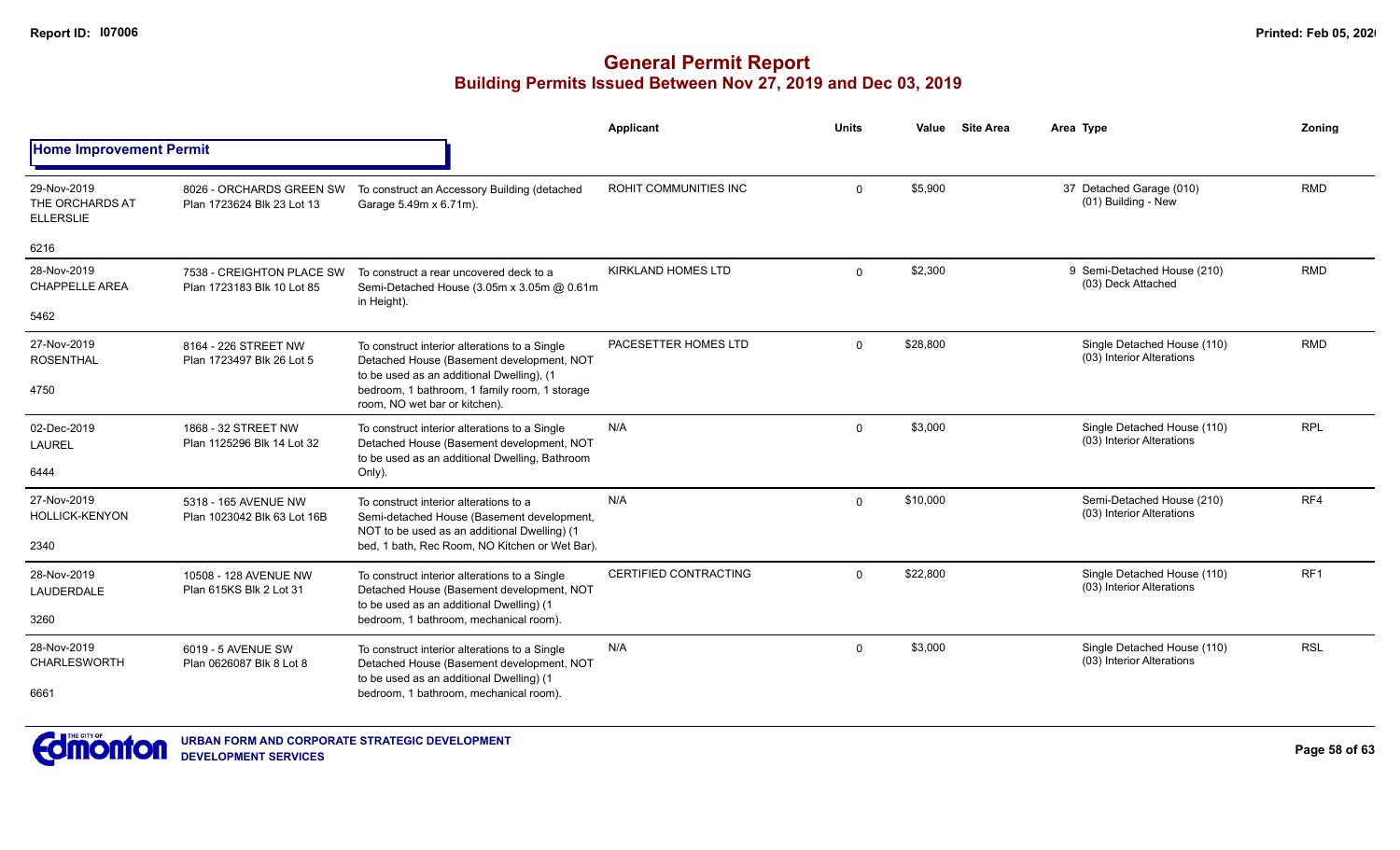|                                       |                                                        |                                                                                                                                                                  | Applicant                                 | <b>Units</b> | Value    | <b>Site Area</b> | Area Type                                                | Zoning          |
|---------------------------------------|--------------------------------------------------------|------------------------------------------------------------------------------------------------------------------------------------------------------------------|-------------------------------------------|--------------|----------|------------------|----------------------------------------------------------|-----------------|
| <b>Home Improvement Permit</b>        |                                                        |                                                                                                                                                                  |                                           |              |          |                  |                                                          |                 |
| 28-Nov-2019<br><b>WILD ROSE</b>       | 405 - WILLIAMS COURT NW<br>Plan 9925725 Blk 49 Lot 47  | To install a Renewable Energy Device On a<br>House (32 Solar PhotoVoltaic (PV) Panel(s) on<br>the Roof).                                                         | KUBY RENEWABLE ENERGY LTD                 | $\Omega$     | \$0      |                  | Single Detached House (110)<br>(03) Exterior Alterations | RF <sub>1</sub> |
| 6790                                  |                                                        |                                                                                                                                                                  |                                           |              |          |                  |                                                          |                 |
| 28-Nov-2019<br><b>ALLARD</b>          | 4737 - ALWOOD BEND SW<br>Plan 1823179 Blk 19 Lot 17    | To install a Renewable Energy Device On a<br>House (16 Solar PhotoVoltaic (PV) Panel(s) on<br>the Roof).                                                         | KUBY RENEWABLE ENERGY LTD                 | $\mathbf 0$  | \$0      |                  | Single Detached House (110)<br>(03) Exterior Alterations | RMD, RMD        |
| 5458                                  |                                                        |                                                                                                                                                                  |                                           |              |          |                  |                                                          |                 |
| 28-Nov-2019<br><b>GRIESBACH</b>       | 4121 - MARTIN AVENUE NW<br>Plan 1125651 Blk 14 Lot 6   | To construct interior alterations to a<br>Semi-Detached House (Basement development,<br>NOT to be used as an additional Dwelling) (1                             | <b>CRR CONSTRUCTION &amp; MAINTENANCE</b> | $\Omega$     | \$11,000 |                  | Semi-Detached House (210)<br>(03) Interior Alterations   | <b>GLG</b>      |
| 3111                                  |                                                        | bathroom, mechanical room).                                                                                                                                      |                                           |              |          |                  |                                                          |                 |
| 28-Nov-2019<br><b>DESROCHERS AREA</b> | Plan 1723529 Blk 10 Lot 30                             | 2075 - DESROCHERS DRIVE SV To construct interior alterations to a<br>Row-House, Unit 2075 (Basement development,<br>NOT to be used as an additional Dwelling) (1 | PACESETTER HOMES LTD                      | $\mathbf 0$  | \$20,500 |                  | Row House (330)<br>(03) Interior Alterations             | RMD, RMD        |
| 5463                                  |                                                        | bathroom, mechanical room).                                                                                                                                      |                                           |              |          |                  |                                                          |                 |
| 02-Dec-2019<br><b>GARIEPY</b>         | 5308 - 174 STREET NW<br>Plan 7823564 Blk 8A Lot 20     | To construct interior alterations to a Single<br>Detached House (Basement development, NOT<br>to be used as an additional Dwelling, 1                            | N/A                                       | $\Omega$     | \$40,000 |                  | Single Detached House (110)<br>(03) Interior Alterations | RF <sub>1</sub> |
| 4160                                  |                                                        | Bedroom, 2 Bathroom, 1 Mech Room, 1 Open<br>Area.).                                                                                                              |                                           |              |          |                  |                                                          |                 |
| 03-Dec-2019<br><b>MALMO PLAINS</b>    | 4808 - 114B STREET NW<br>Plan 5397MC Blk 9 Lots 56-57  | To construct interior alterations to a Single<br>Detached House (Basement development, NOT                                                                       | N/A                                       | $\Omega$     | \$15,000 |                  | Single Detached House (110)<br>(03) Interior Alterations | RF <sub>1</sub> |
| 5280                                  |                                                        | to be used as an additional Dwelling).<br>(1 Living room, 1 Mechanical room, 1 Laundry<br>room, and 1 Washroom)                                                  |                                           |              |          |                  |                                                          |                 |
| 02-Dec-2019<br><b>CHAPPELLE AREA</b>  | 2799 - COUGHLAN GREEN SW<br>Plan 1524683 Blk 16 Lot 33 | To construct interior alterations to a Single<br>Detached House (Basement development, NOT                                                                       | N/A                                       | $\mathbf{0}$ | \$6,000  |                  | Single Detached House (110)<br>(03) Interior Alterations | <b>RPL</b>      |
| 5462                                  |                                                        | to be used as an additional Dwelling, 1<br>Bathroom, 1 Mech Room, 1 Games Room).                                                                                 |                                           |              |          |                  |                                                          |                 |

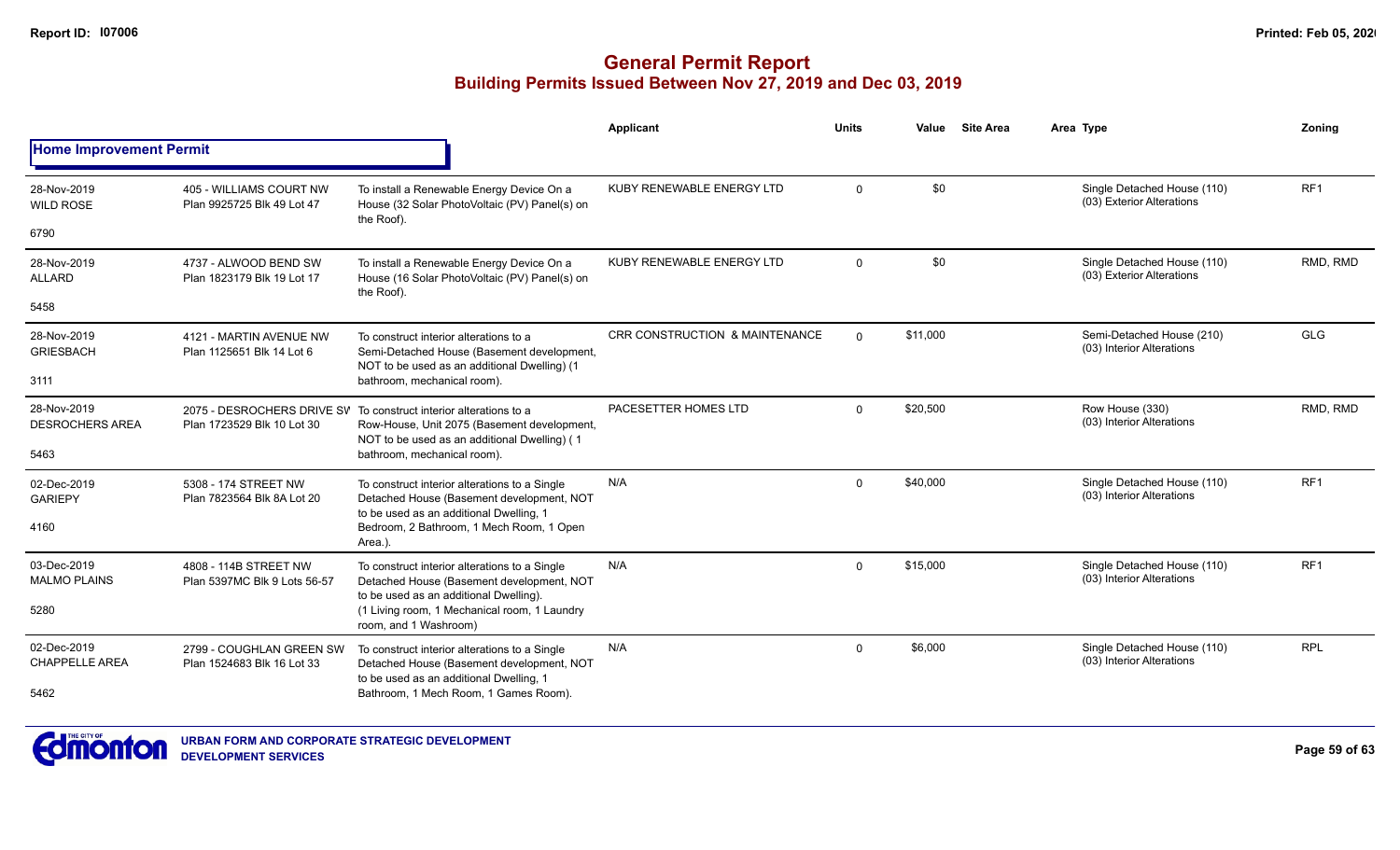|                                               |                                                      |                                                                                                                                                                                                                                                                                                 | <b>Applicant</b>                              | <b>Units</b> | Value    | <b>Site Area</b> | Area Type                                                | Zonina          |
|-----------------------------------------------|------------------------------------------------------|-------------------------------------------------------------------------------------------------------------------------------------------------------------------------------------------------------------------------------------------------------------------------------------------------|-----------------------------------------------|--------------|----------|------------------|----------------------------------------------------------|-----------------|
| <b>Home Improvement Permit</b>                |                                                      |                                                                                                                                                                                                                                                                                                 |                                               |              |          |                  |                                                          |                 |
| 02-Dec-2019<br><b>WINDERMERE</b><br>5570      | 3528 - WATSON POINT SW<br>Plan 1224748 Blk 2 Lot 141 | To construct interior alterations to a Single<br>Detached House (Basement development, NOT<br>to be used as an additional Dwelling), (1 wet<br>bar, 2 bedroom, 1 bathroom, 1 theatre room, 1<br>rec room, 2 utility rooms).                                                                     | N/A                                           | $\Omega$     | \$50,000 |                  | Single Detached House (110)<br>(03) Interior Alterations | <b>RSL</b>      |
| 27-Nov-2019<br>DALY GROVE<br>6150             | 1712 - 38 STREET NW<br>Plan 7823017 Blk 27 Lot 5     | To construct a rear uncovered deck (irregular<br>shaped, 6.50m x 4.96m @ 1.40m in Height) to a<br>Single Detached House, deck exiting without<br>permits.                                                                                                                                       | <b>MAXWELL PROGRESSIVE</b>                    | $\Omega$     | \$8,100  |                  | 32 Single Detached House (110)<br>(03) Deck Attached     | RF1             |
| 27-Nov-2019<br><b>SUMMERSIDE</b><br>6213      | 7215 - 14A AVENUE SW<br>Plan 0525597 Blk 29 Lot 62   | To construct an Accessory Building (detached<br>Garage, 6.10m x 6.71m).                                                                                                                                                                                                                         | STAR CONSTRUCTION & GARAGE DOOI<br><b>LTD</b> | $\mathbf 0$  | \$6,600  |                  | 41 Detached Garage (010)<br>(01) Building - New          | <b>RPL</b>      |
| 27-Nov-2019<br><b>OTTEWELL</b><br>6550        | 6308 - 94A AVENUE NW<br>Plan 2862MC Blk 38 Lot 37    | To construct interior alterations to a Single<br>Detached House (Basement development, NOT<br>to be used as an additional Dwelling) (1 Bed, 1<br>Bath, 1 Den, Living Room, Storage, Laundry and<br>Utility with NO Kitchen/ Wet bar).                                                           | N/A                                           | $\Omega$     | \$20,000 |                  | Single Detached House (110)<br>(03) Interior Alterations | RF <sub>1</sub> |
| 02-Dec-2019<br><b>DESROCHERS AREA</b><br>5463 | 1606 - DAVIDSON GREEN SW<br>Plan 1521497 Blk 2 Lot 4 | To construct interior alterations to a Single<br>Detached House (interior alterations to<br>Basement development, NOT to be used as an<br>additional Dwelling); (To convert the developed<br>storage room to a bedroom. And to finish a<br>bathroom and family room. NO wet bar or<br>kitchen). | N/A                                           | $\Omega$     | \$23,100 |                  | Single Detached House (110)<br>(03) Interior Alterations | <b>RSL</b>      |
| 27-Nov-2019<br>CAVANAGH<br>5467               | 2425 - CASEY LINK SW<br>Plan 1523223 Blk 10 Lot 9    | To construct an Accessory Building (detached<br>Garage, 6.10m x 6.71m).                                                                                                                                                                                                                         | <b>MAXIMIN CARPENTRY</b>                      | $\Omega$     | \$6,600  |                  | 41 Detached Garage (010)<br>(01) Building - New          | <b>RMD</b>      |

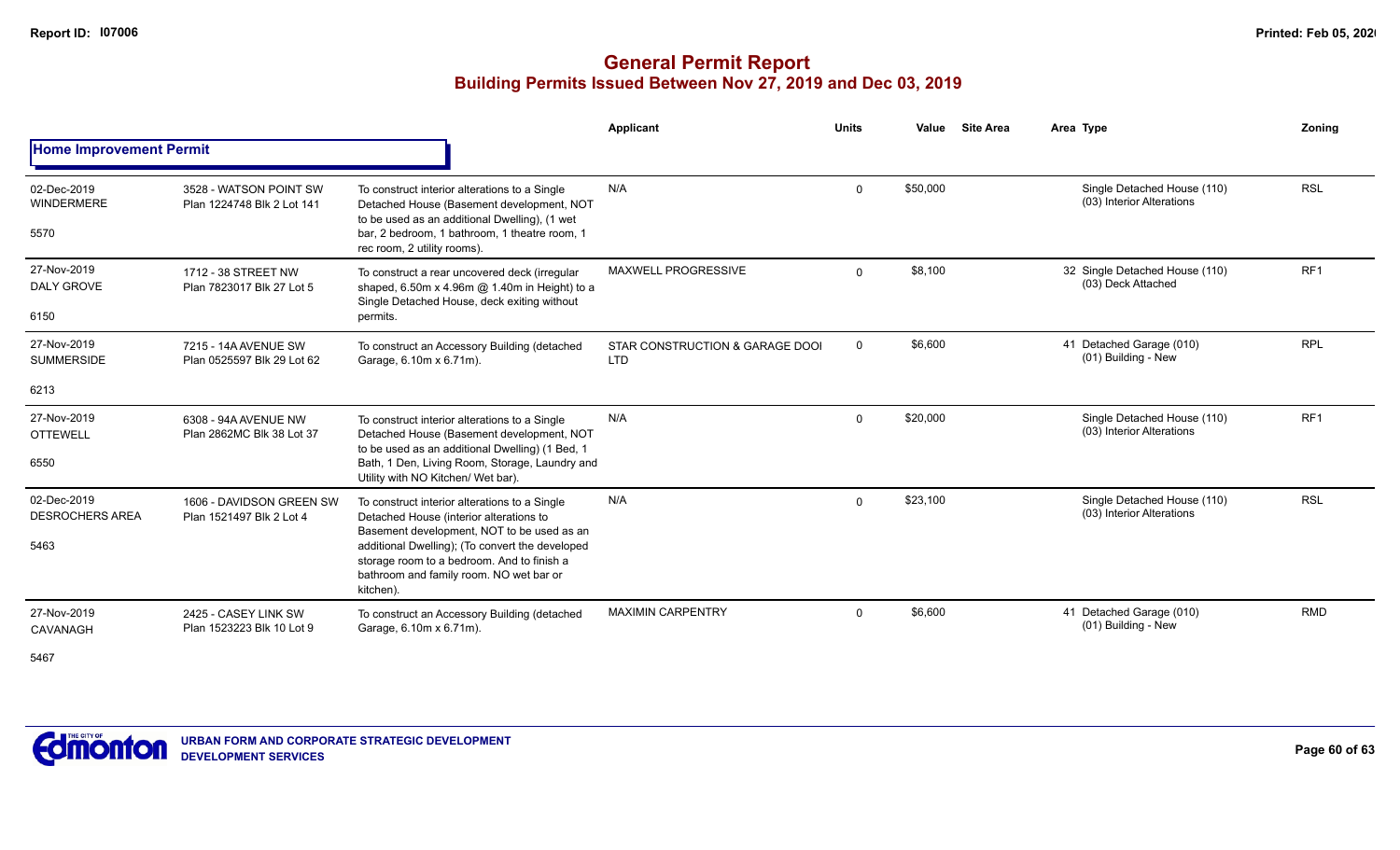|                                          |                                                       |                                                                                                                                                                                                                                                             | Applicant                 | <b>Units</b> | Value    | <b>Site Area</b> | Area Type                                                | Zoning          |
|------------------------------------------|-------------------------------------------------------|-------------------------------------------------------------------------------------------------------------------------------------------------------------------------------------------------------------------------------------------------------------|---------------------------|--------------|----------|------------------|----------------------------------------------------------|-----------------|
| <b>Home Improvement Permit</b>           |                                                       |                                                                                                                                                                                                                                                             |                           |              |          |                  |                                                          |                 |
| 27-Nov-2019<br><b>CARLISLE</b><br>3090   | 11528 - 141 AVENUE NW<br>Plan 7821852 Blk 24 Lot 102  | To construct a rear uncovered deck to a Single<br>Detached House (irregular shape, 5.88m x<br>3.02m @ 0.80m in Height), existing without<br>permits.                                                                                                        | <b>PERMIT MASTERS</b>     | $\Omega$     | \$4,500  |                  | 18 Single Detached House (110)<br>(03) Deck Attached     | RF <sub>1</sub> |
| 28-Nov-2019<br><b>WALKER</b><br>6662     | 6103 - 11 AVENUE SW<br>Plan 0729907 Blk 4 Lot 28      | To construct a rear uncovered 2-tiered deck to<br>a Single Detached House, existing without<br>permits (upper, 8.07m x 2.47m @ 0.90m in<br>Height; lower, 3.34m x 2.27m @ 0.70m in<br>Height).                                                              | <b>PERMIT MASTERS</b>     | $\Omega$     | \$6,900  |                  | 28 Single Detached House (110)<br>(03) Deck Attached     | <b>RSL</b>      |
| 03-Dec-2019<br>MCCONACHIE AREA           | 17912 - 62 STREET NW<br>Plan 1823225 Blk 30 Lot 13    | To construct an Accessory Building (detached<br>Garage 6.10m x 6.10m).                                                                                                                                                                                      | <b>MONTORIO HOMES LTD</b> | $\Omega$     | \$6,000  |                  | 37 Detached Garage (010)<br>(01) Building - New          | <b>RPL</b>      |
| 2521                                     |                                                       |                                                                                                                                                                                                                                                             |                           |              |          |                  |                                                          |                 |
| 28-Nov-2019<br><b>DESROCHERS AREA</b>    | 2858 - DUKE CRESCENT SW<br>Plan 1723641 Blk 13 Lot 33 | To construct an Accessory building (detached<br>Garage, 6.10m x 6.10m).                                                                                                                                                                                     | PREMIER BUILT GARAGES     | $\Omega$     | \$6,000  |                  | 37 Detached Garage (010)<br>(01) Building - New          | <b>RMD</b>      |
| 5463                                     |                                                       |                                                                                                                                                                                                                                                             |                           |              |          |                  |                                                          |                 |
| 03-Dec-2019<br><b>TAMARACK</b><br>6443   | 1507 - 27 AVENUE NW<br>Plan 1321173 Blk 9 Lot 9       | To construct interior alterations to a<br>Row-House, Unit 1507 (Basement development,<br>NOT to be used as an additional Dwelling).<br>(1 Utility room, 1 Bathroom, and 1 Rec room)                                                                         | N/A                       | 0            | \$6,000  |                  | Row House (330)<br>(03) Interior Alterations             | <b>UCRH</b>     |
| 03-Dec-2019<br><b>WINDERMERE</b><br>5570 | Plan 1123063 Blk 3 Lot 21                             | 4746 - WOOLSEY COMMON NW To construct interior alterations to a Single<br>Detached House (Basement development, NOT<br>to be used as an additional Dwelling).<br>(1 Bedroom, 1 Theatre room, 1 Gym, 1<br>Mechanical room, 1 Bathroom, and 1 Living<br>room) | N/A                       | $\mathbf 0$  | \$20,000 |                  | Single Detached House (110)<br>(03) Interior Alterations | RF <sub>1</sub> |

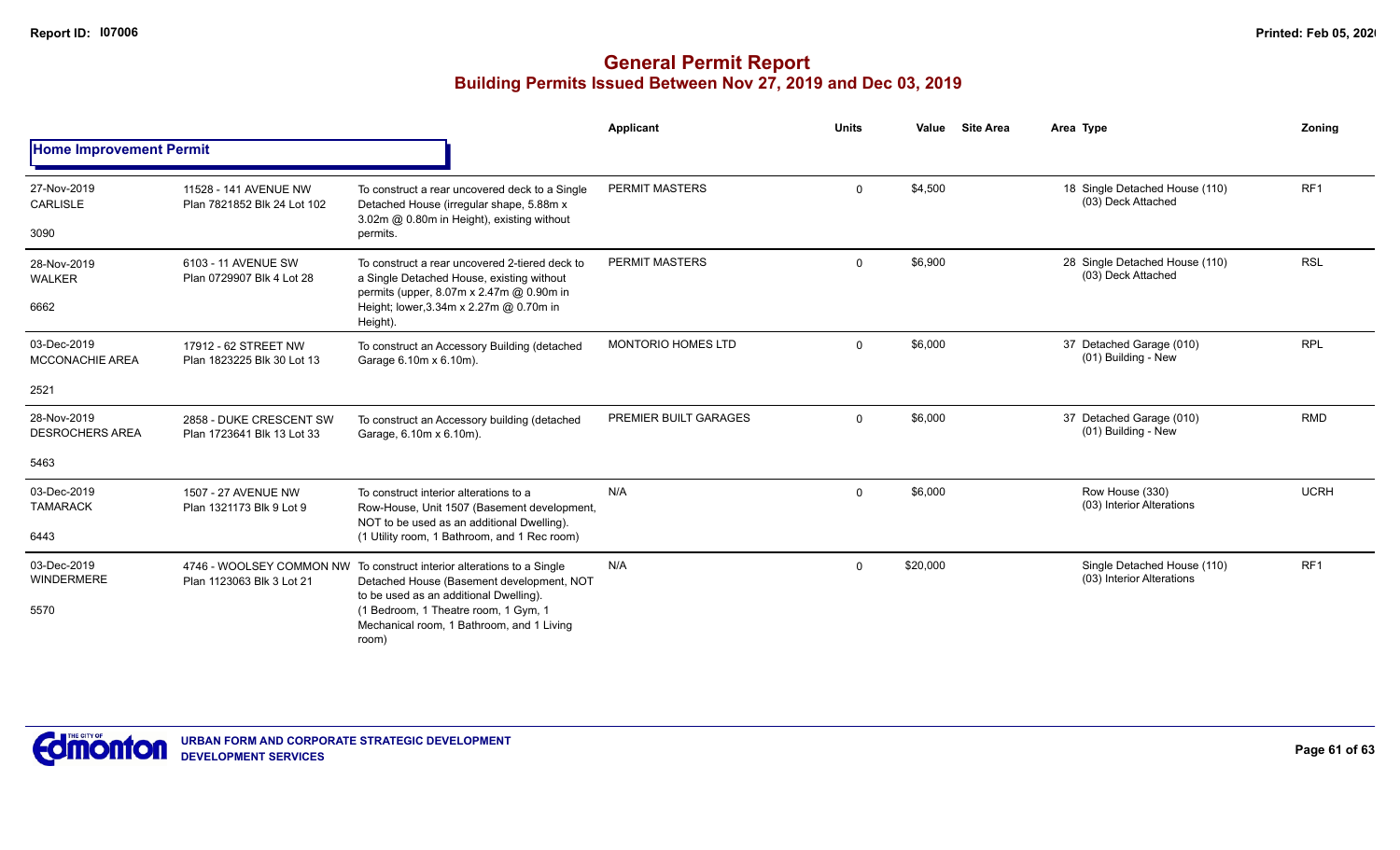|                                                    |                                                       |                                                                                                                                                                                                                                                                                                                                                    | Applicant                                                                             | <b>Units</b> | Value    | <b>Site Area</b> | Area Type                                                | Zoning          |
|----------------------------------------------------|-------------------------------------------------------|----------------------------------------------------------------------------------------------------------------------------------------------------------------------------------------------------------------------------------------------------------------------------------------------------------------------------------------------------|---------------------------------------------------------------------------------------|--------------|----------|------------------|----------------------------------------------------------|-----------------|
| <b>Home Improvement Permit</b>                     |                                                       |                                                                                                                                                                                                                                                                                                                                                    |                                                                                       |              |          |                  |                                                          |                 |
| 03-Dec-2019<br><b>WALKER</b>                       | 320 - WATT BOULEVARD SW<br>Plan 1420317 Blk 2 Lot 177 | To construct interior alterations to a Row House<br>(Basement development, NOT to be used as an<br>additional Dwelling).                                                                                                                                                                                                                           | 2036522 ALBERTA LTD O/A KCB<br>PLUMBING, GAS FITTING & RENOVATIOL<br>(PLUMBING & GAS) | $\Omega$     | \$23,000 |                  | Row House (330)<br>(03) Interior Alterations             | RF <sub>5</sub> |
| 6662                                               |                                                       | (1 Bedroom, 1 Bathroom, 1 Utility/ storage, and<br>1 Rec room)                                                                                                                                                                                                                                                                                     |                                                                                       |              |          |                  |                                                          |                 |
| 29-Nov-2019<br><b>HOLYROOD</b>                     | 9453 - 79 STREET NW<br>Plan 5970HW Blk 10 Lot 38      | To construct a front uncovered deck to a Single<br>Detached House (irregular shape, 3.96m x                                                                                                                                                                                                                                                        | N/A                                                                                   | $\Omega$     | \$3,000  |                  | 12 Single Detached House (110)<br>(03) Deck Attached     | RF <sub>1</sub> |
| 6310                                               |                                                       | 3.01m @ 0.60m in Height), existing w/o permits.                                                                                                                                                                                                                                                                                                    |                                                                                       |              |          |                  |                                                          |                 |
| 02-Dec-2019<br>THE ORCHARDS AT<br><b>ELLERSLIE</b> | 2705 - ORCHARDS ROAD SW<br>Plan 1822472 Blk 31 Lot 28 | To construct interior alterations to a 3 Dwelling<br>unit Row House (Basement development (Lot<br>28 only), NOT to be used as an additional<br>Dwelling), (1 bathroom, family room, mechanical                                                                                                                                                     | DAYTONA HOMES INC                                                                     | $\Omega$     | \$20,000 |                  | Row House (330)<br>(03) Interior Alterations             | RF <sub>5</sub> |
| 6216                                               |                                                       | room, NO wet bar or kitchen).                                                                                                                                                                                                                                                                                                                      |                                                                                       |              |          |                  |                                                          |                 |
| 03-Dec-2019<br>CAPILANO                            | 10685 - 69 STREET NW<br>Plan 1843KS Blk 50 Lot 27     | To construct interior alterations to a Single<br>Detached House (Basement development, NOT<br>to be used as an additional Dwelling and main<br>floor kitchen renovations, taking out load<br>bearing wall).<br>(Basement development: 1 Office, 1 Lounge<br>area, 1 Bathroom, 1 Laundry room, 1 Furnace<br>room, 1 Storage, and 1 Recreation room) | <b>SEVEN PILLARS CUSTOM BUILDING</b>                                                  | $\mathbf 0$  | \$80,000 |                  | Single Detached House (110)<br>(03) Interior Alterations | RF <sub>1</sub> |
| 6061                                               |                                                       |                                                                                                                                                                                                                                                                                                                                                    |                                                                                       |              |          |                  |                                                          |                 |
| 02-Dec-2019<br><b>CHAPPELLE AREA</b>               | 3215 - CHERNOWSKI WAY SW<br>Plan 1620053 Blk 19 Lot 2 | To construct interior alterations to a Single<br>Detached House (Basement development, NOT                                                                                                                                                                                                                                                         | N/A                                                                                   | $\mathbf 0$  | \$10,000 |                  | Single Detached House (110)<br>(03) Interior Alterations | <b>RSL</b>      |
| 5462                                               |                                                       | to be used as an additional Dwelling, 1 Mech<br>Room, 1 Storage Room, 1 Open Space, 1<br>Workout Room, 1 Bathroom.).                                                                                                                                                                                                                               |                                                                                       |              |          |                  |                                                          |                 |
| 03-Dec-2019<br><b>SUMMERSIDE</b>                   | 7712 - 20 AVENUE SW<br>Plan 1421080 Blk 50 Lot 55     | To construct interior alterations to a Single<br>Detached House (Basement development, NOT                                                                                                                                                                                                                                                         | FOX PRO CONSTRUCTION LTD                                                              | $\Omega$     | \$9,600  |                  | Single Detached House (110)<br>(03) Interior Alterations | <b>RSL</b>      |
| 6213                                               |                                                       | to be used as an additional Dwelling).<br>(1 Bedroom and 1 Storage)                                                                                                                                                                                                                                                                                |                                                                                       |              |          |                  |                                                          |                 |